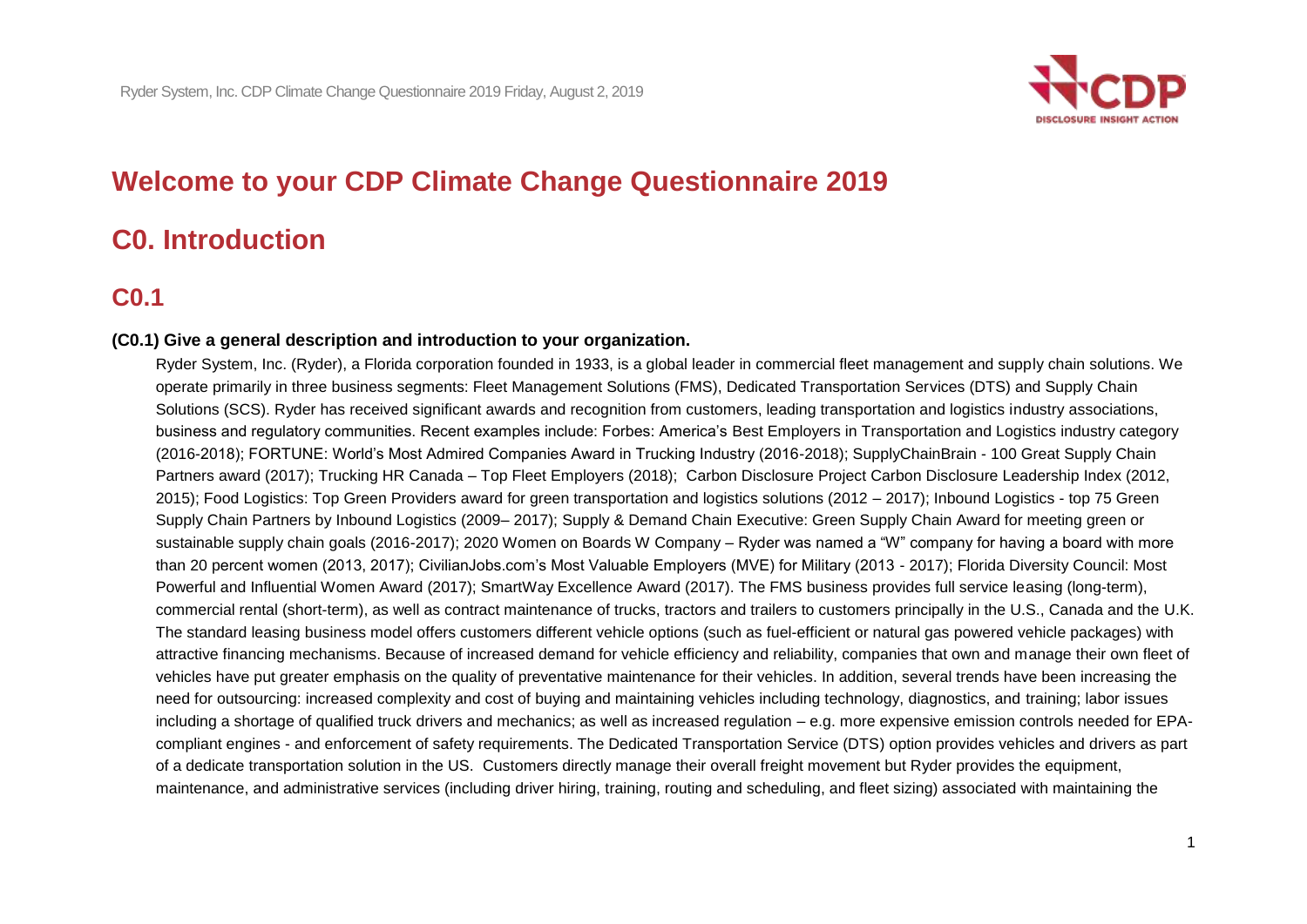

 help lowering GHG emissions. The SCS Transportation Management business offers services relating to all aspects of a customer's transportation customer's private fleet. This combination of services allow us to provide high service levels and the most efficient routing to lower fuel costs due to less idle time and fewer empty miles. A key difference between Dedicated Transportation Services and Full Service Lease is Ryder provides the drivers for Dedicated. The SCS supply chain solution provides Distribution and Transportation Management services in North America and Asia. SCS customers are looking for a total integrated solution that includes managing outsourced vehicles, drivers, freight routing, IT integration, warehouse and distribution management, as well as other logistics engineering services. SCS provides a wide range of services relating to a customer's distribution operations, from designing the distribution network to managing distribution facilities. Customers can more precisely align inbound and outbound shipments, synchronize returns with optimized fleet use and arrange backhauls to offset transportation costs and minimize empty miles that will directly network. Ryder's transportation specialists provide shipment planning and execution, through a series of technological and web-based solutions.

Ryder published an updated Corporate Sustainability Report in accordance with the Global Reporting Initiative (GRI) Standards Core option with detailed emissions and activity data [\(http://rydercsr.com\)](http://rydercsr.com/). For the 2019 CDP response year, updates are provided to emission data (sections C6, C7 and C8), but at the time of CDP publication, these were not fully audited. Ryder plans to resume full CDP reporting in 2020.

## **C0.2**

### **(C0.2) State the start and end date of the year for which you are reporting data.**

|     | Start date <b>\</b> | End date          | Indicate if you are providing emissions data for past reporting years I |
|-----|---------------------|-------------------|-------------------------------------------------------------------------|
| Row | January 1, 2018     | December 31, 2018 | l No                                                                    |

## **C0.3**

#### **(C0.3) Select the countries/regions for which you will be supplying data.**

Canada

China, Hong Kong Special Administrative Region

**Germany** 

Mexico

United Kingdom of Great Britain and Northern Ireland

United States of America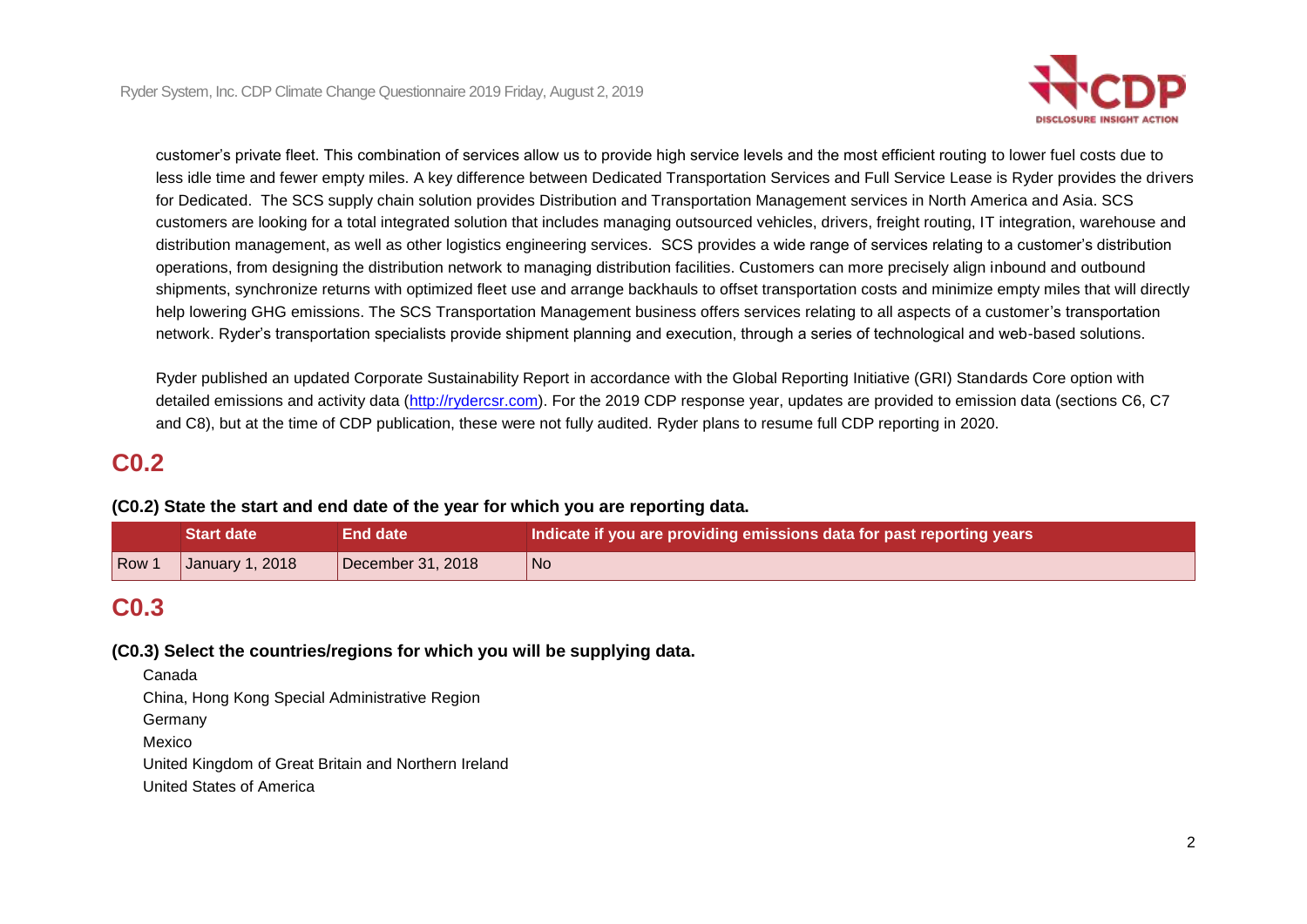

# **C0.4**

 **(C0.4) Select the currency used for all financial information disclosed throughout your response.**  USD

## **C0.5**

 **(C0.5) Select the option that describes the reporting boundary for which climate-related impacts on your business are being reported. Note that this option should align with your consolidation approach to your Scope 1 and Scope 2 greenhouse gas inventory.** 

Operational control

## **C-TO0.7/C-TS0.7**

 **(C-TO0.7/C-TS0.7) For which transport modes will you be providing data?** 

# **C1. Governance**

## **C1.1**

 **(C1.1) Is there board-level oversight of climate-related issues within your organization?**  Yes

## **C1.1a**

 **(C1.1a) Identify the position(s) (do not include any names) of the individual(s) on the board with responsibility for climate-related issues.**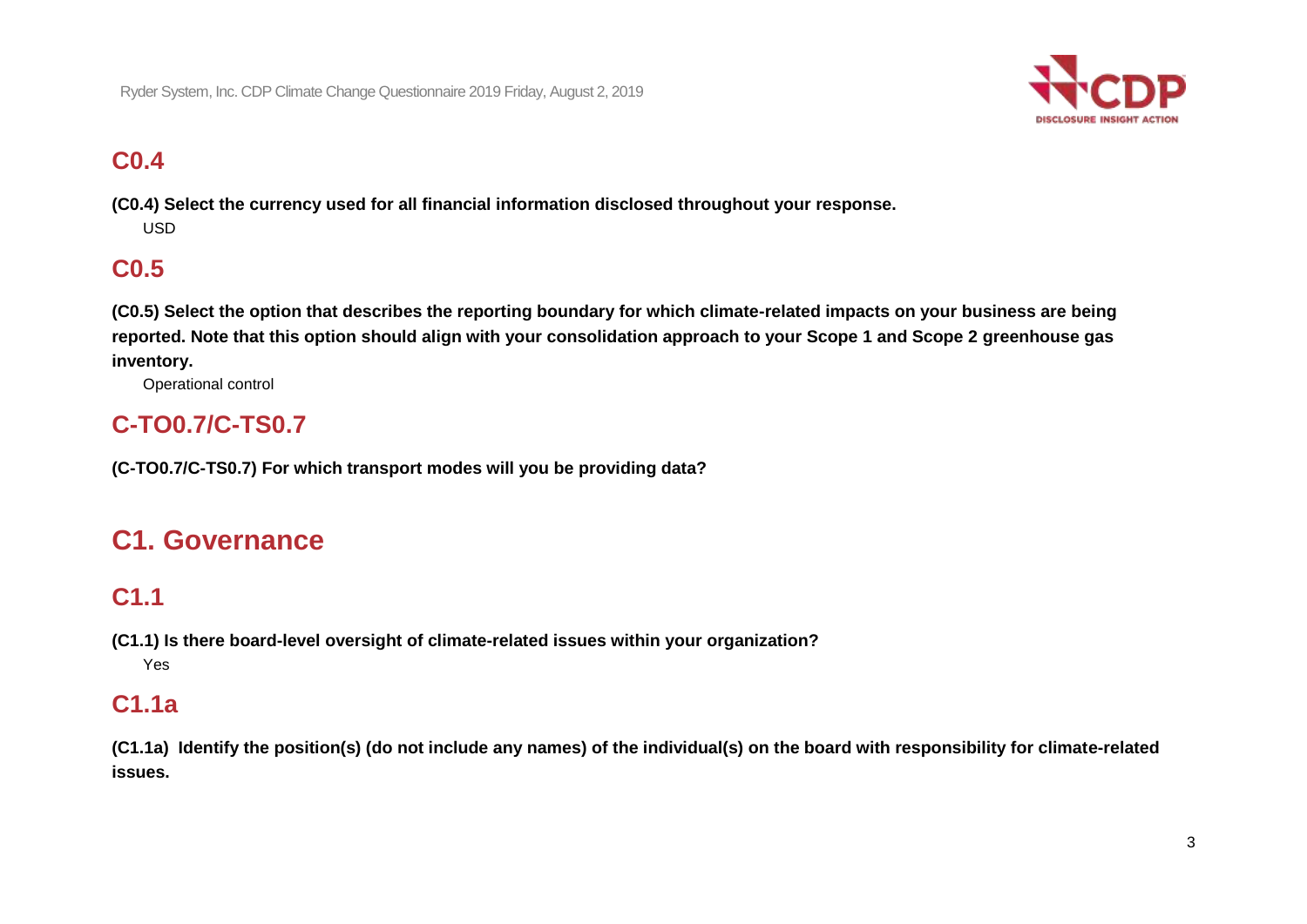

| <b>Position of</b><br>individual(s)                         |
|-------------------------------------------------------------|
| Other, please<br>specify<br>Board/Executive<br><b>Board</b> |

# **C1.1b**

## **(C1.1b) Provide further details on the board's oversight of climate-related issues.**

| <b>Frequency with which</b><br>a scheduled agenda item issues are integrated | <b>Governance mechanisms</b><br>climate related issues are into which climate related | <b>Please explain</b>                                                                                                                                                                                                                                                                                                                                                                                                                                                                                                                                                                                    |
|------------------------------------------------------------------------------|---------------------------------------------------------------------------------------|----------------------------------------------------------------------------------------------------------------------------------------------------------------------------------------------------------------------------------------------------------------------------------------------------------------------------------------------------------------------------------------------------------------------------------------------------------------------------------------------------------------------------------------------------------------------------------------------------------|
| Scheduled - all meetings                                                     | Reviewing and guiding major<br>plans of action                                        | Ryder's Board of Directors' Corporate Governance Committee oversees major plans of action as<br>important matters arise. For example, during the annual board meeting, environmental risk and<br>cost dashboards are discussed and action plans related to energy and resource conservation<br>are presented. This includes both specific program updates (e.g. energy efficiency projects) and<br>a general overview of greenhouse gas target performance.                                                                                                                                              |
| Sporadic - as important<br>matters arise                                     | Reviewing and guiding<br>business plans                                               | Ryder's Board of Directors' Corporate Governance Committee oversees reviewing and guiding<br>business plans as important matters arise. For example, over the last 6 years, Ryder's<br>alternative fuel strategy was developed in a top down approach by Ryder's leadership team.<br>Ryder's natural gas truck fleet has expanded into 16 states and 27 maintenance and repair<br>shops were retrofitted for natural gas maintenance. In addition, Ryder is expanding into the<br>electric vehicle market. In 2017, Ryder became the exclusive sales and lease partner of electric<br>trucks for Chanje. |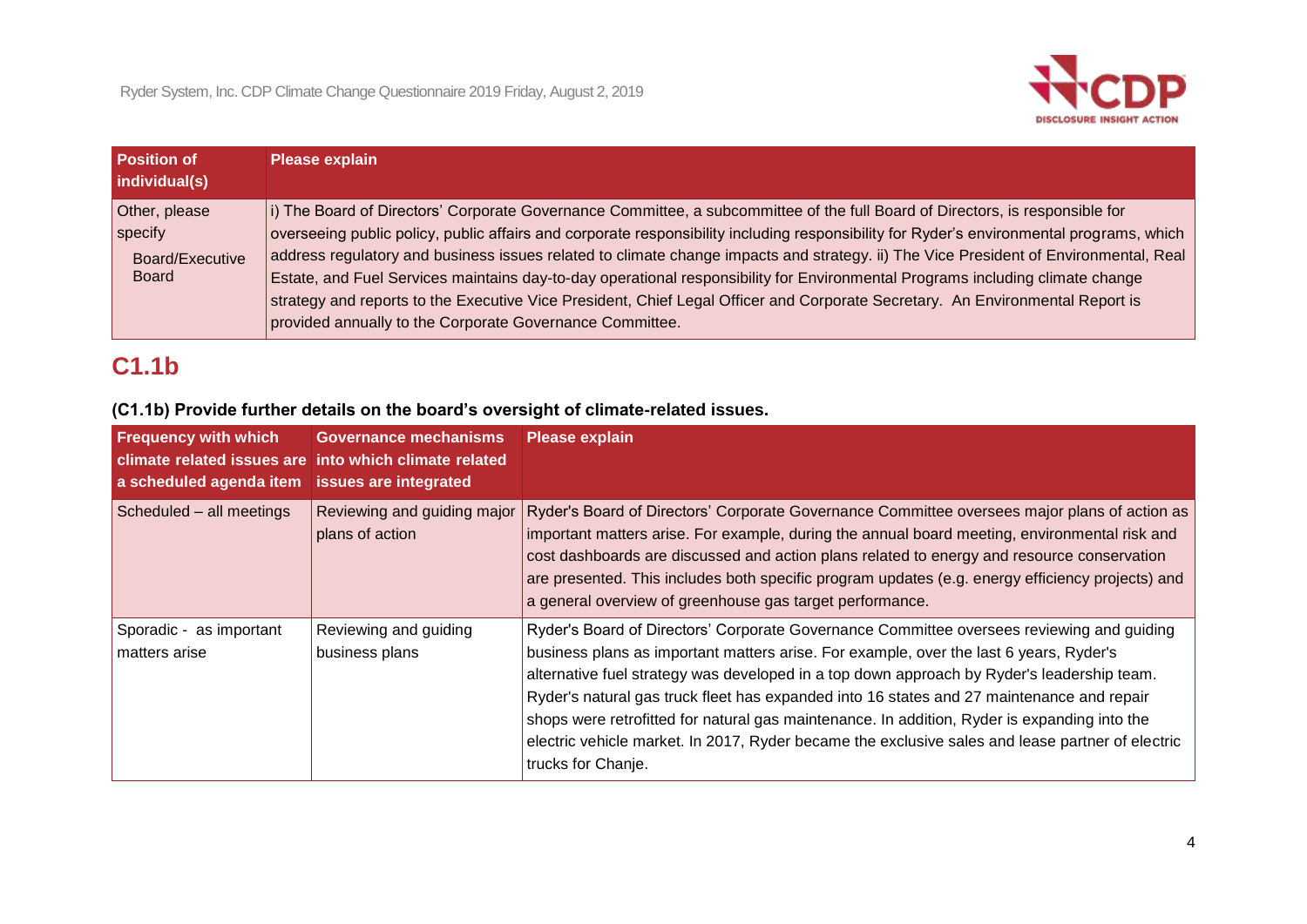

# **C1.2**

## **(C1.2) Provide the highest management-level position(s) or committee(s) with responsibility for climate-related issues.**

| Name of the position(s) and/or<br>committee(s)                        | <b>Responsibility</b>                                                  | Frequency of reporting to the board on climate<br>related issues |
|-----------------------------------------------------------------------|------------------------------------------------------------------------|------------------------------------------------------------------|
| Other C-Suite Officer, please specify<br>• Other: Chief Legal Officer | Both assessing and managing climate-related risks and<br>opportunities | More frequently than quarterly                                   |

# **C1.2a**

 **(C1.2a) Describe where in the organizational structure this/these position(s) and/or committees lie, what their associated responsibilities are, and how climate-related issues are monitored (do not include the names of individuals).** 

 The Vice President, Environmental, Real Estate, and Fuel Services, maintains day-to-day operational responsibility for Environmental Programs includes review of scope 1, 2 and 3 emissions and identifying new opportunities for reductions and company or customer benefits. In addition, business including climate change strategy and reports to the Chief Legal Officer and Corporate Secretary. The climate-related issues monitoring process and market opportunities are monitored for emission reductions in transportation management and supply chain solutions. An Environmental Report is provided annually to the Corporate Governance Committee.

## **C1.3**

 **(C1.3) Do you provide incentives for the management of climate-related issues, including the attainment of targets?**  Yes

## **C1.3a**

 **(C1.3a) Provide further details on the incentives provided for the management of climate-related issues (do not include the names of individuals).**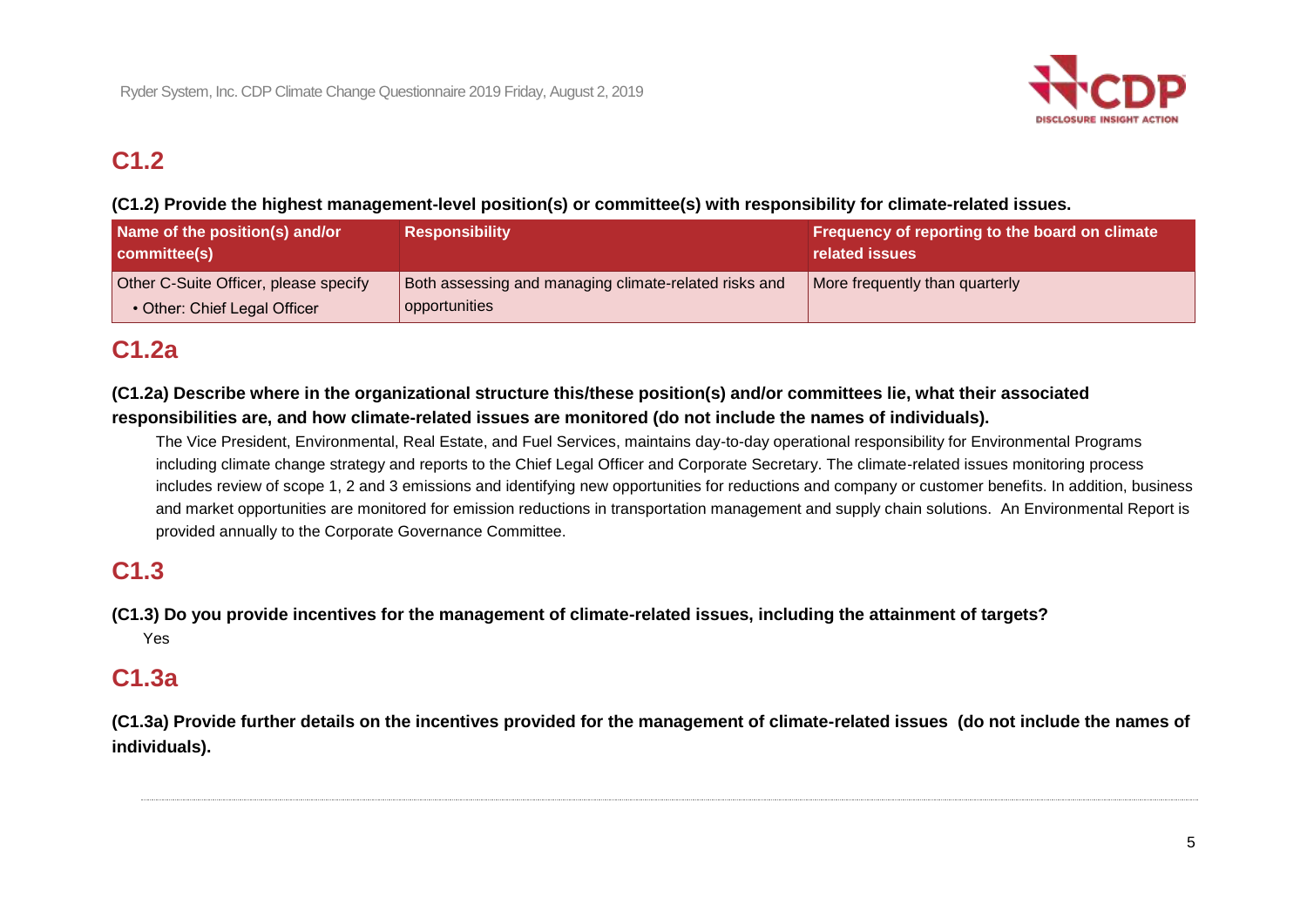

### **Who is entitled to benefit from these incentives?**

Energy manager

### **Types of incentives**

Monetary reward

### **Activity incentivized**

Energy reduction project

### **Comment**

Energy Managers are incentivized to measure, track and attain targets for energy use reductions and associated greenhouse gas (GHG) emissions reductions from conservation programs, awareness campaigns and other activities.

## **Who is entitled to benefit from these incentives?**

All employees

## **Types of incentives**

Recognition (non-monetary)

## **Activity incentivized**

Energy reduction project

## **Comment**

 Employees are encouraged to participate in Energy Conservation Challenge initiatives; since 2013 various initiatives have established best identify new targets annually to reach energy savings goals. In 2015 and 2016 new corporate conservation standards were put in place, e.g. practices for energy and climate change reduction and reduced scope 2 electricity emissions by 10% and winners were rewarded with luncheons/cookouts and recognition plaques. Program was expanded in 2014 to include all FMS employees, and new incentives programs upgrading to LED fixtures from fluorescent, including energy efficient lighting in major facility upgrades and targeting 90% of Ryder owned sites for lighting evaluations.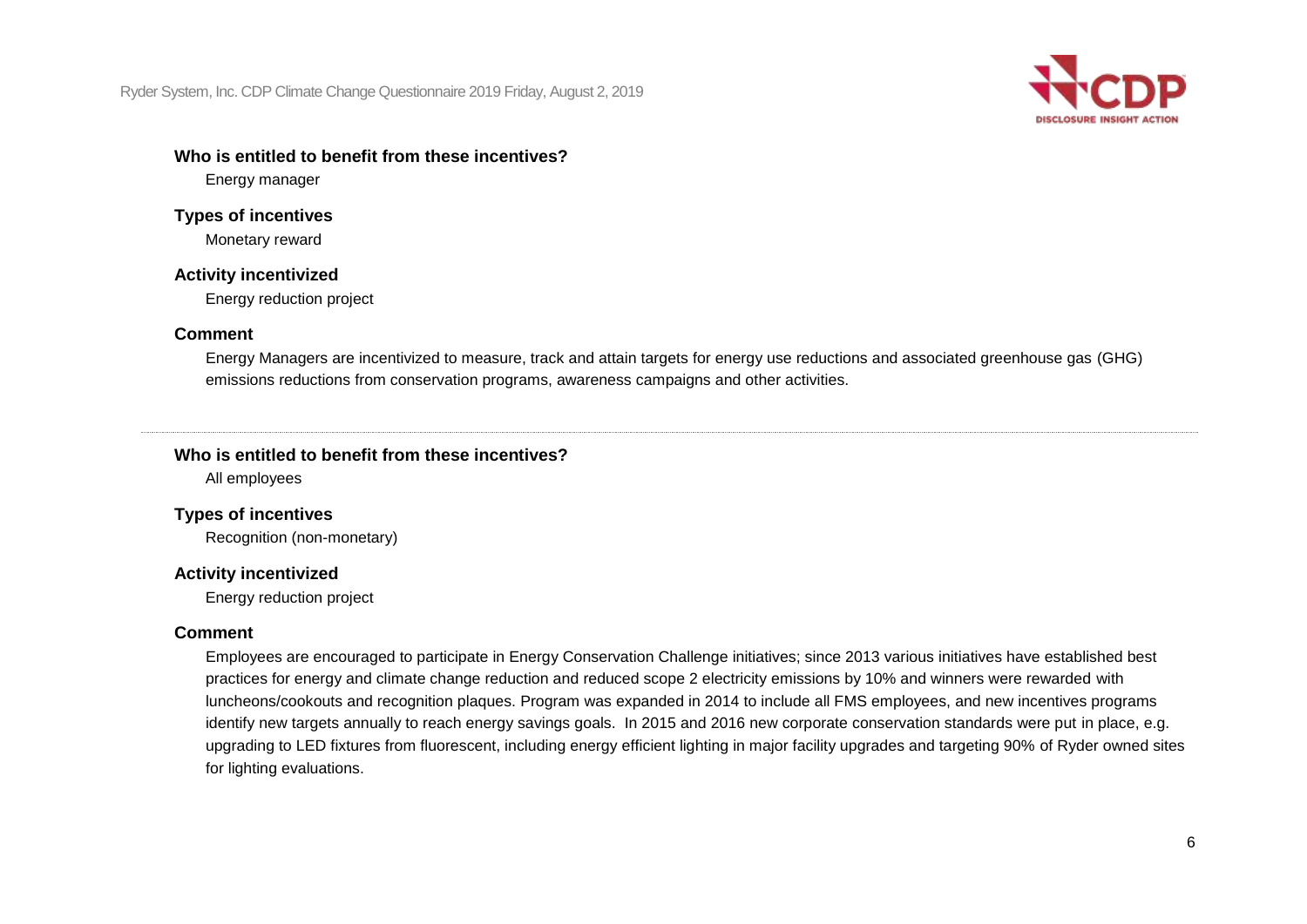

# **C2. Risks and opportunities**

## **C2.1**

 **(C2.1) Describe what your organization considers to be short-, medium- and long-term horizons.** 

|             | From (years) | To (years) | <b>Comment</b>                                                                            |
|-------------|--------------|------------|-------------------------------------------------------------------------------------------|
| Short-term  |              |            | SBTi recommends these time horizons for short-term, medium-term, and longer-term targets. |
| Medium-term |              | 15         | SBTi recommends these time horizons for short-term, medium-term, and longer-term targets. |
| Long-term   | -15          | 30         | SBTi recommends these time horizons for short-term, medium-term, and longer-term targets. |

## **C2.2**

 **(C2.2) Select the option that best describes how your organization's processes for identifying, assessing, and managing climate- related issues are integrated into your overall risk management.** 

Integrated into multi-disciplinary company-wide risk identification, assessment, and management processes

## **C2.2a**

 **(C2.2a) Select the options that best describe your organization's frequency and time horizon for identifying and assessing climaterelated risks.** 

|            | <b>Frequency of</b><br>monitoring        | How far into the future are risks<br>considered? | Comment                                                                                                    |
|------------|------------------------------------------|--------------------------------------------------|------------------------------------------------------------------------------------------------------------|
| <b>Row</b> | Six-monthly or more<br><b>frequently</b> | >6 years                                         | Ryder identifies and assesses climate-related risks on an annual basis with a<br>projection of 6-10 years. |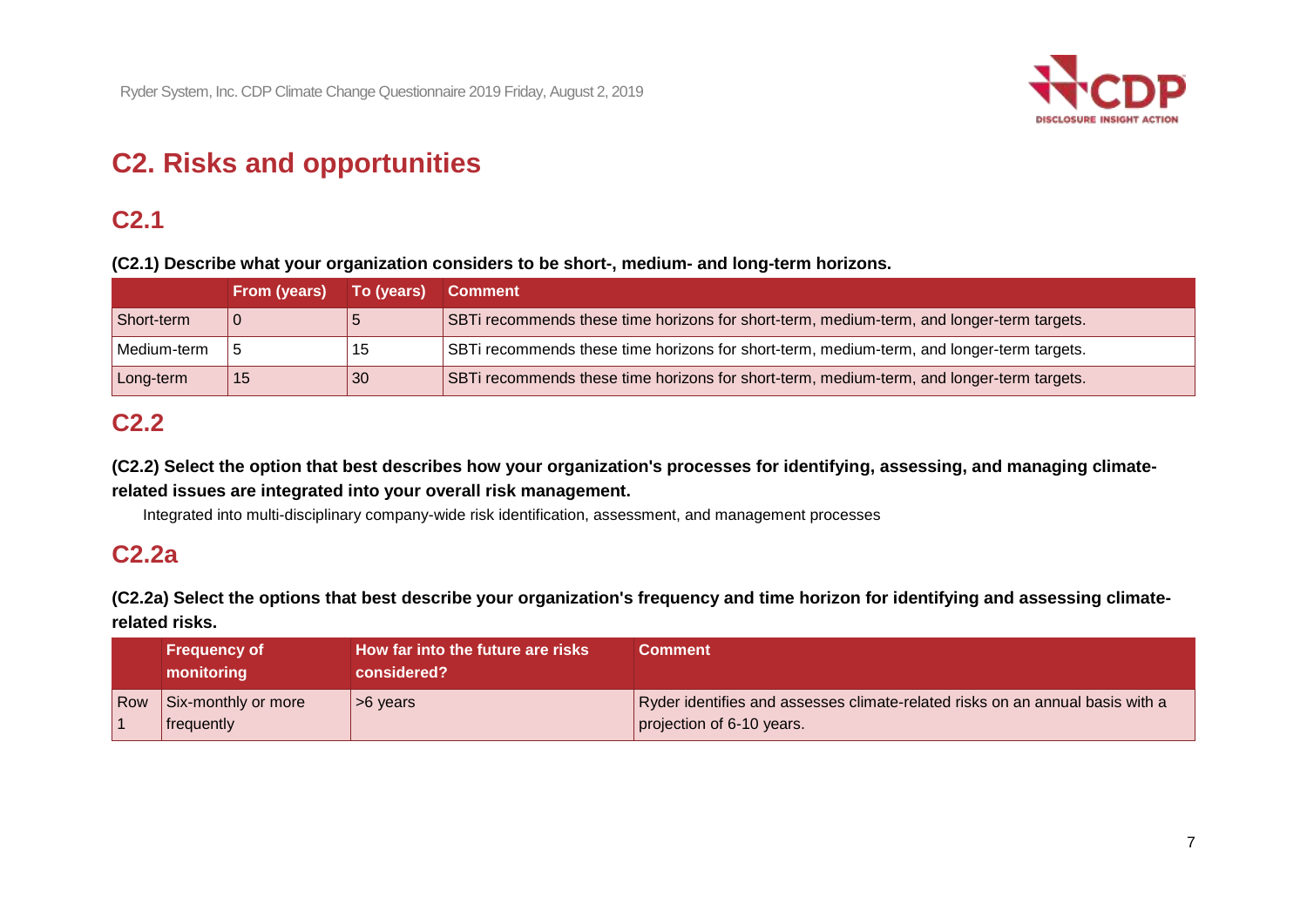

## **C2.2b**

### **(C2.2b) Provide further details on your organization's process(es) for identifying and assessing climate-related risks.**

a) Ryder's process for identifying and assessing climate-related risks includes evaluation, management, and on-going review of financial, regulatory, customer, employment, insurance, and environmental risks, among others at both a company level and an asset level:

i) Company level, we utilize insurance risk management modelling systems used by underwriters and an integrated Environmental Management System (EMS) to manage climate change risks; ensure compliance; promote business opportunity and growth; and create a competitive advantage with environmental programs consistent with Ryder's long-term business strategy.

 identify efficiencies through our participation in the EPA SmartWay® Program and Ryder's RydeSmart fleet tracking system. RydeSmart is an In addition, Ryder pursues investments in low carbon technologies including electric and alternative fuel vehicles such as natural gas or electric trucks. ii) Asset level, we apply formal identification processes and assess climate change risks and opportunities of our assets: a) Facilities, we contract with third party risk consulting firms to perform onsite surveys of operating facilities with financial incentives to support compliance. b) Vehicle fleet, we integrated telematics platform helps customers monitor key vehicle attributes such as location, speed and idle time and real-time performance metrics.

b) Ryder's process for assessing the potential size and scope of identified risks is to perform annual Risk Assessment Reviews for all identified risk areas.

 c) Ryder's process for determining the relative significance of climate-related risks in relation to other risks is to review the Likelihood/Probability and Speed of Onset associated with climate change risks against other company risks taking into account current and future controls.

d) Ryder uses the ERM (enterprise-wide risk measure) framework for classifying and defining risk types.

e) Ryder's defines "substantive financial impact" or "strategic impact" to our business as either Moderate (1-5%), Medium (5-10%), High ( 10%) based on risk potential financial impact to operating revenues.

## **C2.2c**

 **(C2.2c) Which of the following risk types are considered in your organization's climate-related risk assessments?** 

**Relevance & Please explain inclusion**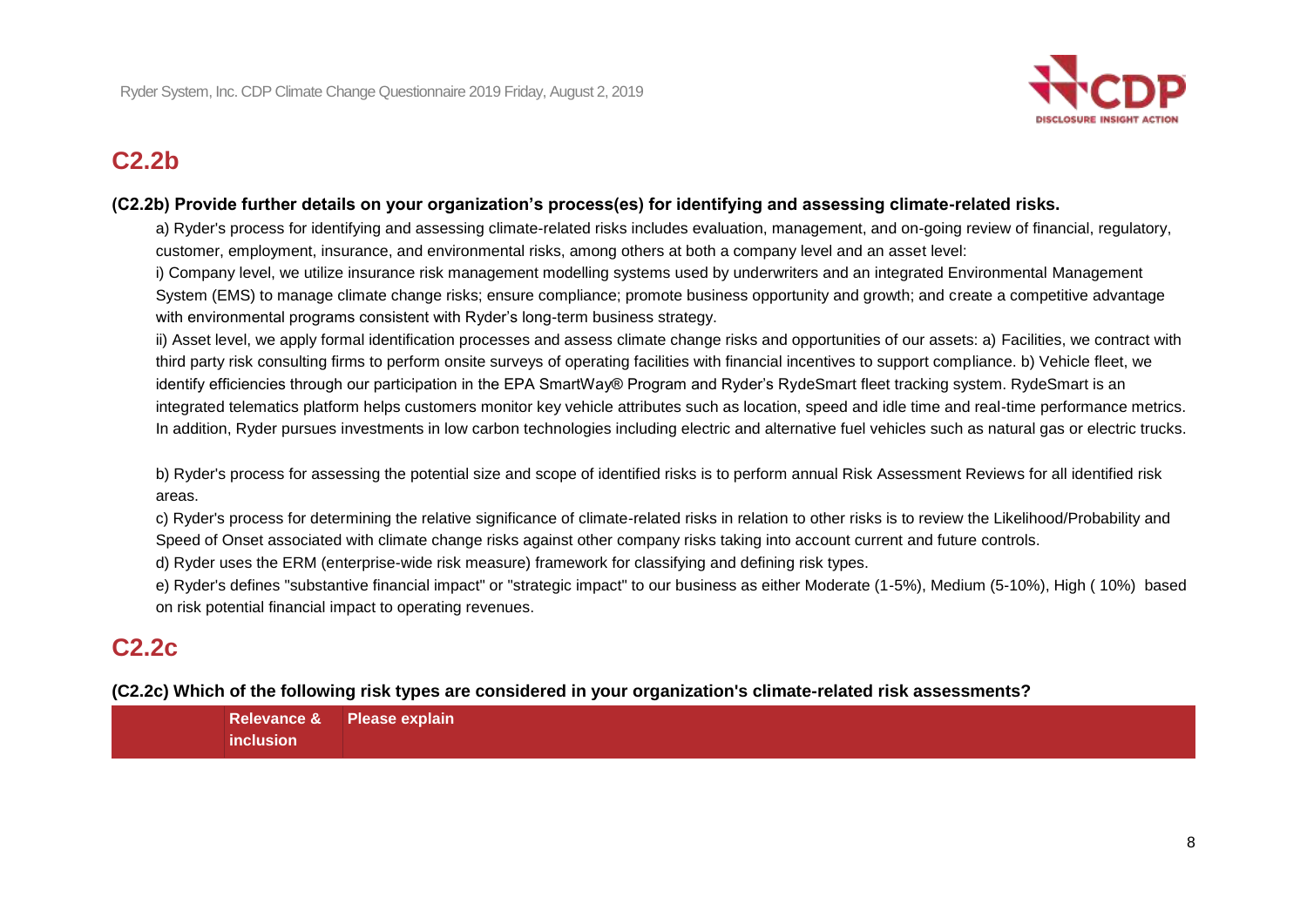| <b>Current</b><br>regulation | Relevant,<br>always included | We determine that current regulation risk is relevant to our organization because it has financial and strategic impacts to<br>our business. For example, the climate change regulations adopted in California have had significant financial costs to our<br>organization and our customers.                                                                                       |
|------------------------------|------------------------------|-------------------------------------------------------------------------------------------------------------------------------------------------------------------------------------------------------------------------------------------------------------------------------------------------------------------------------------------------------------------------------------|
| Emerging<br>regulation       | Relevant,<br>always included | We determine that emerging regulation risk is relevant to our organization because it has financial and strategic impacts to<br>our business. For example, fuel and vehicle efficiency regulations are relevant to our organization and our customers.                                                                                                                              |
| Technology                   | Relevant,<br>always included | We determine that technology risk is relevant to our organization because it has financial and strategic impacts to our<br>business. For example, new vehicle and fuel technologies, such as alternative fuels are relevant to our organization and<br>our customers.                                                                                                               |
| Legal                        | Relevant,                    | We determine that market risk is relevant to our organization because it has financial and strategic impacts to our<br>always included business. For example, Market changes in fuel costs could influence our business and financials.                                                                                                                                             |
| Market                       | Relevant,                    | We determine that market risk is relevant to our organization because it has financial and strategic impacts to our<br>always included business. For example, Market changes in fuel costs could influence our business and financials.                                                                                                                                             |
| Reputation                   | Relevant,<br>always included | We determine that reputation risk is relevant to our organization because it has financial and strategic impacts to our<br>business. For example, we meet customer needs related to equipment efficiency, emissions reporting, and purchasing 875                                                                                                                                   |
|                              |                              | natural gas trucks in 16 states and partnering to provide natural gas stations.                                                                                                                                                                                                                                                                                                     |
| Acute physical               | Relevant,                    | We determine that acute physical risk is relevant to our organization because it has financial and strategic impacts to our<br>always included business. For example, during natural disasters or other extenuating circumstances, we extend our transportation and<br>supply chain environmental expertise, technology, and infrastructure to customers and organizations in need. |
| Chronic<br>physical          | Relevant,<br>always included | We determine that chronic physical risk is relevant to our organization because it has financial and strategic impacts to our<br>business. For example, extreme weather events can influence our operations and the operations of our customers.                                                                                                                                    |
| Upstream                     | Relevant,<br>always included | We include the evaluation of upstream risk within the risk categories above.                                                                                                                                                                                                                                                                                                        |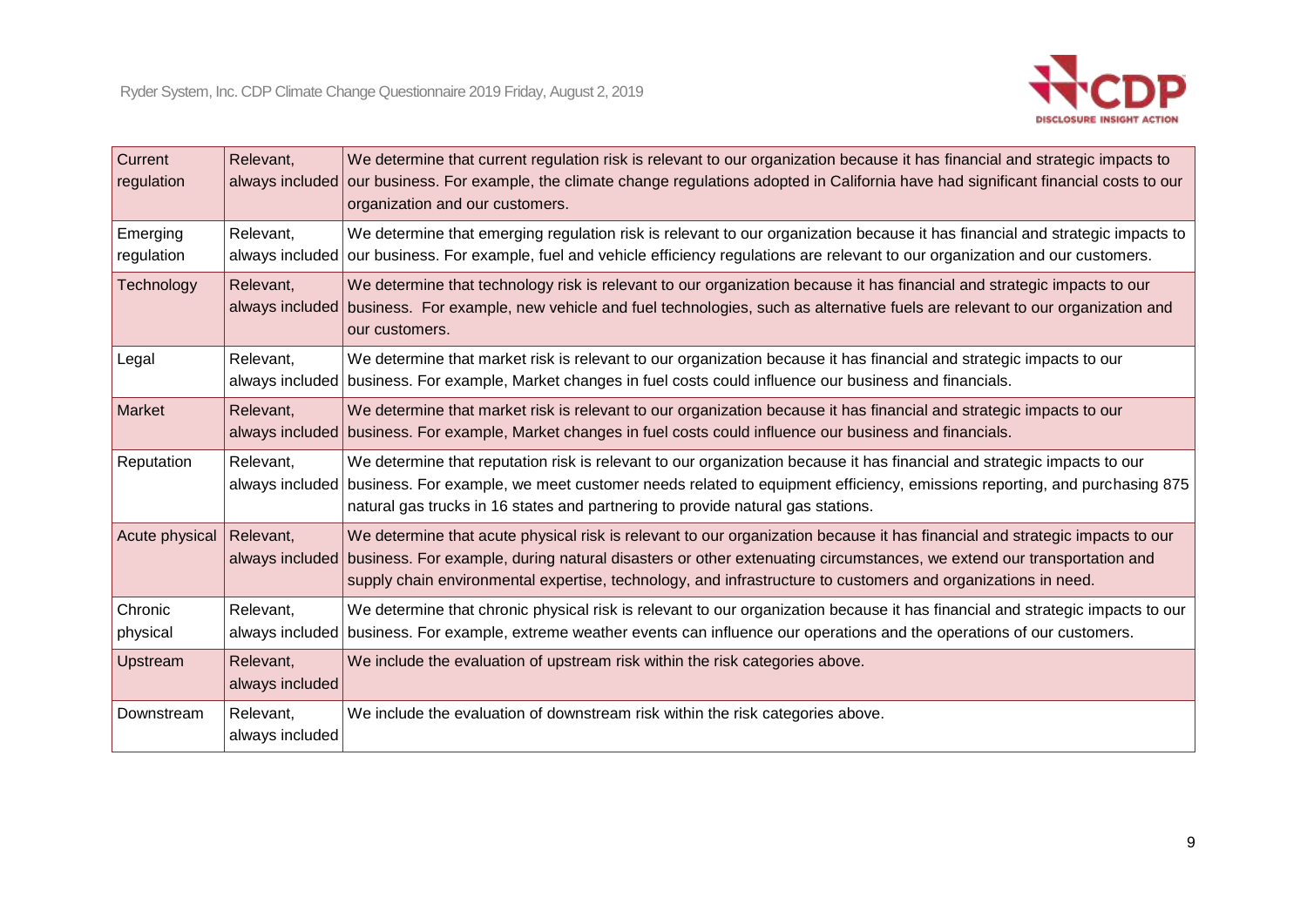

## **C2.2d**

### **(C2.2d) Describe your process(es) for managing climate-related risks and opportunities.**

 a) We identify our risks and opportunities through our risk management processes. Ryder's Board of Directors' Corporate Governance Committee determines if the risks and opportunities should be mitigated, transferred, accepted, controlled, or capitalized upon based on our materiality thresholds (levels of risk). b) Priorities are determined annually by the Environmental Services (ES) Senior Management Team based on a formal review of we identify efficiencies in our vehicle fleet through our participation in the EPA SmartWay® Program and Ryder's RydeSmart fleet tracking system. overall company-wide risk management reviews. The ES team and Corporate Risk Managers evaluate priorities and determine materiality thresholds (levels of risk) annually to ensure appropriate risk controls and response procedures are in place, including those risks related to climate change. Changes are made annually as required. c) Ryder manages climate-related risks and opportunities through our processes for transitional and physical risks. 1. For example, some of our transitional risks include a) regulatory risk, we proactively adopt continual improvement programs for efficiencies and conservation before we are mandated to do so by regulations, b) reputation risk, we meet customer needs related to equipment efficiency and emissions reporting, purchasing 875 natural gas trucks in 16 states and partnering to provide natural gas stations, and c) technology risk, RydeSmart is an integrated telematics platform helps customers monitor key vehicle attributes such as location, speed and idle time and real-time performance metrics. RydeSmart helps customers reduce fuel expenses by 20-25% and idle time by 20-30%. In addition, Ryder pursues investments in low carbon technologies including electric and alternative fuel vehicles such as natural gas or electric trucks. 2. For Physical climate change risks, we execute our protocols in place with our network of facilities, contingency and comprehensive EMS plans. We extend our transportation and supply chain environmental expertise, technology, and infrastructure to customers and organizations in need.

## **C2.3**

 **(C2.3) Have you identified any inherent climate-related risks with the potential to have a substantive financial or strategic impact on your business?** 

Yes

## **C2.3a**

 **(C2.3a) Provide details of risks identified with the potential to have a substantive financial or strategic impact on your business.**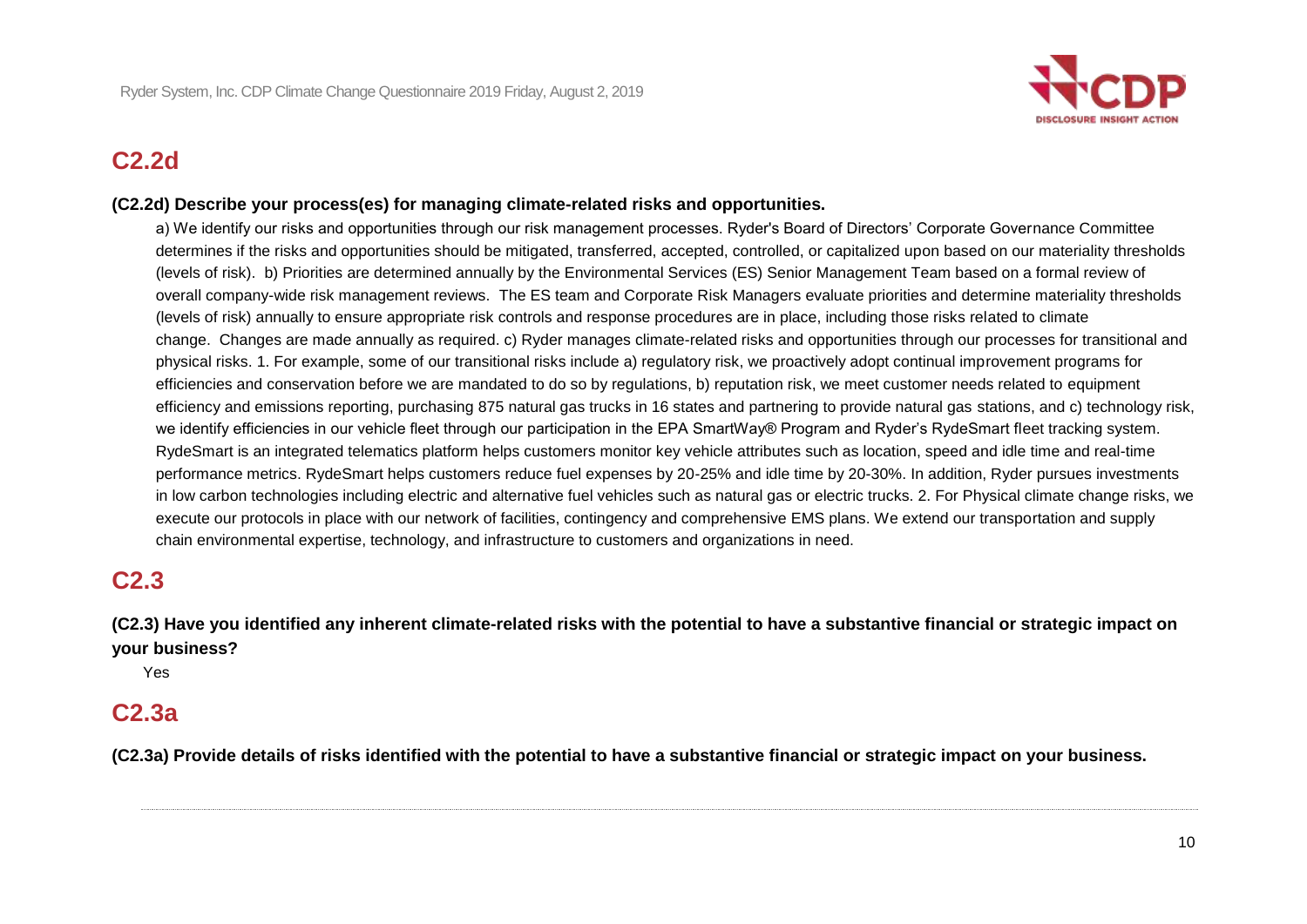

#### **Identifier**

Risk 1

## **Where in the value chain does the risk driver occur?**

Direct operations

## **Risk type**

Transition risk

## **Primary climate-related risk driver**

Policy and legal: Mandates on and regulation of existing products and services

## **Type of financial impact**

Increased operating costs (e.g., higher compliance costs, increased insurance premiums)

## **Company- specific description**

 state or federal changes in all areas including engine or emission standards for vehicles, particularly related to vehicle efficiency. ii) In the case i) We anticipate regulatory risks in the United States if both pending and proposed state and federal regulations move forward. This includes of changes in emissions or engine standards, we anticipate these changes could lead to increases in the cost of operating Ryder's fleet and an increase in operating costs for our Customers. We monitor, evaluate and help influence legislative and regulatory activities through our government relations program that includes active participation in diverse business, professional and trade groups.

## **Time horizon**

Medium-term

## **Likelihood**

More likely than not

## **Magnitude of impact**

Medium-low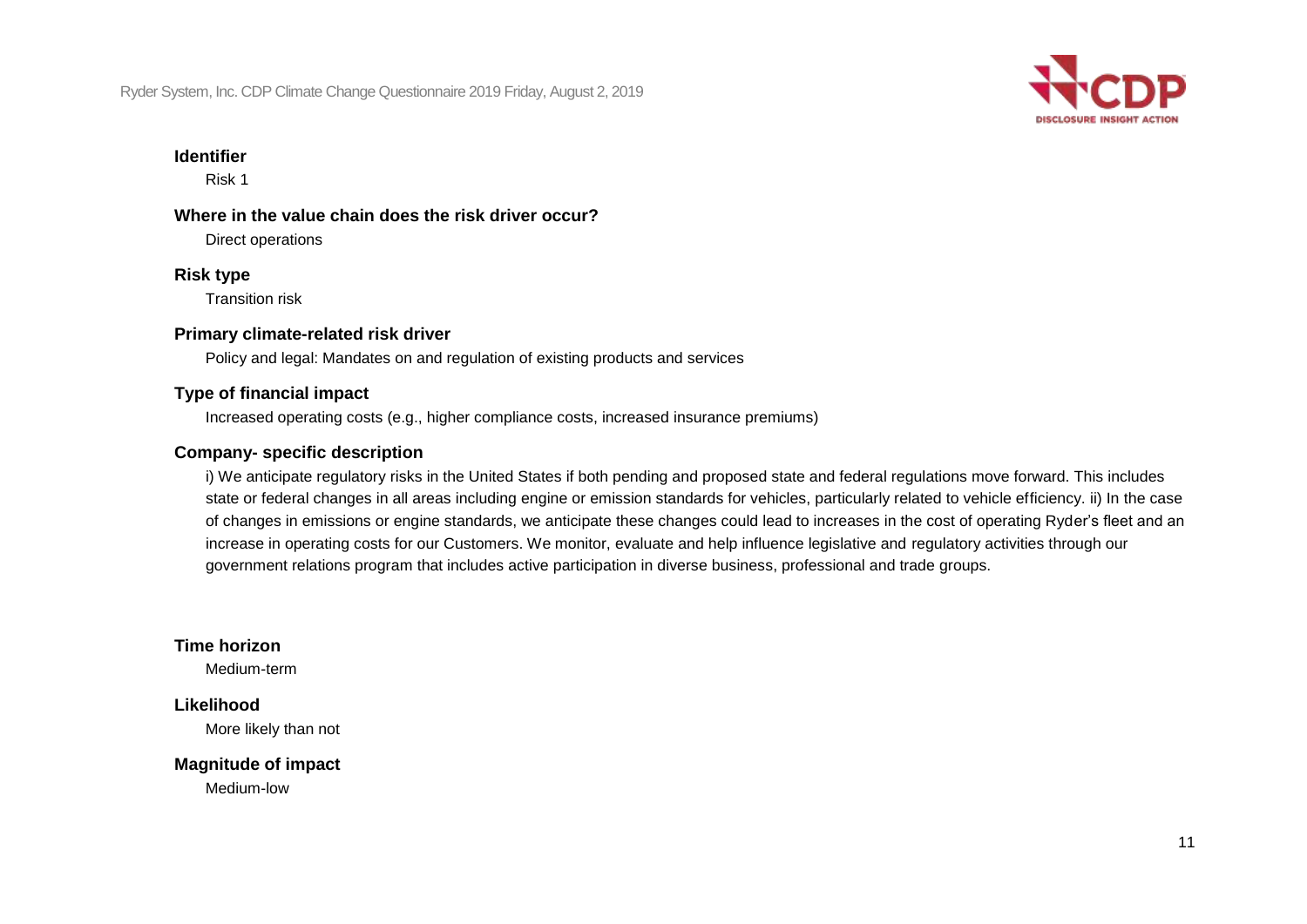

 **Are you able to provide a potential financial impact figure?** 

Yes, a single figure estimate

 **Potential financial impact figure (currency)**  150,000

 **Potential financial impact figure – minimum (currency)** 

 **Potential financial impact figure – maximum (currency)** 

## **Explanation of financial impact figure**

 We continue to anticipate that the costs and complexities of compliance with the future climate change regulatory reporting responses will increase Ryder's operating costs. Enacted legislation that directly or indirectly affects our equipment, cost of fuel, or operations could influence our business and financials. The Climate change regulations adopted in California have necessitated more than \$500,000 in capital investments and increased Ryder's annual operating costs by more than \$150,000.

 publication, these were not fully audited. Ryder plans to resume full CDP reporting in 2020. Ryder published an updated GRI compliant Corporate Sustainability Report in 2019 with detailed emissions and activity data ([http://rydercsr.com\)](http://rydercsr.com). For the 2019 CDP response year, updates are provided to emission data (sections C6, C7 and C8), but at the time of CDP

#### **Management method**

 tracking and reporting tool that allows us to measure energy use and GHGs associated with our operations. By continually working to improve energy efficiency, we are reducing emissions and exposure to fuel-related regulatory costs. Ryder is always striving to improve our customer's technologies. This will help facilitate the validation of the technology and allow it to gain widespread industry acceptance. The relationships also ensure that integration is looked at through the lens of a fleet operator and not a truck manufacturer. Ryder has recognized the value of making Ryder proactively addresses regulatory risks by implementing continual improvement management programs designed to improve efficiencies and by implementing energy conservation efforts before they are mandated by regulations. For example, we have implemented an energy fleets, our relationships with the Original Engine Manufacturers (OEM) help support our goals of accelerated deployment of emerging investments in advanced fuel equipment, technologies, and processes to improve fuel economy for our Customers, enhance safety, and reduce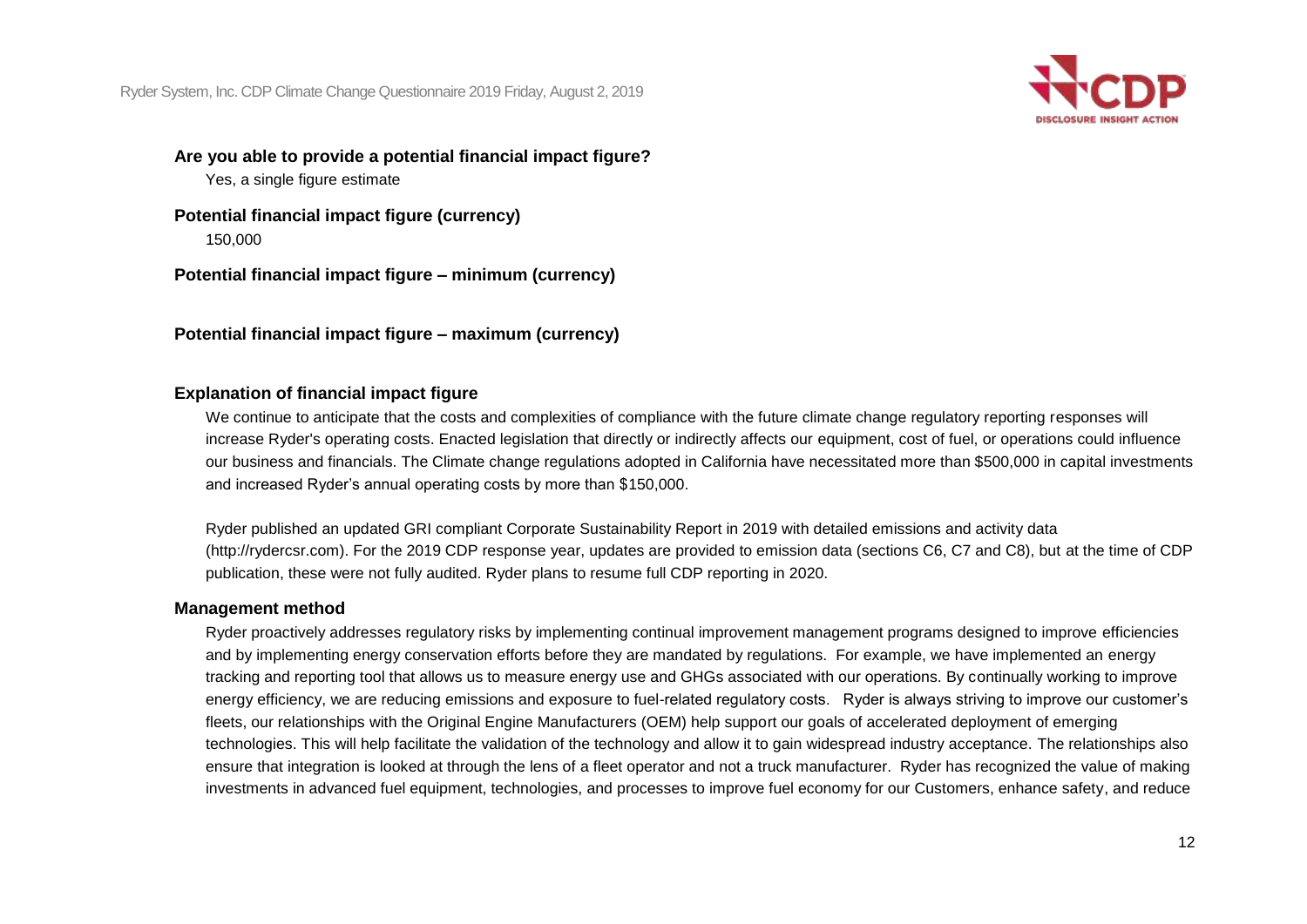

 potential regulatory risks by collaborating with trade and business associations to shape pending climate change- legislation and regulations at operating costs as part of an overall strategy to improve transportation efficiencies. In addition to these risk management programs, we manage the state, provincial, and federal level.

#### **Cost of management**

1,600,000

#### **Comment**

 the cost associated with maintaining and servicing our vehicles due to new vehicle technologies and engines or emission control devices. Ryder Our costs associated with compliance and reporting will increase, particularly if regulations increase the cost of compliance, fuel or electricity or retains professional environmental consulting and legal expertise to measure, track, assess, and report implement programs to mitigate the direct potential impact of regulations to Ryder and our customers, which cost more than \$1.6 Million annually.

### **Identifier**

Risk 2

#### **Where in the value chain does the risk driver occur?**

Direct operations

#### **Risk type**

Physical risk

### **Primary climate-related risk driver**

Acute: Increased severity of extreme weather events such as cyclones and floods

## **Type of financial impact**

Increased operating costs (e.g., higher compliance costs, increased insurance premiums)

### **Company- specific description**

 i) We consider our company to be exposed to physical risks such as natural disasters (e.g. flooding, tropical cyclones and storms, etc.) or changing weather patterns that may be associated with climate change. There are no specific geographical areas that are more affected by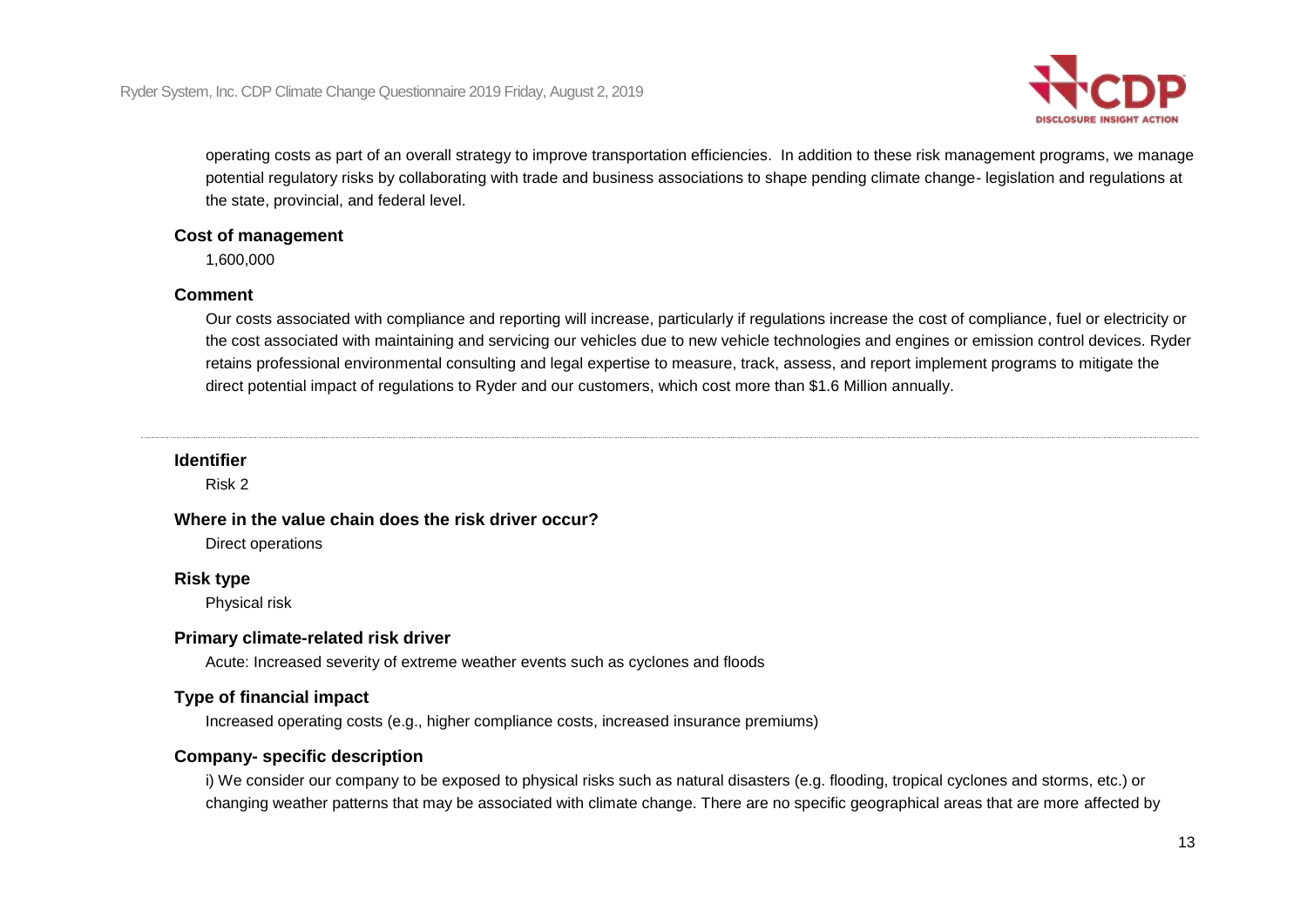

 U.S.) may be at higher risk for hurricanes and tropical cyclones. ii) Our company is exposed to physical risks such as tropical cyclones in a these physical risks than others, although our operations in coastal and near coastal areas (particularly in the Gulf or East Coast regions of number of ways: a) increased costs and business disruption because our facilities or equipment (vehicle fleet) could be damaged during a disaster, b) we may need to increase resources and modify operations in order to support our customers in the event of a disaster, or c) our larger supply chains may be disrupted as a result of natural disasters that will temporarily interfere with our ability to maintain operations.

### **Time horizon**

Medium-term

### **Likelihood**

About as likely as not

### **Magnitude of impact**

Medium

## **Are you able to provide a potential financial impact figure?**

Yes, a single figure estimate

## **Potential financial impact figure (currency)**

0.02

 **Potential financial impact figure – minimum (currency)** 

 **Potential financial impact figure – maximum (currency)** 

## **Explanation of financial impact figure**

If these events should occur, they would present a direct risk and financial impact to our operations of 2% of operational costs. The financial implications would include damage to our facilities, vehicles, or other equipment that would increase our operational cost. For example, in 2012, Ryder incurred a charge of \$8 million for property damage to vehicles owned by full service lease customers due to superstorm Sandy. Additionally, company-owned units with a carrying value of \$15.7 million were damaged or completely destroyed as a direct result of the storm.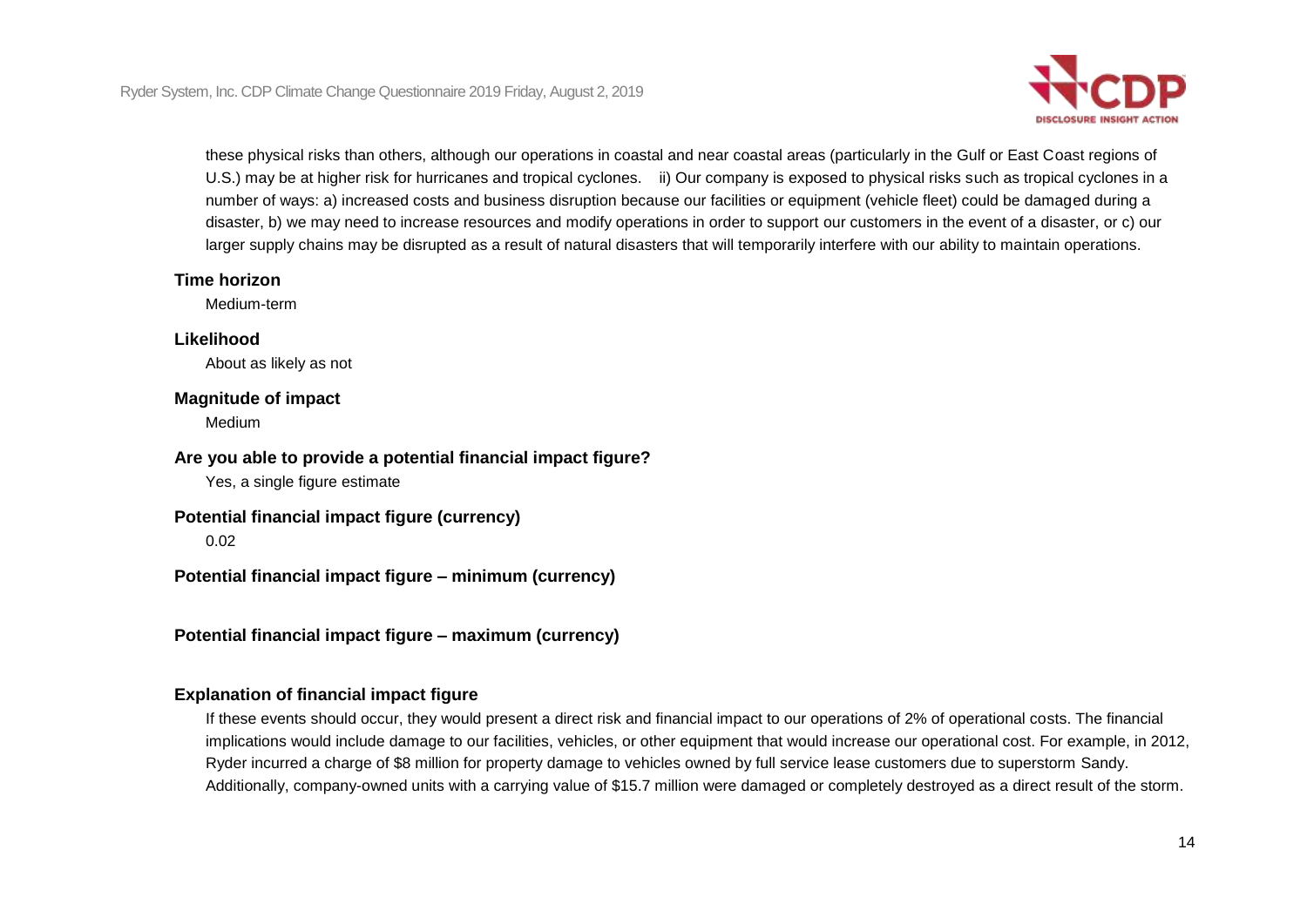

 Likewise, our Customer's business may be financially impacted as well and we will be required to execute emergency contingency plans to ensure our customers will be able to operate. Risks could be greater than 2% of the expected business for any site for each week of downtime.

#### **Management method**

 provides guidance on how to maintain optimum, safe working conditions year round and to prepare the facility for the annual Engineering Surveys. We have a comprehensive fuel supply network through Ryder's Energy Distribution Company (REDCO), which responds quickly to Ryder has multiple protocols in place, ready to execute when natural disasters strike. We actively manage risks with an extensive network of facilities, contingency plans and comprehensive emergency management plans. We update plans annually, perform third party risk assessments of our facilities, and have dedicated property risk control specialists inspect and recommend improvements. Compliance to the engineering controls and recommendations is strongly monitored and locations receive financial incentives to comply with necessary improvements. The Ryder Risk Management team has also developed an Asset Protection Manual for Ryder operating facilities. The manual man-made or natural disruptions in fuel supply. For example, Ryder helps customers get ready for Hurricanes and other approaching storms by implementing contingency plans in storm areas that include fuel management. Critical freight loads are moved early and inventory loads repositioned in advance to avoid potential storm impacts.

#### **Cost of management**

 $\Omega$ 

### **Comment**

 responding to natural disaster risks is fundamental to the services Ryder already provides to its Customers. There are zero (\$0) added costs associated with methods used to prepare and implement plans for potential physical climatic risks because

#### **Identifier**

Risk 3

#### **Where in the value chain does the risk driver occur?**

Customer

#### **Risk type**

Transition risk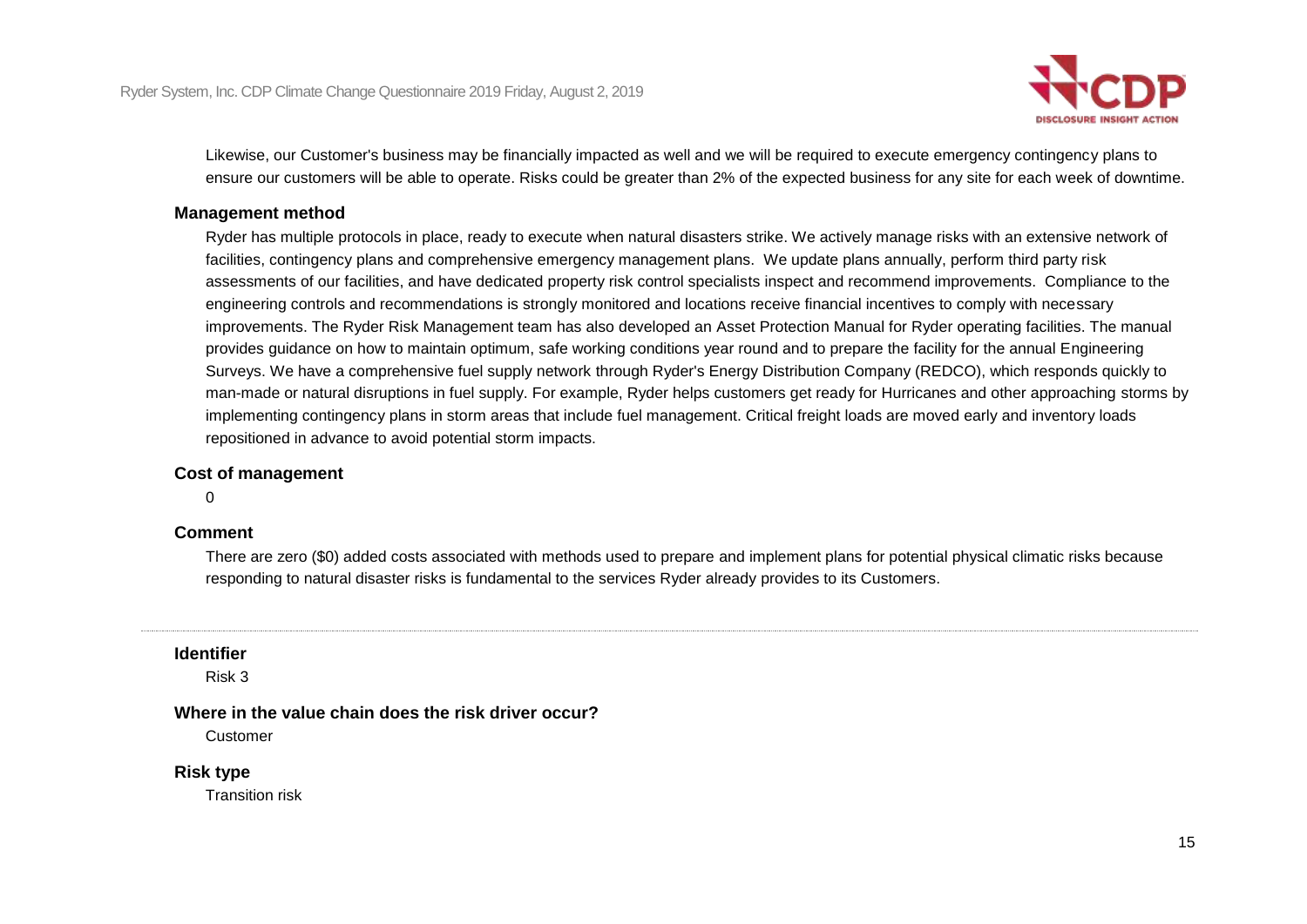

## **Primary climate-related risk driver**

Reputation: Shifts in consumer preferences

### **Type of financial impact**

## **Company- specific description**

 and reporting of their own emission outputs. ii) As our Customers increasingly consider and quantify the direct and indirect impacts associated questionnaires or assisting Customers in specifying the most fuel efficient vehicles or options to reduce fuel usage by using alternative powered i) A potential risk is the need to expand existing business services to support customer-driven initiatives related to the measurement, reduction, with their carbon emissions, as a transportation service provider, our company is required to respond with emission outputs related to the services we provide and to assist Customers to also measure the emissions associated with the movement of inbound raw materials and outbound products within their supply chain network. Our company's response has taken varied forms including responding to supplier vehicles.

### **Time horizon**

Medium-term

### **Likelihood**

Likely

### **Magnitude of impact**

Medium-low

## **Are you able to provide a potential financial impact figure?**

Yes, a single figure estimate

## **Potential financial impact figure (currency)**

0.15

## **Potential financial impact figure – minimum (currency)**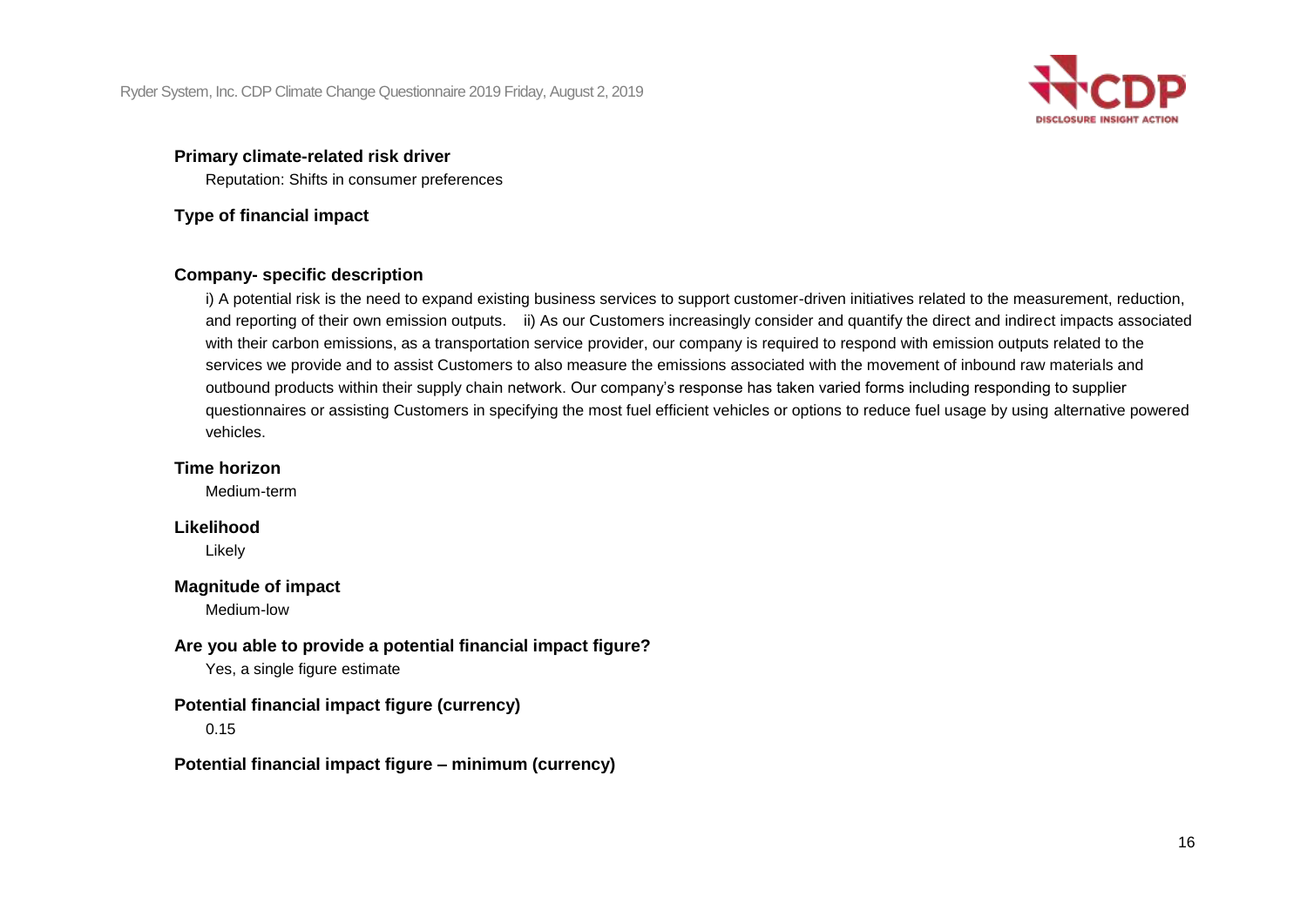

### **Potential financial impact figure – maximum (currency)**

## **Explanation of financial impact figure**

 federal fuel efficiency standards for heavy duty trucks beyond 2018 is expected to increase vehicle costs. The financial implications of these identified risks are impossible to quantify long-term as much depends on other risk areas previously discussed (i.e., regulatory risks). However, the impact of risks that are not planned for will certainly be significantly greater than those that are anticipated. For example, low carbon fuel standard regulations in CA that mandate use of new fuels could increase fuel costs 5-15% and new

#### **Management method**

We manage the inherent risks through multiple approaches including education, reduced emissions equipment purchases, and by tracking and reducing emissions for our clients. Our investment in diverse types of fuel-efficient equipment plays an important role in helping customers reduce emissions. To advance alternative fuels, Ryder educates its customers with email, electronic and social media communications. Ryder works with many Customers to quantify transportation carbon emissions and to develop carbon reduction strategies that work for their business. For example, Ryder helped a customer to reduce their carbon footprint by 7% through implementation of a lean supply chain design. Complexity of new technologies and how they interact with each other will create many challenges from uptime to reliability to cost. With our combination of know-how, relationships, and experience, Ryder enables private fleet operators and companies to outsource these challenges to us in order to drive fleet efficiency and compliance. Ryder has experience in deploying these technologies in different types of duty cycles, as well as understanding the operating cost and residual value impacts this has. This is bundled together in the Ryder ChoiceLease product giving operators the best of that industry knowledge, maintenance capabilities, and asset disposition to help them get the best value and recognize the efficiencies.

#### **Cost of management**

0

### **Comment**

 associated with their transportation activities. In the future, there may be increased costs associated with supporting customer-driven initiatives, Costs associated with risk management efforts have been minimal (\$0) as efforts have not required additional resources or significant investments. By leveraging existing management and reporting tools, Ryder is able to provide customers visibility into the "carbon footprint" depending on the complexity of regulatory requirements that are adopted.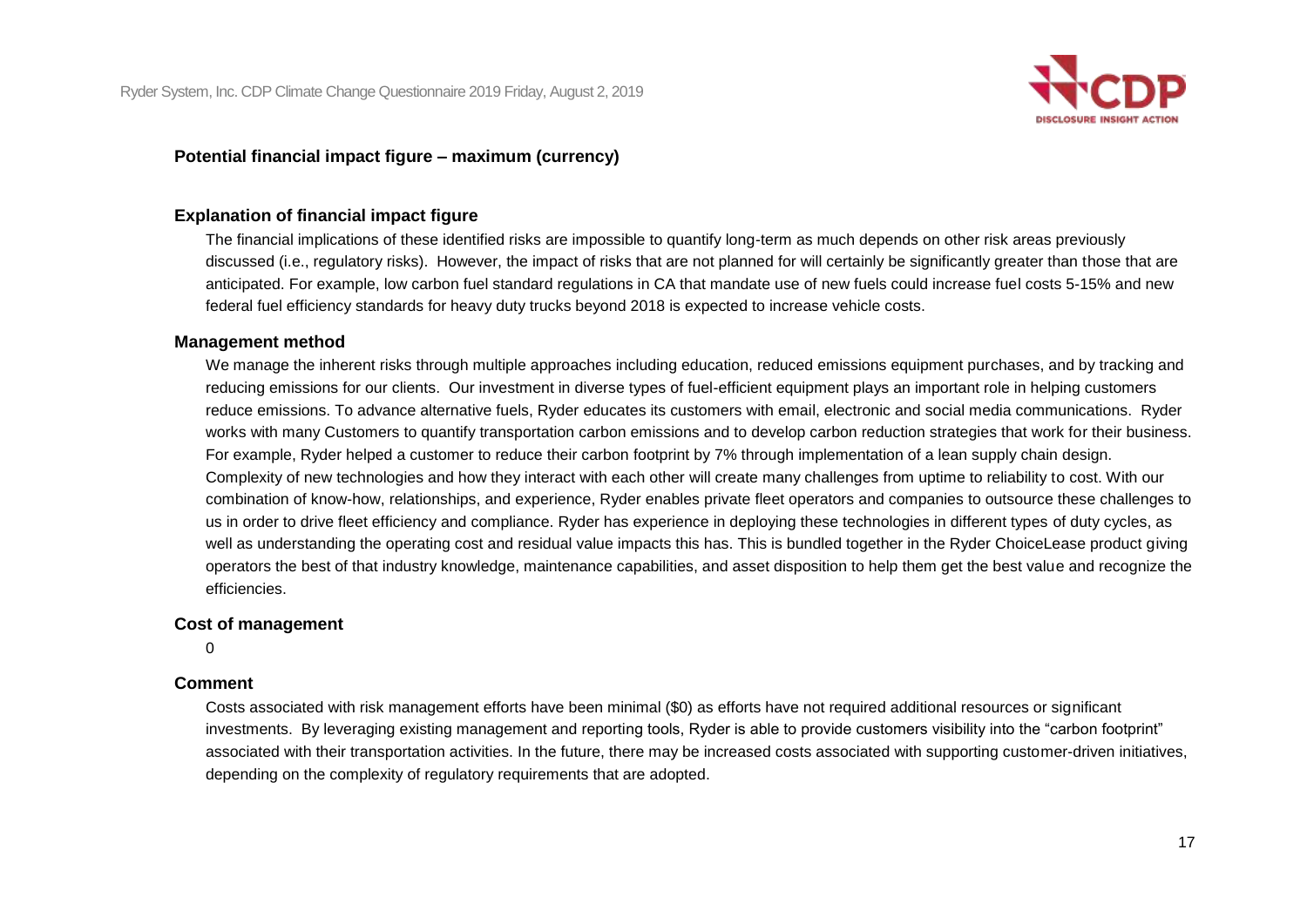

# **C2.4**

 **(C2.4) Have you identified any climate-related opportunities with the potential to have a substantive financial or strategic impact on your business?** 

Yes

## **C2.4a**

 **(C2.4a) Provide details of opportunities identified with the potential to have a substantive financial or strategic impact on your business.** 

## **Identifier**

Opp1

#### **Where in the value chain does the opportunity occur?**

Direct operations

### **Opportunity type**

Products and services

### **Primary climate-related opportunity driver**

Development and/or expansion of low emission goods and services

## **Type of financial impact**

Increased revenue through demand for lower emissions products and services

## **Company-specific description**

 i. Increasing complexity of vehicle technologies, continually changing maintenance requirements, and new United States federal and state regulatory, fuel, and emissions standards will drive more companies to outsource their transportation needs to a third party like Ryder that has the technical knowledge and expertise to handle these areas. ii. Ryder helps customers manage and reduce their own risks and costs by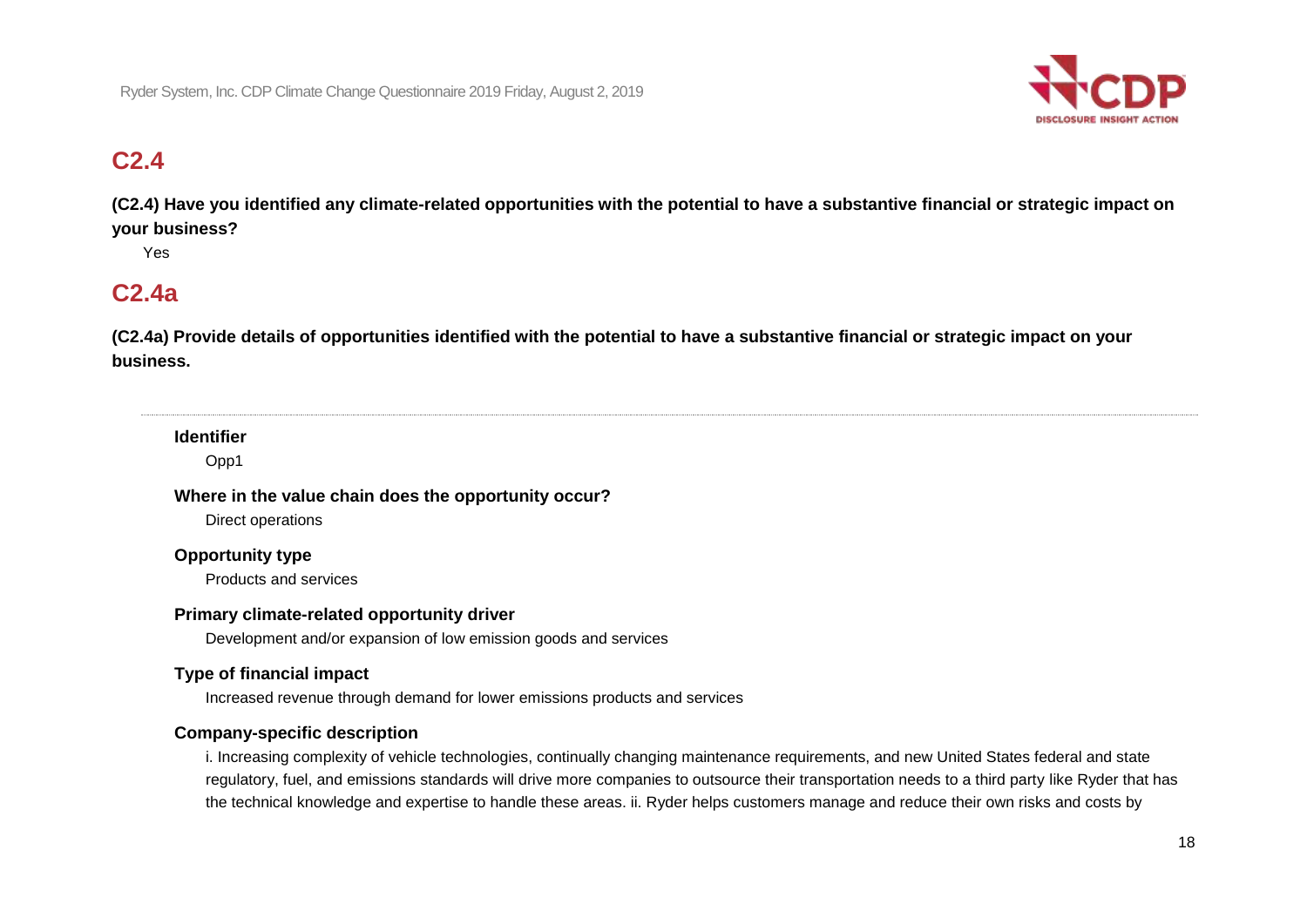

providing guidance and direction to our customers on regulatory rules and regulations that may impact their business. For example, a small to medium size fleet client may not have dedicated environmental and regulatory personnel, and it will be advantageous to this client to have our compliance specialists stay abreast of frequent regulatory changes rather than attempting to monitor these changes themselves.

 publication, these were not fully audited. Ryder plans to resume full CDP reporting in 2020. Ryder published an updated GRI compliant Corporate Sustainability Report in 2019 with detailed emissions and activity data ([http://rydercsr.com\)](http://rydercsr.com). For the 2019 CDP response year, updates are provided to emission data (sections C6, C7 and C8), but at the time of CDP

### **Time horizon**

Medium-term

#### **Likelihood**

Likely

#### **Magnitude of impact**

Medium-low

### **Are you able to provide a potential financial impact figure?**

Yes, a single figure estimate

### **Potential financial impact figure (currency)**

0.24

 **Potential financial impact figure – minimum (currency)** 

 **Potential financial impact figure – maximum (currency)** 

## **Explanation of financial impact figure**

The increased complexity associated with responding to new regulations may create new opportunities in outsourced transportation management and network optimization services. New fuel economy and fuel efficiency standards could impact vehicle performance, fuel costs,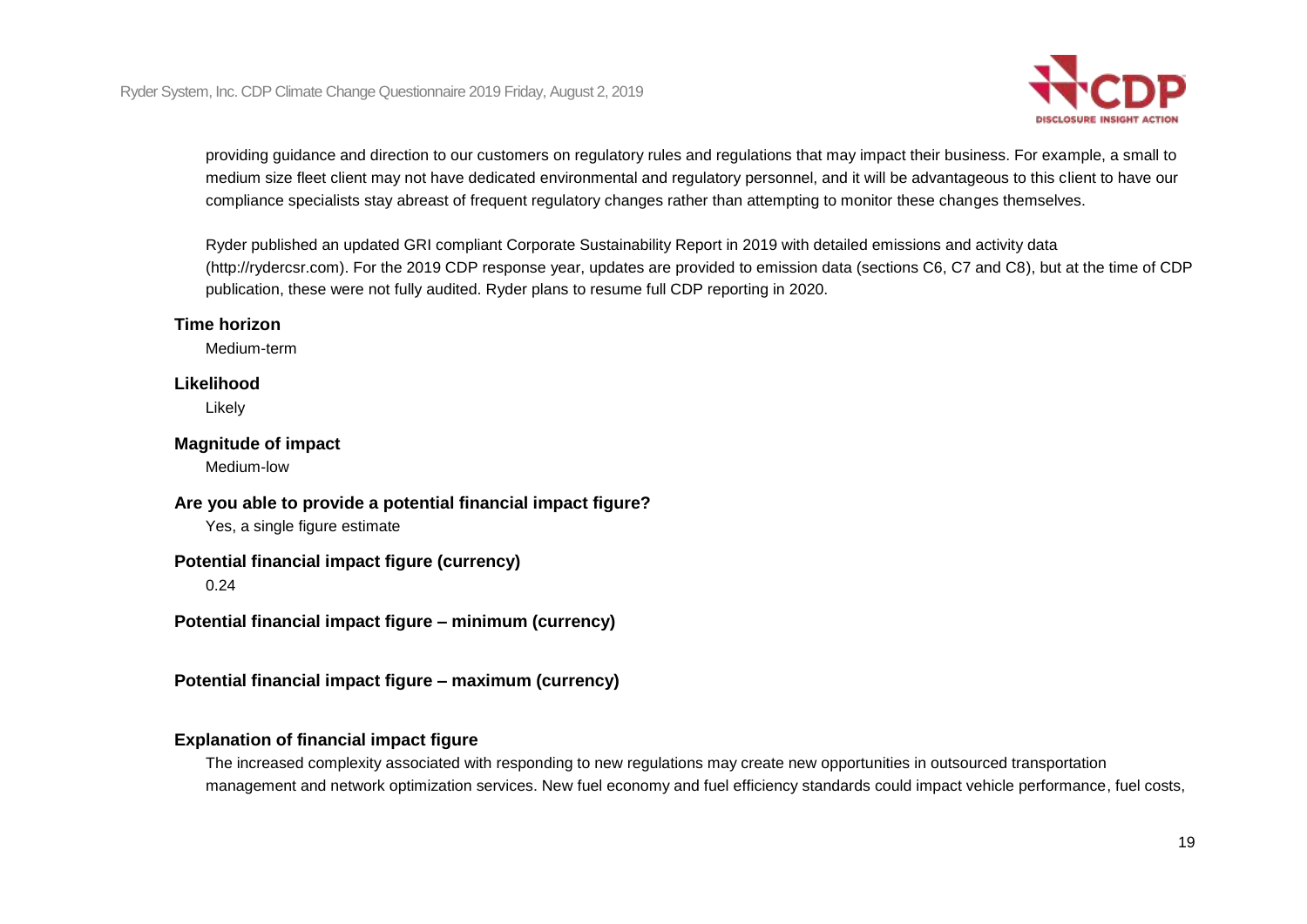

 and overall operating costs of our vehicles. For example, new vehicle emissions standards will increase equipment costs and estimated fuel consumption of tractor-trailers could drop as much 24%. This decrease could in turn increase Ryder revenues associated with leasing this new fuel efficient equipment.

### **Strategy to realize opportunity**

 Fuel Natural Gas Council. In 2015, Ryder announced one of the largest investments in its advanced energy portfolio: the launch of a new online clean idle vehicles to its fleet meeting the EPA 2010 emissions standard. Ryder invests in purchasing strategies including evaluation of the i.Ryder has operated successfully in a highly regulated environment for years. We expect to see more GHG emissions regulations and are well positioned to service our customers with expertise and support. Starting in 2009, we assembled an Alternative Fuels and Vehicles Strategy Team to review alternative fuel platforms and to identify new market opportunities. In 2010, Ryder expanded these efforts with an Alternative NGV maintenance training program for its entire North American maintenance network. The program provides the technician workforce with knowledge of NGV platforms and configurations to better serve customers who commit to converting all or part of their fleets. ii. To date, Ryder vehicles travelled over 150 million miles, and replaced 23.1 million gallons of diesel fuel with lower emission natural gas. Ryder partnered with Anheuser-Busch to replace 66 of the beer company's diesel tractors with compressed natural gas (CNG) powered engines. With one of the largest fleets in the US, Ryder plays a leadership role in the natural gas market. Additionally, Ryder added certified

environmental and performance standards of suppliers.

### **Cost to realize opportunity**

100,000,000

### **Comment**

We will continue to invest in state-of-the-art vehicles, fleet management and diagnostic technologies that expand these capabilities and maximize vehicle performance, cargo routing, fuel usage, and driving skills. For example, Ryder has invested \$100 million to offer Customers natural gas vehicles; has 27 NGV compliant maintenance facilities and more than 6,200 NGV trained technicians and support employees in AR, AZ, CA, FL, GA, LA, MD, MI, MN, NY, PA, TN, TX, UT, WI and Canada (Ontario and Quebec).

### **Identifier**

Opp2

 **Where in the value chain does the opportunity occur?**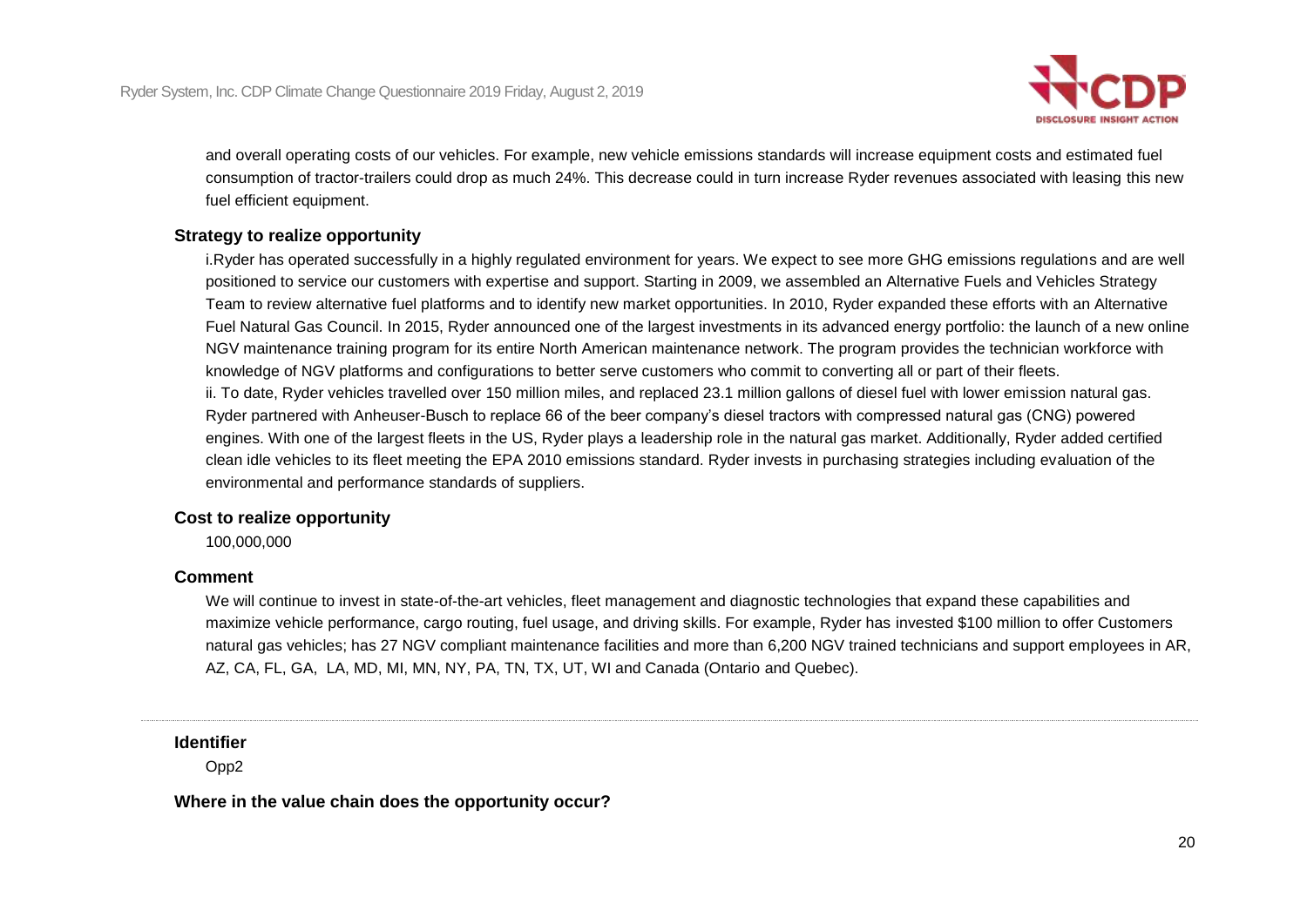

#### Direct operations

#### **Opportunity type**

Products and services

### **Primary climate-related opportunity driver**

Development of new products or services through R&D and innovation

### **Type of financial impact**

Better competitive position to reflect shifting consumer preferences, resulting in increased revenues

### **Company-specific description**

i) Changing consumer behavior, particularly interest in full-service transportation solutions, has increased interest in environmentally-sound transportation solutions, presenting future business opportunities for Ryder.

 ii) Ryder provides full-service transportation solutions, which helps customers outsource their transportation needs and lower their carbon emissions.

## **Time horizon**

Medium-term

### **Likelihood**

About as likely as not

### **Magnitude of impact**

Medium

### **Are you able to provide a potential financial impact figure?**

Yes, a single figure estimate

## **Potential financial impact figure (currency)**

0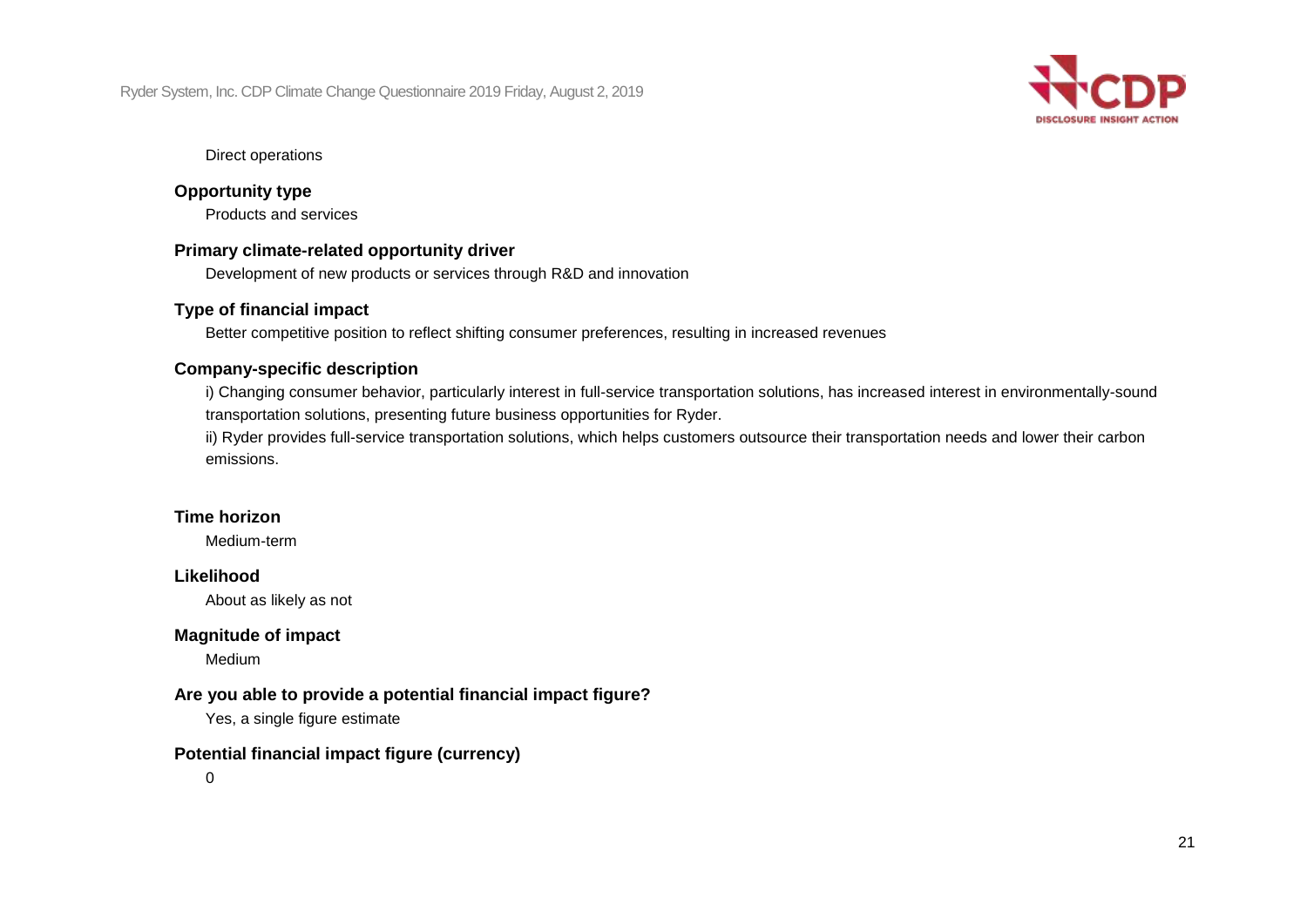

 **Potential financial impact figure – minimum (currency)** 

 **Potential financial impact figure – maximum (currency)** 

## **Explanation of financial impact figure**

Ryder is continually developing new services for our outsourced transportation management and network optimization services customers. New technologies including the new application RyderGyde, offering Uber Solutions for Business, and Ryder COOP will add new revenue from these services. The potential financial impact will be indirect (\$0).

### **Strategy to realize opportunity**

 i) Ryder proactively invests developing new services for our outsourced transportation management and network optimization services customers. We help customers manage and reduce their own emissions and climate change risks through new technologies, market leadership, and research and development For example, Ryder developed the RyderGyde application for customers to allow them to manage their fleet or a single vehicle anywhere and anytime using a customized Ryder phone APP. This helps our customers more efficiently identify Ryder locations, view fleet details and compare fuel rates.

#### **Cost to realize opportunity**

 $\Omega$ 

### **Comment**

The cost to realize the opportunity is \$0 as it is build into Ryder's service offerings and represents an optimization of current services.

#### **Identifier**

Opp3

### **Where in the value chain does the opportunity occur?**

Customer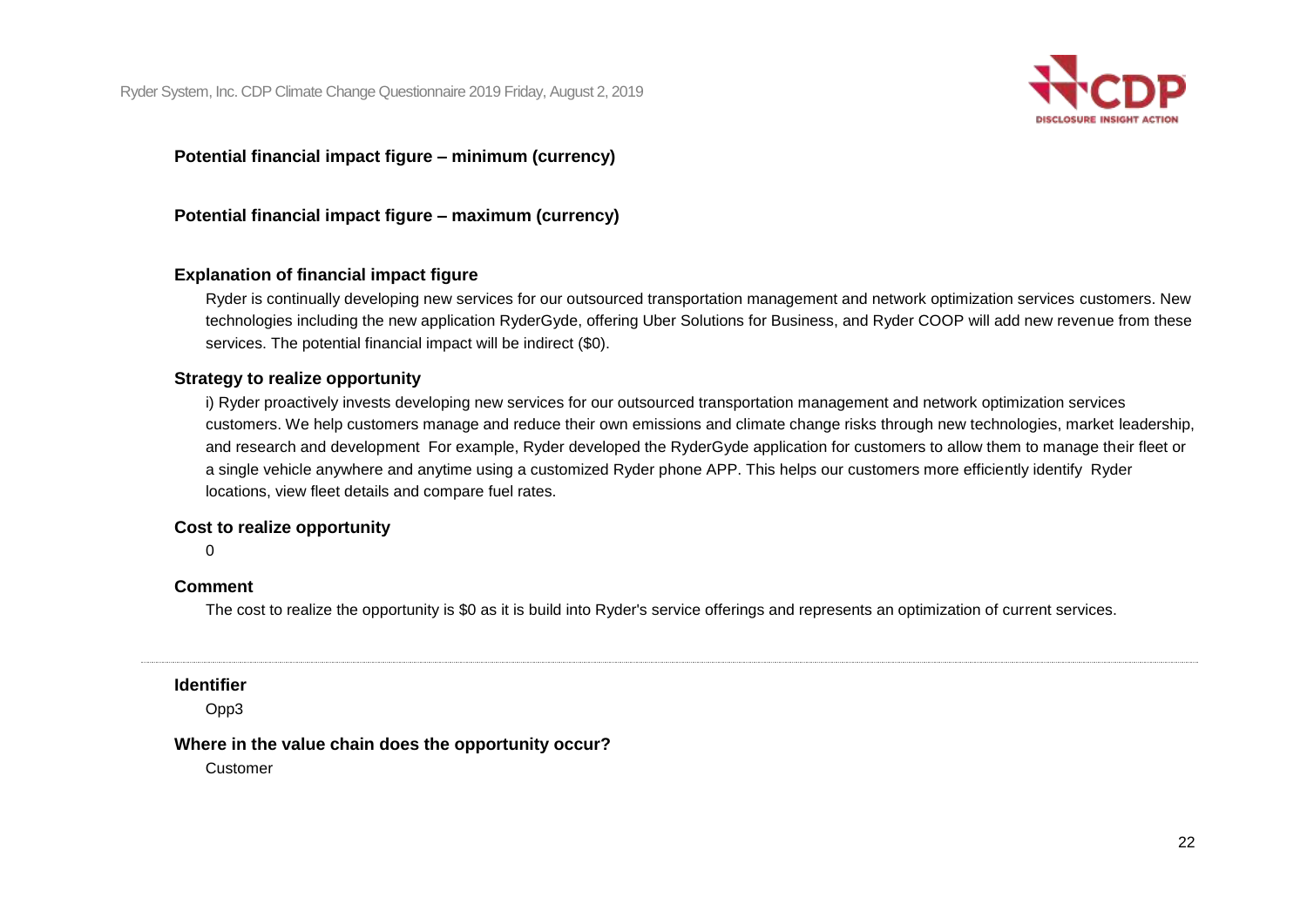

### **Opportunity type**

**Markets** 

## **Primary climate-related opportunity driver**

Use of public-sector incentives

## **Type of financial impact**

Increased revenues through access to new and emerging markets (e.g., partnerships with governments, development banks)

## **Company-specific description**

 environmentally sound transportation solutions, presenting future business opportunities for Ryder. ii) The growth of the natural gas vehicle offset incremental costs associated with NG vehicle technologies for our Customers. i) Changing consumer behavior, particularly related to business demand for energy efficient technologies, has increased interest in market is an example of one such opportunity. Ryder has obtained federal and state grants for NG equipment, and has used that funding to

## **Time horizon**

Medium-term

## **Likelihood**

Virtually certain

## **Magnitude of impact**

Medium-low

## **Are you able to provide a potential financial impact figure?**

Yes, a single figure estimate

## **Potential financial impact figure (currency)**

0.15

## **Potential financial impact figure – minimum (currency)**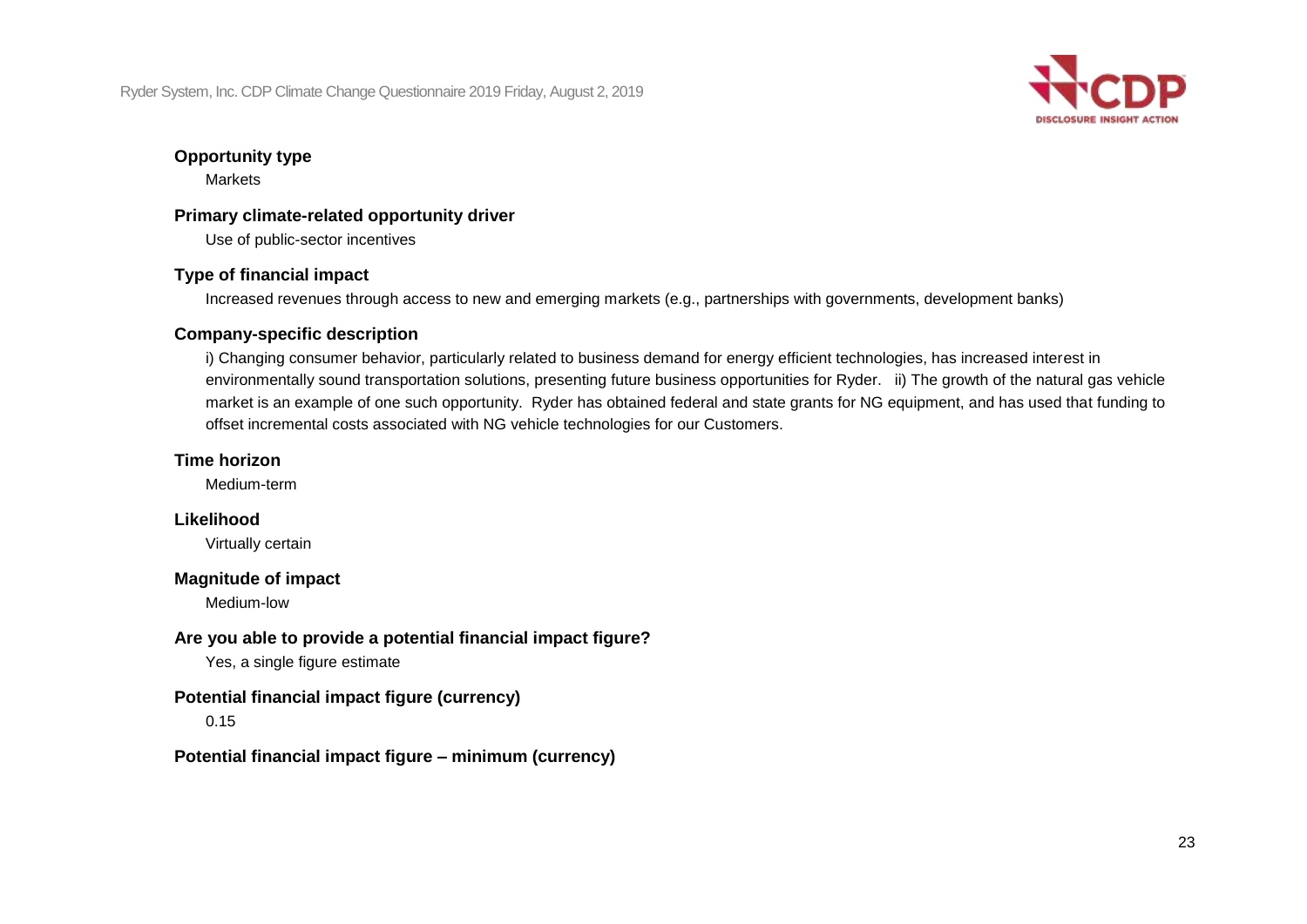

### **Potential financial impact figure – maximum (currency)**

## **Explanation of financial impact figure**

Federal and state incentive projects provided Ryder with a tremendous opportunity to expand our natural gas truck program with 830 units, generating additional revenues from these new vehicles. These natural gas vehicles will be 15-19% more fuel efficient for our rental and commercial full service lease customers to operate than diesel-powered units.

#### **Strategy to realize opportunity**

 i) Ryder purchased nearly 1,000 heavy-duty natural gas powered trucks for use across 16 states and Canada and has transitioned more than has partnered with its fuel suppliers to provide new natural gas refueling stations and works closely with its customers to identify and utilize maintenance facilities. Each maintenance facility is properly equipped for the repair of natural gas vehicles. ii) Today, Ryder's natural gas fleet has replaced more than 23.1 million gallons of diesel fuel with domestically produced low-carbon LNG / CNG. Based on estimates using CA's assisted more than 70 Customers converting to NG vehicles including Anheuser Busch, Blu LNG, CEVA, Dean Foods, Golden Eagle 70 Customers into NG equipment. In MI, one of the state's largest recycling companies is leasing natural gas powered trucks from Ryder. Ultralow LNG / CNG emission trucks were deployed into Ryder's US based leasing and rental operations network. To support these trucks, Ryder existing natural gas refueling infrastructure. As part of Ryder's core product offering, the Company maintains these vehicles at their FMS Carl Moyer program guidelines, the use of these natural gas vehicles has also reduced emissions by more than 52,904 MT CO2e. Ryder has Distributing, Northeast Foods and more. Ryder has developed a "Go To Market" outreach strategy that targets key national accounts and customers and has delivered joint training with OEMs to national and local Ryder sales teams.

### **Cost to realize opportunity**

95,000,000

### **Comment**

Ryder invested more than \$95 million annually in Maintenance infrastructure associated with NG vehicles combined.

## **C2.5**

 **(C2.5) Describe where and how the identified risks and opportunities have impacted your business.**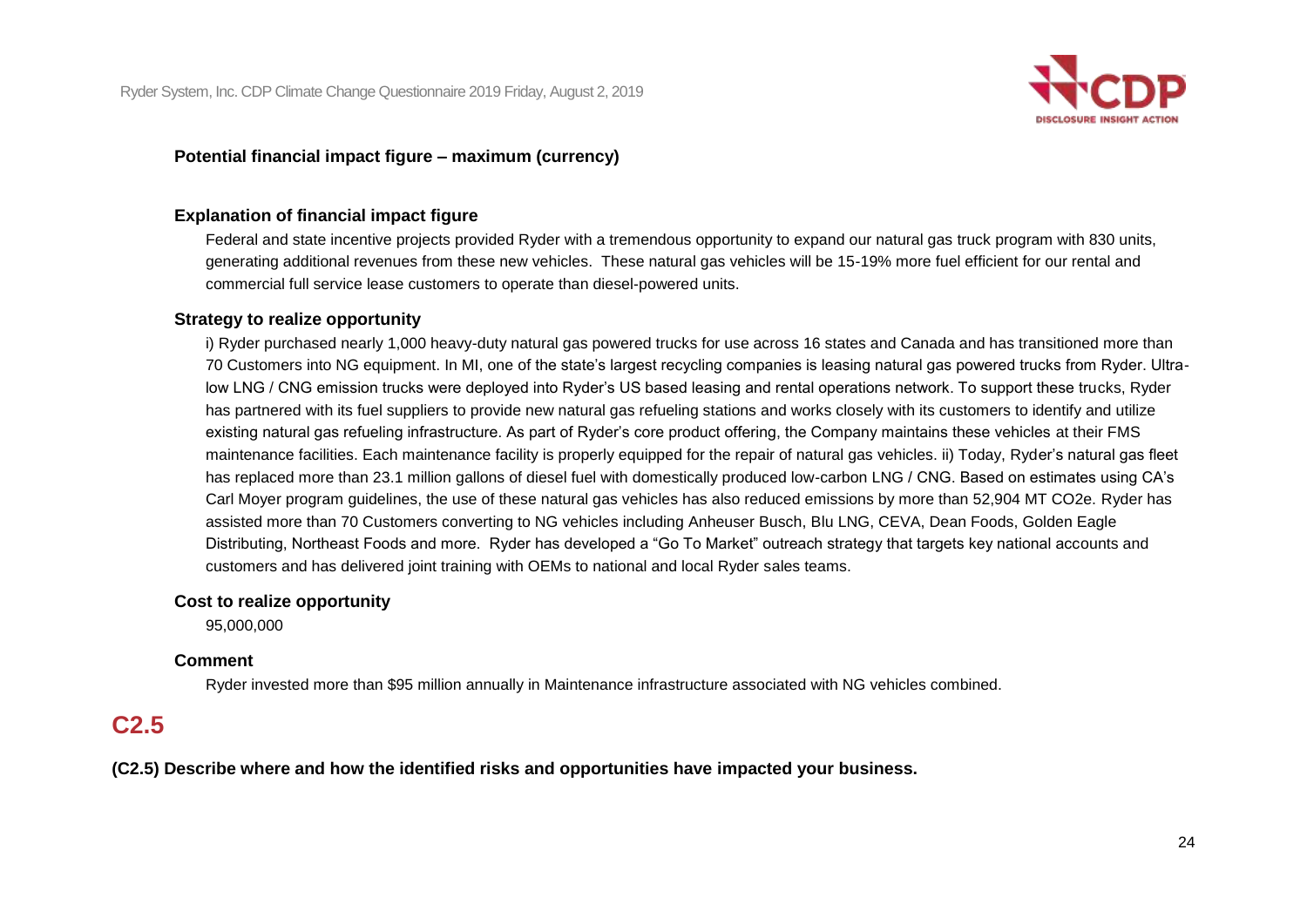

|                                            | <b>Impact</b>                                                   | <b>Description</b>                                                                                                                                                                                                                                                                                                                                                                                                                                                                                                                                                                                                                                                                                                                  |
|--------------------------------------------|-----------------------------------------------------------------|-------------------------------------------------------------------------------------------------------------------------------------------------------------------------------------------------------------------------------------------------------------------------------------------------------------------------------------------------------------------------------------------------------------------------------------------------------------------------------------------------------------------------------------------------------------------------------------------------------------------------------------------------------------------------------------------------------------------------------------|
| Products and<br>services                   | Impacted for some<br>suppliers, facilities, or<br>product lines | a) Ryder has assisted more than 70 Customers converting to NG vehicles including Anheuser Busch, Blu LNG,<br>CEVA, Dean Foods, Golden Eagle Distributing, Northeast Foods and more.<br>b) Ryder's low carbon products and services such efficient vehicles and alternative fuel vehicles have had a<br>medium-high impact on business.                                                                                                                                                                                                                                                                                                                                                                                              |
| Supply chain<br>and/or value<br>chain      | Impacted for some<br>suppliers, facilities, or<br>product lines | a) We have a comprehensive fuel supply network through Ryder's Energy Distribution Company (REDCO),<br>which responds quickly to man-made or natural disruptions in fuel supply. For example, Ryder helps customers<br>get ready for Hurricanes and other approaching storms by implementing contingency plans in storm areas that<br>include fuel management. Critical freight loads are moved early and inventory loads repositioned in advance to<br>avoid potential storm impacts.<br>b) Ryder's logistics and transportation support services have had a medium-high impact to the business such<br>as support to federal and state governments as well as to non-profit disaster relief agencies during times of<br>disaster. |
| Adaptation and<br>mitigation<br>activities | Impacted for some<br>suppliers, facilities, or<br>product lines | a) We have a comprehensive fuel supply network through Ryder's Energy Distribution Company (REDCO),<br>which responds quickly to man-made or natural disruptions in fuel supply. For example, Ryder helps customers<br>get ready for Hurricanes and other approaching storms by implementing contingency plans in storm areas that<br>include fuel management. Critical freight loads are moved early and inventory loads repositioned in advance to<br>avoid potential storm impacts.<br>b) Ryder's logistics and transportation support services have had a medium-high impact to the business such<br>as support to federal and state governments as well as to non-profit disaster relief agencies during times of<br>disaster. |
| Investment in<br>R&D                       | Impacted for some<br>suppliers, facilities, or<br>product lines | a) Ryder invests in state-of-the-art vehicles, fleet management and diagnostic technologies that expand these<br>capabilities and maximize vehicle performance, cargo routing, fuel usage, and driving skills.<br>b) Ryder's investment in R&D for new low carbon vehicles and technologies has had a medium-high impact to<br>the business.                                                                                                                                                                                                                                                                                                                                                                                        |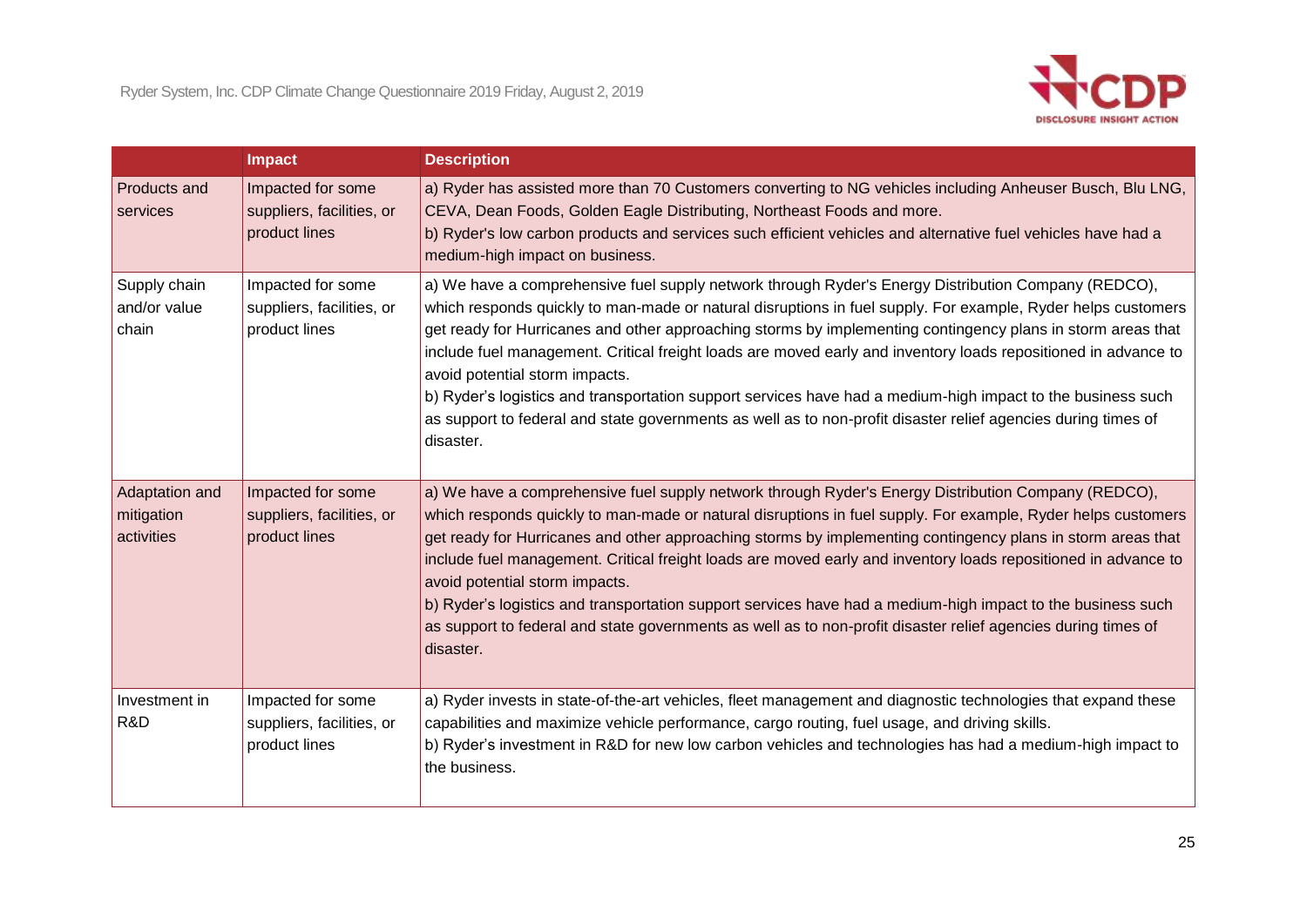

| <b>Operations</b>        | Impacted                                                | a) Our operations have reduced operating costs by investing in energy efficiency projects.<br>b) Ryder's operational risks and opportunities have had a medium impact to the business. |
|--------------------------|---------------------------------------------------------|----------------------------------------------------------------------------------------------------------------------------------------------------------------------------------------|
| Other, please<br>specify | We have not identified<br>any risks or<br>opportunities | No other risks or opportunities.                                                                                                                                                       |

# **C2.6**

### **(C2.6) Describe where and how the identified risks and opportunities have been factored into your financial planning process.**

|                                              | <b>Relevance</b>                                                | <b>Description</b>                                                                                                                                                                                                                                                                                                                   |
|----------------------------------------------|-----------------------------------------------------------------|--------------------------------------------------------------------------------------------------------------------------------------------------------------------------------------------------------------------------------------------------------------------------------------------------------------------------------------|
| Revenues                                     | Impacted for some<br>suppliers, facilities, or<br>product lines | a) Ryder has developed a "Go To Market" outreach strategy that targets key national accounts and<br>customers and has delivered joint training with OEMs to national and local Ryder sales teams.<br>b) This outreach strategy has had a high impact on strategy and financial planning.                                             |
| Operating costs                              | Impacted                                                        | a) Ryder has included compliance in our operating costs planning. In addition, we include potential<br>savings from efficiency projects.<br>b) Operating costs have had a medium-low impact to our strategy and financial planning.                                                                                                  |
| Capital expenditures /<br>capital allocation | Impacted for some<br>suppliers, facilities, or<br>product lines | a) Ryder invests in state-of-the-art vehicles, fleet management and diagnostic technologies that expand<br>these capabilities and maximize vehicle performance, cargo routing, fuel usage, and driving skills.<br>b) Capital expenditures/capital allocation has had a medium-high impact to our strategy and financial<br>planning. |
| Acquisitions and<br>divestments              | Not impacted                                                    | a) Identified risks and opportunities from acquisitions and divestments have not impacted strategy and<br>financial planning.                                                                                                                                                                                                        |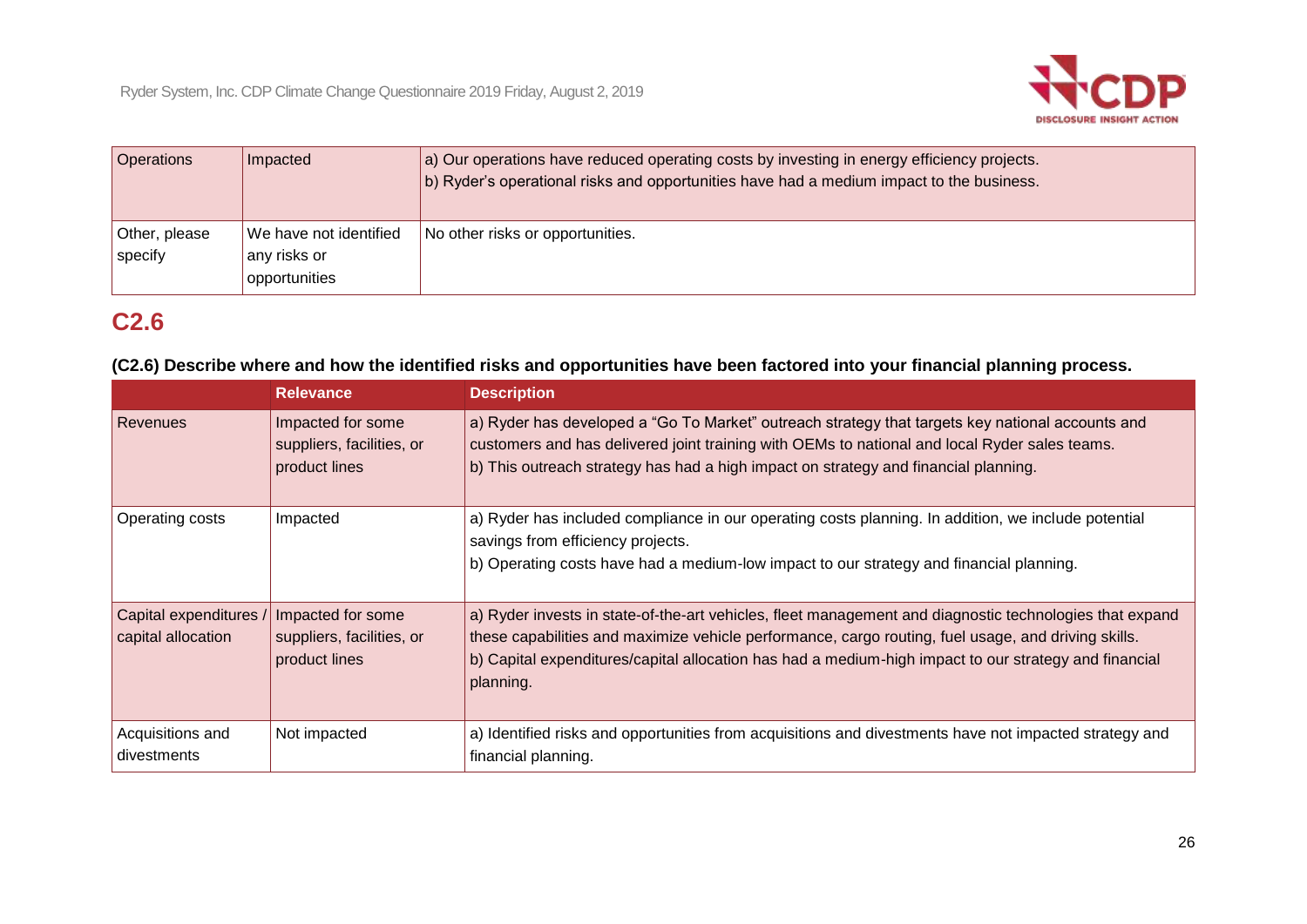

|                   |                                                                 | b) Acquisitions and divestments have had no impact to our strategy and financial planning.                                                                                                                                                                                                                                                                 |
|-------------------|-----------------------------------------------------------------|------------------------------------------------------------------------------------------------------------------------------------------------------------------------------------------------------------------------------------------------------------------------------------------------------------------------------------------------------------|
| Access to capital | Not impacted                                                    | a) Identified risks and opportunities from access to capital have not impacted strategy and financial<br>planning.<br>b) Access to capital has had no impact to our strategy and financial planning.                                                                                                                                                       |
| Assets            | Impacted for some<br>suppliers, facilities, or<br>product lines | a) The Ryder Risk Management team has developed an Asset Protection Manual for Ryder operating<br>facilities. The manual provides guidance on how to maintain optimum, safe working conditions year<br>round and to prepare the facility for the annual Engineering Surveys.<br>b) Assets have had a medium impact to our strategy and financial planning. |
| Liabilities       | Not impacted                                                    | a) Identified risks and opportunities from liabilities have not impacted strategy and financial planning.<br>b) Liabilities have had no impact to our strategy and financial planning.                                                                                                                                                                     |
| Other             | We have not identified any<br>risks or opportunities            | No other risks or opportunities.                                                                                                                                                                                                                                                                                                                           |

# **C3. Business Strategy**

# **C3.1**

 **(C3.1) Are climate-related issues integrated into your business strategy?** 

Yes

# **C3.1a**

 **(C3.1a) Does your organization use climate-related scenario analysis to inform your business strategy?** 

No, but we anticipate doing so in the next two years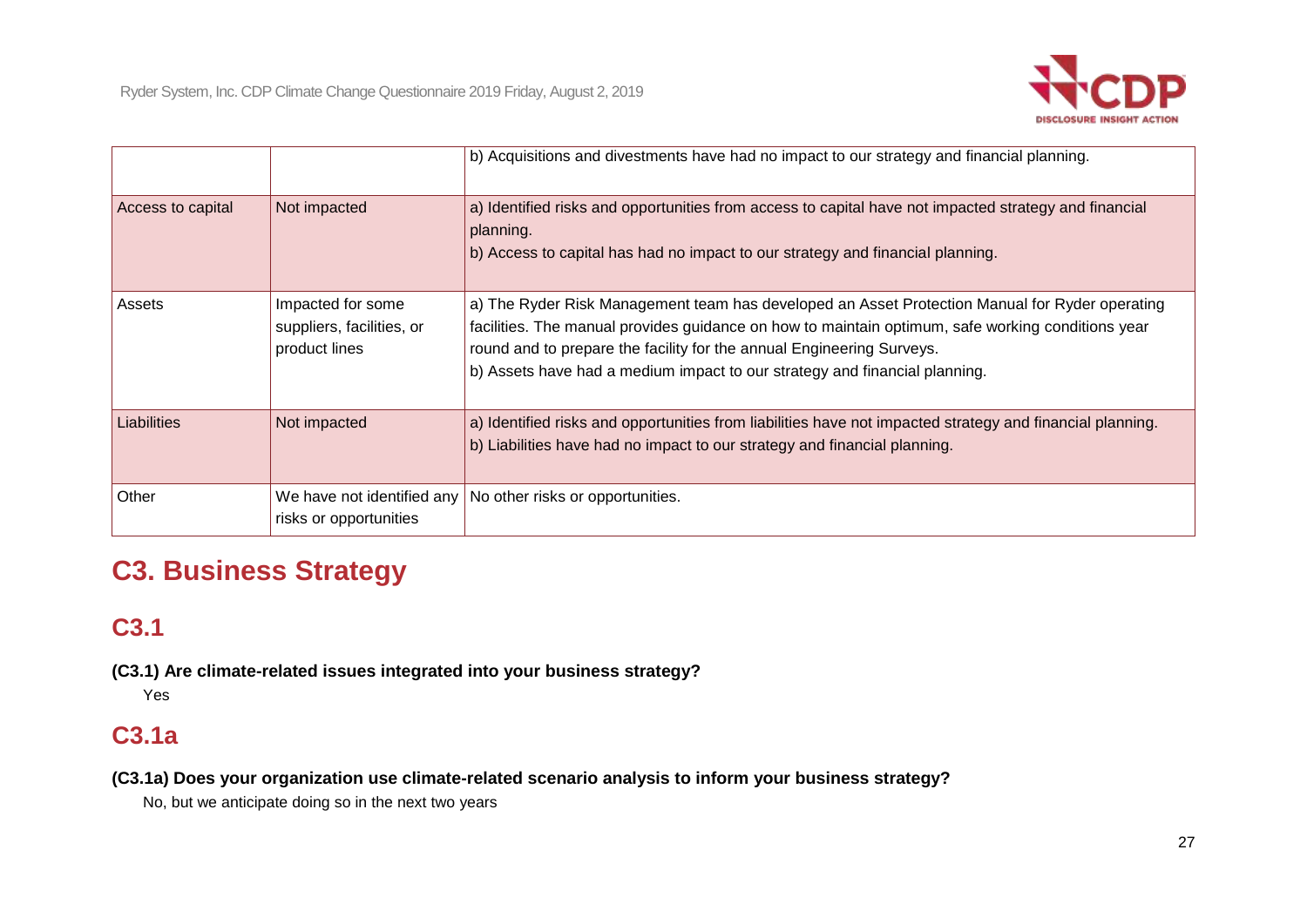

# **C-AC3.1b/C-CE3.1b/C-CH3.1b/C-CO3.1b/C-EU3.1b/C-FB3.1b/C-MM3.1b/C-OG3.1b/C-[PF3.1b/C-ST3.1b/C-TO3.1b/C-TS3.1b](https://PF3.1b/C-ST3.1b/C-TO3.1b/C-TS3.1b)**

 **([C-AC3.1b/C-CE3.1b/C-CH3.1b/C-CO3.1b/C-EU3.1b/C-FB3.1b/C-MM3.1b/C-OG3.1b/C-PF3.1b/C-ST3.1b/C-TO3.1b/C-TS3.1b](https://C-AC3.1b/C-CE3.1b/C-CH3.1b/C-CO3.1b/C-EU3.1b/C-FB3.1b/C-MM3.1b/C-OG3.1b/C-PF3.1b/C-ST3.1b/C-TO3.1b/C-TS3.1b)) Indicate whether your organization has developed a low-carbon transition plan to support the long-term business strategy.** 

In development, we plan to complete it within the next 2 years

## **C3.1c**

#### **(C3.1c) Explain how climate-related issues are integrated into your business objectives and strategy.**

 Ryder's overall business strategy of growing fleet management and supply chain outsourcing integrates and advances our commitment to reducing implementation and improvement of internal equipment standards. Our business strategy has also influenced how we track potential impacts from diverse state or federal regulations, including climate change related regulations. ii) For example, since fuel usage is a fluctuating fleet expense, Ryder is identifying ways to reduce fuel costs. Ryder is working closely with manufacturers to incorporate fuel efficiencies into trucks such as level energy usage, we launched a Ryder Energy Challenge Program in 2012 and expanded it to the Resource Conservation Program. External factors Customer compliance: support regulatory issues for our customers. iv) The most important component of our short-term strategy influenced by climate greenhouse gas (GHG) emissions. With increasing business growth, we are delivering more efficient, sustainable transportation solutions resulting in emission reductions. i) Our business strategy has been influenced in our internal process for collecting and reporting information to influence energy usage and identify energy savings, which is regularly updated and occurs across multiple platforms. Energy savings are pursued through improved fuel economy, energy audits, energy tracking through internal software, employee engagement campaigns through regular communication with the field, aerodynamic features or researching and implementing low carbon technologies including electric or alternative fuel trucks. Through the Ryder Resource Conservation programs, we linked our business strategy to an energy reduction target of 20% below 2009 by 2020. To reduce our facility influencing our strategy include customer needs for environmental metrics such as measuring GHG outputs associated with their transportation supply chains. Our most substantial climate-related business decisions are reflected in vehicle investments, which is driven by the need for adaptation in using fuel efficient vehicles plus an opportunity to develop green business as a differentiator versus competitors. iii) Primary climate change aspects influencing our business strategy: a) Mitigating risks: reduce the potential financial impact from state or federal regulations, including climate change b) change is in response to market demands for cost-effective, environmentally friendly alternative fuel solutions. Our short-term strategy is to develop fuel-efficient and low carbon offerings for our customers and help them track their GHG performance while tracking and improving our own performance: a) Investing in fuel efficient vehicles: Our fleet provides new engine technologies and vehicles specified for optimum fuel efficiency. We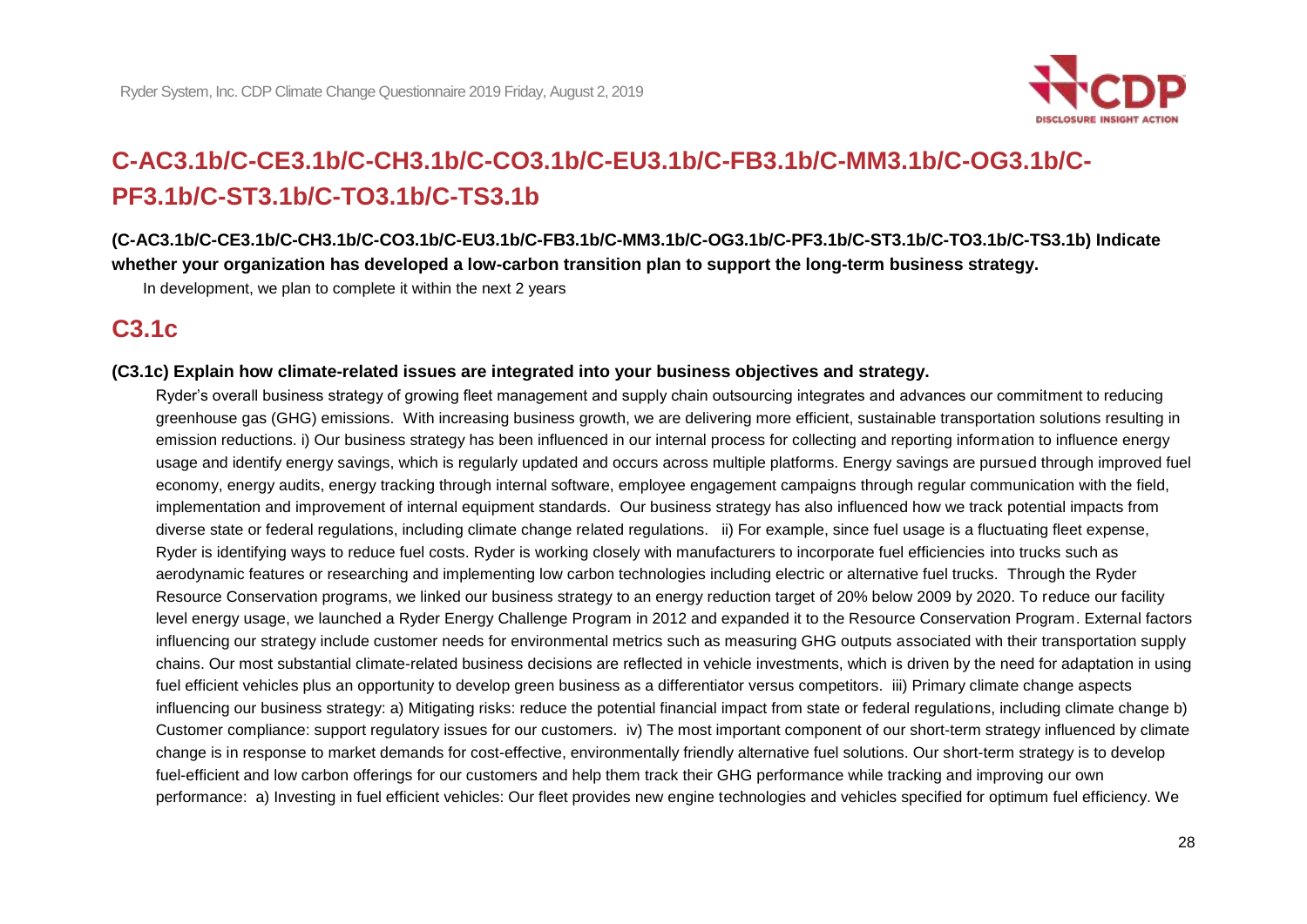

 follow guidelines provided by the Environmental Protection Agency (EPA)'s SmartWay® Transport program. b) Optimize fleet performance: Ryder is program implements preventive maintenance schedules for even the most routine care, including checking tire conditions and inflation rates when vehicles stop to refuel to ensure optimum performance. c) Reducing Idling time: Through Ryder's FleetCare and RydeSmart, fleet owners can optimize routes and monitor idle times, all which mitigate rising fuel costs. d) Investing in new products and technologies: Ryder was the first national enables customers to achieve up to a 1.5 percent improvement in fuel economy translating into a collective reduction of 110,000 metric tonnes (MT) waste on the environment. In 2017, we recycled 2.4 million gallons (gal) of used oil, 811,704 gal of oily water, 10,354 drums of used oil filters, 36,780 energy use: our strategy is to monitor, track and reduce electricity use. Our Resource Conservation Program targets energy and water reduction at all outlining their goals including conserve energy resources, incorporate energy efficiency into daily operations, invest in energy efficiency equipment and improving fuel-efficient vehicle offerings such as the redesigned fuel efficient MetroVan that reports 25 miles per gallon. In addition, Ryder's fleet maintenance service provider to convert its entire bulk oil program to low viscosity, high efficiency 10W-30 grade engine oil. Using the more efficient oil, CO2e annually. e) Recycling shop waste: We upgrade our facilities and implement new programs to reduce environmental impacts of automotive gal of solvent and 128,912 batteries, which is a reduction of almost 20,000 MT CO2e. f) Tracking GHG and energy: 1) Vehicle GHG performance: With the help of SmartWay Verified Technologies, we offer our customers industry-leading vehicle performance, optimized fuel efficiency and reduced carbon emissions. The EPA SmartWay® Program is a key sustainability initiative to promote energy efficiency and reduce GHG emissions. 2) Facility Ryder facilities. Locations have committed to saving energy with energy efficient shop improvements. Each shop adopts a Statement of Commitment upgrades, and engage all employees to save energy. v) The most important components of our long-term strategy influenced by climate change are business strategies to ensure disaster preparedness, our capital investment to support and expand alternative fuel vehicles and infrastructure to service our natural gas fleet. a) Our disaster preparedness strategies include third party risk onsite audits of operating facilities. Controls mitigate risks that could lead to loss of property due to fire, windstorm, flood and other physical perils. Compliance is monitored for facility financial incentives. Our Asset Protection Manual provides guidance to maintain optimum, safe working conditions year round and prepare facilities for annual Engineering Surveys. b) Investments in low-carbon technologies include offering alternative fuel and advanced technology vehicles to our customer fleet as part of a strategic process to advance natural gas ahead of regulatory drivers. Ryder's market leadership in operating advanced vehicle technologies in commercial truck applications also includes Ryder's natural gas vehicle (NGV) and maintenance solutions offering. Ryder has made significant investments to purchase close to 1,000 alternative fuel vehicles. Natural gas vehicles reduce fuel costs and well-to-wheel CO2 emissions by 25%. In addition, Ryder will roll out electric pickup trucks to their customers in a new partnership with electric truck manufacturer Workhorse. The trucks will have an estimated 75 mpg fuel efficiency rating in all electric operation. VI) Fuel efficiency is a key strategic advantage for our business and provides us with both a short-term and long-term strategic advantage. By offering fuel-efficient vehicles and services to our customers, we develop longstanding relationships that drive future revenue and business growth. This aspect of our service offering strengthens our customer relations and business retention.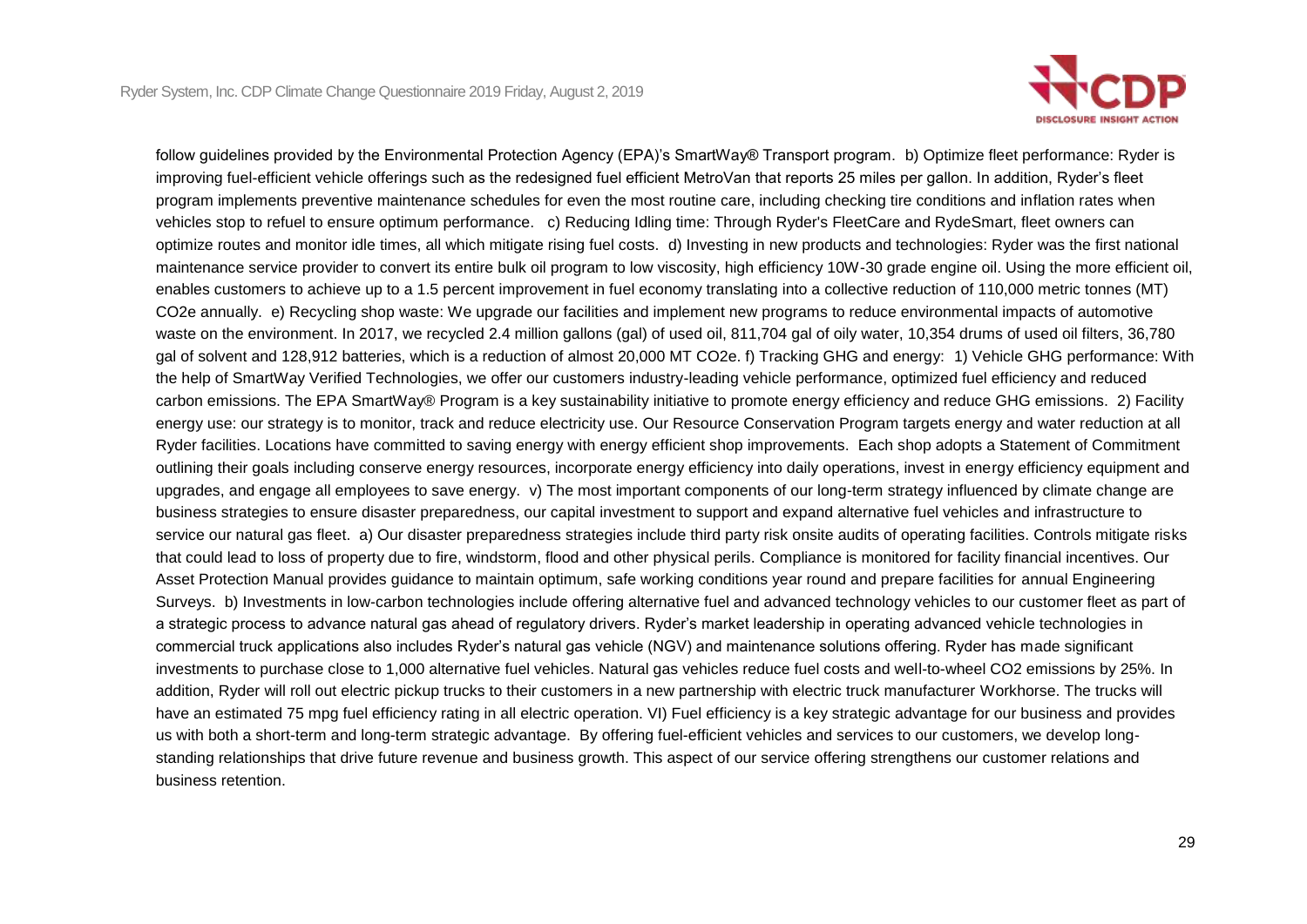

# **C3.1g**

## **(C3.1g) Why does your organization not use climate-related scenario analysis to inform your business strategy?**

 ii. Ryder is not planning to add a stand-alone climate related scenario analysis in the near future since our company is already applying a multi-prong i. Ryder is not using a single analysis specifically targeted at climate-related scenarios, because we implement a wide-ranging risk assessment program that considers financial, market, weather and sustainability and other risks that are fully integrated in the business strategy review. strategy approach. However, Ryder is continuously reviewing opportunities to improve current risk programs.

# **C4. Targets and performance**

# **C4.1**

 **(C4.1) Did you have an emissions target that was active in the reporting year?** 

Both absolute and intensity targets

# **C4.1a**

 **(C4.1a) Provide details of your absolute emissions target(s) and progress made against those targets.** 

## **Target reference number**

Abs 1

## **Scope**

Scope 1+2 (location-based)

### **% emissions in Scope**

15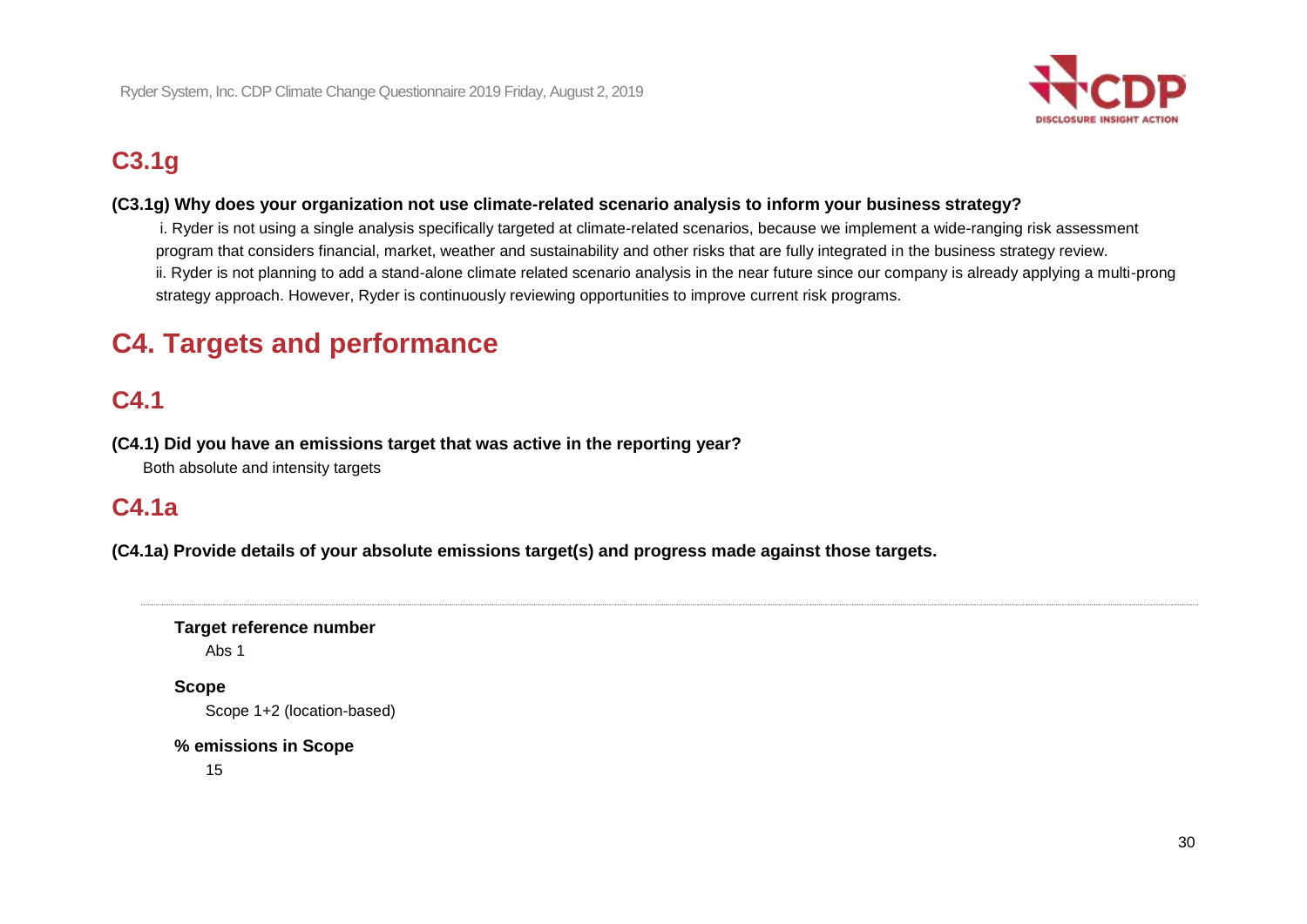

## **Targeted % reduction from base year**

20

#### **Base year**

2009

#### **Start year**

2012

## **Base year emissions covered by target (metric tons CO2e)**

84,028

### **Target year**

2020

### **Is this a science-based target?**

No, and we do not anticipate setting one in the next 2 years

#### **% of target achieved**

100

### **Target status**

Underway

### **Please explain**

 FMS 2009 Scope 1 and 2 emissions represent 15% of the total 2009 Scope 1 and 2 emissions. In 2012, Ryder launched a pilot energy strategic scale for all owned sites being upgraded or newly constructed. A primary goal is to identify best practices for electricity and natural Ryder's absolute target aims to reduce stationary emissions against a 2009 baseline and the goal is to achieve an emissions reduction of 20% by 2020 for the FMS shops, focusing on electricity and natural gas consumption. FMS shops represent 71% of the Ryder portfolio facility count. challenge for high energy use locations. Then in 2013, the Resource Conservation Program (RCP) was initiated to target FMS, SCS and Admin locations across the US and Canada. Currently we are expanding internal processes to facilitate emission reduction projects on a larger gas reductions. The RCP framework includes three program keystones that will help managers reduce energy, water, sewer, and waste costs.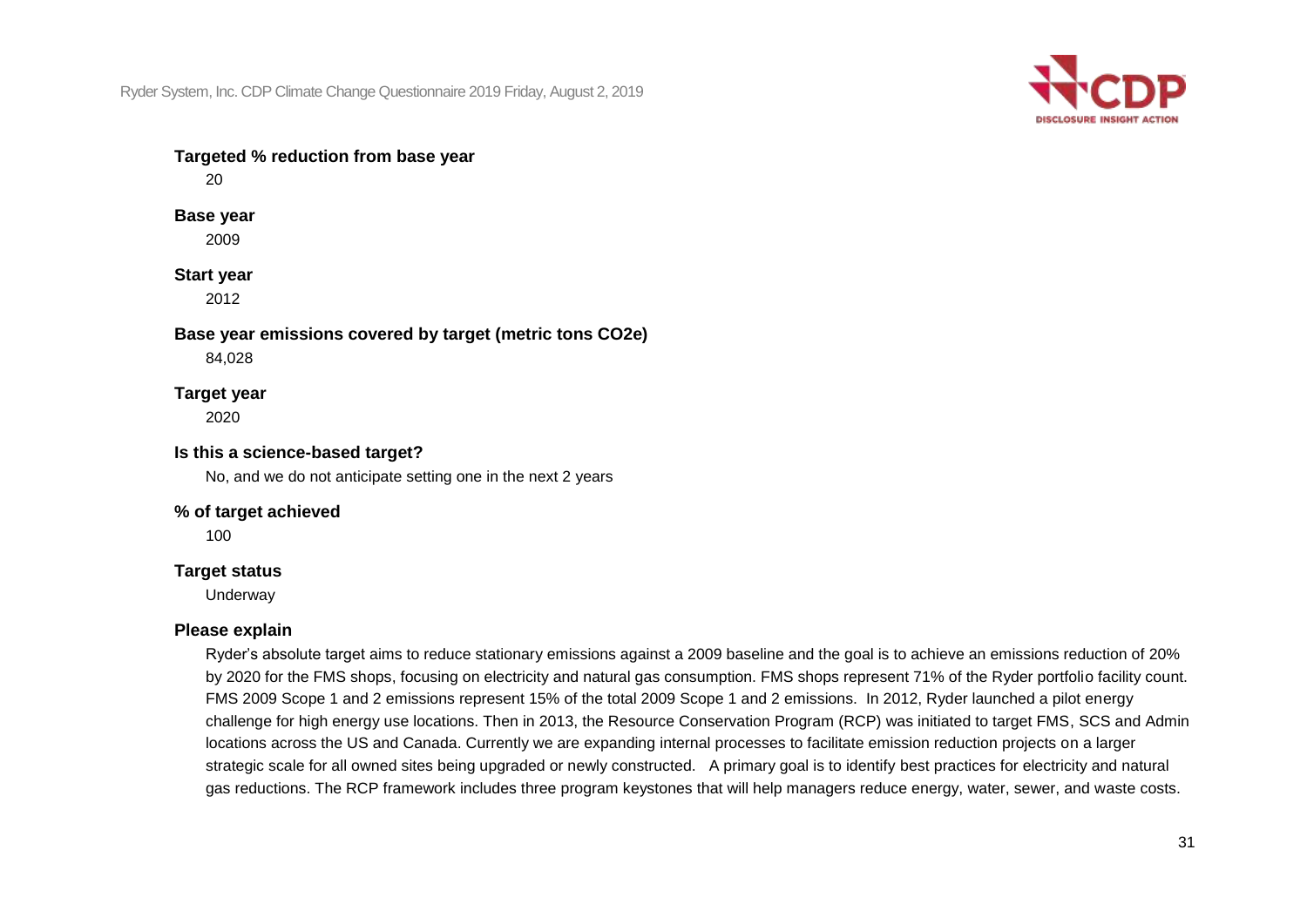

 providing state and utility guidelines including rebate programs, allowing improved tracking, and creating energy webinars and educational The first keystone is designed to implement resource saving programs; the second keystone will make resource use more efficient in operations and processes while the third keystone will prepare for future business needs. The program encourages behavioral changes through employee engagement and energy champions. No/Low cost changes are continually reviewed to encourage energy savings such as efficient shop lighting. Shop Managers are constantly encouraged to adopt routine repair and maintenance programs, and utility energy audits are regularly conducted. Employees are provided checklists and guidelines to stay current on energy saving measures including but not limited to: temperature control for HVAC and appliances, lighting management tips, and equipment maintenance. The tools are distributed at monthly meetings, dedicated energy conservation websites and targeted email roll-outs. Several campaigns have been designed to focus on seasonal energy management improvements. Dashboards are provided to locations with current energy use. Energy efficiency education increased by materials to reduce energy use. In 2017, Ryder began a zero-based budgeting process to increase resource conservation which includes energy saving and conservation initiatives.

## **C4.1b**

 **(C4.1b) Provide details of your emissions intensity target(s) and progress made against those target(s).** 

 **Targeted % reduction from base year Target reference number**  Int 1 **Scope**  Scope 1+2 (location-based) **% emissions in Scope**  15 20 **Metric**  Metric tons CO2e per unit of service provided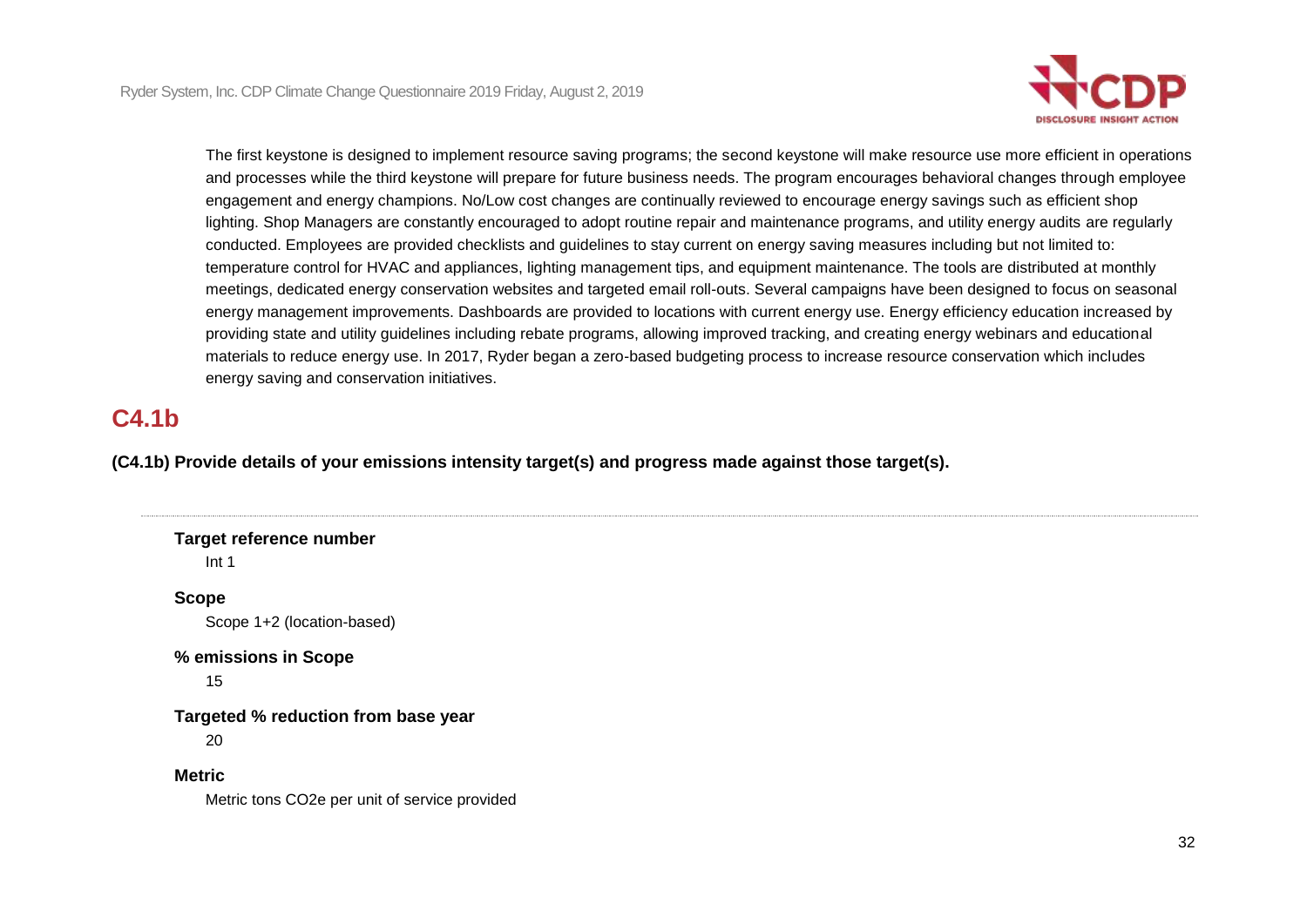

### **Base year**

2009

## **Start year**

2009

## **Normalized base year emissions covered by target (metric tons CO2e)**

0.94

## **Target year**

2020

**Is this a science-based target?** 

### **% of target achieved**

100

## **Target status**

Underway

## **Please explain**

 FMS business Scope 1 (stationary) and Scope 2 emissions – representing operations - divided by our total number of owned vehicles, Ryder's intensity target is to reduce emissions 20% by 2020 per unit of service provided (owned trucks). This target is measured by calculating described as our "unit of service provided." This target does not include our mobile scope 1 or scope 3 emissions. Ryder is currently investigating science-based target methods for future greenhouse gas reduction goals.

 Ryder completed 9 years of the total time to target completion and exceeded the target (0.75 MTCO2e/unit) with a current emission intensity of 0.47 MTCO2e/unit compared to the 2009 baseline (0.94 MTCO2e/unit).

Intensity target reductions will be obtained even if absolute emissions are increased due to our business growth in fleet services provided, which is approximately 3.1% annually. Our absolute emissions include operation scope 1 stationary and scope 2 emissions, which – at 62,045 MTCO2e - already exceeded our target of 67,223 MT CO2e in 2020. Our original 20% intensity reduction target results in an absolute emission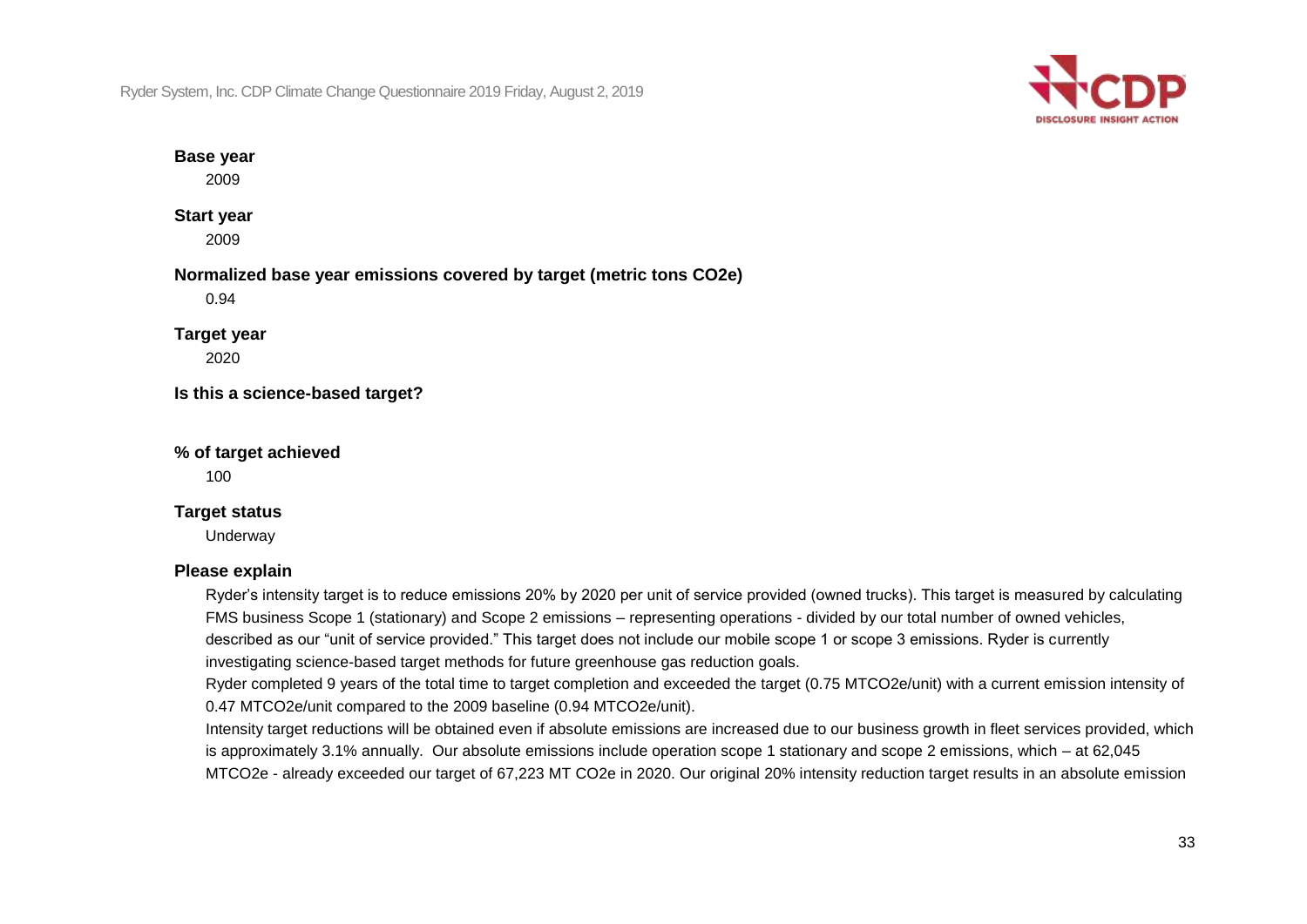

decrease of 16,806 MTCO2e (or 3% reduction) and an intensity emission decrease of 0.19 MTCO2e per unit of service provided.

 **% change anticipated in absolute Scope 1+2 emissions**  -11

 **% change anticipated in absolute Scope 3 emissions**  0

## **C4.2**

 **(C4.2) Provide details of other key climate-related targets not already reported in question C4.1/a/b.** 

## **C4.3**

 **(C4.3) Did you have emissions reduction initiatives that were active within the reporting year? Note that this can include those in the planning and/or implementation phases.** 

Yes

## **C4.3a**

 **(C4.3a) Identify the total number of initiatives at each stage of development, and for those in the implementation stages, the estimated CO2e savings.** 

|                           | Number of initiatives Total estimated annual CO2e savings in metric tonnes CO2e (only for rows marked *) |
|---------------------------|----------------------------------------------------------------------------------------------------------|
| Under investigation       |                                                                                                          |
| To be implemented*        | 189                                                                                                      |
| Implementation commenced* | 5,887                                                                                                    |
| Implemented*              | 203,620                                                                                                  |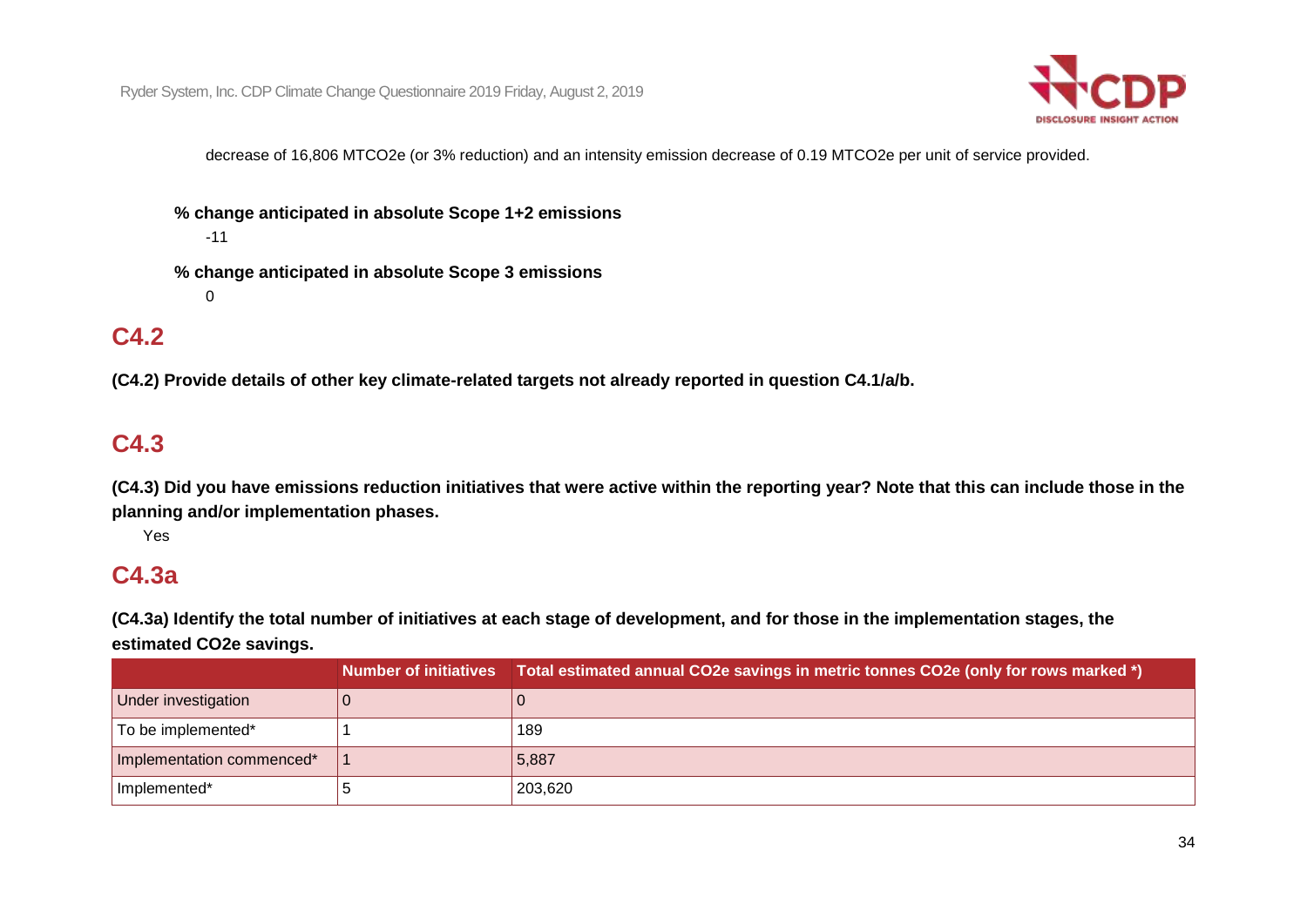

Not to be implemented 0 0

## **C4.3b**

 **(C4.3b) Provide details on the initiatives implemented in the reporting year in the table below.** 

## **Initiative type**

Energy efficiency: Building services

#### **Description of initiative**

Lighting

#### **Estimated annual CO2e savings (metric tonnes CO2e)**

3,342

## **Scope**

Scope 2 (location-based)

### **Voluntary/Mandatory**

Voluntary

## **Annual monetary savings (unit currency – as specified in C0.4)**  663,787

## **Investment required (unit currency – as specified in C0.4)**

6,290,784

## **Payback period**

1-3 years

### **Estimated lifetime of the initiative**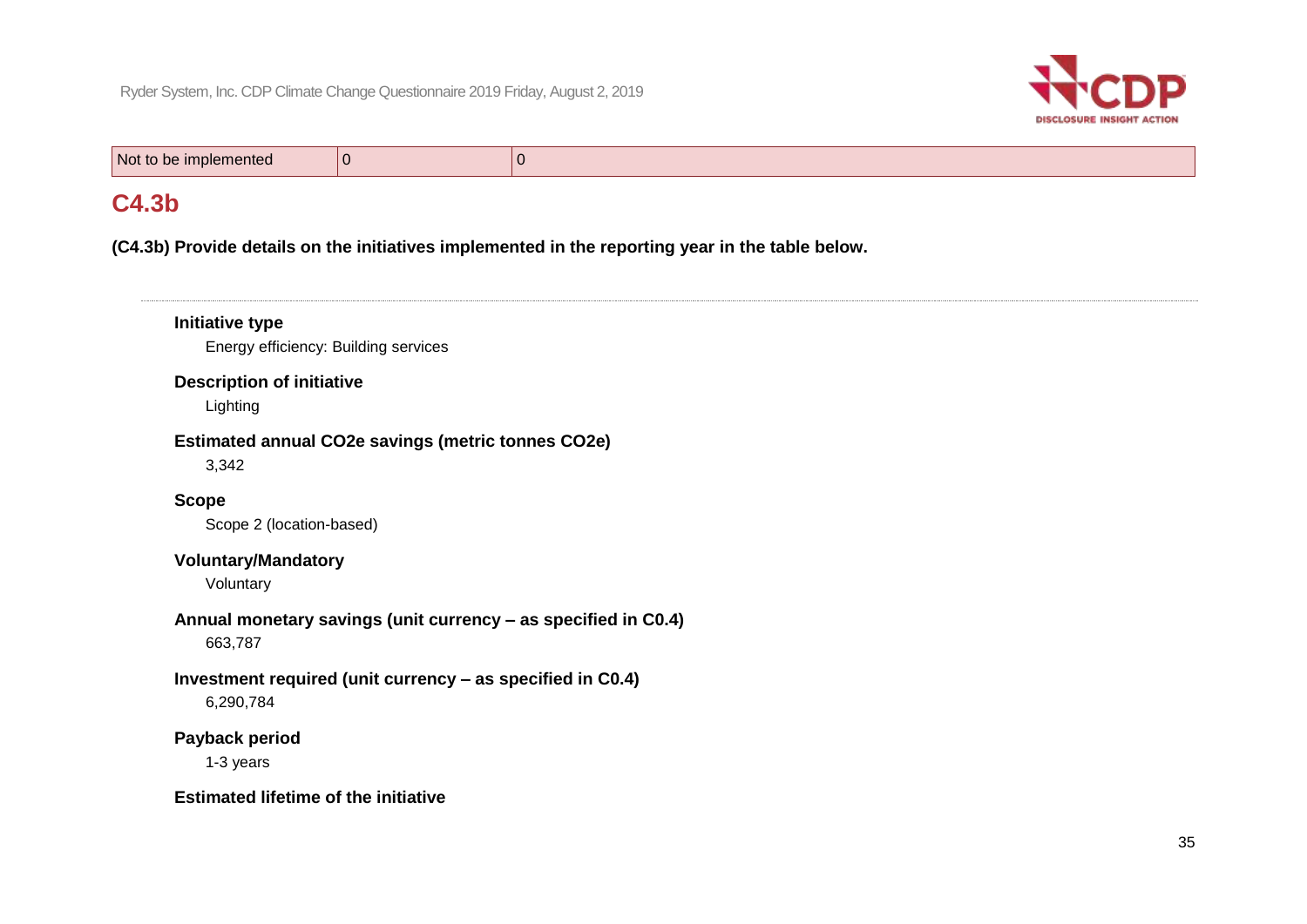

3-5 years

#### **Comment**

 As of December 2017, Ryder had completed or in process, more than 219 projects to convert facilities from energy-intensive metal halides lighting fixtures to efficient LED technology. In researching the optimal lighting specification, Ryder determined that the energy efficiency of the metal halide declines by 30% after the 1st year of operation and continues to decline over the life of the lamp. This loss in energy efficiency results in reduced lumens and lower light levels. LED lights last 5 times as long as fluorescent

lights and use at least 75% less energy than incandescent lighting and have an approximately 40% longer lifetime than fluorescent lights. LED lamps do not contain mercury, which is an added benefit in environmental impacts. Therefore, Ryder's customers, shareholders, and employees all benefit from initiatives that produce significant reductions in energy consumption and therein reduced scope 2 GHG emissions.

#### **Initiative type**

Process emissions reductions

#### **Description of initiative**

Changes in operations

#### **Estimated annual CO2e savings (metric tonnes CO2e)**

12,616

### **Scope**

Scope 3

### **Voluntary/Mandatory**

Voluntary

### **Annual monetary savings (unit currency – as specified in C0.4)**

68,159,038

### **Investment required (unit currency – as specified in C0.4)**

272,636,152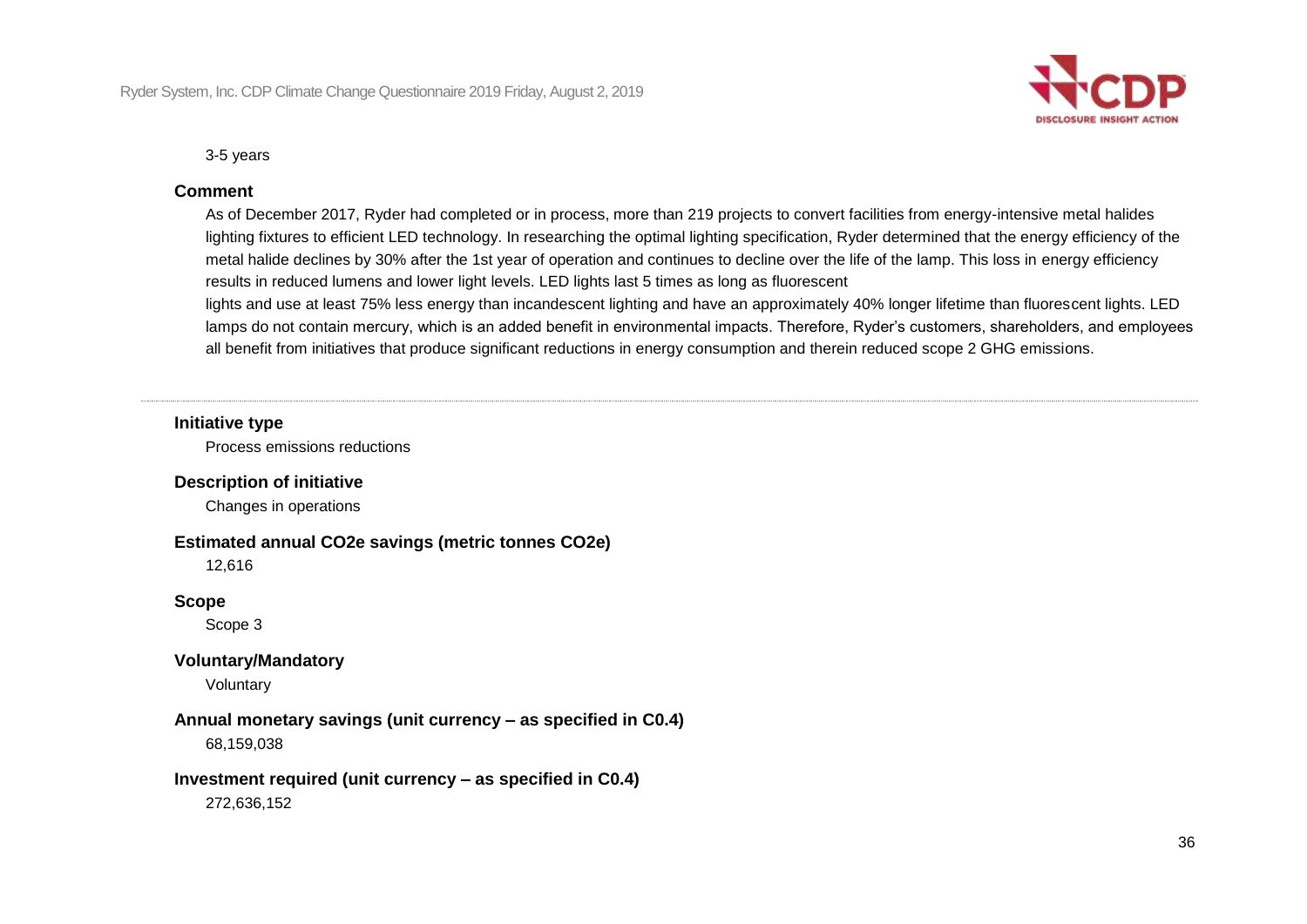

#### **Payback period**

4 - 10 years

### **Estimated lifetime of the initiative**

11-15 years

### **Comment**

 Ryder reduces emissions significantly through RydeSmart. In existence since 2008, this program delivers up to a 10-15% reduction in fuel annually reduces approximately 12,616 MTCO2e of customers' scope 1 emissions with the RydeSmart telematics program. Units that are equipped with RydeSmart achieved a 10% reduction in vehicle speeding, hard braking and reduced idling, resulting in 0.1 gallons/mile fuel emissions are based on a factor of 22.2 lbs of CO2 per gallon of diesel fuel, as documented in the US EPA Office of Transportation and Air Quality EPA 420-F-05-001 dated February 2005, and which is the basis for all SmartWay CO2 emission calculations. consumption through better routing, driving habits and reduced unauthorized use and idle time, directly leading to avoided scope 1 emissions for our customers. RydeSmart is a full-featured GPS fleet location, tracking, and vehicle performance system which lowers operating expenses and allows customers to know where their fleet is at all times. Vehicles can be easily monitored from a central location. RydeSmart allows customers to pinpoint their vehicle location, get accurate mileage or performance data or find out which truck is closest to their location. Ryder savings. The emission reduction estimates are based on fuel savings from RydeSmart, miles travelled, and average mileage. b) Emission factors: Ryder established the SmartWay Tool as the technical basis and source for all mobile emission factors. Scope 1 and Scope 3 mobile

**Initiative type** 

Process emissions reductions

 **Description of initiative** 

Process materials selection

## **Estimated annual CO2e savings (metric tonnes CO2e)**

129,561

**Scope** 

Scope 1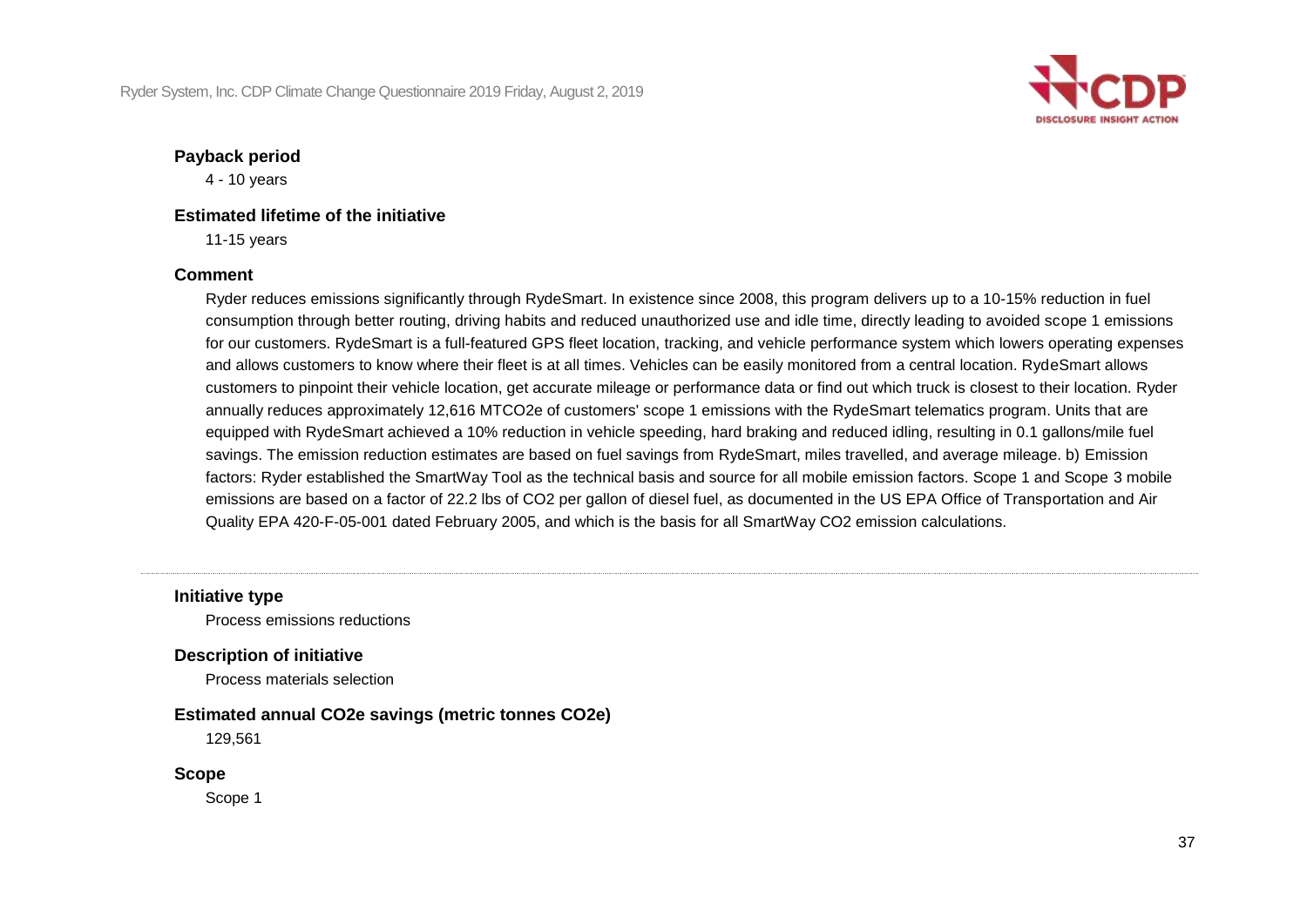

### **Voluntary/Mandatory**

Voluntary

 **Annual monetary savings (unit currency – as specified in C0.4)**  8,646,713

 **Investment required (unit currency – as specified in C0.4)**  16,551,553

**Payback period** 

<1 year

#### **Estimated lifetime of the initiative**

3-5 years

#### **Comment**

Ryder is the first national maintenance service provider to convert its entire bulk oil program to low viscosity, high efficiency 10W-30 grade engine oil. Using the more efficient oil, enables customers to achieve up to a 1.5 percent improvement in fuel economy translating into a collective reduction of 130,000 metric tonnes (MT) CO2e annually.

### **Initiative type**

Process emissions reductions

#### **Description of initiative**

New equipment

#### **Estimated annual CO2e savings (metric tonnes CO2e)**

51,320

#### **Scope**

Scope 1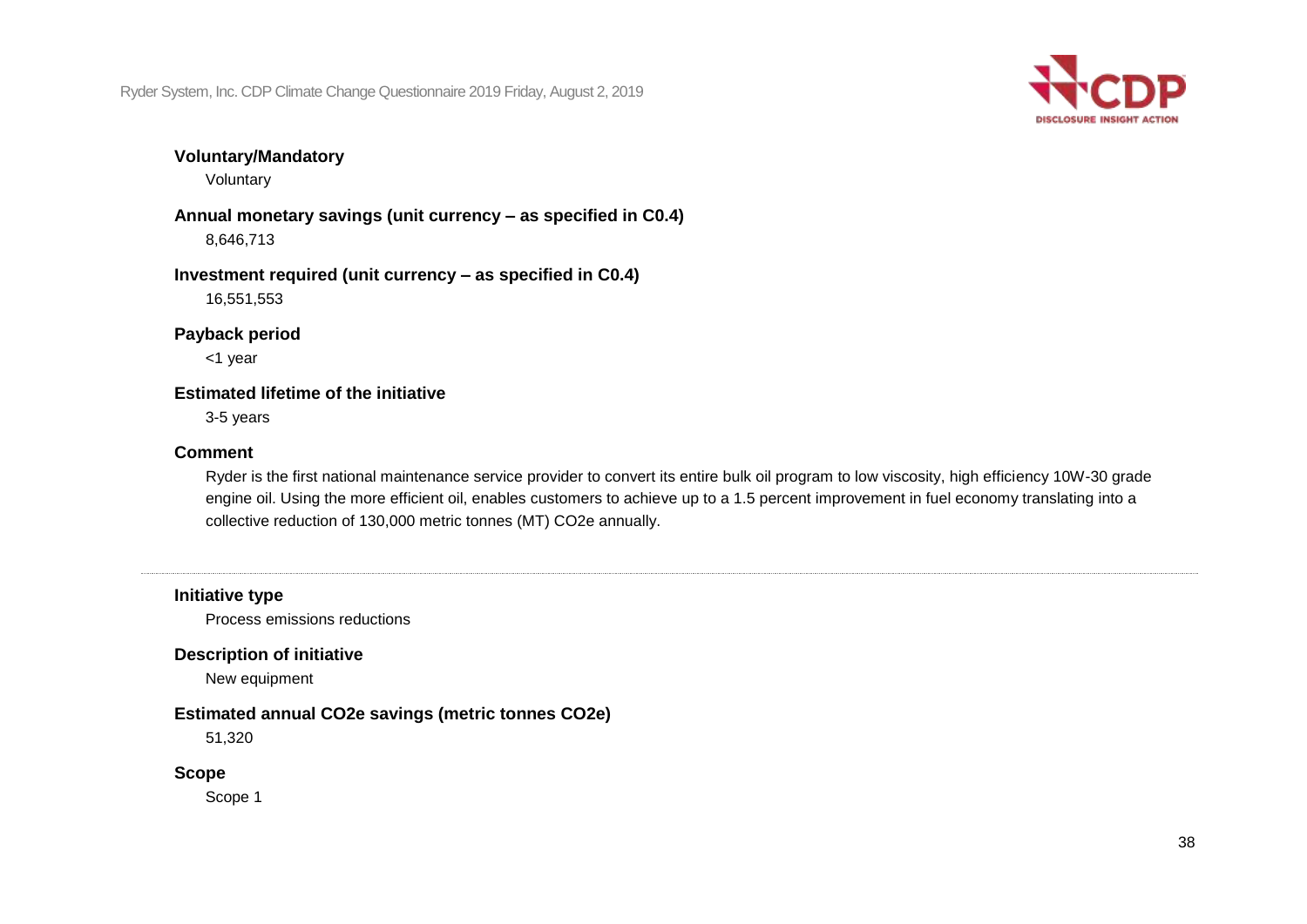

### **Voluntary/Mandatory**

Voluntary

**Annual monetary savings (unit currency – as specified in C0.4)**  6,664,105

**Investment required (unit currency – as specified in C0.4)**  95,000,000

**Payback period** 

11-15 years

#### **Estimated lifetime of the initiative**

16-20 years

#### **Comment**

Value-added differentiation of the full service leasing, maintenance and commercial rental services, as well as continued commitment to offer innovative products and solutions, such as natural gas vehicles, has been and will continue to be Ryder's emphasis. To date, Ryder has a combined distance of over 150 million miles of natural gas vehicle experience where the Company has replaced more than 23.1 million gallons of diesel fuel with lower emission domestically produced natural gas. In markets where Ryder has natural gas vehicles running in customer operations, the company has engineered its maintenance facilities to be

compliant for the indoor services of natural gas vehicles. Ryder currently operates a fleet of 875 natural gas vehicles, and 27 natural gas compliant maintenance facilities, with 12 additional facilities scheduled for upgrades. The calculation is based on Argonne Lab Data assuming 0.061 g/BTU for CNG versus 0.08 g/BTU for diesel. The differential results in emission reductions of 20% less emissions since 2014. Savings were calculated by comparing costs of diesel versus CNG energy equivalent basis using the U.S. Department of Energy Clean Cities Alternative Fuel Price Report (2017).

## **C4.3c**

**(C4.3c) What methods do you use to drive investment in emissions reduction activities?** 

| <b>Method</b> | Comment |
|---------------|---------|
|               |         |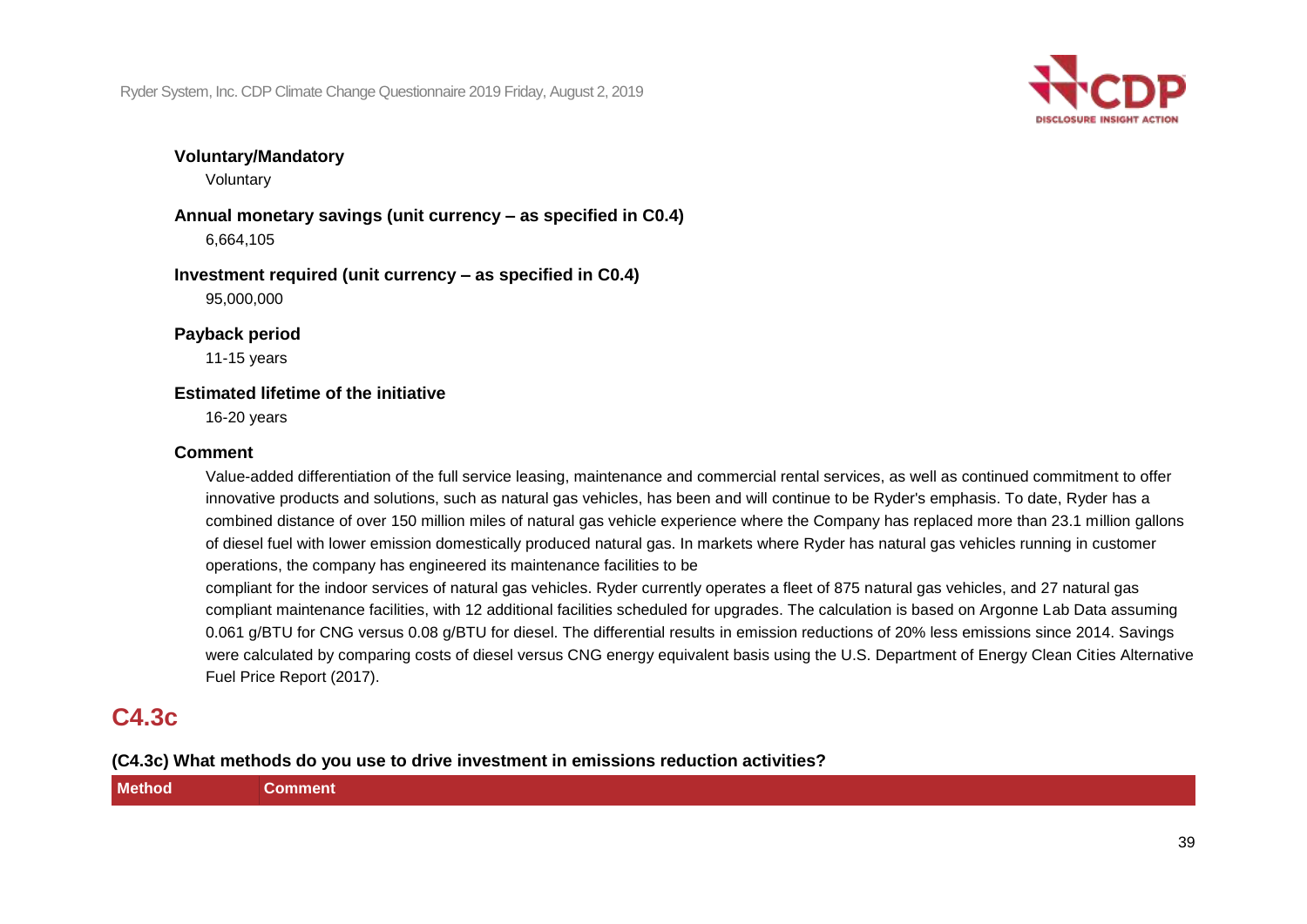

| Dedicated budget | Ryder's on-going commitment to assist companies, across multiple industries reduce fuel costs, lower carbon output, and meet their          |
|------------------|---------------------------------------------------------------------------------------------------------------------------------------------|
| for energy       | environmental objectives, is achieved through tracking emerging fleet technologies, incentive programs and government rebates to            |
| efficiency       | deliver competitive rates for customers interested in alternative fuel vehicles. As an example, Ryder facility lighting upgrade projects    |
|                  | are incentivized by providing corporate project management support. The environmental corporate team solicits utility rebates to offset     |
|                  | costs and provides technical, project management support to complete upgrades. Over 219 energy efficient lighting projects have been        |
|                  | completed at an average per project upgrade cost of \$28,725 and an average facility savings of 31,961 kWh. Facility lighting upgrades      |
|                  | result in safer and more efficient work spaces. Cost savings and incentives to operating facilities are sustained with oversight of project |
|                  | budget estimates and management by the corporate environmental team.                                                                        |

## **C4.5**

 **(C4.5) Do you classify any of your existing goods and/or services as low-carbon products or do they enable a third party to avoid GHG emissions?** 

Yes

## **C4.5a**

 **(C4.5a) Provide details of your products and/or services that you classify as low-carbon products or that enable a third party to avoid GHG emissions.** 

#### **Level of aggregation**

Company-wide

#### **Description of product/Group of products**

The EPA SmartWay® Program is central to Ryder's overall emission reduction strategy and is a key sustainability initiative to promote energy efficiency and reduce greenhouse gas GHG emissions (GHG). With best-in-class SmartWay Verified Technologies, Ryder offers its customers industry-leading vehicle performance, optimized fuel efficiency, and reduced carbon emissions. Ryder also reduces emissions significantly through the RydeSmart telematics program. This program is designed to deliver up to a 10-15% reduction in fuel consumption through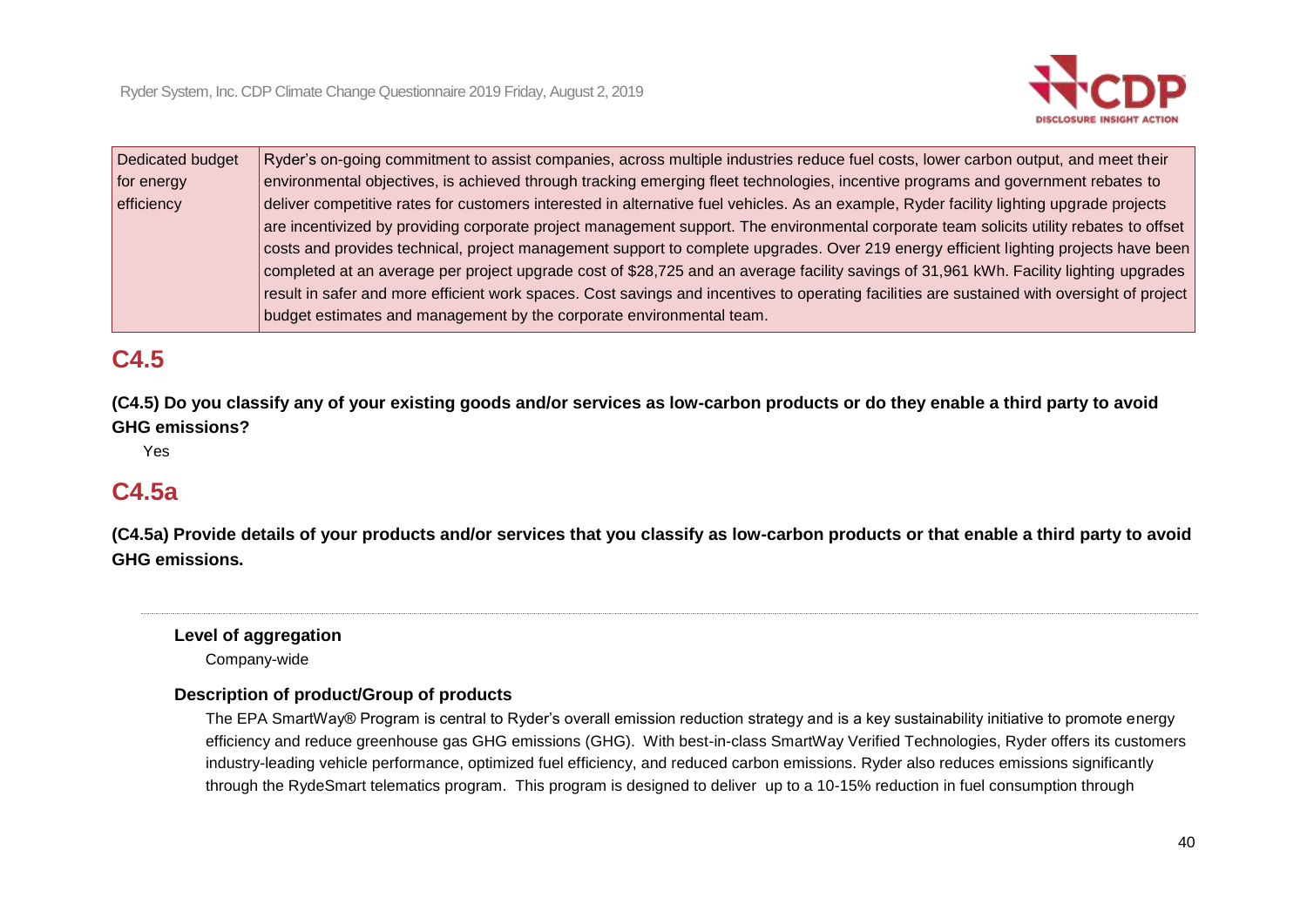

 improved routing, driving habits and reduction of unauthorized use and idle time, which directly leads to avoided scope 1 emissions for our fleet location- tracking, and vehicle performance management system which lowers operating expenses and allows customers to know where their fleet is at all times and monitor driver performance. Vehicles can be easily monitored from a central location, anytime, anywhere. customers. The program has been in existence since 2008, delivering annual reductions since its inception. RydeSmart is a full-featured GPS RydeSmart provides customers with the ability to pinpoint their vehicle location, get accurate mileage or performance data or find out which truck is closest to their location.

### **Are these low-carbon product(s) or do they enable avoided emissions?**

Avoided emissions

 **Taxonomy, project or methodology used to classify product(s) as low-carbon or to calculate avoided emissions** 

Other, please specify SmartWay Tool

### **% revenue from low carbon product(s) in the reporting year**

0.1

#### **Comment**

 factor of 22.2 lbs of CO2 per gallon of diesel fuel, as documented in the US EPA Office of Transportation and Air Quality EPA 420-F-05-001 dated February 2005, and which is the basis for all SmartWay CO2 emission calculations. Ryder is computing CO2 emission reductions only. Ryder reduces approximately 12,616 MTCO2e of scope 1 emissions for our customers annually through the RydeSmart telematics program. Emissions reductions are calculated based on the following methodology and assumptions: Ryder Full Service Lease units that are equipped with RydeSmart achieved a 10% reduction in vehicle speeding and hard braking, and a 10% reduction in reduced idling, resulting in 0.1 gallons/mile fuel savings improvement. The emission reduction estimates are based on fuel savings from RydeSmart vehicles, calculated based on total annual miles travelled, average miles per gallon of fuel use, and applying the 0.1 gallons/mile fuel savings. Ryder has established the SmartWay Tool as the technical basis and source for all mobile emission factors. Scope 1 and Scope 3 mobile emissions are based on a CO2 has a GWP of 1.

**Level of aggregation**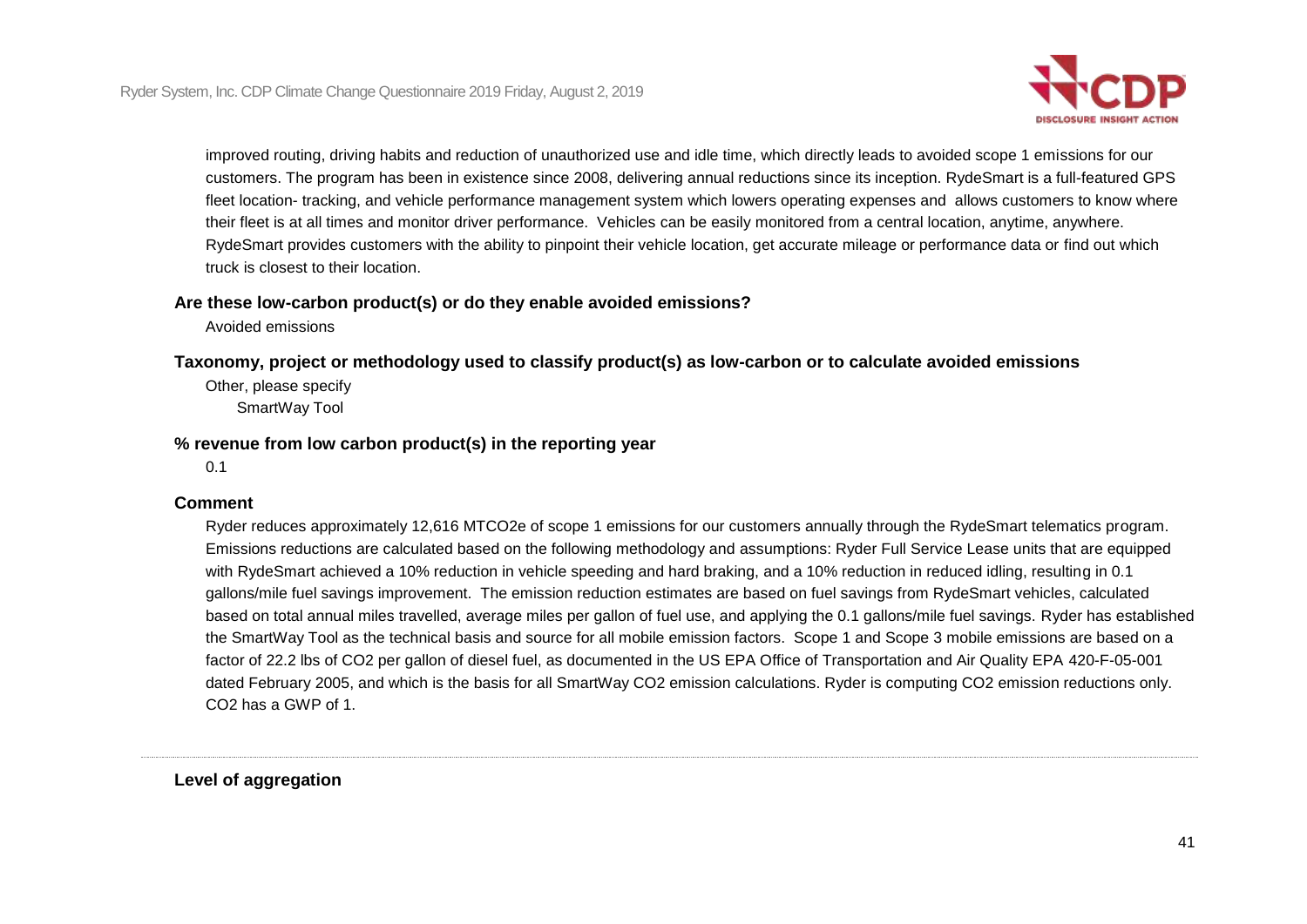

Group of products

## **Description of product/Group of products**

 than conventional diesel vehicles. A natural gas fleet can help cut fuel costs, reduce carbon footprint and tap into more predictable fuel pricing. In addition to lowering fuel costs, natural gas vehicles can reduce well-to-wheel CO2 emissions by as much as 25% and are powered by a more Alternative Fuel Fleet: Ryder has built an extensive natural gas vehicle network that allows customer to lease alternative fuel vehicles and use Ryder natural gas fueling stations and repair facilities. Natural gas vehicles are built from the ground up to deliver better emissions performance secure source of domestic energy.

### **Are these low-carbon product(s) or do they enable avoided emissions?**

Avoided emissions

#### **Taxonomy, project or methodology used to classify product(s) as low-carbon or to calculate avoided emissions**

Other, please specify ANL: 0.061 g/BTU CNG vs 0.08 diesel

#### **% revenue from low carbon product(s) in the reporting year**

0.01

#### **Comment**

By 2017, Ryder had over 150 million miles using natural gas vehicles which is compared to the emissions created if these miles were run on diesel fuel. The calculation is based on Argonne Lab Data assuming 0.061 g/BTU for CNG versus 0.08 g/BTU for diesel. The differential results in emission reductions of 20% less emissions since 2014. Savings were calculated by comparing costs of diesel versus CNG energy equivalent basis using the U.S. Department of Energy Clean Cities Alternative Fuel Price Report (2017). Revenue was 0.0001%, which did not fit in the field above.

**Level of aggregation** 

Group of products

 **Description of product/Group of products**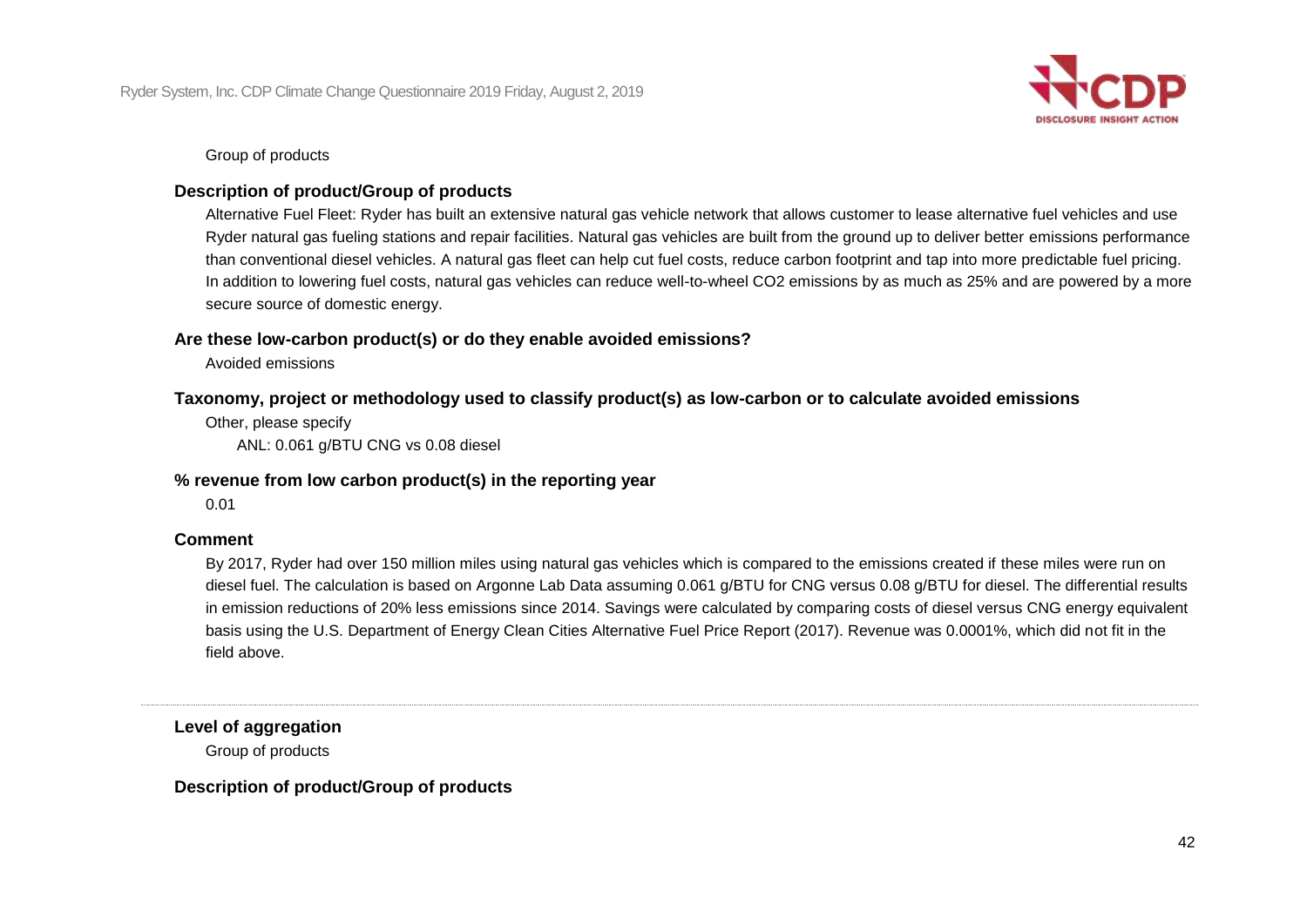

Supply Chain Solutions (SCS): Through Ryder SCS services, customers can more precisely align inbound and outbound shipments, synchronize returns with optimized fleet use and arrange backhauls that offset transportation costs and minimize empty miles.

### **Are these low-carbon product(s) or do they enable avoided emissions?**

Avoided emissions

#### **Taxonomy, project or methodology used to classify product(s) as low-carbon or to calculate avoided emissions**

Other, please specify SmartWay Tool

### **% revenue from low carbon product(s) in the reporting year**

0.02

#### **Comment**

Ryder helped a customer to reduce their carbon footprint by 7% through implementation of a lean supply chain design that includes optimal transportation and fleet solutions, including the use of a dedicated fleet. Through multi-stop truckload routing, total miles driven were reduced by nearly 50%.

## **Level of aggregation**

Group of products

#### **Description of product/Group of products**

Preventative Maintenance: Ryder offers customers quality preventive and ongoing maintenance to optimize vehicle and fleet performance. Better-maintained vehicles are more efficient and burn less fuel. Ryder has an extensive program that implements rigorous preventive maintenance schedules for even the most routine care by checking tire conditions and inflation rates every time vehicles stop to refuel.

#### **Are these low-carbon product(s) or do they enable avoided emissions?**

Avoided emissions

## **Taxonomy, project or methodology used to classify product(s) as low-carbon or to calculate avoided emissions**

Other, please specify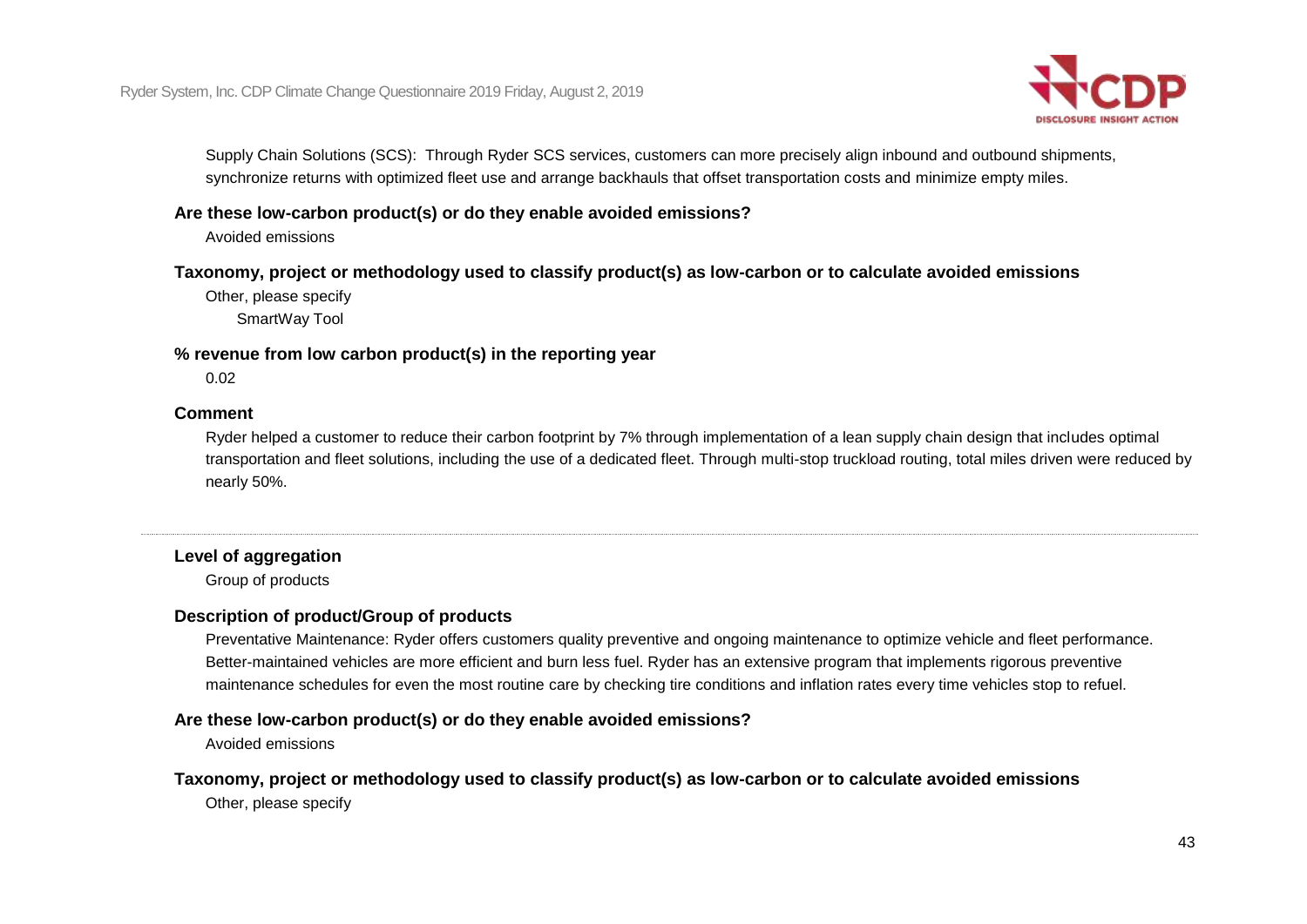

SmartWay Tool

 **% revenue from low carbon product(s) in the reporting year** 

0.07

## **Comment**

Ryder's Total Tire Management program utilizes low rolling resistance fuel efficient original tires and retreads to meet our customer's requirements for energy savings vehicles. We outfit all of our trailers and most of our rental tractors with the same fuel efficient tires. Operating on properly inflated fuel efficient tires can represent up to 4% in fuel savings compared to a similar vehicle operating on on-fuel efficient tires.

# **C5. Emissions methodology**

## **C5.1**

 **(C5.1) Provide your base year and base year emissions (Scopes 1 and 2).** 

**Scope 1** 

**Base year start** 

January 1, 2009

**Base year end**  December 31, 2009

**Base year emissions (metric tons CO2e)**  473,934

**Comment** 

## **Scope 2 (location-based)**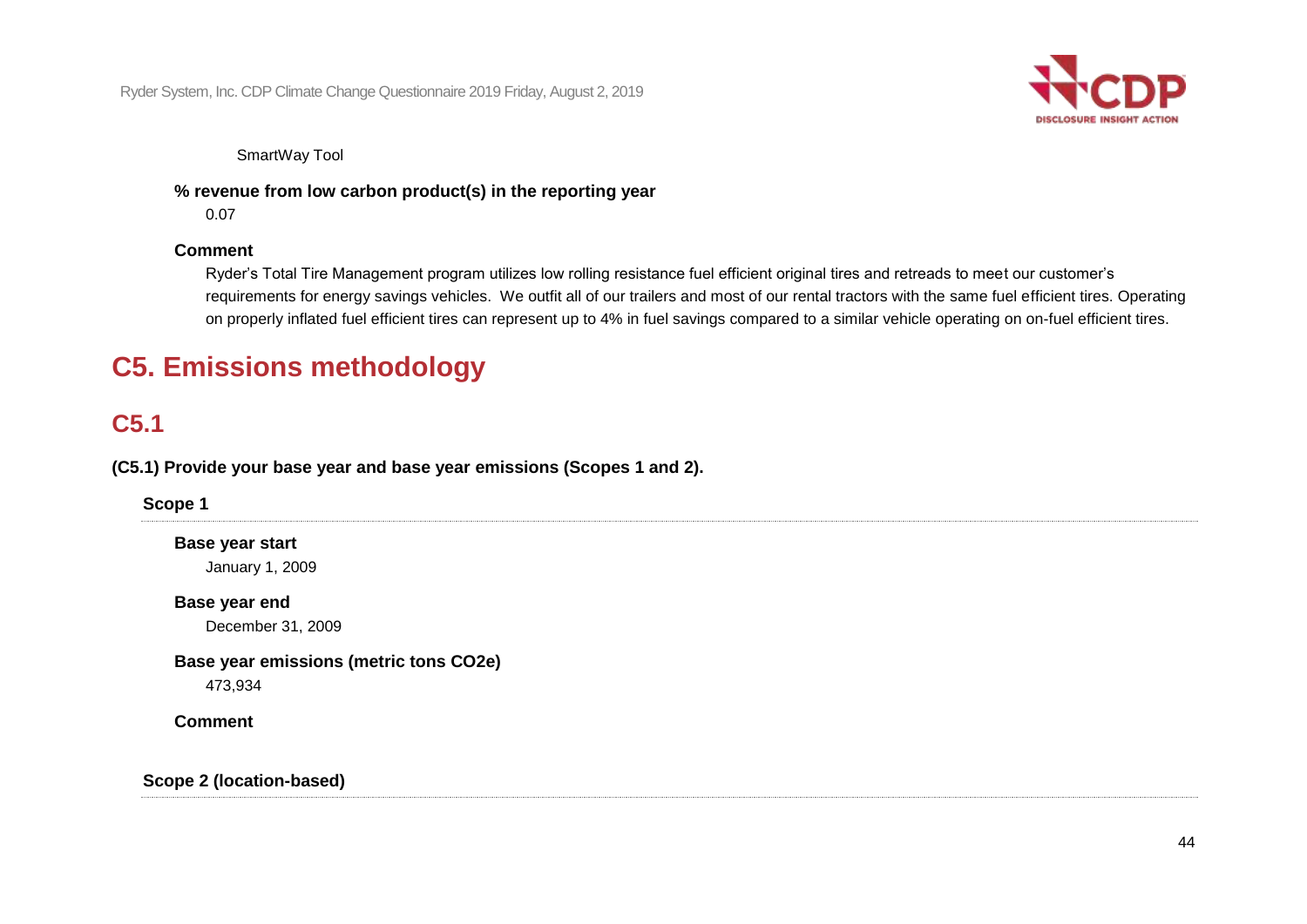

#### **Base year start**

January 1, 2009

## **Base year end**  December 31, 2009

## **Base year emissions (metric tons CO2e)**  96,177

**Comment** 

## **Scope 2 (market-based)**

#### **Base year start**

January 1, 2009

### **Base year end**

December 31, 2009

## **Base year emissions (metric tons CO2e)**

96,177

#### **Comment**

## **C5.2**

 **(C5.2) Select the name of the standard, protocol, or methodology you have used to collect activity data and calculate Scope 1 and Scope 2 emissions.** 

The Climate Registry: General Reporting Protocol

The Greenhouse Gas Protocol: A Corporate Accounting and Reporting Standard (Revised Edition)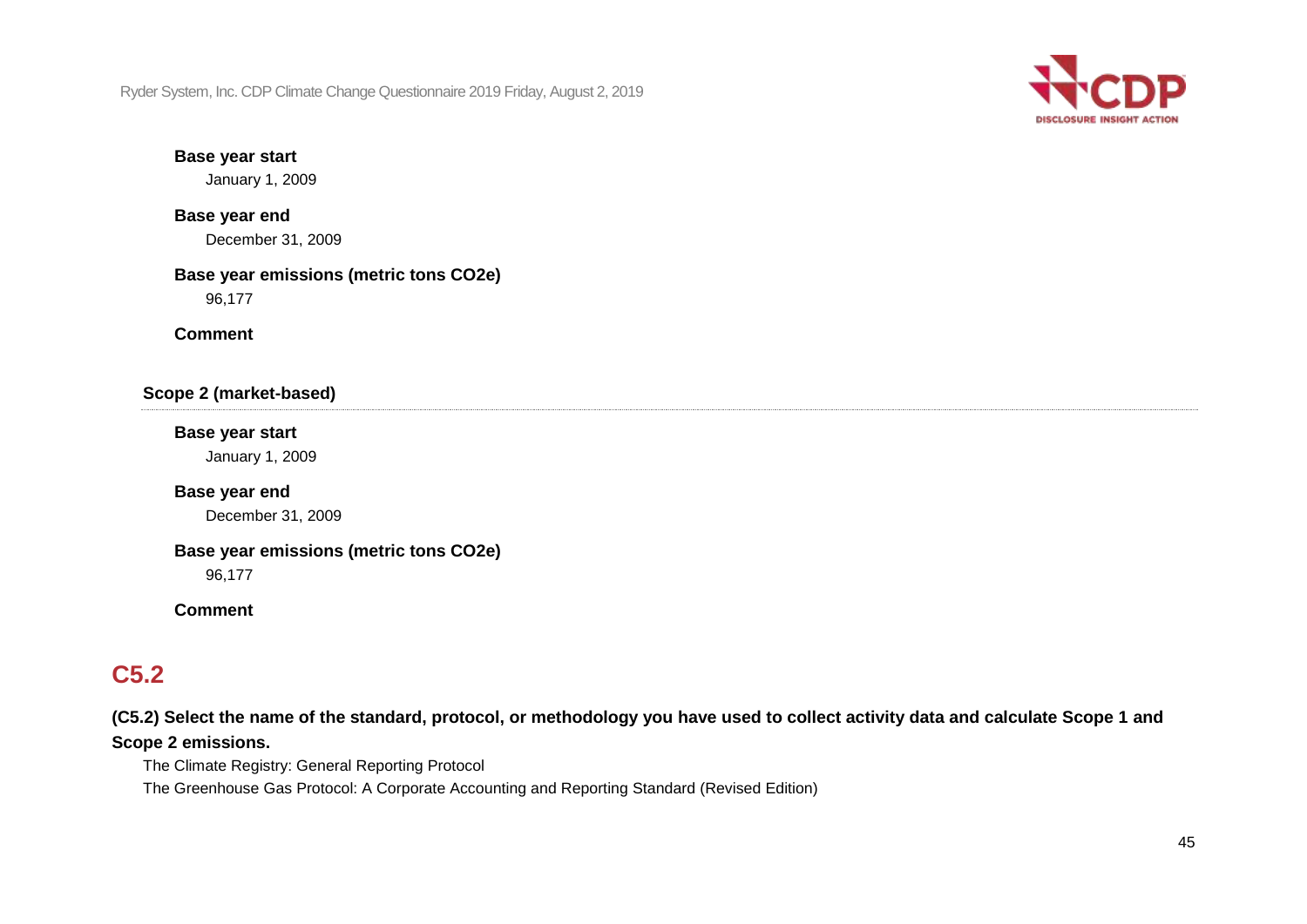

Other, please specify

US EPA Office of Transportation and Air Quality Emission Facts EPA420 -F-05-001

## **C5.2a**

 **(C5.2a) Provide details of the standard, protocol, or methodology you have used to collect activity data and calculate Scope 1 and Scope 2 emissions.** 

US EPA Office of Transportation and Air Quality Emission Facts EPA420 -F-05-001

# **C6. Emissions data**

# **C6.1**

 **(C6.1) What were your organization's gross global Scope 1 emissions in metric tons CO2e?**

**Reporting year** 

 **Gross global Scope 1 emissions (metric tons CO2e)** 

749,903

**Start date** 

January 1, 2018

## **End date**

December 31, 2018

## **Comment**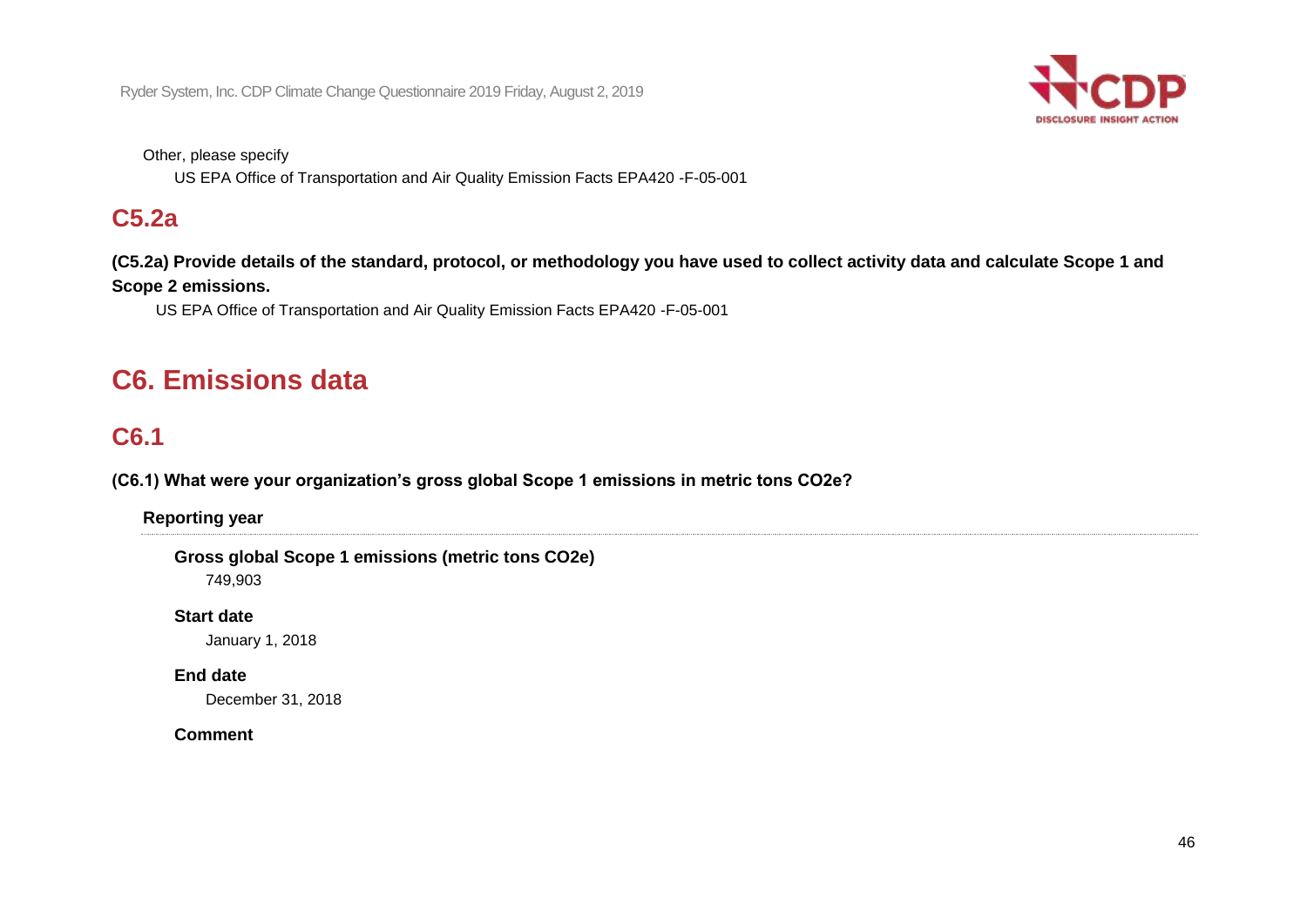

## **C6.2**

## **(C6.2) Describe your organization's approach to reporting Scope 2 emissions.**

| .,<br>۰. |  |
|----------|--|
|----------|--|

#### **Scope 2, location-based**

We are reporting a Scope 2, location-based figure

#### **Scope 2, market-based**

We are reporting a Scope 2, market-based figure

#### **Comment**

We continue our due diligence to obtain as much Market-Based information as possible from suppliers and from publicly available information.

## **C6.3**

## **(C6.3) What were your organization's gross global Scope 2 emissions in metric tons CO2e?**

**Reporting year** 

**Scope 2, location-based**  118,889

 **Scope 2, market-based (if applicable)** 

117,963

#### **Start date**

January 1, 2018

#### **End date**

December 31, 2018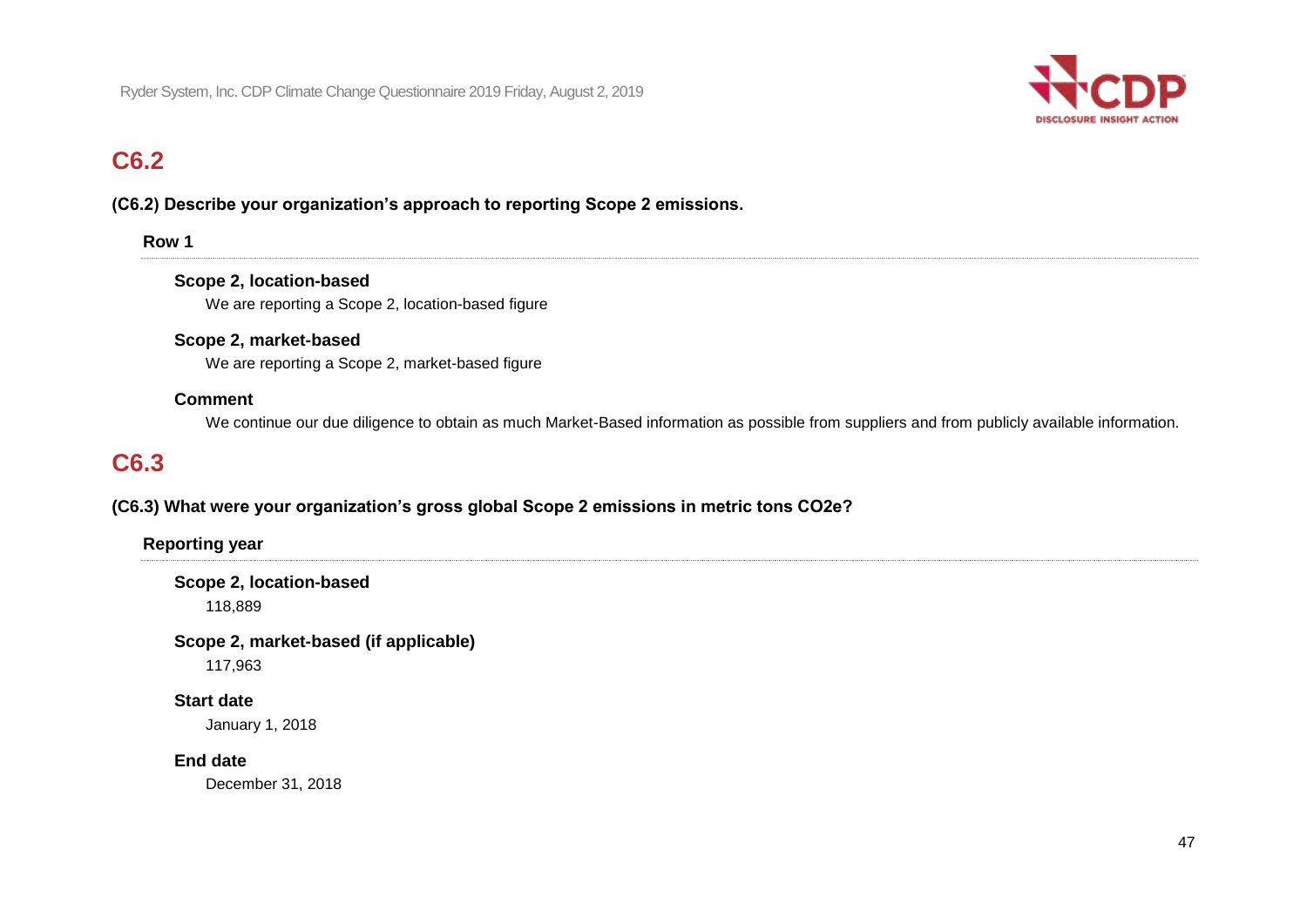

#### **Comment**

We were able to obtain Market-Based factors for 17% of scope 2 emissions.

## **C6.4**

 **(C6.4) Are there any sources (e.g. facilities, specific GHGs, activities, geographies, etc.) of Scope 1 and Scope 2 emissions that are within your selected reporting boundary which are not included in your disclosure?** 

Yes

## **C6.4a**

 **(C6.4a) Provide details of the sources of Scope 1 and Scope 2 emissions that are within your selected reporting boundary which are not included in your disclosure.** 

#### **Source**

Heating Oil

#### **Relevance of Scope 1 emissions from this source**

Emissions are not relevant

#### **Relevance of location-based Scope 2 emissions from this source**

No emissions from this source

#### **Relevance of market-based Scope 2 emissions from this source (if applicable)**

No emissions from this source

#### **Explain why this source is excluded**

Heating oil usage for 8 locations was not available at the time we submitted this report and they represent approximately 0.25% (2,155 MTCO2) of our total emissions (0.29% of scope 1), including the other omissions.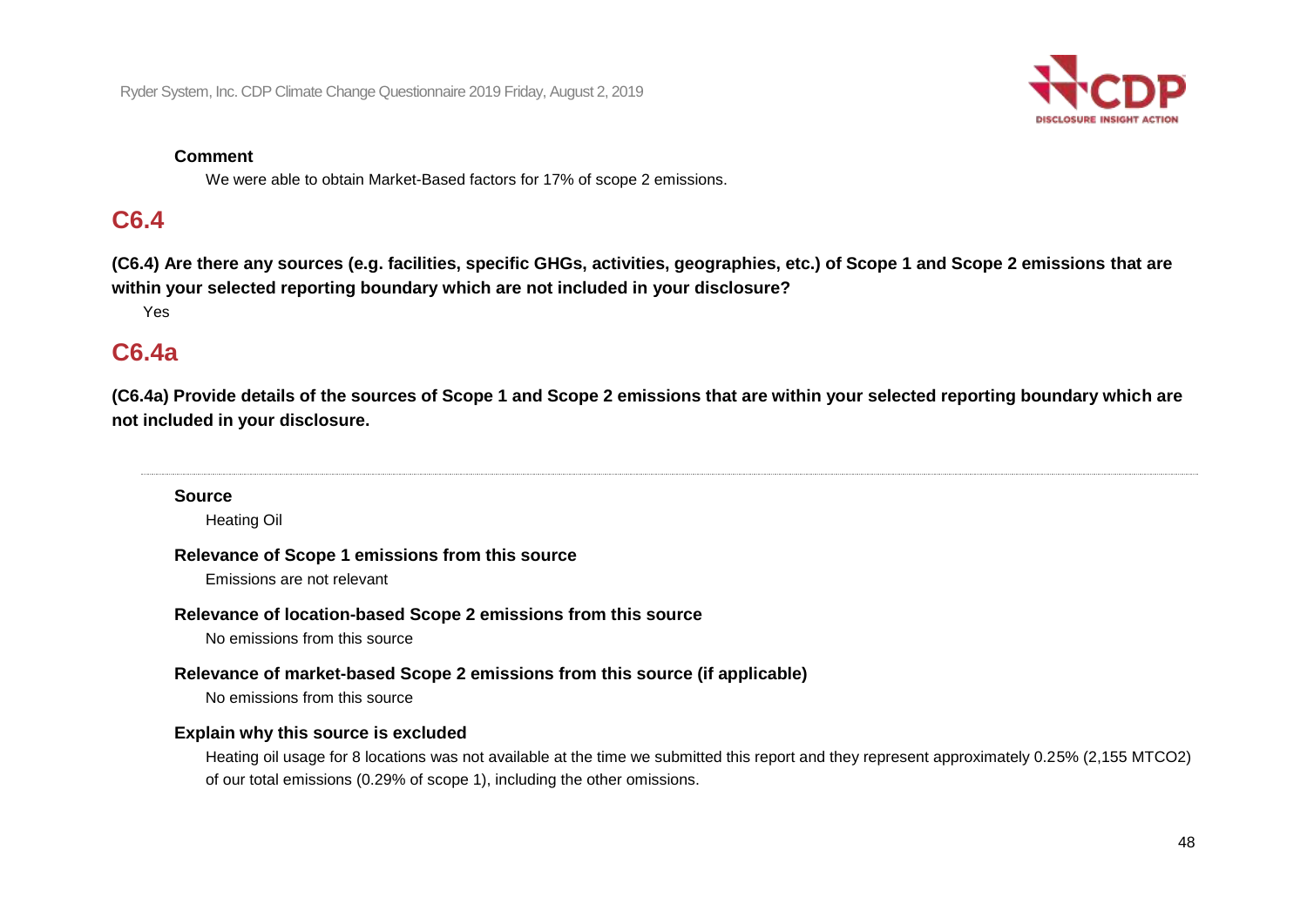

#### **Source**

Lighting Flat Rate Meters

#### **Relevance of Scope 1 emissions from this source**

No emissions from this source

#### **Relevance of location-based Scope 2 emissions from this source**

Emissions are not relevant

#### **Relevance of market-based Scope 2 emissions from this source (if applicable)**

Emissions are not relevant

#### **Explain why this source is excluded**

There are approximately 138 facilities that have outdoor lighting meters where actual kWh usage is not provided. The emissions were estimated at 2,725 MTCO2. This represents 0.3% of the total Scope 1 and 2 inventory (2% of scope 2), including the other omissions.

#### **Source**

**Refrigerants** 

#### **Relevance of Scope 1 emissions from this source**

Emissions are not relevant

#### **Relevance of location-based Scope 2 emissions from this source**

No emissions from this source

#### **Relevance of market-based Scope 2 emissions from this source (if applicable)**

No emissions from this source

#### **Explain why this source is excluded**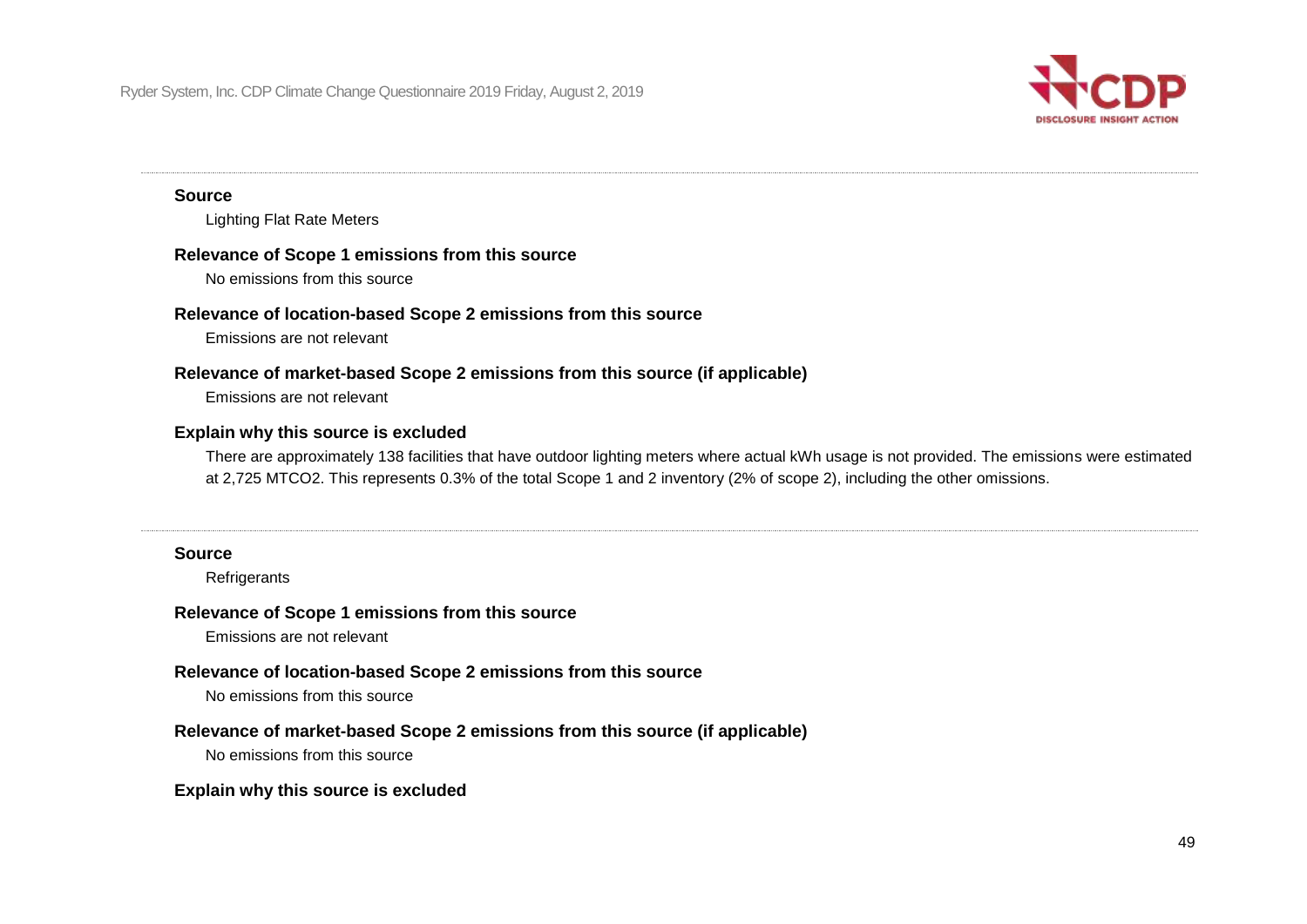

 stakeholder expectations, and potential uses of the data (including the other omissions). Relevance was determined from estimating the size of refrigerants emissions as compared to a materiality threshold of 5%. Since refrigerant emissions make up 0.4% (3,663 MTCO2) of the scope 1 and 2 emissions (0.5% of scope 1), they are considered not material and therefore not relevant. Ryder also considers if emissions are relevant by determining if Ryder can drive reductions, the cost-benefit of gathering data,

#### **Source**

HVAC

#### **Relevance of Scope 1 emissions from this source**

Emissions are not relevant

#### **Relevance of location-based Scope 2 emissions from this source**

No emissions from this source

#### **Relevance of market-based Scope 2 emissions from this source (if applicable)**

No emissions from this source

#### **Explain why this source is excluded**

 1,165 A/C units (1 per site) and using R-407C refrigerants results in emissions of 17,778 MTCO2e. This is 2% of scope 1 and 2 (2.4% of scope HVAC emissions are excluded as they are not relevant to our emissions. Using TCR GRP's screening method and assuming a conservative 1) emissions and does not cause the materiality threshold of 5% to become exceeded (including the other omissions).

#### **Source**

CH4/N2O Emissions

#### **Relevance of Scope 1 emissions from this source**

Emissions are not relevant

#### **Relevance of location-based Scope 2 emissions from this source**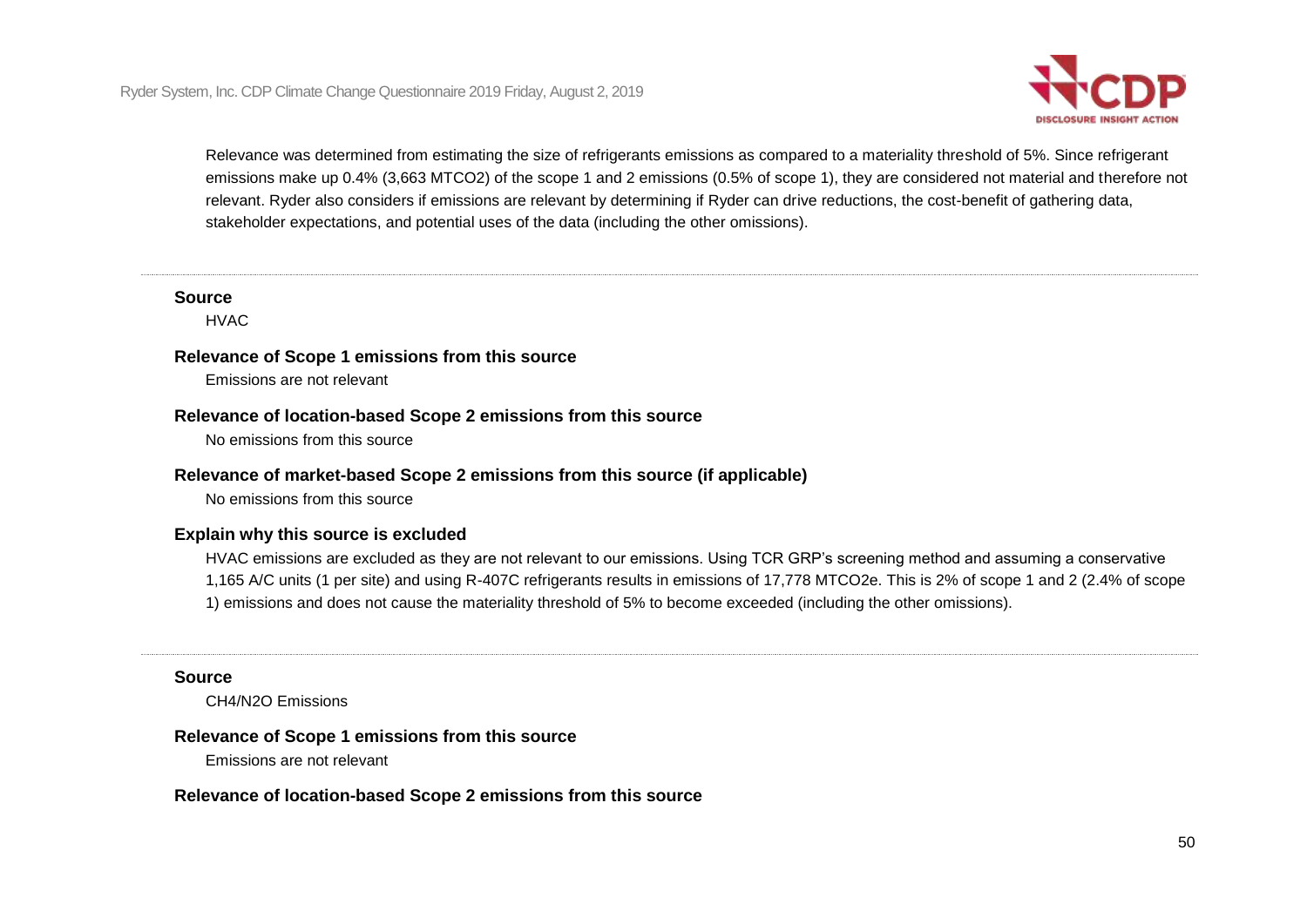

No emissions from this source

### **Relevance of market-based Scope 2 emissions from this source (if applicable)**

No emissions from this source

#### **Explain why this source is excluded**

CH4 and N2O emissions are not estimated as they are considered deminimis. They represent approximately 0.1% of scope 1 and 2 emissions (including the other omissions).

## **C6.5**

### **(C6.5) Account for your organization's Scope 3 emissions, disclosing and explaining any exclusions.**

#### **Purchased goods and services**

**Evaluation status** 

Relevant, calculated

### **Metric tonnes CO2e**

230,126

#### **Emissions calculation methodology**

The WRI/WBCSD Scope 3 average-data method and supplier specific method were applied to calculate the category 1: purchased goods and services. This category includes GHG emissions associated with the extraction, production and transportation of fuel purchased by Ryder through REDCO. Fuel production and transportation emission factors from the Ecoinvent V3 database were generated in the SimaPro life cycle assessment software using the IPCC 2007 GWP 100a characterization method.

#### **Percentage of emissions calculated using data obtained from suppliers or value chain partners**

 $\Omega$ 

#### **Explanation**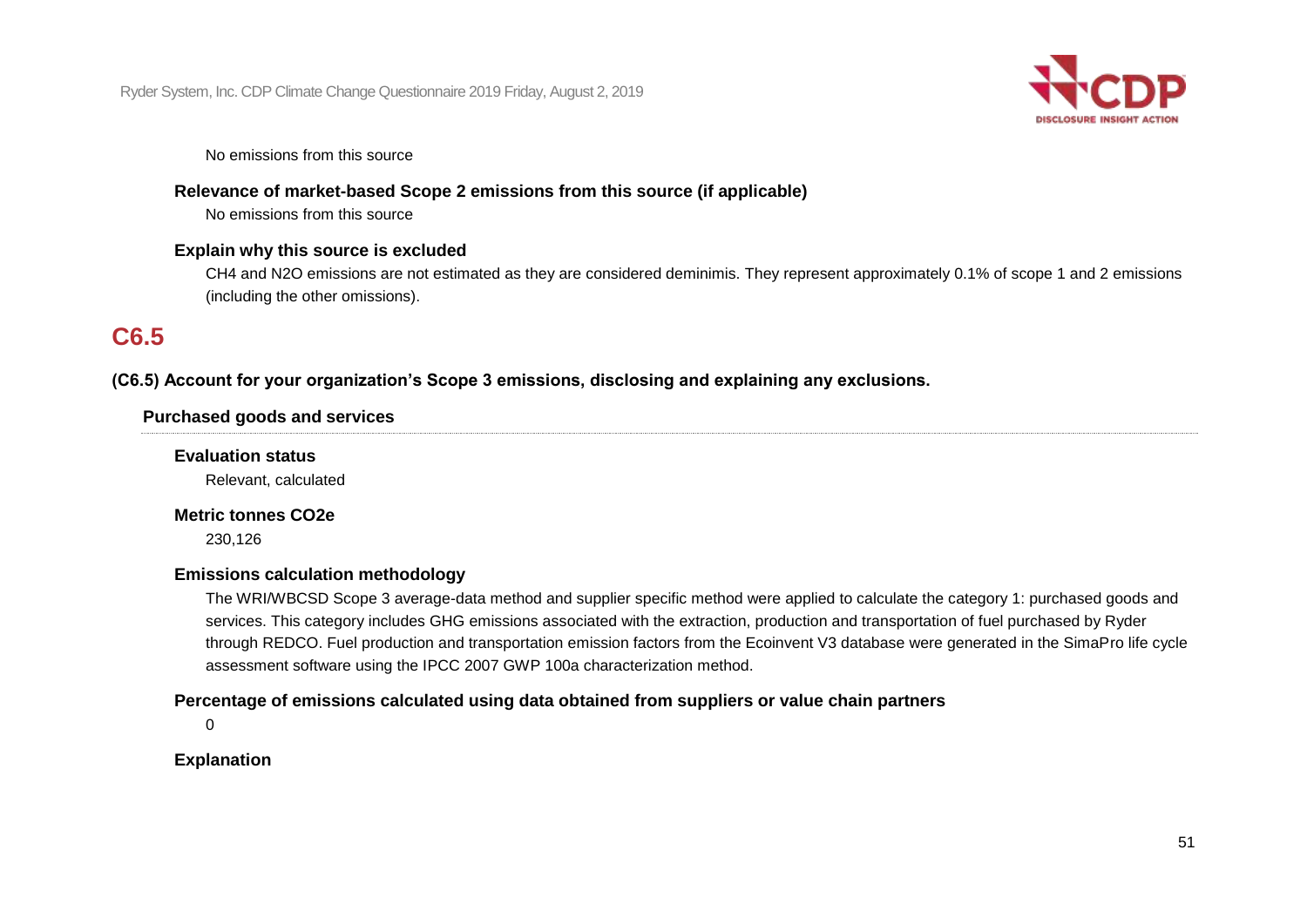

Ryder customers purchase fuel through REDCO resulting in GHG emissions from extraction, production and transportation to distributor. Nonfuel purchased goods (e.g., tires, motor oil) are not relevant and not included in emissions calculations.

### **Capital goods**

#### **Evaluation status**

Relevant, calculated

#### **Metric tonnes CO2e**

38,346

#### **Emissions calculation methodology**

 The WRI/WBCSD Scope 3 average-data method was applied to calculate the category 2: Capital Goods. This category includes GHG emissions associated with the production of trucks purchased by Ryder during the reporting year. The WRI/WBCSD Scope 3 average product method was applied estimating emissions from purchased trucks using industry average lifecycle emission factors published by Ecoinvent V3.2 Truck Lifecycle Dataset.

#### **Percentage of emissions calculated using data obtained from suppliers or value chain partners**

100

#### **Explanation**

This includes upstream emissions from new trucks added to the Ryder fleet.

#### **Fuel-and-energy-related activities (not included in Scope 1 or 2)**

**Evaluation status** 

Relevant, calculated

 **Metric tonnes CO2e** 

135,559

**Emissions calculation methodology**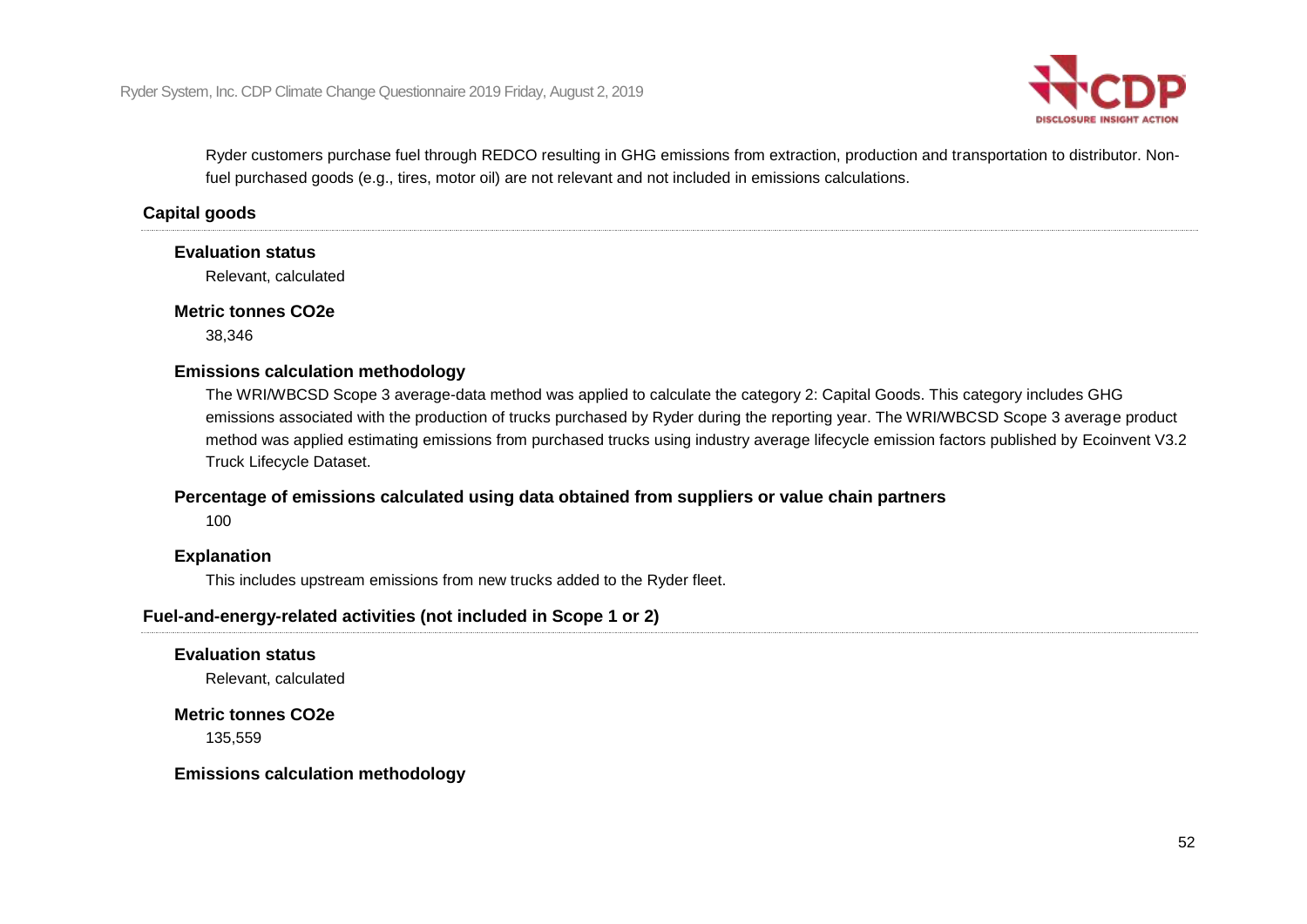

 fleet using gallons of fuel retrieved through the internal database and used for scope 1 calculations. We used the average-data method to calculate the upstream emissions of Ryder fuels used in their operations including extraction, The WRI/WBCSD Scope 3 average-data method and supplier-specific method were applied to calculate the category 3: fuel and energy related activities not included in scope 1 or scope 2 emissions. This category assesses GHG emissions associated with fuel distributed to the Ryder

production, and transportation to storage. We used the supplier-specific method to calculate the upstream distribution of Ryder fuels used in their operations from the bulk supplier to Ryder. Fuel production and transportation emission factors from the Ecoinvent V3 database were generated in the SimaPro life cycle assessment software using the IPCC 2007 GWP 100a characterization method.

### **Percentage of emissions calculated using data obtained from suppliers or value chain partners**

 $\Omega$ 

#### **Explanation**

Ryder's owned fleet consumes fuel in their U.S. and Canadian Operations. This accounts for GHG emissions from extraction, production and transport to distributor and to Ryder locations for the RIL fleet.

#### **Upstream transportation and distribution**

## **Evaluation status**

Relevant, calculated

#### **Metric tonnes CO2e**

1,720

#### **Emissions calculation methodology**

The WRI/WBCSD Scope 3 distance-based method was applied to calculate the category 4: upstream transportation and distribution emissions from fuel Ryder sold to customers. This category assesses GHG emissions associated with fuel usage by customer fleet that is distributed through Ryder REDCO. Excluded are emissions for fuel used in the Ryder owned fleet (this is included in category 3). Transportation emission factors from the Ecoinvent V3 database were generated in the SimaPro life cycle assessment software using the IPCC 2007 GWP 100a.

### **Percentage of emissions calculated using data obtained from suppliers or value chain partners**

 $\Omega$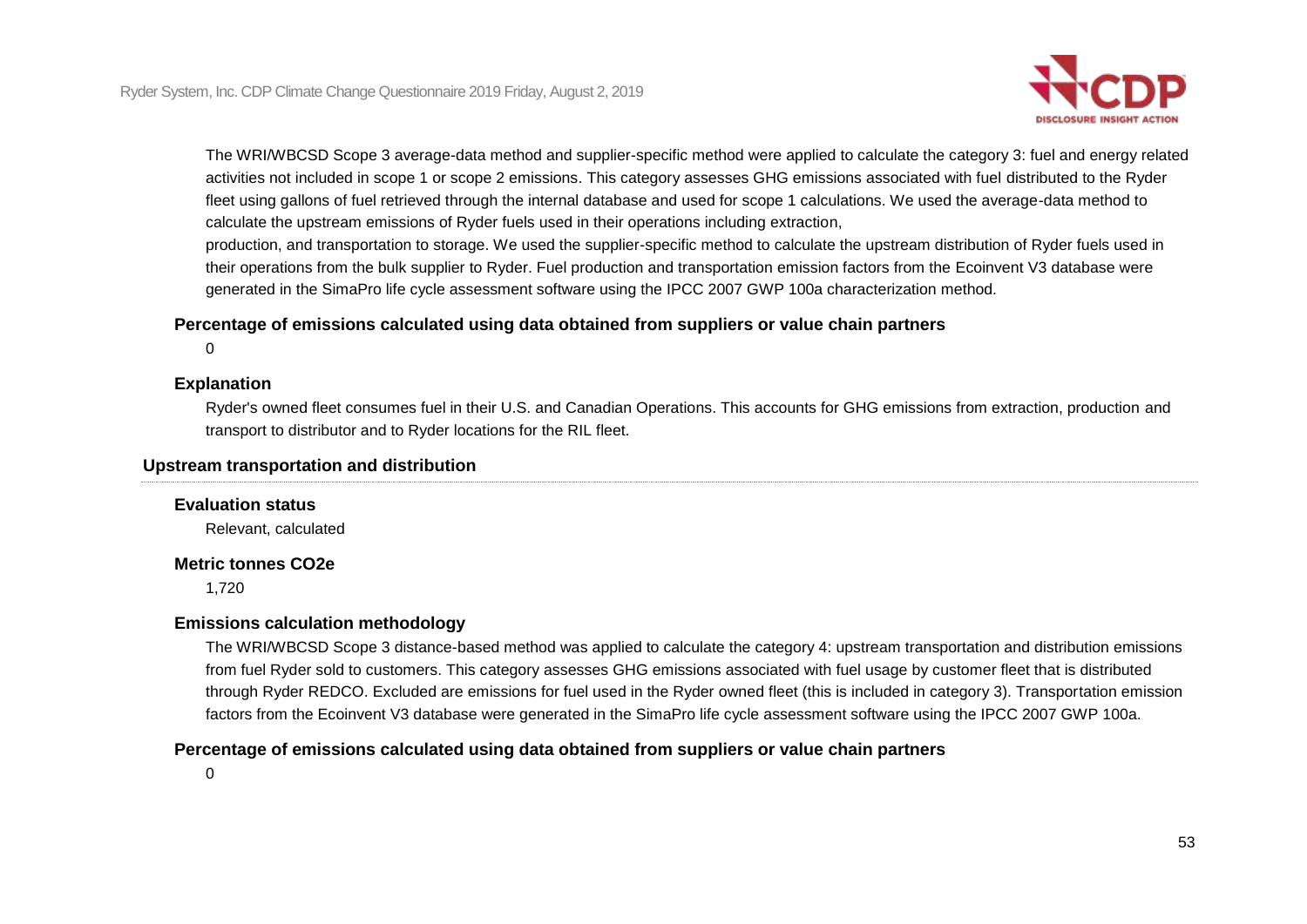

#### **Explanation**

This is the transportation of customer sold fuels provided through REDCO in the U.S. and Canada. It includes GHG emissions from the transportation from distributor to Ryder locations.

#### **Waste generated in operations**

#### **Evaluation status**

Relevant, calculated

#### **Metric tonnes CO2e**

3,755

#### **Emissions calculation methodology**

The average cost data method was applied to calculate category 5: Ryder waste hauling costs are approximately 0.024% of the waste vendor's total revenue. The vendor's scope 1 and 2 emissions are 15,934,821 MTCO2e and therefore Ryder's scope 3 category is approximately 3,755 MTCO2e.

#### **Percentage of emissions calculated using data obtained from suppliers or value chain partners**

50

#### **Explanation**

 are reported by the waste hauler. The current cost incurred is approximately 66% of all company-wide MSW disposal and is extrapolated to all Ryder generated mixed solid waste is tracked and annual cost is reported. The scope 3 emissions are based on scope 1 and 2 emissions that operations.

#### **Business travel**

#### **Evaluation status**

Relevant, calculated

### **Metric tonnes CO2e**

15,492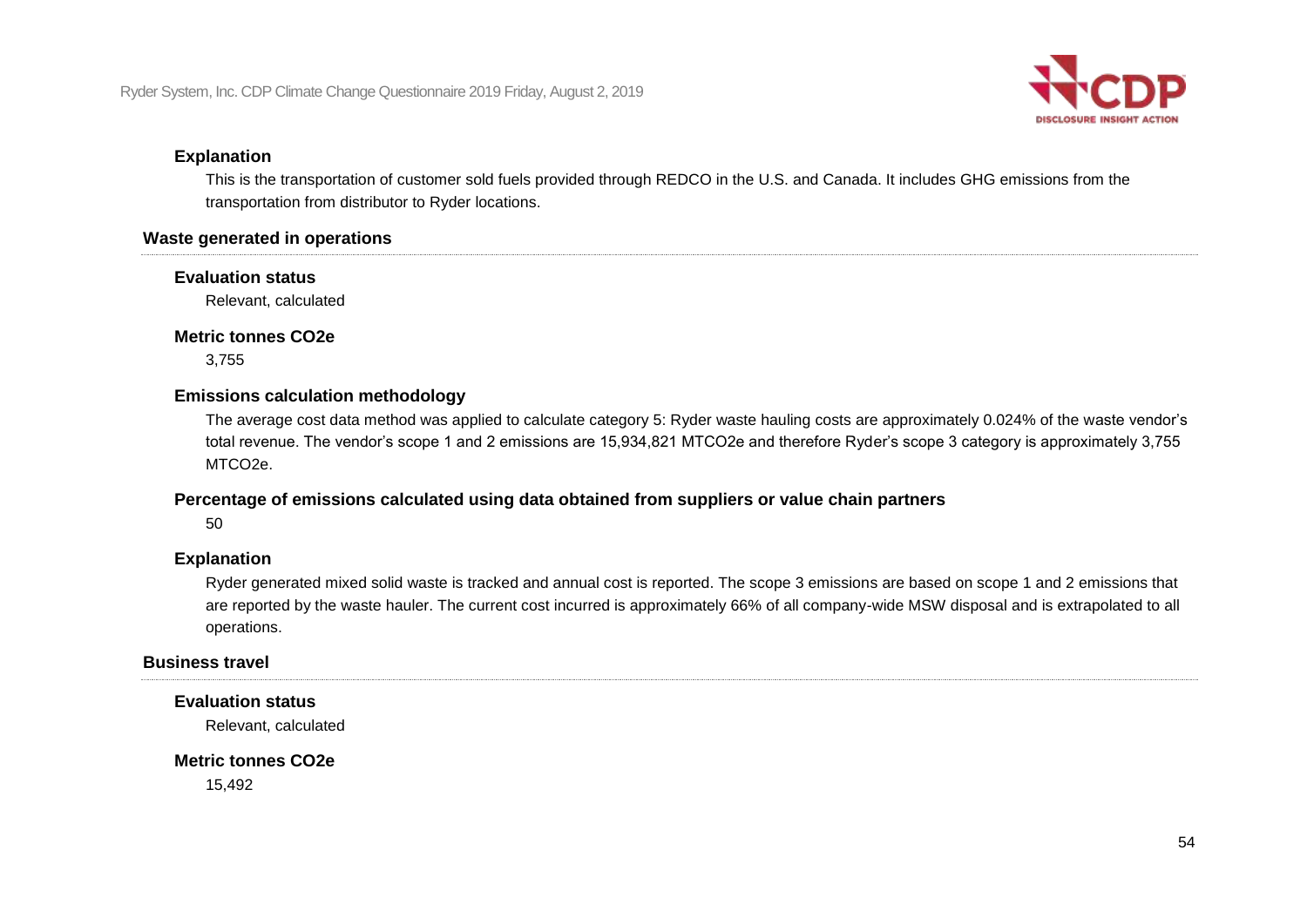

#### **Emissions calculation methodology**

 GHG emitted based on air mileage. The calculation methodologies are based on various widely accepted protocols that can all be traced back this category are GHG emissions based on annual mileage and mpg reports from Ryder's TraveLeaders provides annual reporting that categorizes air travel as short, medium and long haul flights and computes varying amounts of or related to the GHG Protocol. They include The Climate Registry General Reporting Protocol and the EPA GHG Calculator. Also included in preferred rental car partners.

#### **Percentage of emissions calculated using data obtained from suppliers or value chain partners**

100

### **Explanation**

Ryder employs approximately 38,000 full time employees in North America. Ryder has made significant progress reducing air miles travelled each year and reducing GHG emissions associated with employee travel miles. Ryder's travel partner, TraveLeaders, developed real-time measurements of each traveller based on airline travel. Ryder's preferred rental car companies provided the vehicle rental miles travelled.

#### **Employee commuting**

#### **Evaluation status**

Relevant, calculated

#### **Metric tonnes CO2e**

102,180

#### **Emissions calculation methodology**

Employee commuting patterns were surveyed in 2012 (Miami HQ). The responses showed that approximately 98.2% of HQ employees drive to work alone/carpool with an average commuting distance of 42 miles. Assuming an average fuel efficiency and EPA gasoline emission factor of 8.78 kg/gal this translates into 3.65 MTCO2e/year/employee. In 2018, there were 38,000 employees in North America (excluding truck drivers) resulting in 102,180 MTCO2e for commuting activities.

### **Percentage of emissions calculated using data obtained from suppliers or value chain partners**

2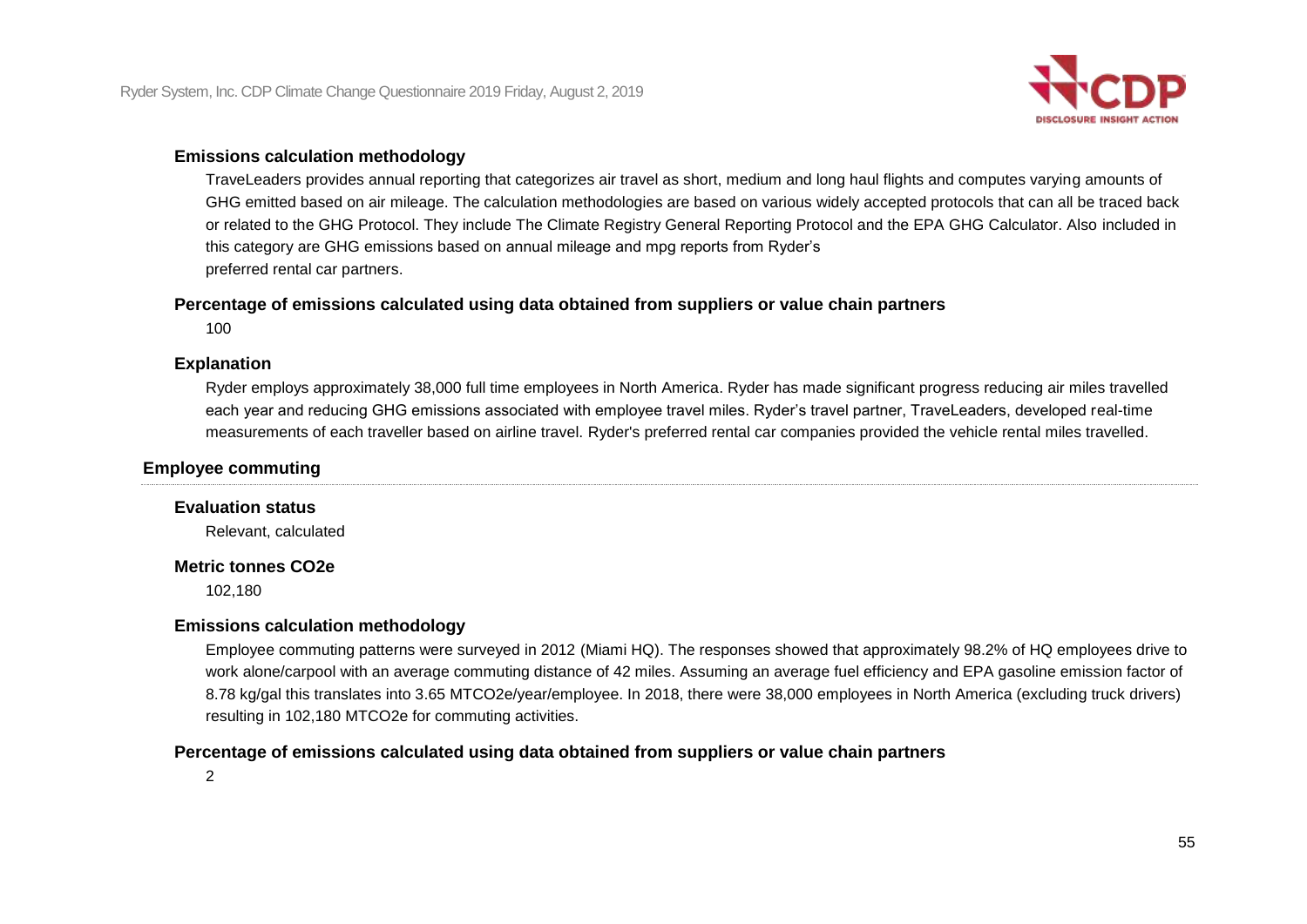

### **Explanation**

The calculation is only a high level approximation based on a single commuter survey. Actual commuting patterns will vary significantly from state to state.

#### **Upstream leased assets**

#### **Evaluation status**

Not relevant, explanation provided

#### **Explanation**

Ryder does not have significant upstream leased assets.

#### **Downstream transportation and distribution**

#### **Evaluation status**

Not relevant, explanation provided

## **Explanation**

Ryder does not have significant sold products.

#### **Processing of sold products**

#### **Evaluation status**

Not relevant, explanation provided

#### **Explanation**

 Ryder does not have significant sold products. Ryder sold fuel is included as a fuel purchased option with their leased vehicles and is included in category 13 in addition to fuel purchased elsewhere (not from Ryder).

## **Use of sold products**

#### **Evaluation status**

Relevant, calculated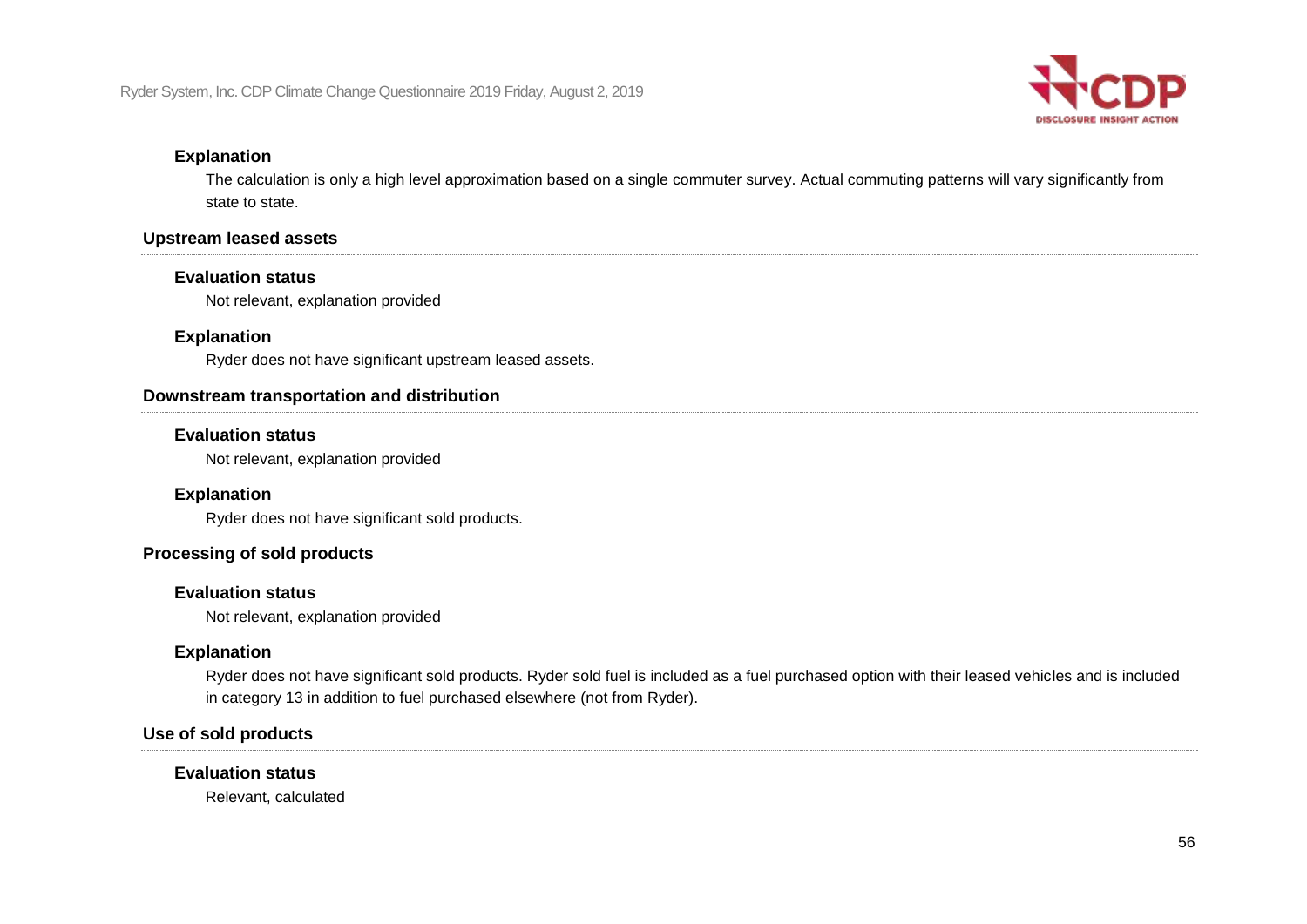

## **Metric tonnes CO2e**

550,960

### **Emissions calculation methodology**

The category includes the emissions from the use of used trucks sold by Ryder in the reporting year. The trucks consumed energy resulting in direct use-phase emissions. Ryder has established the SmartWay Tool as the technical basis and source for all mobile emission factors. Scope 1 and Scope 3 mobile emissions are based on a factor of 22.2 lbs of CO2 per gallon of diesel fuel, as documented in the US EPA Office of Transportation and Air Quality EPA 420-F-05-001 dated February 2005, and which is the basis for all SmartWay CO2 emission calculations.

### **Percentage of emissions calculated using data obtained from suppliers or value chain partners**

 $\Omega$ 

#### **Explanation**

 The sale of used trucks was added to Ryder's scope 3 emissions. In 2018, Ryder held 6,900 trucks for sale. Based on average truck mileages, significant sold products. Ryder sold fuel is included as a fuel purchased option with their leased vehicles and is included in category 13 in addition to fuel purchased elsewhere (not from Ryder). this equates to using 539,522,163 gallons. With the 22.2 lb/gal emission factor, this is 550,960 MT CO2e. Ryder does not have any other

#### **End of life treatment of sold products**

#### **Evaluation status**

Not relevant, explanation provided

#### **Explanation**

Ryder does not have significant sold products.

#### **Downstream leased assets**

#### **Evaluation status**

Relevant, calculated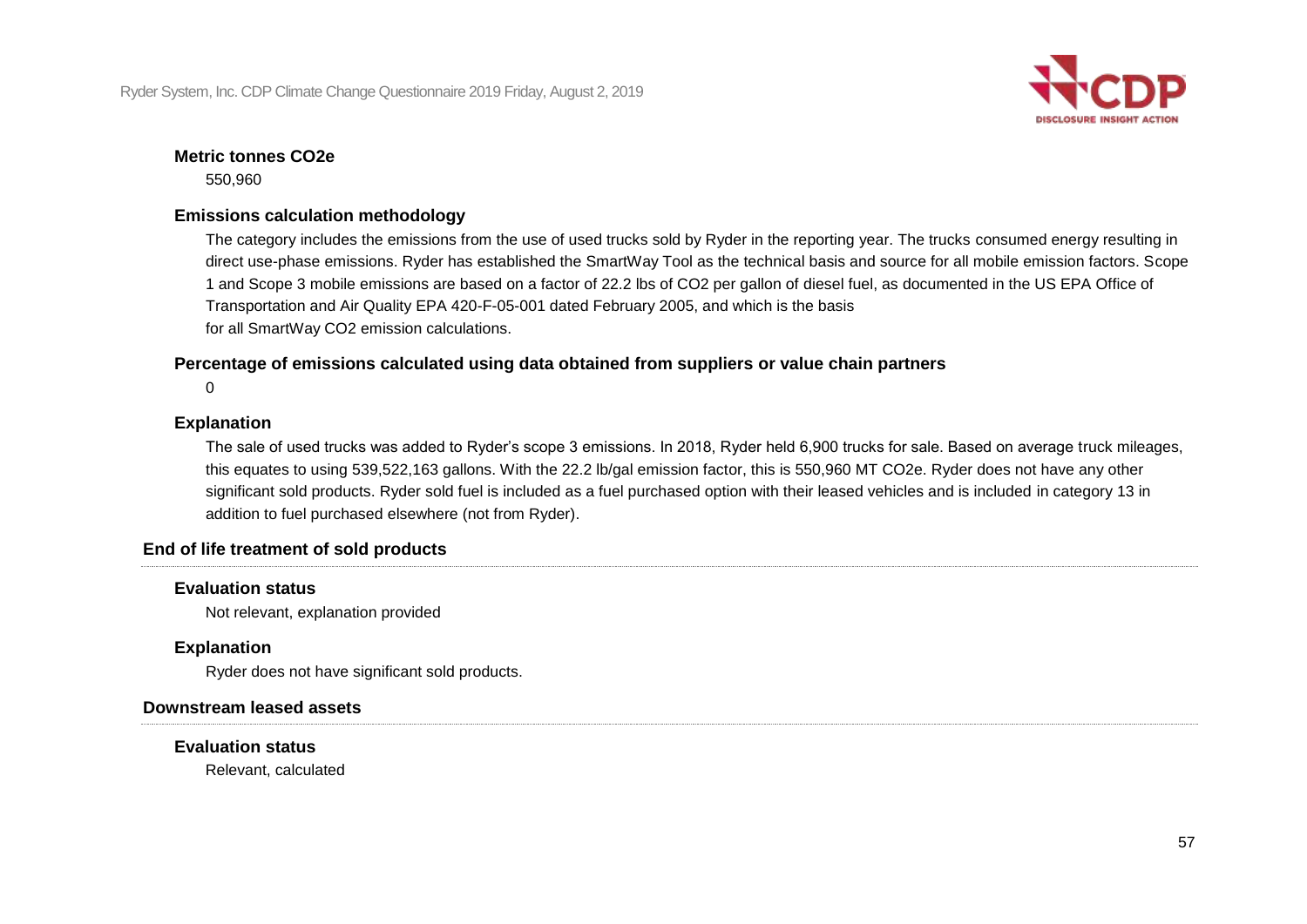

## **Metric tonnes CO2e**

9,599,291

## **Emissions calculation methodology**

 Scope 3 mobile emissions are based on a factor of 22.2 lbs of CO2 per gallon of diesel fuel, as documented in the US EPA Office of The WRI/WBCSD Scope 3 direct use-phase emissions method was applied to calculate the category 13: downstream leased assets emissions from fuels combusted in Ryder leased vehicles. This category assesses fuel combustion and lifecycle GHG emissions associated with customer trucks fuel usage. The category includes the emissions from the use phase of the leased products (combustion) and life cycle emission factor for diesel production. Ryder has established the SmartWay Tool as the technical basis and source for all mobile emission factors. Scope 1 and Transportation and Air Quality EPA 420-F-05-001 dated February 2005, and which is the basis for all SmartWay CO2 emission calculations.

 **Percentage of emissions calculated using data obtained from suppliers or value chain partners** 

 $\Omega$ 

## **Explanation**

This category accounts for GHG emissions resulting from the combustion of fuel used in customer leased vehicles in the U.S. and Canada.

## **Franchises**

## **Evaluation status**

Not relevant, explanation provided

## **Explanation**

Ryder does not have any franchise operations.

## **Investments**

## **Evaluation status**

Not relevant, explanation provided

## **Explanation**

Ryder does not own any GHG releasing investments.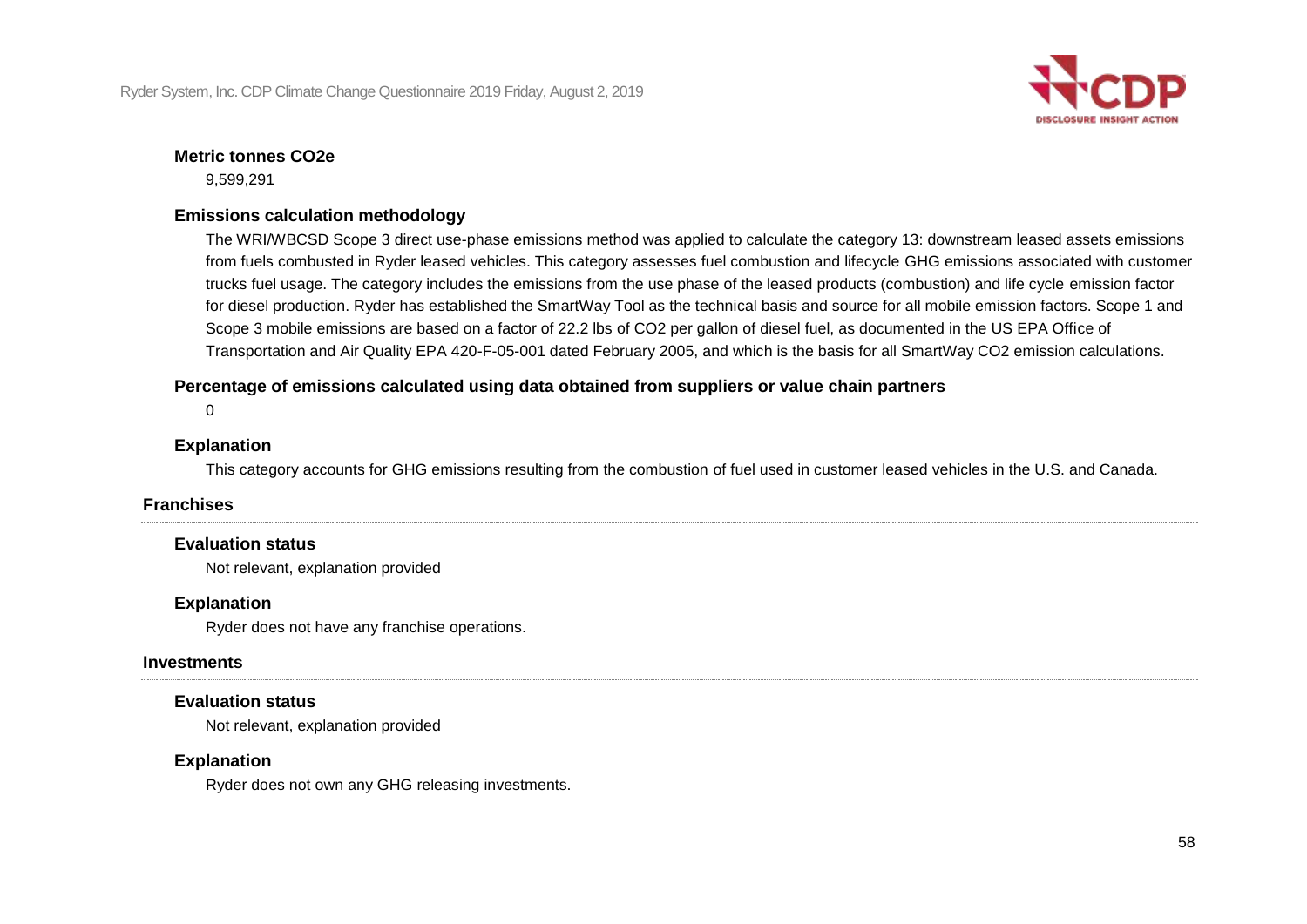

### **Other (upstream)**

#### **Evaluation status**

Not relevant, explanation provided

#### **Explanation**

Ryder does not have other scope 3 emissions.

### **Other (downstream)**

#### **Evaluation status**

Not relevant, explanation provided

#### **Explanation**

Ryder does not have other scope 3 emissions.

## **C6.7**

 **(C6.7) Are carbon dioxide emissions from biologically sequestered carbon relevant to your organization?**  Yes

## **C6.7a**

 **(C6.7a) Provide the emissions from biologically sequestered carbon relevant to your organization in metric tons CO2.** 

**Row 1** 

 **Emissions from biologically sequestered carbon (metric tons CO2)** 

41,335

**Comment**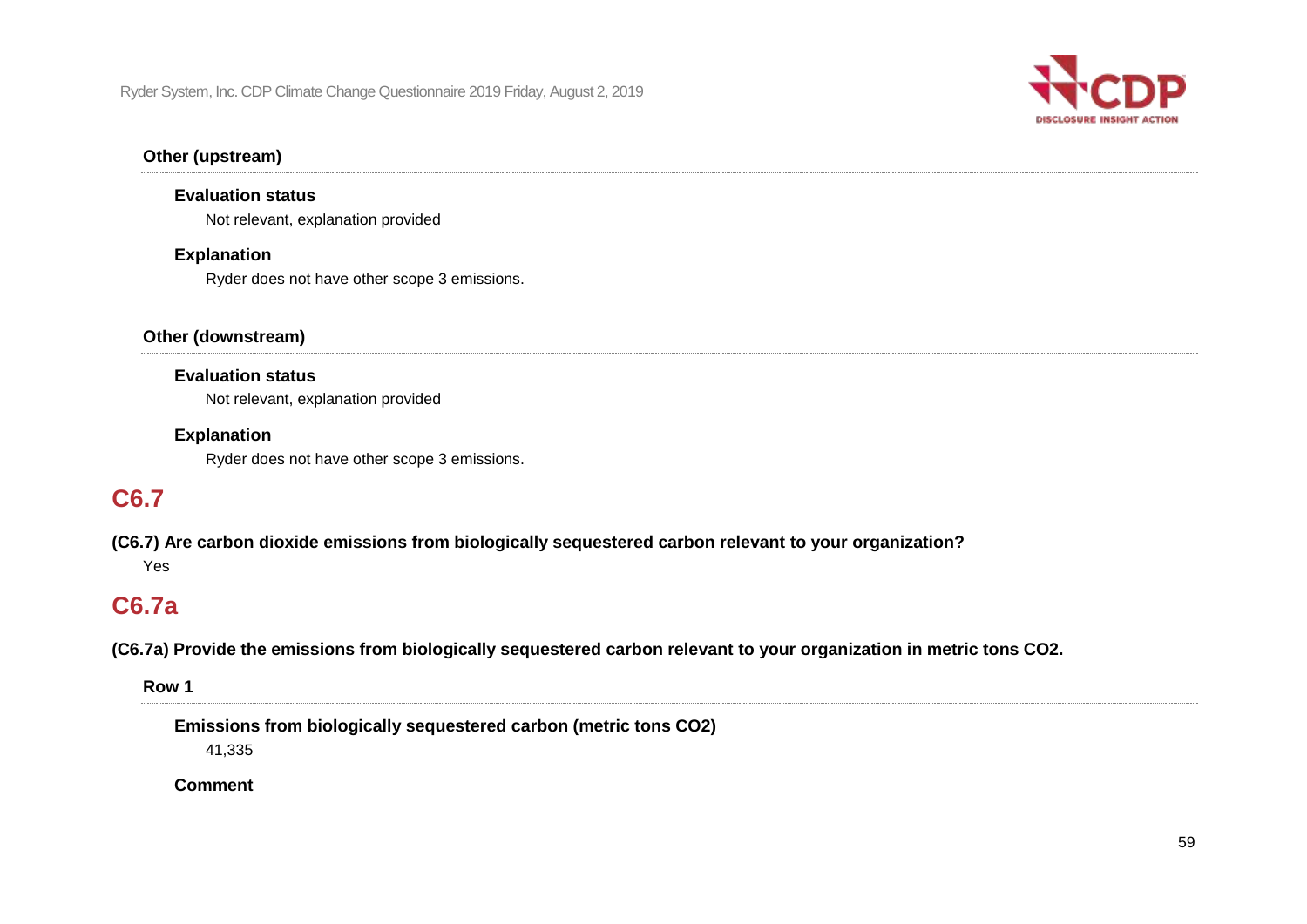

## **C6.10**

 **(C6.10) Describe your gross global combined Scope 1 and 2 emissions for the reporting year in metric tons CO2e per unit currency total revenue and provide any additional intensity metrics that are appropriate to your business operations.** 

 **Metric numerator (Gross global combined Scope 1 and 2 emissions) Metric denominator: Unit total Scope 2 figure used % change from previous year Direction of change Intensity figure**  0.000103 868,793 **Metric denominator**  unit total revenue 8,409,215,000 Location-based 9.4 Decreased **Reason for change**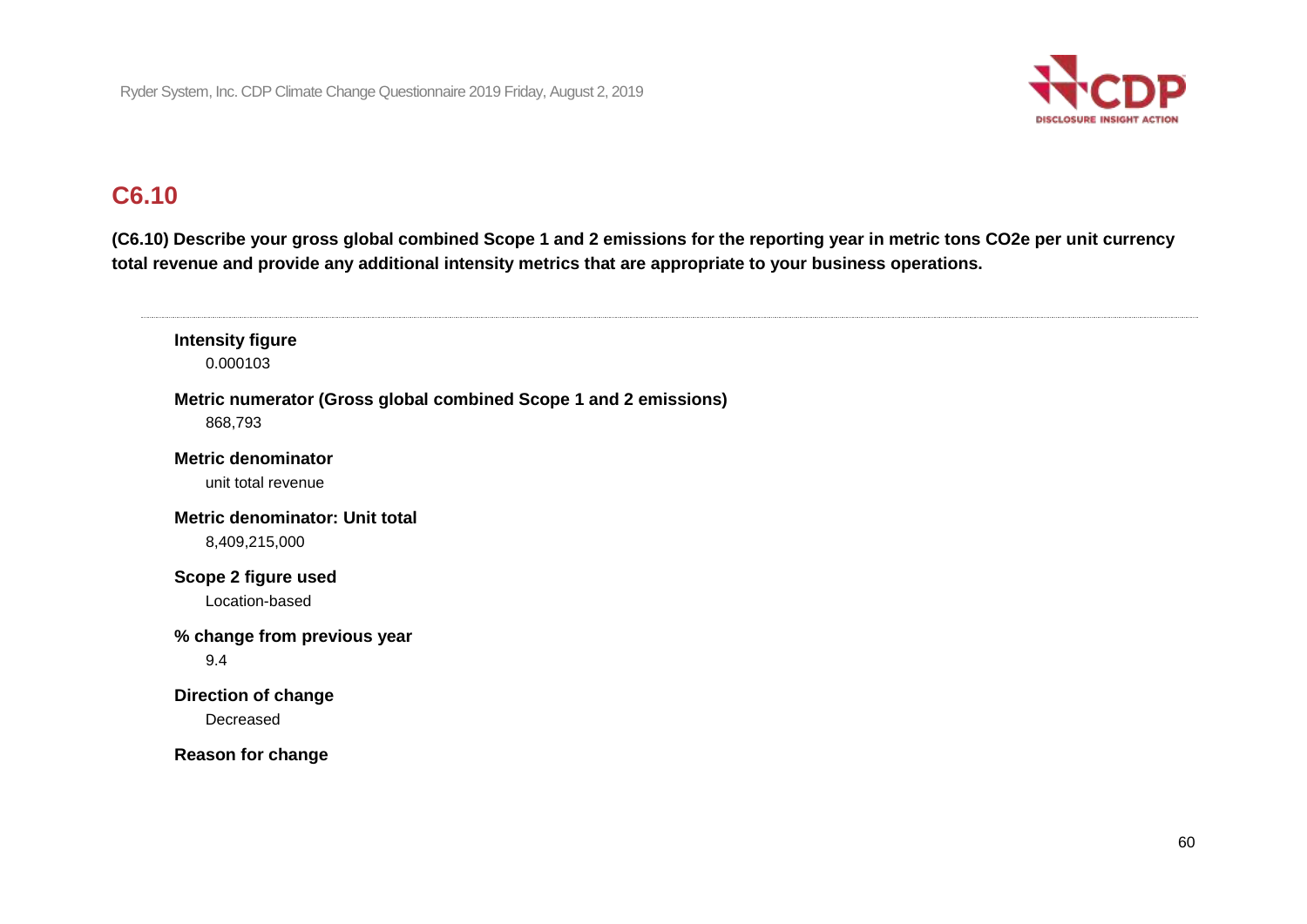

 Revenue increased 9% to \$8,409,215,000 in 2018 while we realized emissions reductions from our 4 major emission reduction activities: Lighting Projects (4,927 MTCO2e/yr), Energy Conservation Program (10,578 MTCO2e/yr), High efficiency oil (10,672 MTCO2e) and Natural Gas Fleet replacing diesel usage (895 MTCO2e).

## **Intensity figure**

21.94

### **Metric numerator (Gross global combined Scope 1 and 2 emissions)**

868,793

## **Metric denominator**

full time equivalent (FTE) employee

#### **Metric denominator: Unit total**

39,600

## **Scope 2 figure used**

Location-based

#### **% change from previous year**

3.68

#### **Direction of change**

Increased

#### **Reason for change**

FTE increased 4.6% to 39,600 in 2018 while we realized emissions reductions from our 4 major emission reduction activities: Lighting Projects (4,927 MTCO2e/yr), Energy Conservation Program (10,578 MTCO2e/yr), High efficiency oil (10,672 MTCO2e) and Natural Gas Fleet replacing diesel usage (895 MTCO2e).

Natural Gas Fleet replacing diesel usage (632 MTCO2e).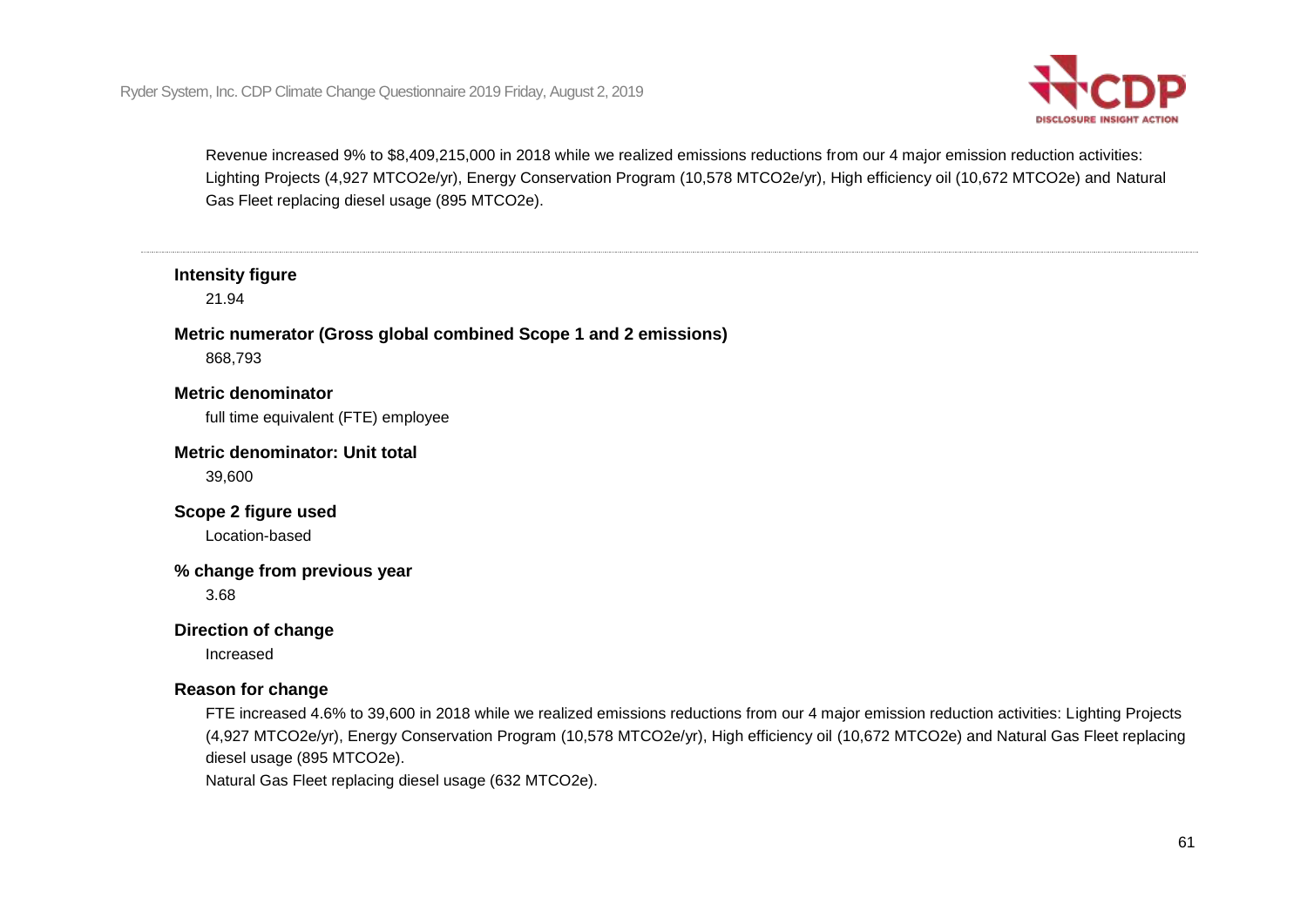

## **[C-TS6.15](https://C-TS6.15)**

 **([C-TS6.15\)](https://C-TS6.15) What are your primary intensity (activity-based) metrics that are appropriate to your emissions from transport activities in Scope 1, 2, and 3?** 

**ALL** 

 **Scopes used for calculation of intensities** 

**Intensity figure** 

 **Metric numerator: emissions in metric tons CO2e** 

**Metric denominator: unit** 

 **Metric denominator: unit total** 

 **% change from previous year** 

 **Please explain any exclusions in your coverage of transport emissions in selected category, and reasons for change in emissions intensity.**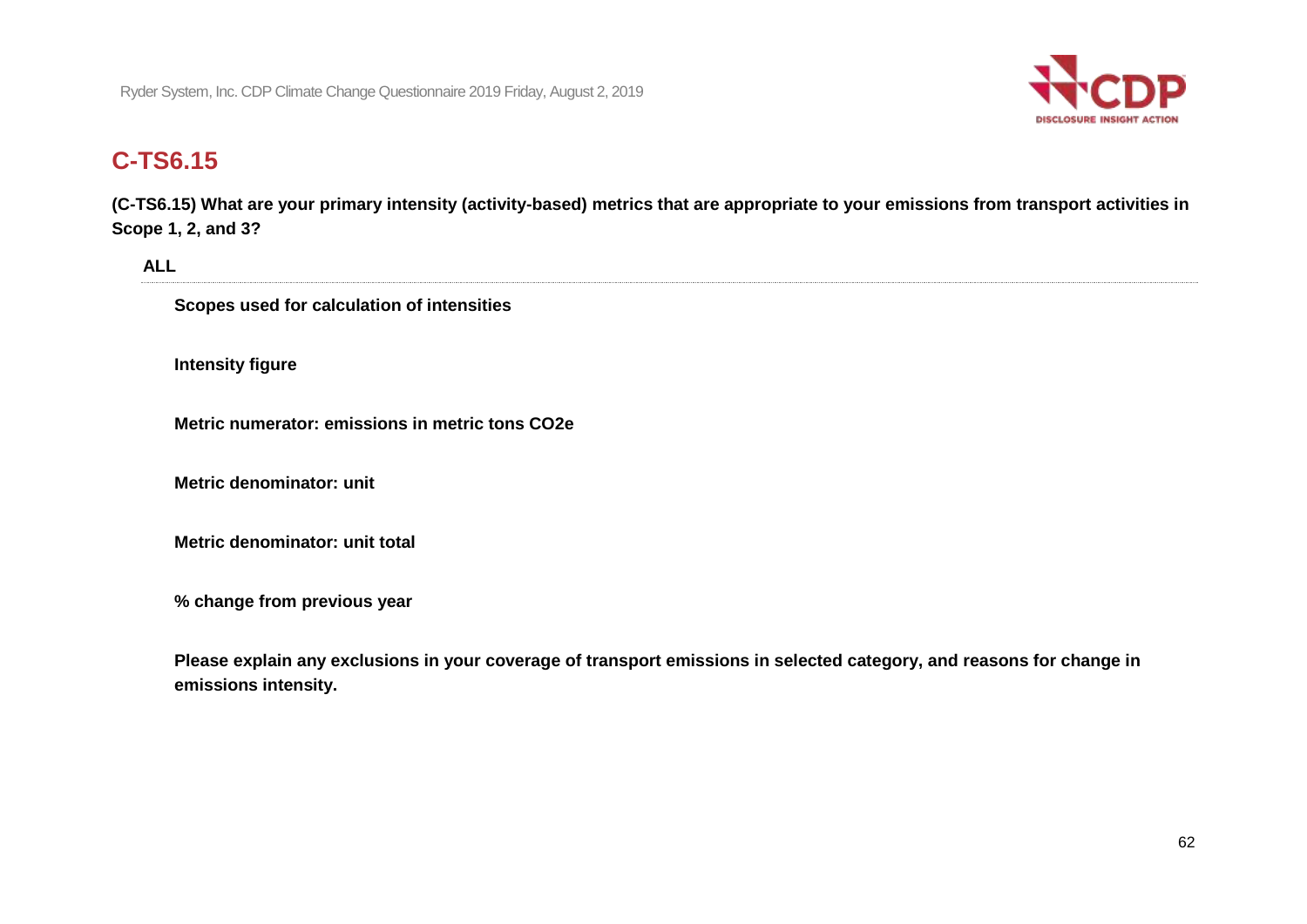

# **C7. Emissions breakdowns**

## **C7.1**

 **(C7.1) Does your organization break down its Scope 1 emissions by greenhouse gas type?**  No

## **C7.2**

 **(C7.2) Break down your total gross global Scope 1 emissions by country/region.** 

| <b>Country/Region</b>    | Scope 1 emissions (metric tons CO2e) |
|--------------------------|--------------------------------------|
| United States of America | 664,991                              |
| Canada                   | 74,562                               |
| Europe                   | 10,350                               |

## **C7.3**

 **(C7.3) Indicate which gross global Scope 1 emissions breakdowns you are able to provide.** 

By business division

By activity

## **C7.3a**

 **(C7.3a) Break down your total gross global Scope 1 emissions by business division.** 

| <b>Business division</b>          | Scope 1 emissions (metric ton CO2e) |
|-----------------------------------|-------------------------------------|
| Supply Chain Solutions            | 713,001                             |
| <b>Fleet Management Solutions</b> | 26,459                              |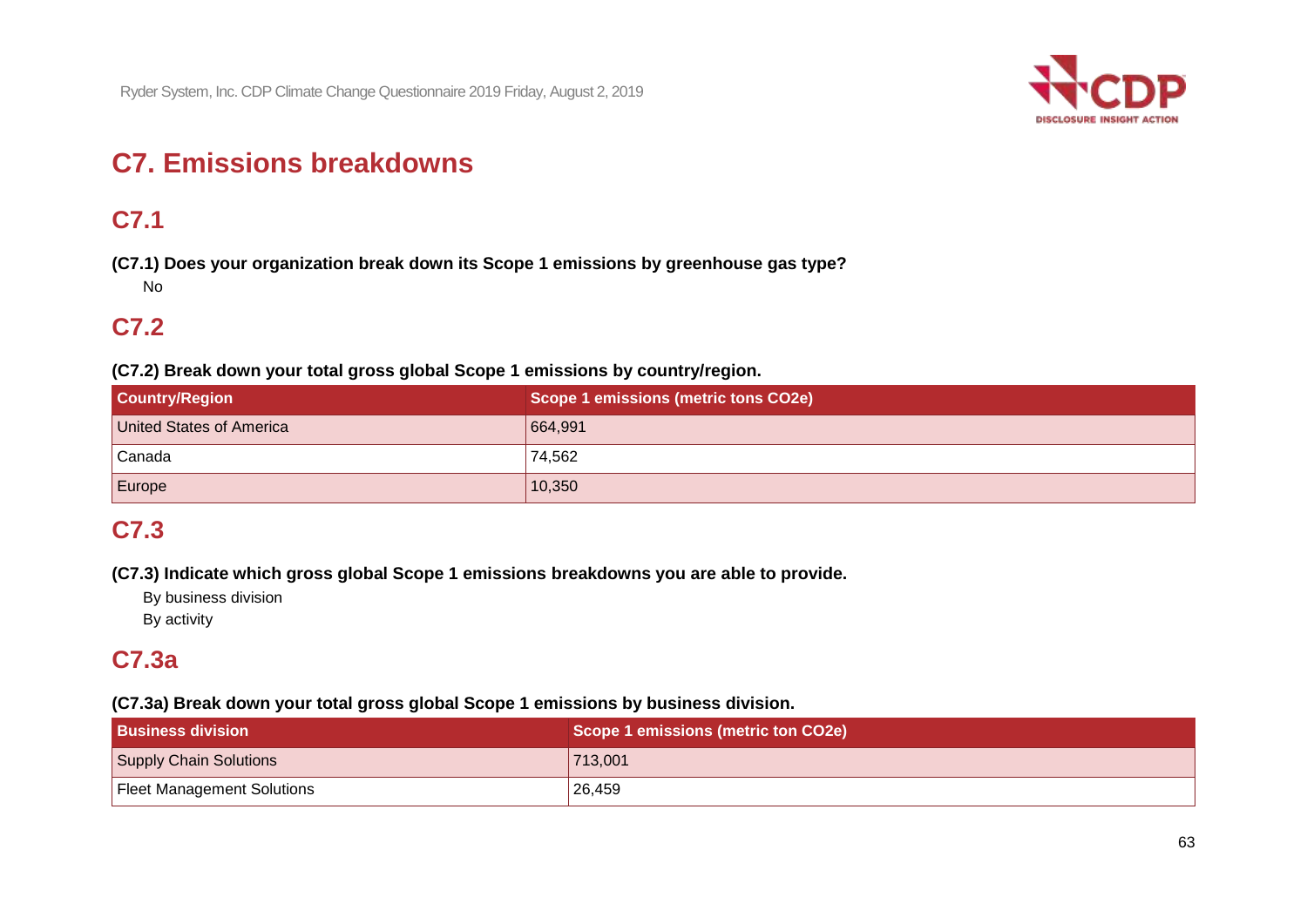

| Administration              | 93     |
|-----------------------------|--------|
| International<br>Operations | 10,350 |

## **C7.3c**

#### **(C7.3c) Break down your total gross global Scope 1 emissions by business activity.**

| <b>Activity</b>                       | Scope 1 emissions (metric tons CO2e) |
|---------------------------------------|--------------------------------------|
| Transportation Service/Fleet activity | 722,489                              |
|                                       |                                      |
| Fleet Maintenance activity            | 27,321                               |
| Administrative activity               | 93                                   |

## **C-CE7.4/C-CH7.4/C-CO7.4/C-EU7.4/C-MM7.4/C-OG7.4/C-ST7.4/C-TO7.4/C-TS7.4**

 **(C-CE7.4/C-CH7.4/C-CO7.4/C-EU7.4/C-MM7.4/C-OG7.4/C-ST7.4/C-TO7.4/C-TS7.4) Break down your organization's total gross global Scope 1 emissions by sector production activity in metric tons CO2e.** 

|                               | <b>Gross Scope 1 emissions, metric tons CO2e</b> | Comment |
|-------------------------------|--------------------------------------------------|---------|
| Transport services activities | 722,489                                          |         |

## **C7.5**

 **(C7.5) Break down your total gross global Scope 2 emissions by country/region.** 

| <b>Country/Region</b>       | Scope 2, location  | Scope 2, market    | <b>Purchased and consumed</b> | Purchased and consumed low carbon electricity, |
|-----------------------------|--------------------|--------------------|-------------------------------|------------------------------------------------|
|                             | based (metric tons | based (metric tons | electricity, heat, steam or   | heat, steam or cooling accounted in market     |
|                             | CO2e)              | CO <sub>2</sub> e) | cooling (MWh)                 | based approach (MWh)                           |
| United States of<br>America | 103,917            | 102,990            | 206,704                       | 204,861                                        |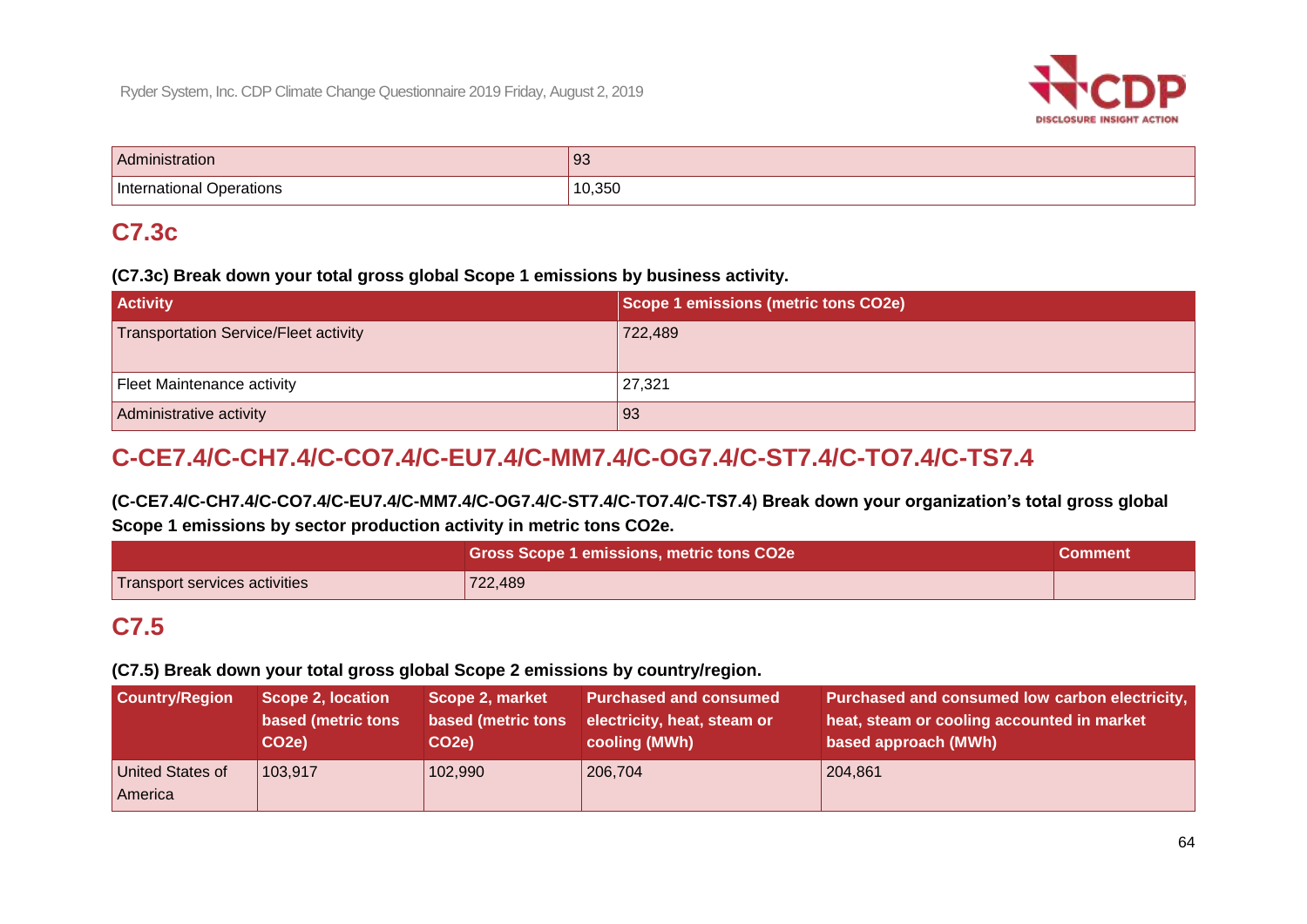

| <sup>'</sup> Canada       | 1,861  | ,861   | 9,523  | 9,523  |
|---------------------------|--------|--------|--------|--------|
| Mexico                    | 11,341 | 11,341 | 20,620 | 20,620 |
| Asia Pacific (or<br>JAPA) | 282    | 282    | 548    | 548    |
| Europe                    | 1,489  | 1,489  | 4,185  | 4,185  |

## **C7.6**

 **(C7.6) Indicate which gross global Scope 2 emissions breakdowns you are able to provide.** 

By business division

By activity

## **C7.6a**

## **(C7.6a) Break down your total gross global Scope 2 emissions by business division.**

| <b>Business division</b>          | Scope 2, location based emissions (metric tons CO2e) | Scope 2, market based emissions (metric tons CO2e) |
|-----------------------------------|------------------------------------------------------|----------------------------------------------------|
| Supply Chain Solutions            | 54,707                                               | $ 53,080\rangle$                                   |
| <b>Fleet Management Solutions</b> | 44.098                                               | 44,835                                             |
| Administration                    | 6,973                                                | 6,966                                              |
| International Operations          | 13,111                                               | 13,111                                             |

## **C7.6c**

## **(C7.6c) Break down your total gross global Scope 2 emissions by business activity.**

| <b>Activity</b>                              | $\mid$ Scope 2, location based emissions (metric tons CO2e) $\mid$ Scope 2, market based emissions (metric tons CO2e) $\mid$ |                  |
|----------------------------------------------|------------------------------------------------------------------------------------------------------------------------------|------------------|
| Transportation Service/Fleet activity 54,707 |                                                                                                                              | $ 53,080\rangle$ |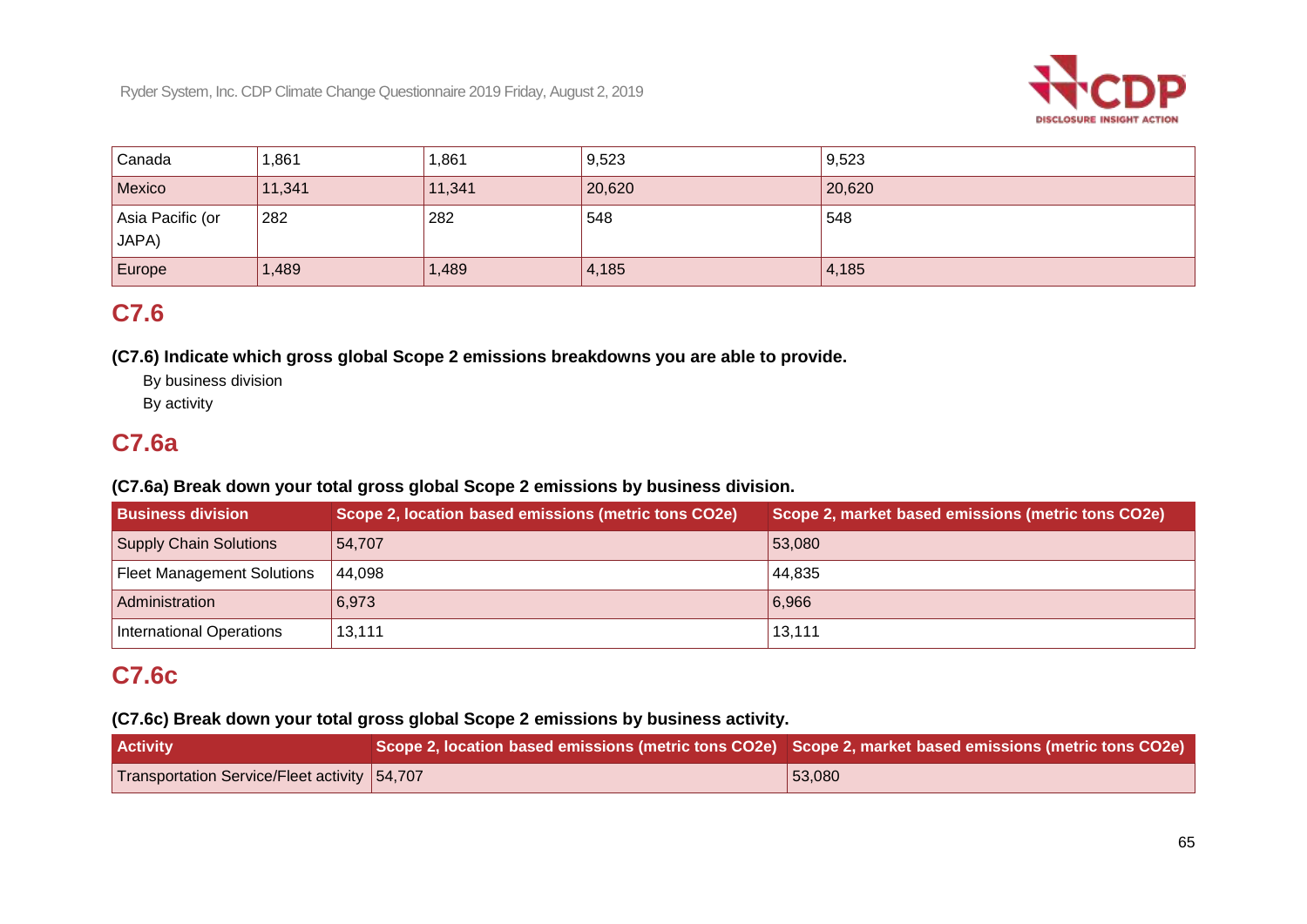

| <sup>I</sup> Fleet<br>t Maintenance activity | 57,209 | 57,946 |
|----------------------------------------------|--------|--------|
| Administrative activity                      | 6,973  | 6,966  |

## **C-CE7.7/C-CH7.7/C-CO7.7/C-MM7.7/C-OG7.7/C-ST7.7/C-TO7.7/C-TS7.7**

 **(C-CE7.7/C-CH7.7/C-CO7.7/C-MM7.7/C-OG7.7/C-ST7.7/C-TO7.7/C-TS7.7) Break down your organization's total gross global Scope 2 emissions by sector production activity in metric tons CO2e.** 

|                                        | Scope 2, location based, metric tons CO2e   Scope 2, market based (if applicable), metric tons CO2e | Comment |
|----------------------------------------|-----------------------------------------------------------------------------------------------------|---------|
| Transport services activities   54,707 | 53,080                                                                                              |         |

## **C7.9**

 **(C7.9) How do your gross global emissions (Scope 1 and 2 combined) for the reporting year compare to those of the previous reporting year?** 

Increased

## **C7.9a**

 **(C7.9a) Identify the reasons for any change in your gross global emissions (Scope 1 and 2 combined) and for each of them specify how your emissions compare to the previous year.** 

|                                           | <b>Change in emissions</b> Direction of<br>(metric tons CO2e) | change    | <b>Emissions value</b><br>(percentage) | <b>Please explain calculation</b>                                                                                                         |
|-------------------------------------------|---------------------------------------------------------------|-----------|----------------------------------------|-------------------------------------------------------------------------------------------------------------------------------------------|
| Change in renewable<br>energy consumption | 6.542                                                         | Decreased | 0.8                                    | Ryder purchased 5% more biodiesel/renewable diesel from 2017 to<br>2018 (6,542. MTCO2e/803,307 MTCO2e 2017 Emissions = 0.8%<br>decrease). |
| Other emissions<br>reduction activities   | 27.072                                                        | Decreased | 3.4                                    | Ryder implemented the following emissions reduction activities in<br>2018 for our operations (not including                               |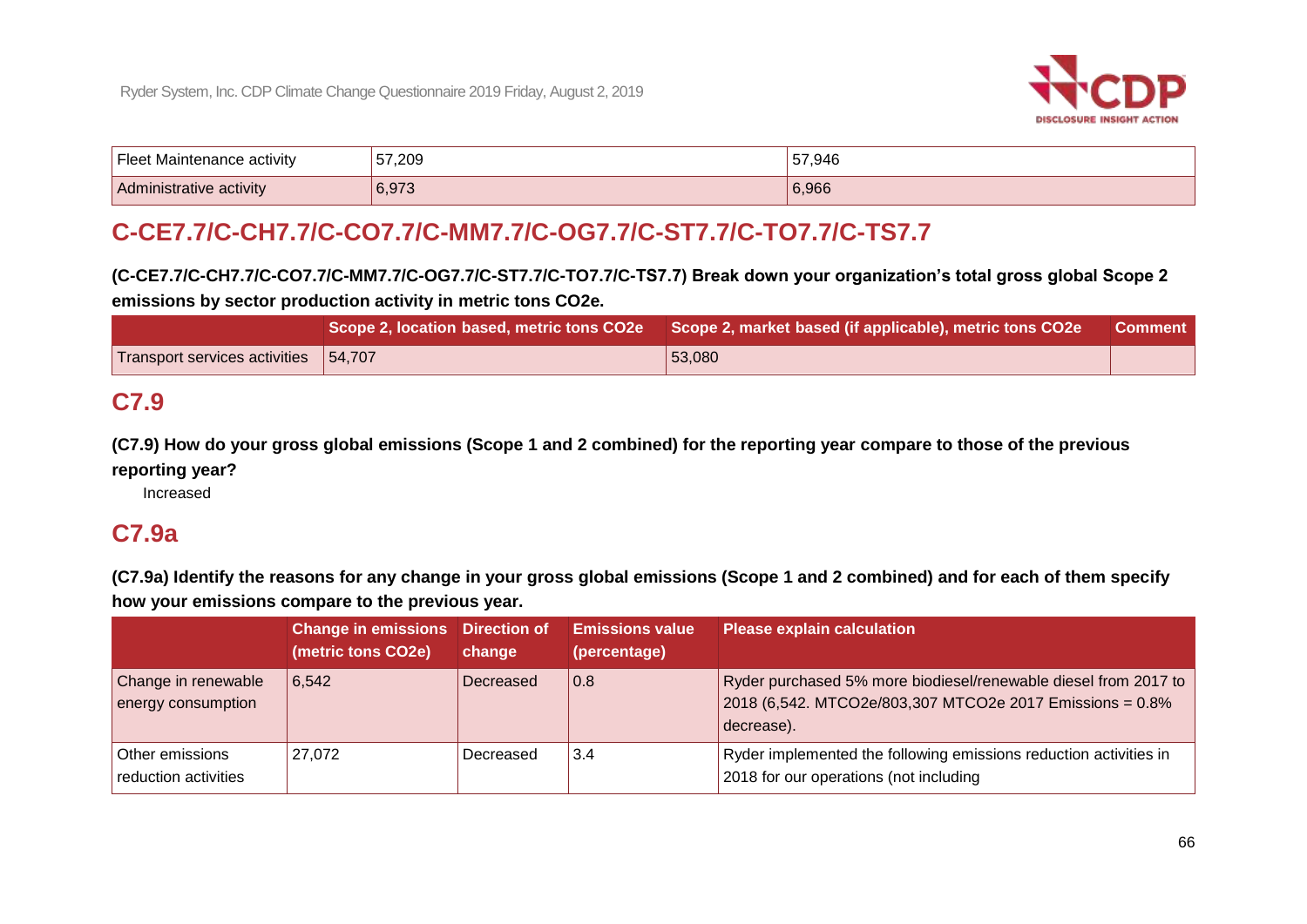

|                                            |                |           |             | scope 3): FMS Program, LED Lighting, RydeSmart, High efficiency<br>oil (RIL fleet), Natural Gas Fleet<br>replacing diesel usage (27,072 MT CO2e/ 803,307MT CO2e 2017 |
|--------------------------------------------|----------------|-----------|-------------|----------------------------------------------------------------------------------------------------------------------------------------------------------------------|
|                                            |                |           |             | Emissions = 2.3% Decrease)                                                                                                                                           |
| <b>Divestment</b>                          | $\mathbf 0$    | No change | $\mathbf 0$ | Ryder did not have any divestments in 2018.                                                                                                                          |
| Acquisitions                               | 2,677          | Increased | 0.3         | In 2018, Ryder acquired MXD group and Metro Truck and Tractor.                                                                                                       |
| <b>Mergers</b>                             | $\Omega$       |           | $\Omega$    | Ryder did not have any mergers in 2018.                                                                                                                              |
| Change in output                           | 62,727         | Increased | 7.8         | Change in output - increased truck mileages (62,272 MTCO2e<br>/803,307 MTCO2e 2017 Emissions = 7.8% increase).                                                       |
| Change in methodology                      |                |           |             |                                                                                                                                                                      |
| Change in boundary                         | 3,191          | Increased | 0.9         | Additional propane accounts were added to the utility reporting<br>(3,191 MTCO2e/803,307 MTCO2e 2017 emissions = 0.9%<br>increase).                                  |
| Change in physical<br>operating conditions | 6,841          | Increased | 0.9         | Change in physical operating conditions/ weather related (6,841 MT<br>CO2e/ 803,307 MT CO2e 2017<br>Emissions = $0.9\%$ increase)                                    |
| Unidentified                               | 20,469         | Increased | 2.5         | Unidentified changes (20,469 MT CO2e/ 803,307 MT CO2e 2017<br>Emissions = $2.5$ % Increase)                                                                          |
| Other                                      | $\overline{0}$ |           | $\Omega$    | No other changes.                                                                                                                                                    |

## **C7.9b**

 **(C7.9b) Are your emissions performance calculations in C7.9 and C7.9a based on a location-based Scope 2 emissions figure or a market-based Scope 2 emissions figure?** 

Location-based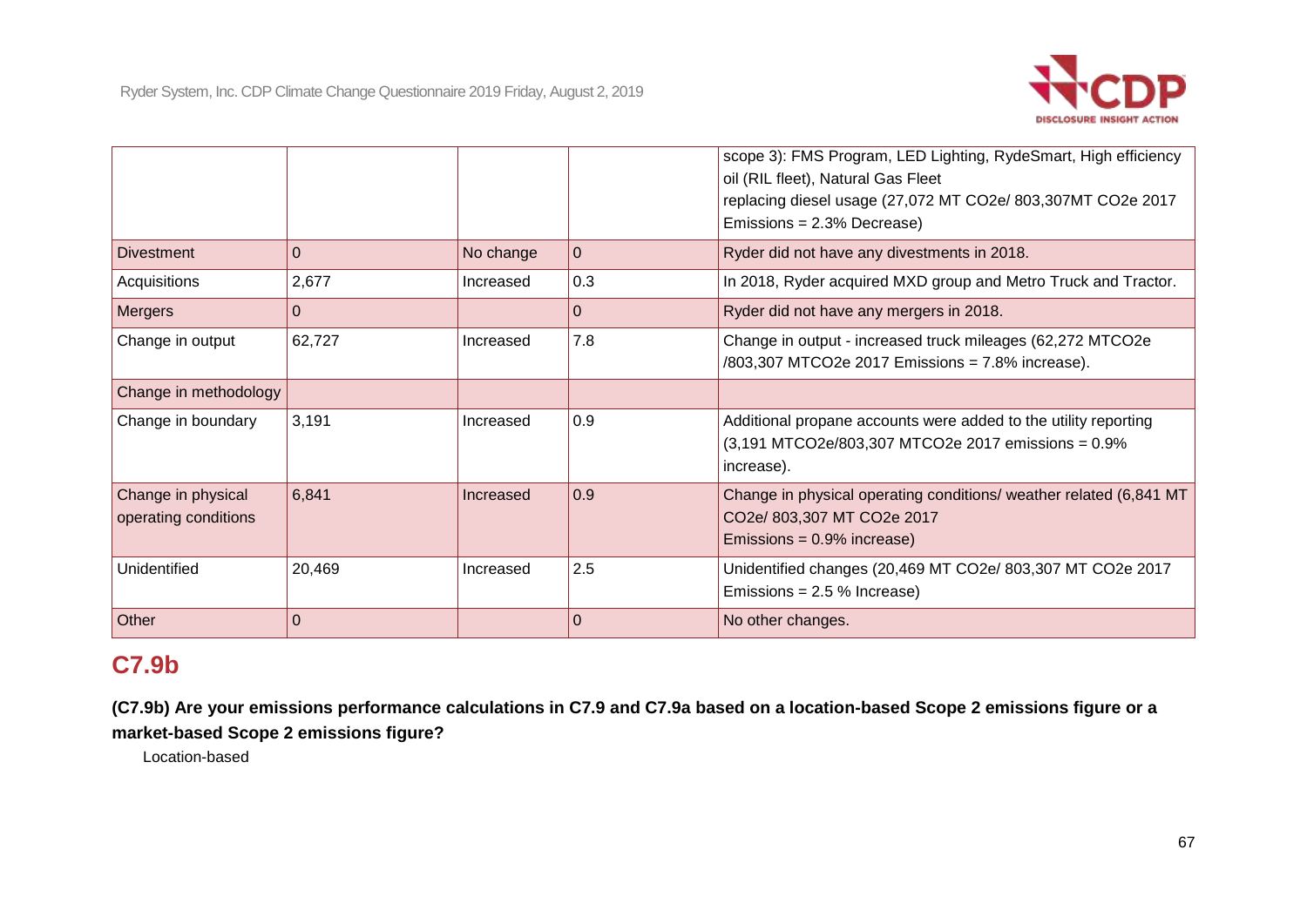

# **C8. Energy**

## **C8.1**

 **(C8.1) What percentage of your total operational spend in the reporting year was on energy?** 

More than 0% but less than or equal to 5%

## **C8.2**

### **(C8.2) Select which energy-related activities your organization has undertaken.**

|                                                    | Indicate whether your organization undertakes this energy related activity |
|----------------------------------------------------|----------------------------------------------------------------------------|
| Consumption of fuel (excluding feedstocks)         | <b>Yes</b>                                                                 |
| Consumption of purchased or acquired electricity   | Yes                                                                        |
| Consumption of purchased or acquired heat          | No.                                                                        |
| Consumption of purchased or acquired steam         | No.                                                                        |
| Consumption of purchased or acquired cooling       | <b>No</b>                                                                  |
| Generation of electricity, heat, steam, or cooling | Yes                                                                        |

## **C8.2a**

## **(C8.2a) Report your organization's energy consumption totals (excluding feedstocks) in MWh.**

|                                                  | <b>Heating value</b>                | <b>MWh from renewable</b><br><b>sources</b> | MWh from non renewable<br><b>sources</b> | <b>Total</b><br><b>MWh</b> |
|--------------------------------------------------|-------------------------------------|---------------------------------------------|------------------------------------------|----------------------------|
| Consumption of fuel (excluding feedstock)        | <b>LHV</b> (lower heating<br>value) | ' O                                         | 3,260,938                                | 3,260,938                  |
| Consumption of purchased or acquired electricity |                                     |                                             | 241.581                                  | 241.581                    |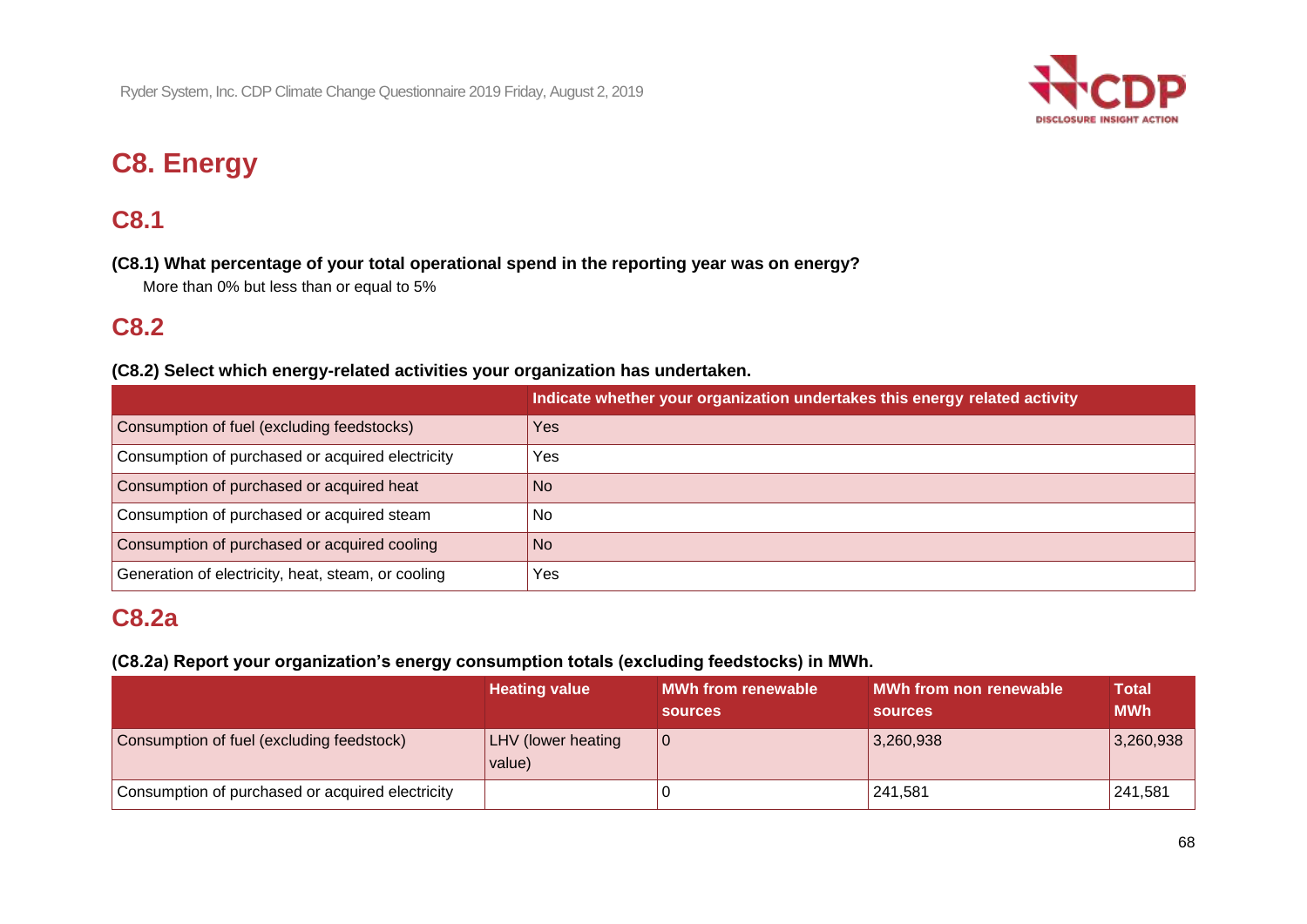

| Consumption of self-generated non-fuel renewable |  |           |           |
|--------------------------------------------------|--|-----------|-----------|
| energy                                           |  |           |           |
| Total energy consumption                         |  | 3,504,479 | 3,504,479 |

## **C8.2b**

 **(C8.2b) Select the applications of your organization's consumption of fuel.**

|                                                         | Indicate whether your organization undertakes this fuel application |
|---------------------------------------------------------|---------------------------------------------------------------------|
| Consumption of fuel for the generation of electricity   | <b>No</b>                                                           |
| Consumption of fuel for the generation of heat          | Yes                                                                 |
| Consumption of fuel for the generation of steam         | <b>No</b>                                                           |
| Consumption of fuel for the generation of cooling       | No.                                                                 |
| Consumption of fuel for co-generation or tri-generation | <b>No</b>                                                           |

## **C8.2c**

 **(C8.2c) State how much fuel in MWh your organization has consumed (excluding feedstocks) by fuel type.** 

**Fuels (excluding feedstocks)** 

Diesel

**Heating value** 

LHV (lower heating value)

 **Total fuel MWh consumed by the organization** 

3,053,394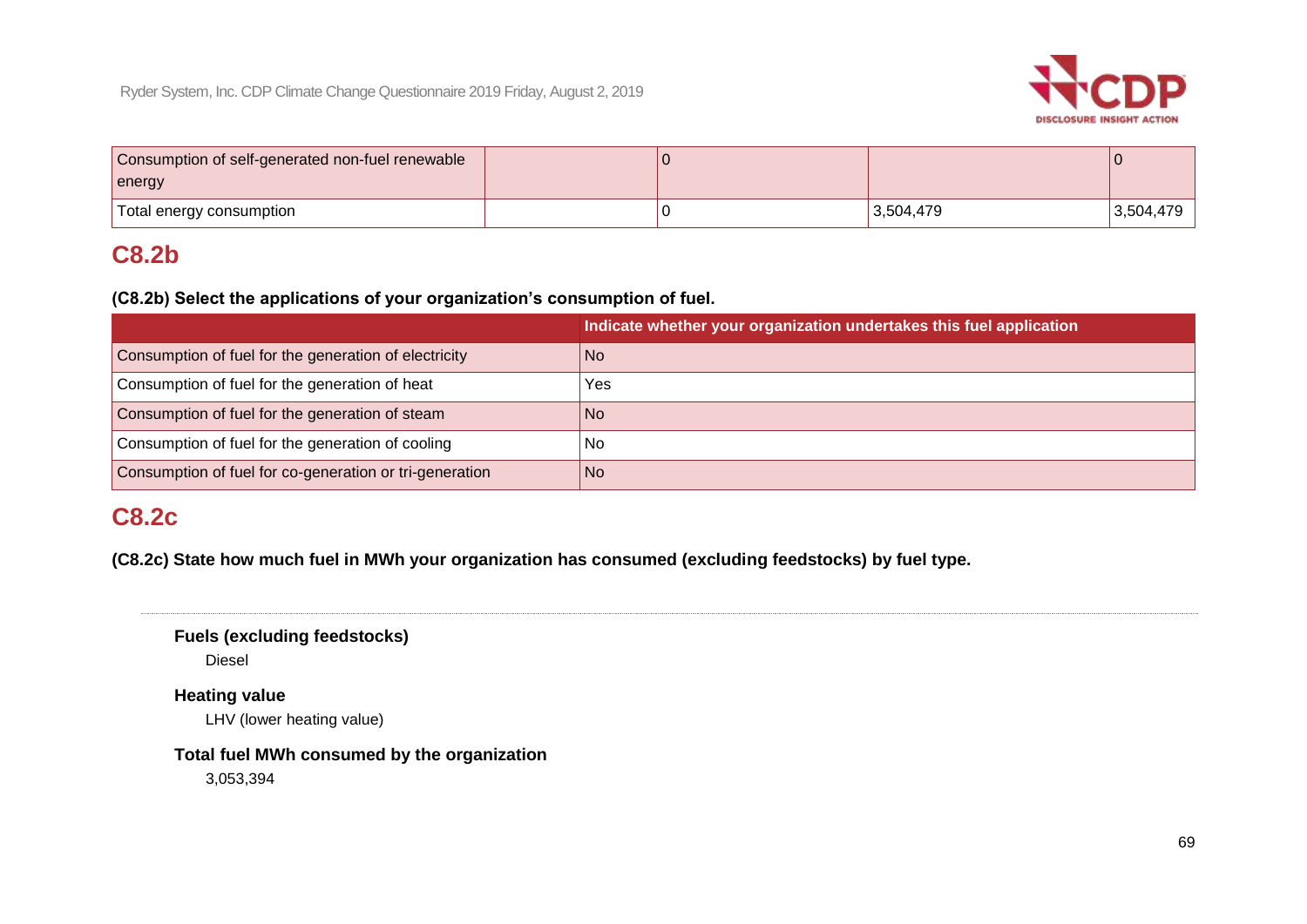

### **Comment**

**Fuels (excluding feedstocks)** 

Fuel Oil Number 2

## **Heating value**

LHV (lower heating value)

#### **Total fuel MWh consumed by the organization**

5,156

## **Comment**

**Fuels (excluding feedstocks)**  Natural Gas

#### **Heating value**

LHV (lower heating value)

## **Total fuel MWh consumed by the organization**

190,723

### **Comment**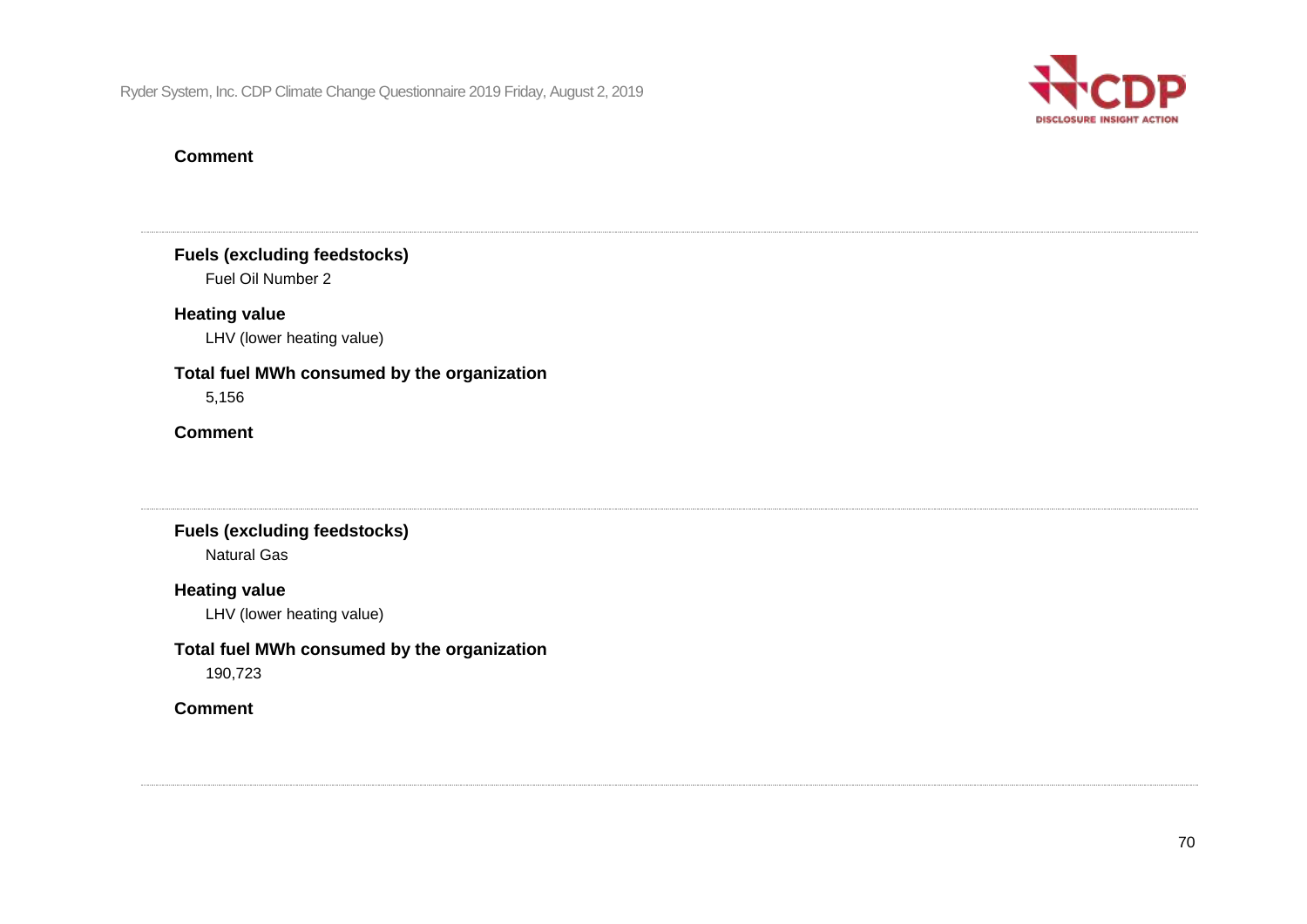

### **Fuels (excluding feedstocks)**

Propane Gas

## **Heating value**  LHV (lower heating value)

## **Total fuel MWh consumed by the organization**  13,625

**Comment** 

## **C8.2d**

## **(C8.2d) List the average emission factors of the fuels reported in C8.2c.**

**Diesel** 

## **Emission factor**

22.2

### **Unit**

lb CO2e per gallon

## **Emission factor source**

U.S. EPA Office of Transportation and Air Quality Emission Facts document EPA 420-F-05-001 dated February 2005

#### **Comment**

 factor of 22.2 lbs of CO2 per gallon of diesel fuel, as documented in the US EPA Office of Transportation and Air Quality EPA 420-F-05-001 dated February 2005, and which is the basis for all SmartWay CO2 emission calculations. Ryder has established the SmartWay Tool as the technical basis and source for all mobile emission factors. Diesel emissions are based on a

## **Fuel Oil Number 2**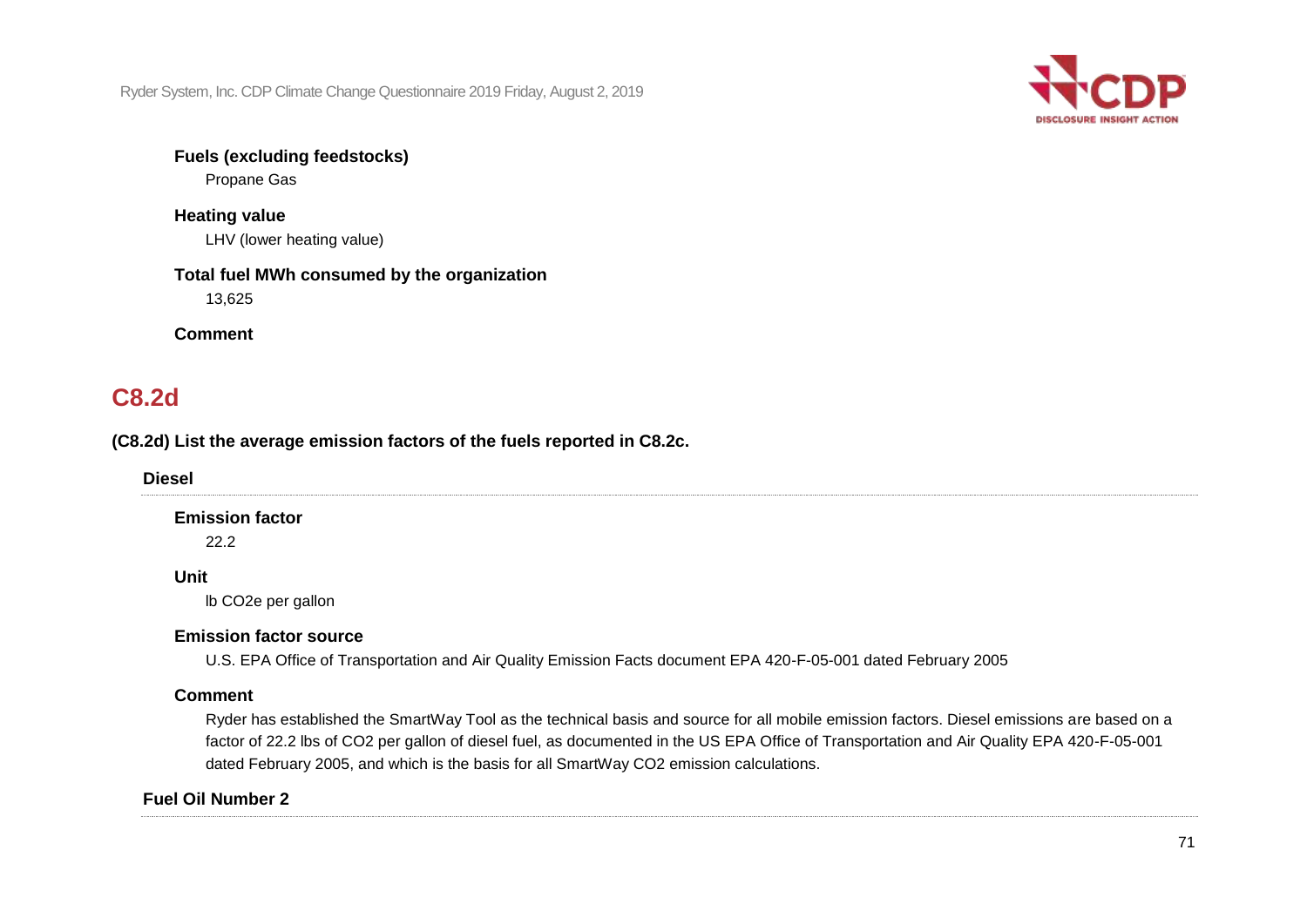

#### **Emission factor**

372.58

### **Unit**

lb CO2 per million Btu

### **Emission factor source**

UK: 372.58 lb/MMBtu - Reference: DEFRA 2018 US: 0.07396 MT/MMBtu - Reference: The Climate Registry CAN: 199.7275 lb/MMBtu - Reference: The Climate Registry

## **Comment**

UK emission factor (Heating Oil/Fuel Oil). We also used fuel oil number 2 emission factors for red diesel and burning oil.

## **Natural Gas**

#### **Emission factor**

0.0531

## **Unit**

metric tons CO2 per million Btu

#### **Emission factor source**

The Climate Registry (US/CAN) and DEFRA (UK, 118.99 lb/MMBtu).

## **Comment**

The Climate Registry (US/CAN) and DEFRA (118.99 lb/MMBtu for UK).

## **Propane Gas**

## **Emission factor**

0.06171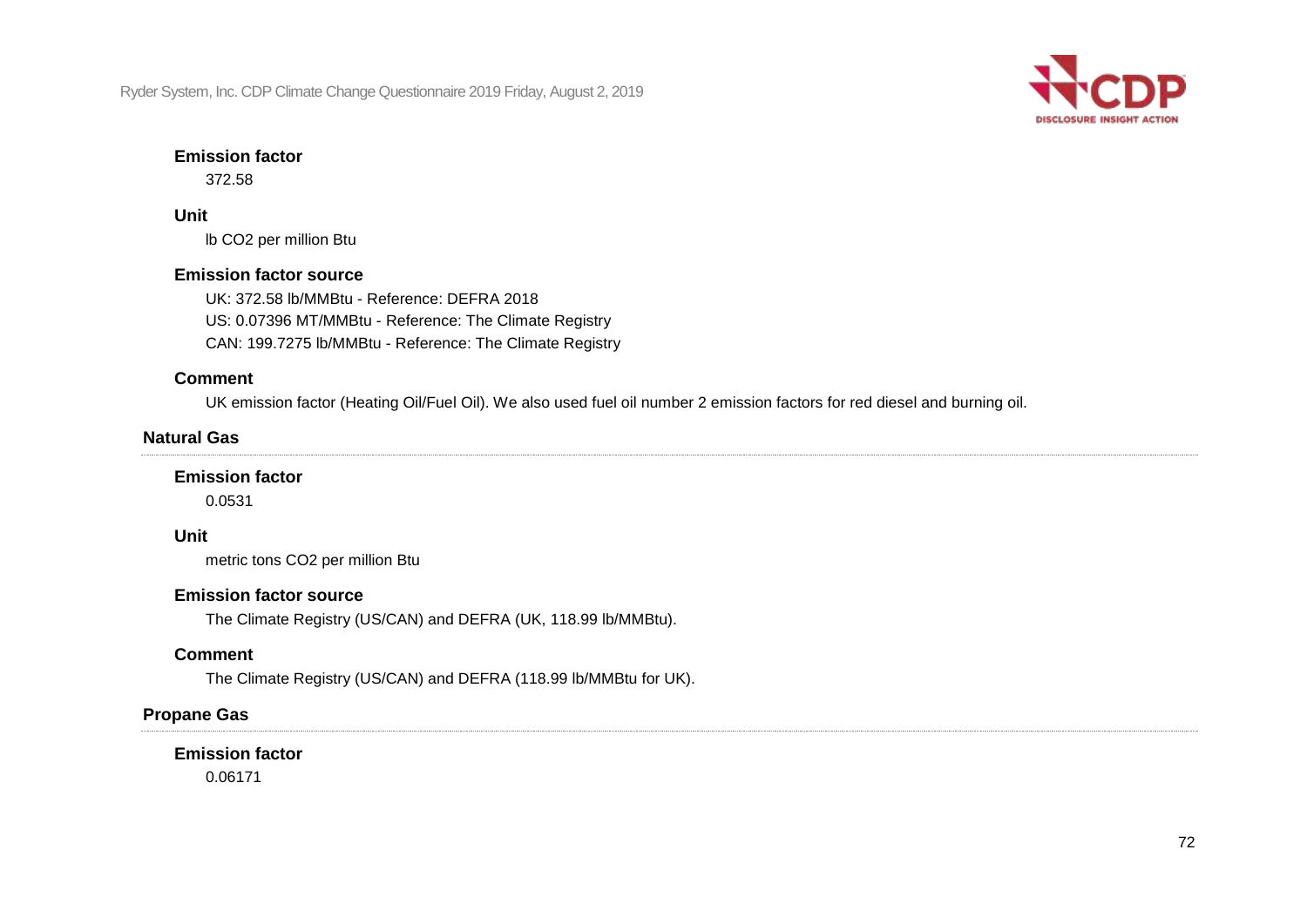

#### **Unit**

metric tons CO2 per million Btu

#### **Emission factor source**

The Climate Registry (US/CAN/UK).

### **Comment**

## **C8.2e**

 **(C8.2e) Provide details on the electricity, heat, steam, and cooling your organization has generated and consumed in the reporting year.** 

|               | <b>Total Gross</b><br>generation (MWh) | <b>Generation that is consumed by</b><br>the organization (MWh) | <b>Gross generation from</b><br>renewable sources (MWh) | <b>Generation from renewable sources that is</b><br>consumed by the organization (MWh) |
|---------------|----------------------------------------|-----------------------------------------------------------------|---------------------------------------------------------|----------------------------------------------------------------------------------------|
| Electricity 0 |                                        |                                                                 |                                                         |                                                                                        |
| Heat          | 209,504                                | 209,504                                                         |                                                         |                                                                                        |
| <b>Steam</b>  |                                        |                                                                 |                                                         |                                                                                        |
| Cooling       |                                        |                                                                 |                                                         |                                                                                        |

## **C8.2f**

 **(C8.2f) Provide details on the electricity, heat, steam and/or cooling amounts that were accounted for at a low-carbon emission factor in the market-based Scope 2 figure reported in C6.3.** 

 **Basis for applying a low-carbon emission factor**  Grid mix of renewable electricity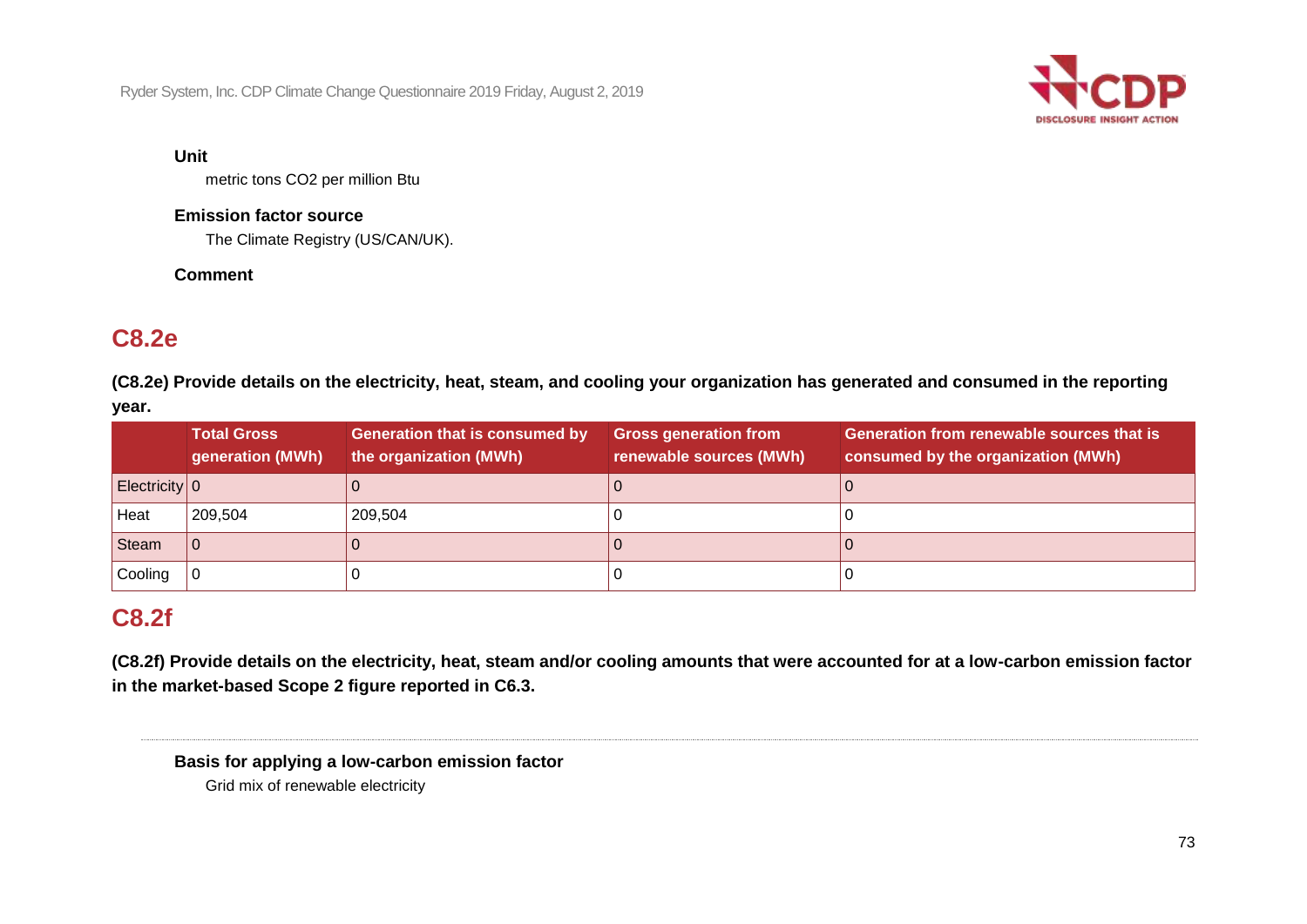

#### **Low-carbon technology type**

Other low-carbon technology, please specify (average mix of renewable energy on grid)

## **Region of consumption of low-carbon electricity, heat, steam or cooling**

North America

### **MWh consumed associated with low-carbon electricity, heat, steam or cooling**

239,737

#### **Emission factor (in units of metric tons CO2e per MWh)**

0.51

#### **Comment**

Ryder has market-based emission factors that differ from location-based emission factors but did not have specific low carbon electricity purchases in 2018.

## **C-TS8.4**

 **(C-TS8.4) Provide any efficiency metrics that are appropriate for your organization's transport products and/or services.** 

# **C9. Additional metrics**

## **C9.1**

 **(C9.1) Provide any additional climate-related metrics relevant to your business.**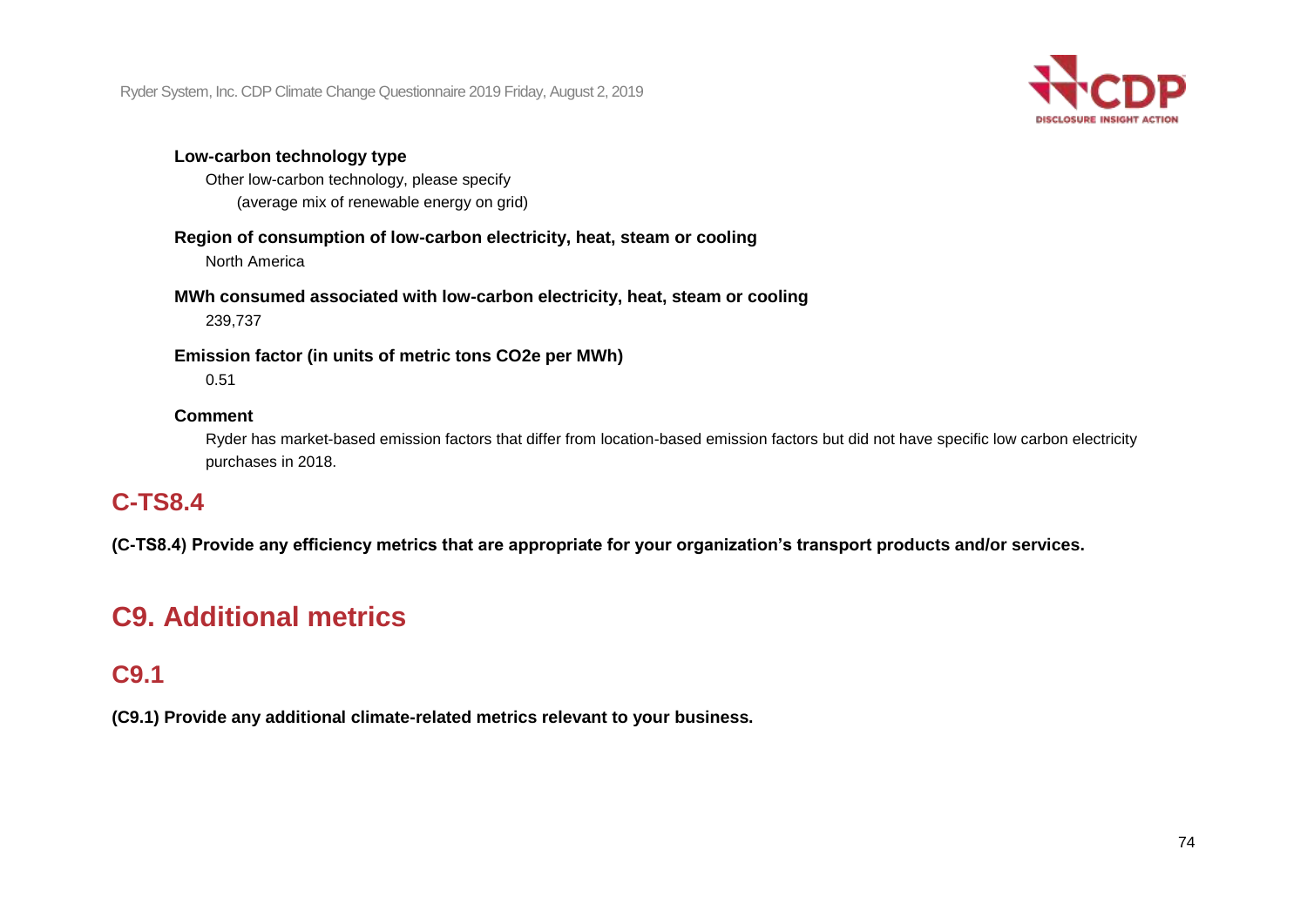

## **C-TO9.3/C-TS9.3**

 **(C-TO9.3/C-TS9.3) Provide tracking metrics for the implementation of low-carbon transport technology over the reporting year.** 

## **C-TO9.6/C-TS9.6**

 **(C-TO9.6/C-TS9.6) What is your investment in research and development (R&D), equipment, products and services and which part of it would you consider a direct investment in the low-carbon transition?** 

# **C10. Verification**

## **C10.1**

 **(C10.1) Indicate the verification/assurance status that applies to your reported emissions.** 

|                                          | Verification/assurance status            |
|------------------------------------------|------------------------------------------|
| Scope 1                                  | No third-party verification or assurance |
| Scope 2 (location-based or market-based) | No third-party verification or assurance |
| Scope 3                                  | No third-party verification or assurance |

## **C10.2**

 **(C10.2) Do you verify any climate-related information reported in your CDP disclosure other than the emissions figures reported in** 

 **C6.1, C6.3, and C6.5?** 

In progress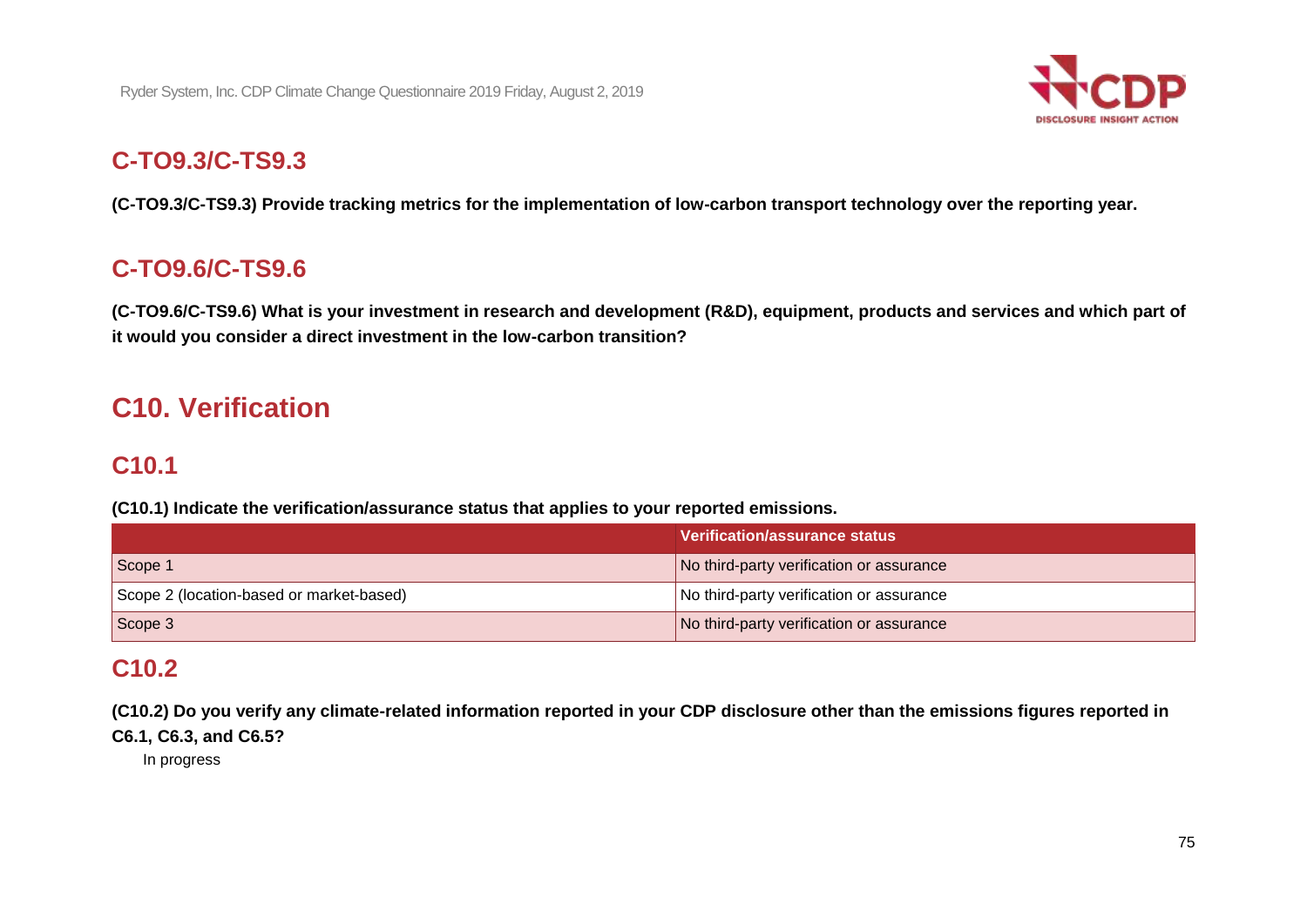

# **C11. Carbon pricing**

# **C11.1**

 **(C11.1) Are any of your operations or activities regulated by a carbon pricing system (i.e. ETS, Cap & Trade or Carbon Tax)?**  No, and we do not anticipate being regulated in the next three years

# **C11.2**

 **(C11.2) Has your organization originated or purchased any project-based carbon credits within the reporting period?**  No

## **C11.3**

 **(C11.3) Does your organization use an internal price on carbon?**  No, and we do not currently anticipate doing so in the next two years

# **C12. Engagement**

## **C12.1**

 **(C12.1) Do you engage with your value chain on climate-related issues?** 

Yes, our customers Yes, other partners in the value chain

## **C12.1b**

 **(C12.1b) Give details of your climate-related engagement strategy with your customers.**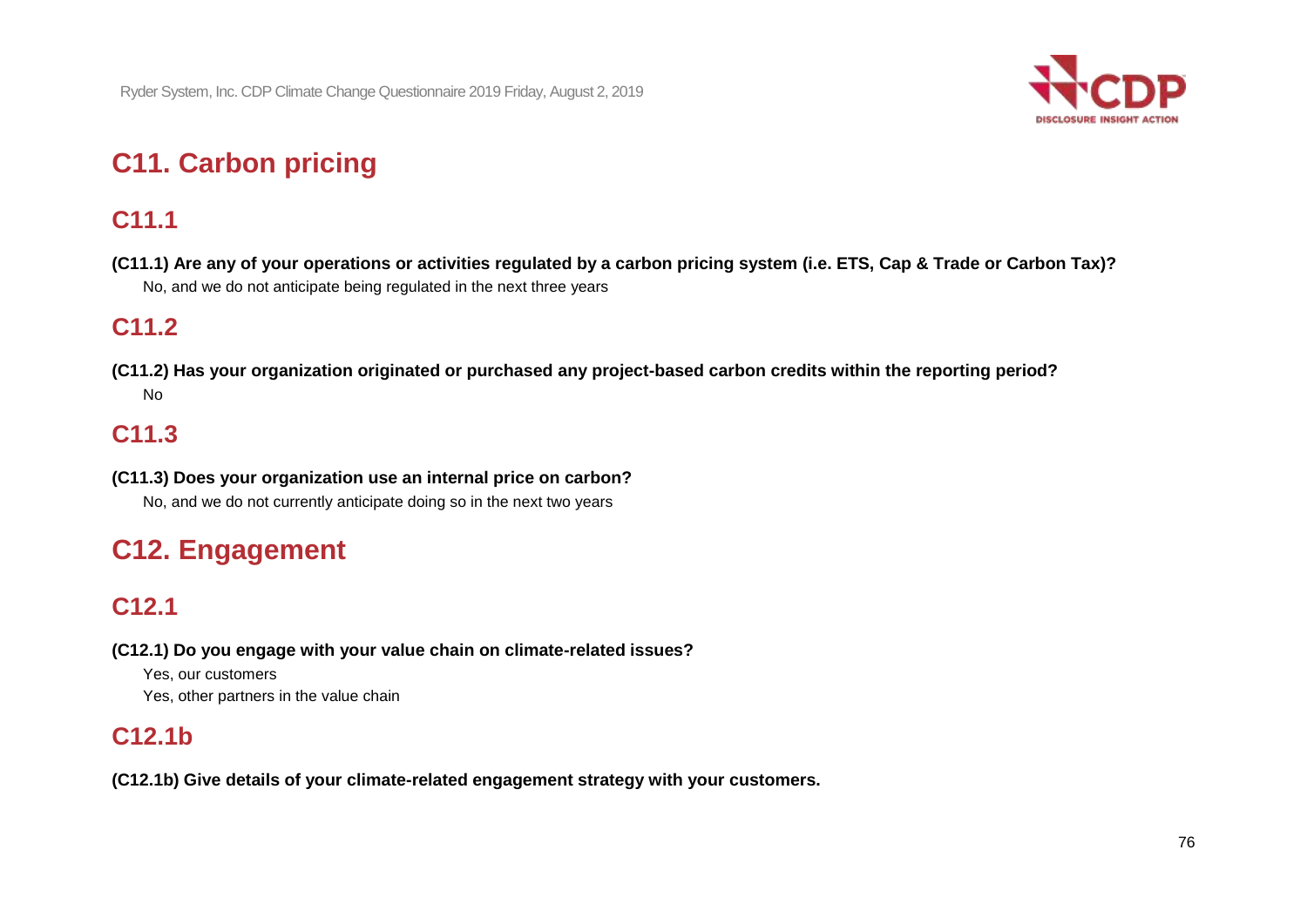

#### **Type of engagement**

Collaboration & innovation

#### **Details of engagement**

Run a campaign to encourage innovation to reduce climate change impacts

#### **% of customers by number**

89

#### **% Scope 3 emissions as reported in C6.5**

89

#### **Please explain the rationale for selecting this group of customers and scope of engagement**

 Ryder engages with its customers on GHG emissions and climate change strategies through several initiatives and offerings. i) Ryder's innovative ChoiceLease offers our customers the option to convert some or all of their fleet to greener, more fuel-efficient vehicles at any time. Ryder's alternative fuel fleet includes compressed and liquid natural gas vehicles, which are offered in select markets as well as hybrid vehicles, which are available in most U.S. markets. Ryder customers are educated and provided a menu

of green-to-greener services, with some solutions requiring a higher initial capital investment to produce the maximum amount of emission reductions long-term. Customers can also select optimum network designs for maximum fuel savings and emission reduction, and they can incorporate carbon offsets to neutralize their transportation related emissions. Ryder's strategy for prioritizing engagements is to meet customer demand for low carbon solutions.

#### **Impact of engagement, including measures of success**

 based beverage container recycling company UBCR, LLC has operated its Ryder NGV fleet for more than 7 million miles since 2011. As an i. The impact of the engagement has been the successful creation of business opportunities and reduction in emissions. For example, Michiganearly adopter of Ryder's NGV solution, UBCR has reduced its greenhouse gas emissions by approximately 2,704 MTCO2e and replaced more than one million gallons of diesel fuel with lower-emission, domestically produced

natural gas. Sixteen compressed natural gas vehicles, designed with the latest modifications and technological advances, will replace UBCR's entire truck fleet. ii. Ryder measures success as expanding business opportunities.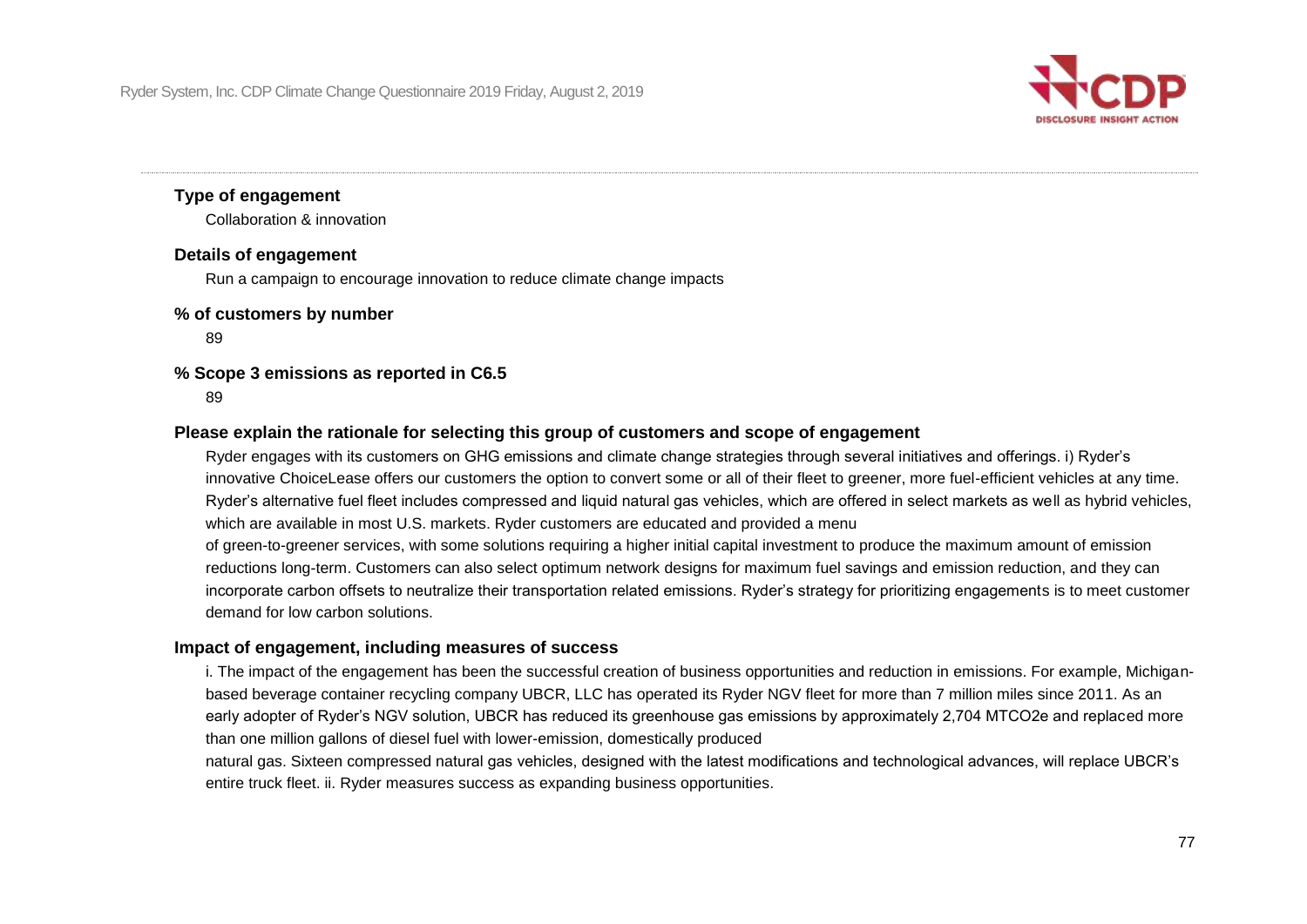

# **C12.1c**

#### **(C12.1c) Give details of your climate-related engagement strategy with other partners in the value chain.**

 recognized the value of making investments in advanced fuel equipment, technologies, and processes to improve fuel economy for our Customers, i. Ryder maintains close relationships with the Original Engine Manufacturers (OEM) who help support deployment of emerging fuel efficient [technologies.ii.](https://technologies.ii) The relationships also ensure that integration is looked at through the lens of a fleet operator and not a truck manufacturer. Ryder has enhance safety, and reduce operating costs as part of an overall strategy to improve transportation efficiencies.

 used for 10 to 12 runs a day and run 24 hours a day. This was the request of Indian River Transport customers who were looking for smaller carbon ii. For example, Ryder and Freightliner have supplied compressed natural gas-fueled trucks to Indian River Transport Company. The CNG trucks are footprints, lower fuel costs and reduced noise level in the communities where these trucks are operating.

## **C12.3**

### **(C12.3) Do you engage in activities that could either directly or indirectly influence public policy on climate-related issues through any of the following?**

Direct engagement with policy makers

## **C12.3a**

#### **(C12.3a) On what issues have you been engaging directly with policy makers?**

| <b>Focus of</b><br>legislation | Corporate<br>position | <b>Details of engagement</b>                                                                                                                                                                                                                                                                                                                                                                                                                                                                                                                                                                                         | <b>Proposed legislative solution</b>                   |
|--------------------------------|-----------------------|----------------------------------------------------------------------------------------------------------------------------------------------------------------------------------------------------------------------------------------------------------------------------------------------------------------------------------------------------------------------------------------------------------------------------------------------------------------------------------------------------------------------------------------------------------------------------------------------------------------------|--------------------------------------------------------|
| Energy<br>efficiency           | Support               | (a) Ryder directly supported advocacy efforts with policy makers on tax, vehicle GHG<br>emission standards and other incentives to promote the development and adoption of<br>new federal engine emission standards & the use of alternative truck technologies to<br>reduce fuel consumption (b) Ryder has worked with federal and state policy makers<br>throughout the US and Canada to recommend and define alternative fuel legislation.<br>Ryder works closely with government as well as trade associations like NGVA, ATA,<br>TRALA, US Chamber of Commerce, Business Round Table and other organizations to | Ryder supports this legislation without<br>exceptions. |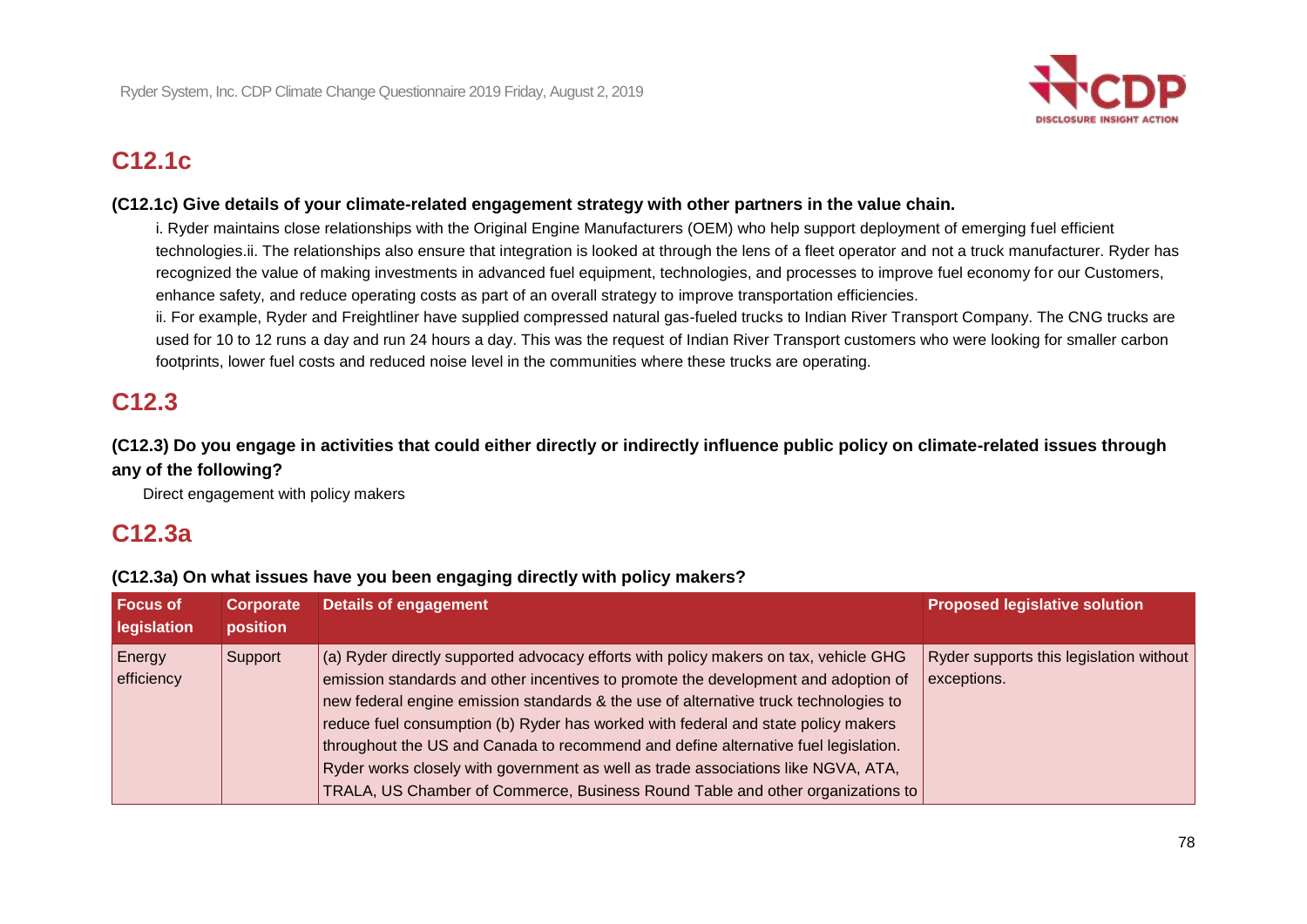

|                                  |         | provide policy makers with legislative comments that support the needs of both<br>business and the environment.                                                                                                                         |                                                                                                                                            |
|----------------------------------|---------|-----------------------------------------------------------------------------------------------------------------------------------------------------------------------------------------------------------------------------------------|--------------------------------------------------------------------------------------------------------------------------------------------|
| Mandatory<br>carbon<br>reporting | Support | Ryder advocates directly with U.S policy makers on the NHTSA/EPA GHG standards<br>through its network of professional & trucking trade associations to provide for<br>emissions mitigation through decreased fuel consumption standards | Ryder supports federal, universal<br>standard and legislation for carbon<br>reporting versus state-specific<br>standards and requirements. |

## **C12.3f**

 **(C12.3f) What processes do you have in place to ensure that all of your direct and indirect activities that influence policy are consistent with your overall climate change strategy?** 

Ryder's Executive Vice President, Chief Legal Officer and Corporate Secretary is responsible for overseeing the company's direct and indirect activities that influence public policy development and government relations that are related to Ryder's business across all services and geographies. Ryder's Vice President of Environmental, Real Estate, and Fuel Services maintains operational responsibility for environmental and sustainability programs including climate change strategy and Ryder's General Counsel oversees day to day activities related to Government Affairs. This executive reporting alignment ensures that all of our direct and indirect activities that influence policy are integrated, aligned and consistent with our overall climate change strategy.

## **C12.4**

 **(C12.4) Have you published information about your organization's response to climate change and GHG emissions performance for this reporting year in places other than in your CDP response? If so, please attach the publication(s).** 

#### **Publication**

In voluntary sustainability report

**Status** 

**Complete**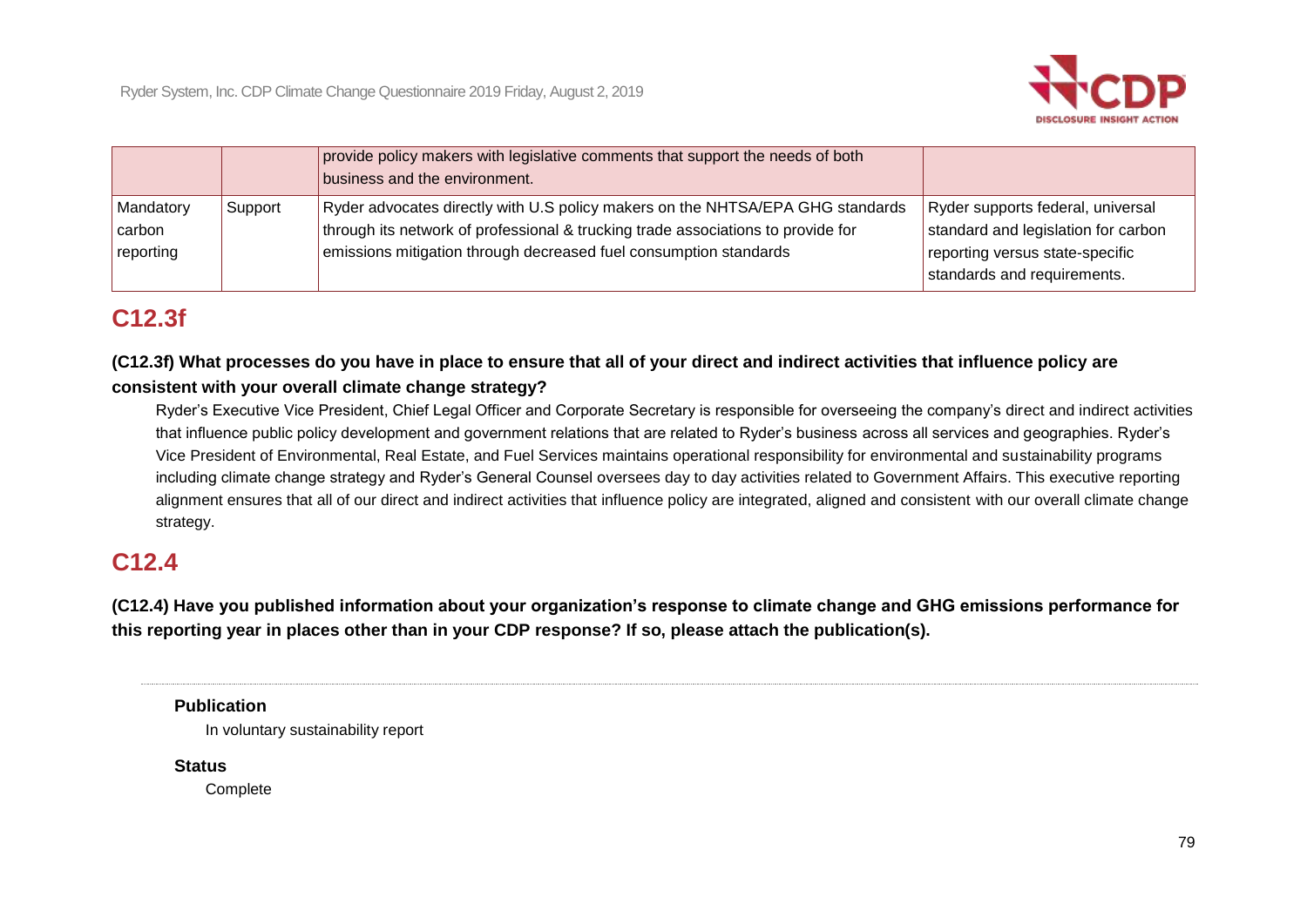

#### **Attach the document**

ryder-csr-2017-2018-1.pdf

### **Page/Section reference**

Page 12

#### **Content elements**

Governance

**Strategy** 

Risks & opportunities

Emissions figures

Emission targets

Other metrics

**Comment** 

# **C14. Signoff**

# **C-FI**

 **(C-FI) Use this field to provide any additional information or context that you feel is relevant to your organization's response. Please note that this field is optional and is not scored.** 

Ryder published an updated Corporate Sustainability Report in accordance with the Global Reporting Initiative (GRI) Standards Core option with detailed emissions and activity data [\(http://rydercsr.com\)](http://rydercsr.com/). For the 2019 CDP response year, updates are provided to emission data (sections C6, C7 and C8), but at the time of CDP publication, these were not fully audited. Ryder plans to resume full CDP reporting in 2020.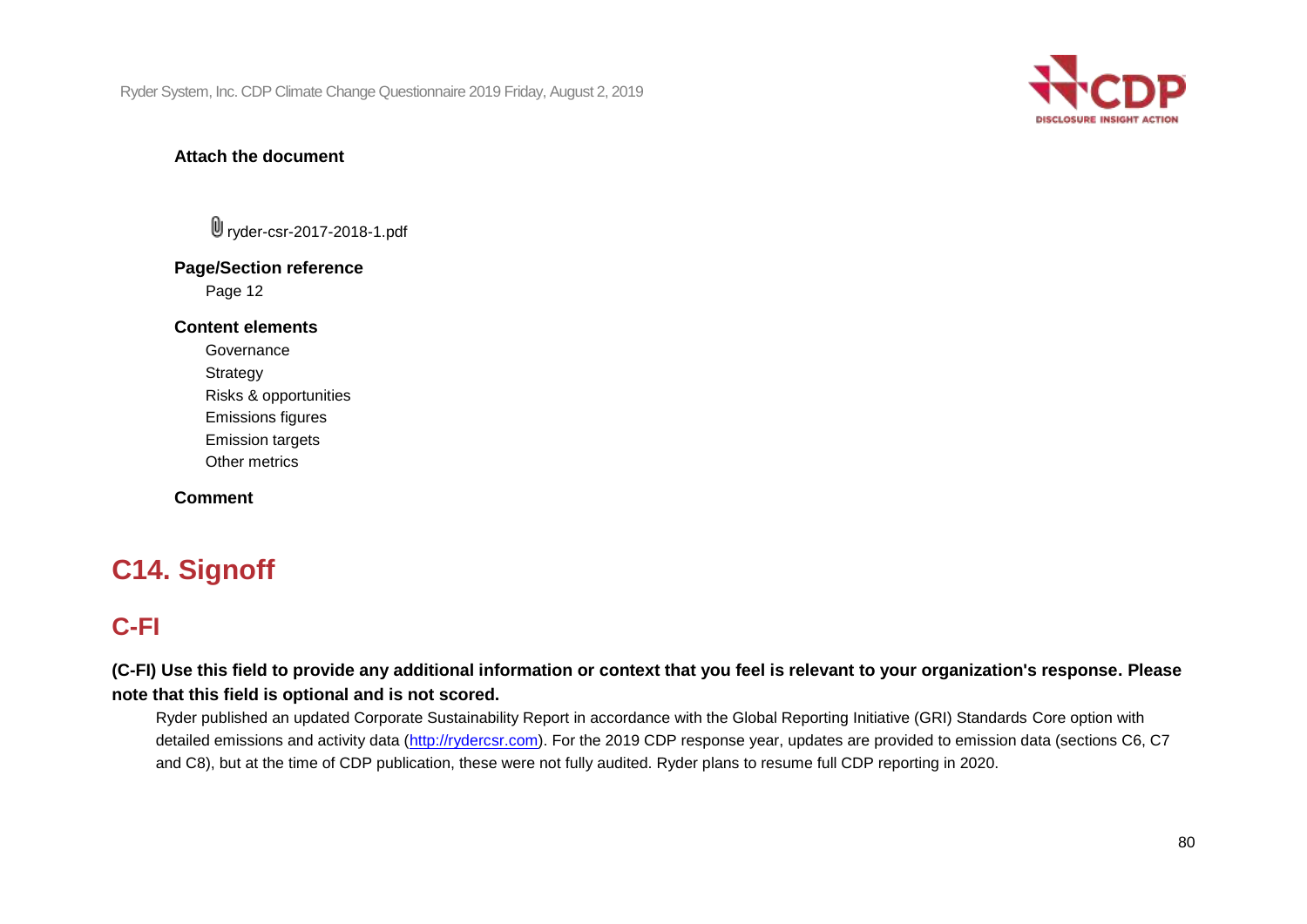

## **C14.1**

### **(C14.1) Provide details for the person that has signed off (approved) your CDP climate change response.**

|                  | <b>Job title</b>                                             | <b>Corresponding job category</b>        |
|------------------|--------------------------------------------------------------|------------------------------------------|
| Row <sup>.</sup> | Vice President, Environmental, Real Estate and Fuel Services | Other, please specify                    |
|                  |                                                              | Vice President at Corporate Headquarters |

# **SC. Supply chain module**

## **SC0.0**

#### **(SC0.0) If you would like to do so, please provide a separate introduction to this module.**

 emissions are Scope 1, 2, or 3, and therefore how they should be allocated and reported. Ryder provides customized Ryder Dedicated Transportation Solutions (DTS) and Supply Chain Solutions (SCS). These customized solutions determine which party controls the source of the emissions, which party has access to the source data on which to compute the emissions, if the

In the Ryder Dedicated Transportation Solutions, our customers direct their product movement but Ryder owns and controls the equipment, fuel, and administrative services (including driver hiring, training, routing, scheduling, and fleet sizing). As Ryder provides the fuel, hires the driver, and controls the vehicle, the emissions originating from the vehicle fuel consumption are allocated to, and reported by, Ryder as Scope 1. These same emissions would be reported as Scope 3 by our customers.

Ryder also provides Supply Chain Solutions (SCS). SCS product offerings include three categories: 1) Professional Services to identify efficiencies and opportunities for supply chain integration; 2) Distribution Management to manage warehouse operations, product distribution networks, and 3) Transportation Solutions which provide 3rd party freight and carrier management services.

 facilities, all utilities will be in the name of, and paid by, the client. In these cases, Ryder would not report Scope 1 and 2 utility-related emissions and Within Distribution Management, Ryder's client often owns or leases the physical brick and mortar distribution center. In these customer controlled actually does not even have access to the source data on which to compute it.

Ultimately, the customized solutions determine which party controls, computes, and reports the respective emissions. Ryder will therefore report all client emissions based on the specifics of these customized solutions.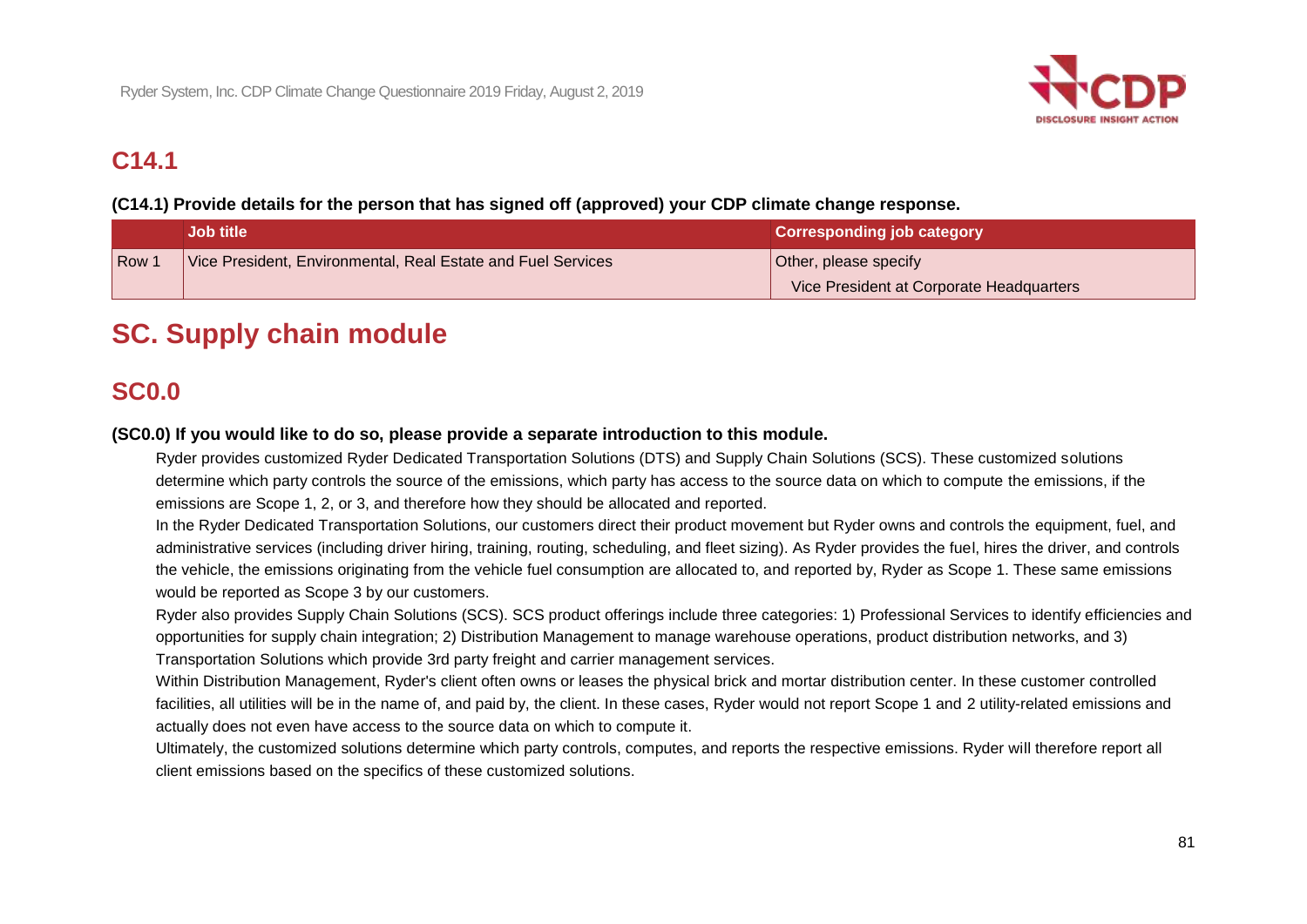

## **SC0.1**

 **(SC0.1) What is your company's annual revenue for the stated reporting period?**

|       | <b>Annual Revenue</b> |
|-------|-----------------------|
| Row 1 | 8,409,215,000         |

## **SC0.2**

 **(SC0.2) Do you have an ISIN for your company that you would be willing to share with CDP?** 

Yes

## **SC0.2a**

 **(SC0.2a) Please use the table below to share your ISIN.** 

|       | <b>ISIN country code (2 letters)</b> | <b>ISIN numeric identifier and single check digit (10 numbers overall)</b> |
|-------|--------------------------------------|----------------------------------------------------------------------------|
| Row 1 | <b>IUS</b>                           | 7835491082                                                                 |

## **SC1.1**

 **(SC1.1) Allocate your emissions to your customers listed below according to the goods or services you have sold them in this reporting period.** 

**Requesting member**  AT&T Inc.

**Scope of emissions**  Scope 3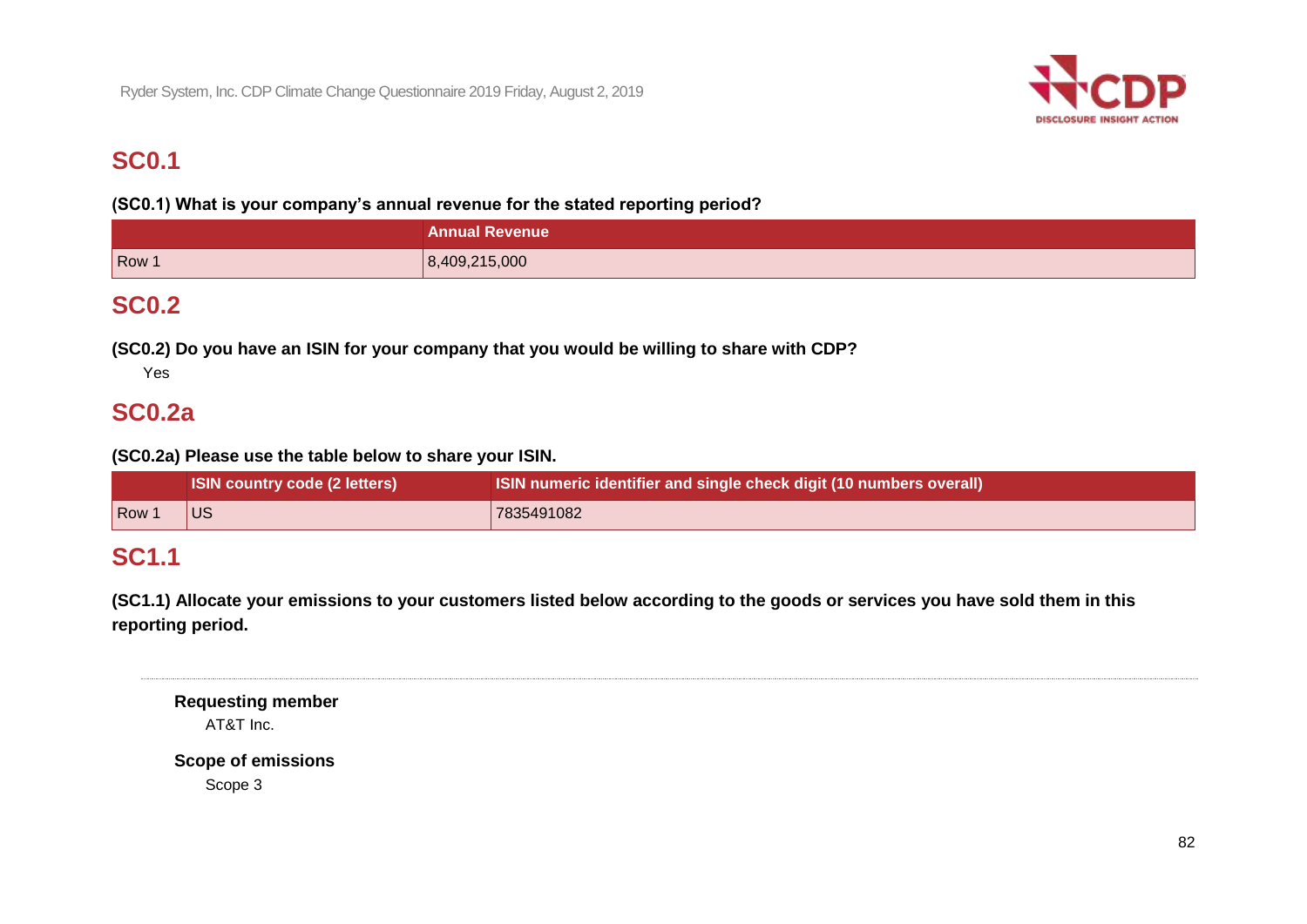

#### **Allocation level**

Company wide

 **Emissions in metric tonnes of CO2e**  9,298

**Uncertainty (±%)** 

2

#### **Major sources of emissions**

Ryder Dedicated Transportation Solutions - Fleet Operations

#### **Verified**

No

#### **Allocation method**

Allocation not necessary due to type of primary data available

#### **Please explain how you have identified the GHG source, including major limitations to this process and**

#### **assumptions made**

Ryder has established the SmartWay Tool as the technical basis and source for all mobile emission factors. The AT&T Scope 3 emissions are based on a factor of 22.2 lbs of CO2 per gallon of diesel fuel, as documented in the US EPA Office of Transportation and Air Quality EPA 420- F-05-001 dated February 2005, and which is the basis for all SmartWay CO2 emission calculations.

**Requesting member** 

Diageo Plc

**Scope of emissions** 

Scope 3

**Allocation level**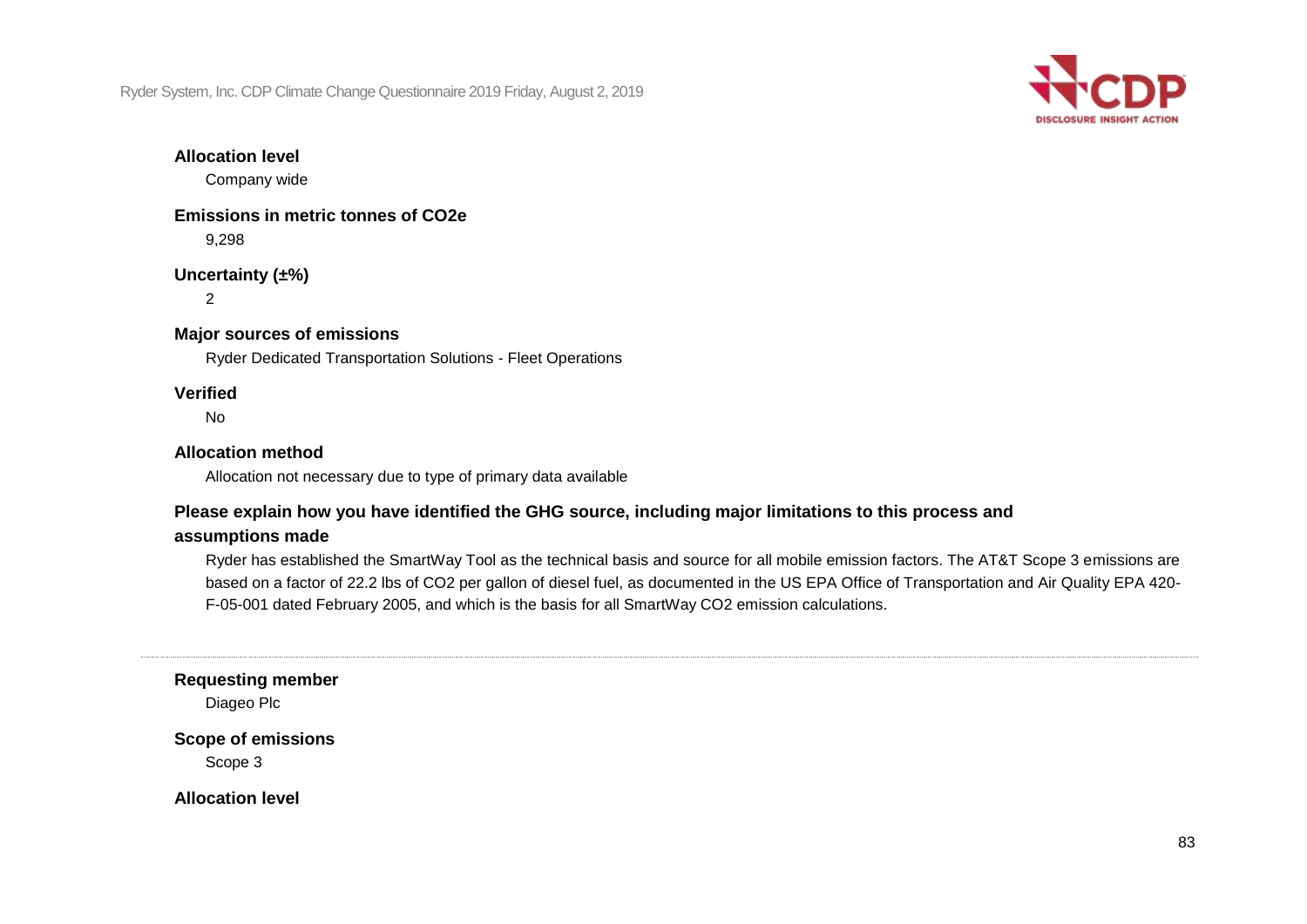

Company wide

 **Emissions in metric tonnes of CO2e** 

72

**Uncertainty (±%)** 

2

 **Major sources of emissions** 

Stationary Scope 2 - Warehouse operation

#### **Verified**

No

#### **Allocation method**

Allocation not necessary due to type of primary data available

### **Please explain how you have identified the GHG source, including major limitations to this process and**

#### **assumptions made**

 Emissions were calculated using the Mexico emission factor for electricity. Ryder operates one warehouse for Diageo which is considered under operational control. We receive electric utilities for this warehouse.

**Requesting member** 

Fiat Chrysler Automobiles NV

**Scope of emissions** 

Scope 3

#### **Allocation level**

Company wide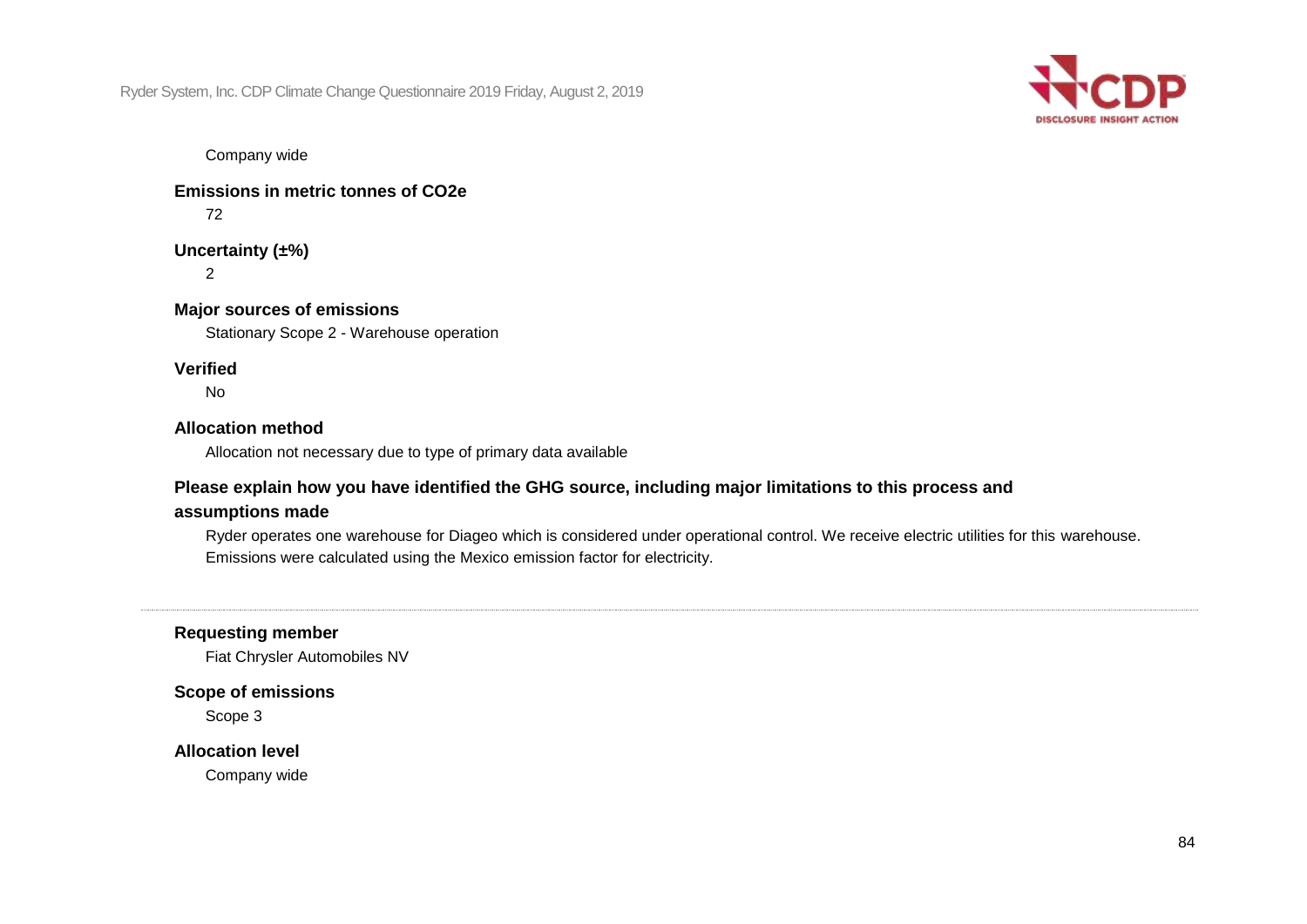

### **Emissions in metric tonnes of CO2e**

1,630

## **Uncertainty (±%)**

 $\mathfrak{D}$ 

#### **Major sources of emissions**

Ryder Dedicated Transportation Solutions - Fleet Operations.

#### **Verified**

No

#### **Allocation method**

Allocation not necessary due to type of primary data available

### **Please explain how you have identified the GHG source, including major limitations to this process and**

### **assumptions made**

 emissions are based on a factor of 22.2 lbs of CO2 per gallon of diesel fuel, as documented in the US EPA Office of Transportation and Air Quality EPA 420-F-05-001 dated February 2005, and which is the basis for all SmartWay CO2 emission calculations. Ryder has established the SmartWay Tool as the technical basis and source for all mobile emission factors. The FIAT CHRYSLER Scope 3

#### **Requesting member**

General Motors Company

#### **Scope of emissions**

Scope 3

#### **Allocation level**

Company wide

#### **Emissions in metric tonnes of CO2e**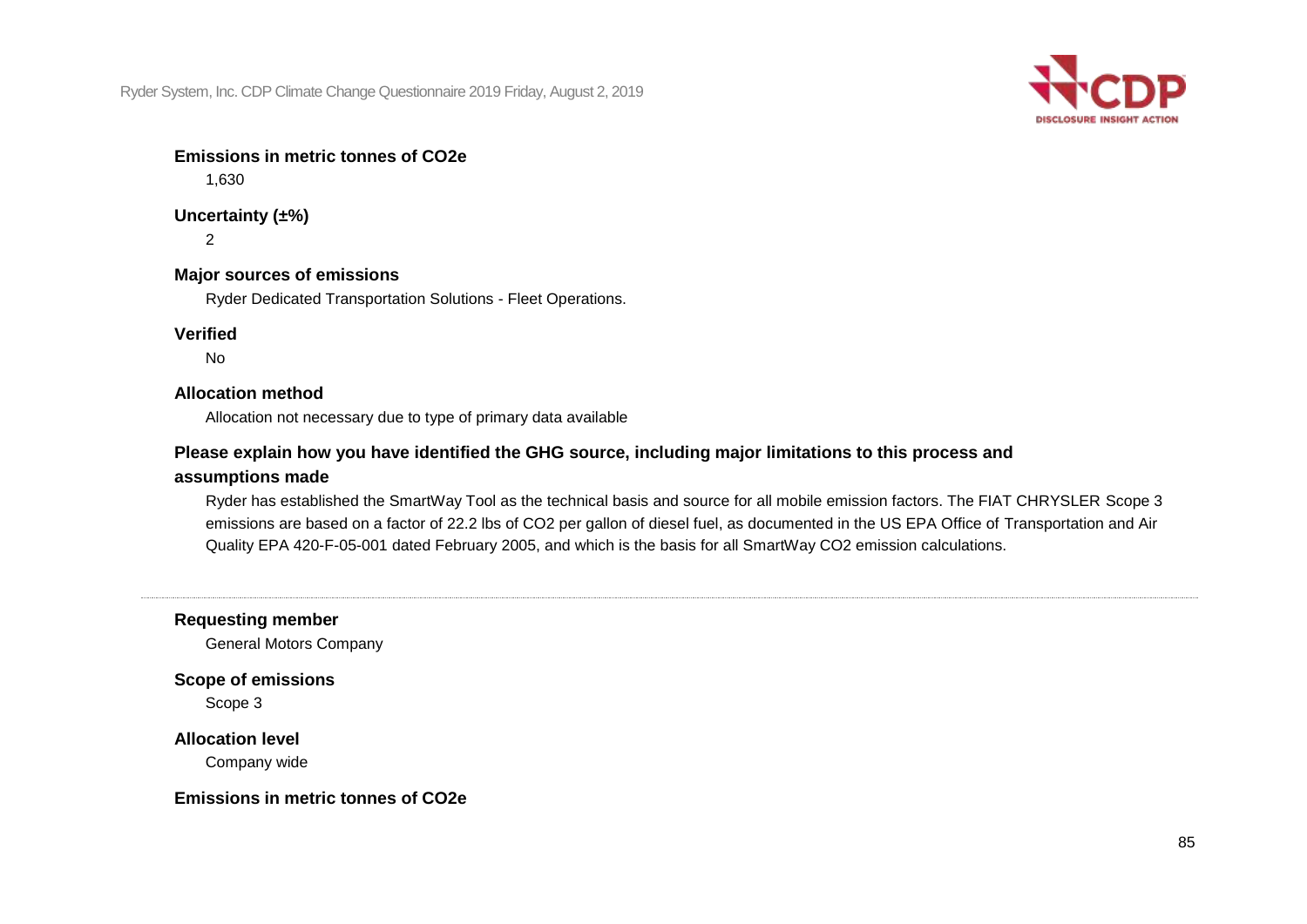

1,097,032

#### **Uncertainty (±%)**

 $\mathfrak{D}$ 

### **Major sources of emissions**

3rd Party Carrier Managed Transportation for Powertrain Stamping and Assembly, and Ryder Operated Equipment assigned to the Material Optimization Centers.

#### **Verified**

No

#### **Allocation method**

Allocation not necessary due to type of primary data available

#### **Please explain how you have identified the GHG source, including major limitations to this process and**

#### **assumptions made**

 operated equipment are based on a factor of 22.2 lbs of CO2 per gallon of diesel fuel, as documented in the US EPA Office of Transportation Ryder has established the SmartWay Tool as the technical basis and source for all mobile emission factors. GM Scope 3 emissions for Ryder and Air Quality EPA 420-F-05-001 dated February 2005, and which is the basis for all SmartWay CO2 emission calculations. 3rd Party Carrier Managed Transportation emissions are based on CO2 grams/mile as documented in the US EPA SmartWay Carrier Performance data.

#### **Requesting member**

Koninklijke Philips NV

#### **Scope of emissions**

Scope 3

**Allocation level**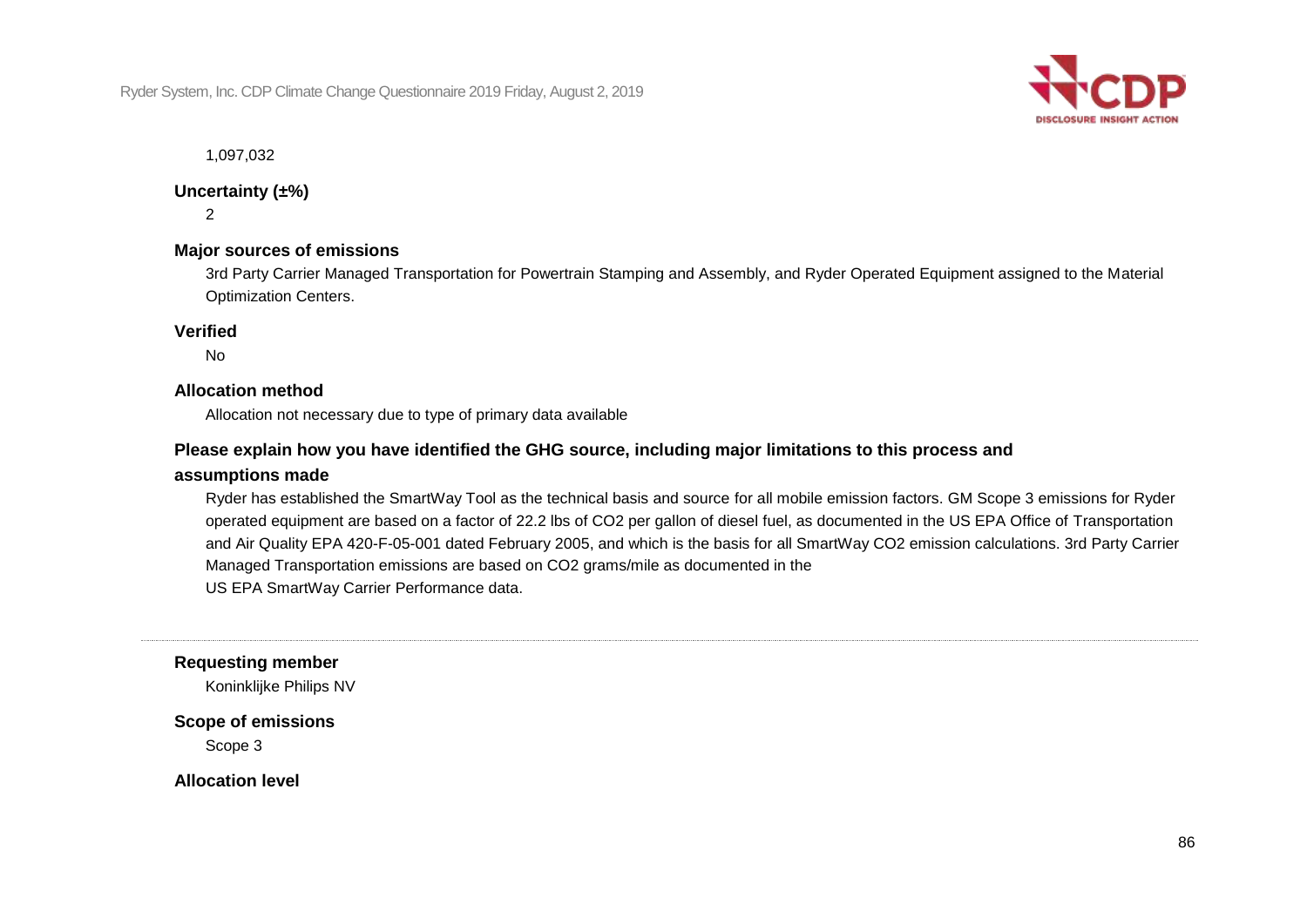

Company wide

 **Emissions in metric tonnes of CO2e** 

 $\Omega$ 

**Uncertainty (±%)** 

 $\Omega$ 

 **Major sources of emissions** 

Ryder did not provide any Dedicated Transportation Solutions for Philips.

### **Verified**

No

### **Allocation method**

Other, please specify Not applicable

 **Please explain how you have identified the GHG source, including major limitations to this process and assumptions made** 

**Requesting member** 

Kellogg Company

**Scope of emissions**  Scope 3

**Allocation level** 

Company wide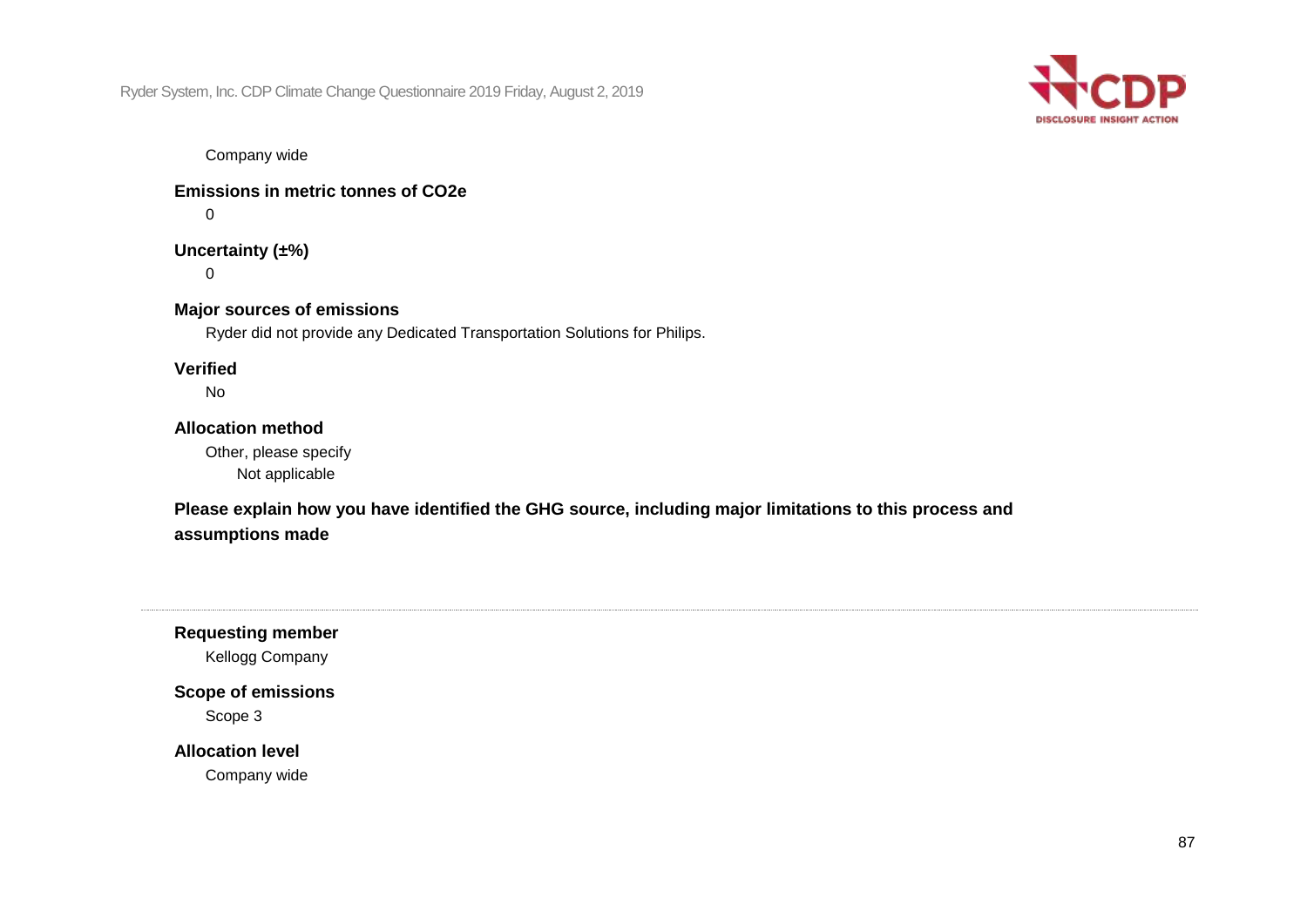

### **Emissions in metric tonnes of CO2e**

1,317

**Uncertainty (±%)**   $\mathfrak{D}$ 

 **Major sources of emissions** 

Ryder Dedicated Transportation Solutions - Fleet Operations.

**Verified** 

No

#### **Allocation method**

Allocation not necessary due to type of primary data available

### **Please explain how you have identified the GHG source, including major limitations to this process and**

#### **assumptions made**

 Ryder has established the SmartWay Tool as the technical basis and source for all mobile emission factors. The Kellogg's Scope 3 emissions are based on a factor of 22.2 lbs of CO2 per gallon of diesel fuel, as documented in the US EPA Office of Transportation and Air Quality EPA 420-F-05-001 dated February 2005, and which is the basis for all SmartWay CO2 emission calculations.

# **SC1.2**

### **(SC1.2) Where published information has been used in completing SC1.1, please provide a reference(s).**

GHG Protocol Table 14 Carbon Emissions Factors by Weight Distance

## **SC1.3**

 **(SC1.3) What are the challenges in allocating emissions to different customers, and what would help you to overcome these challenges?**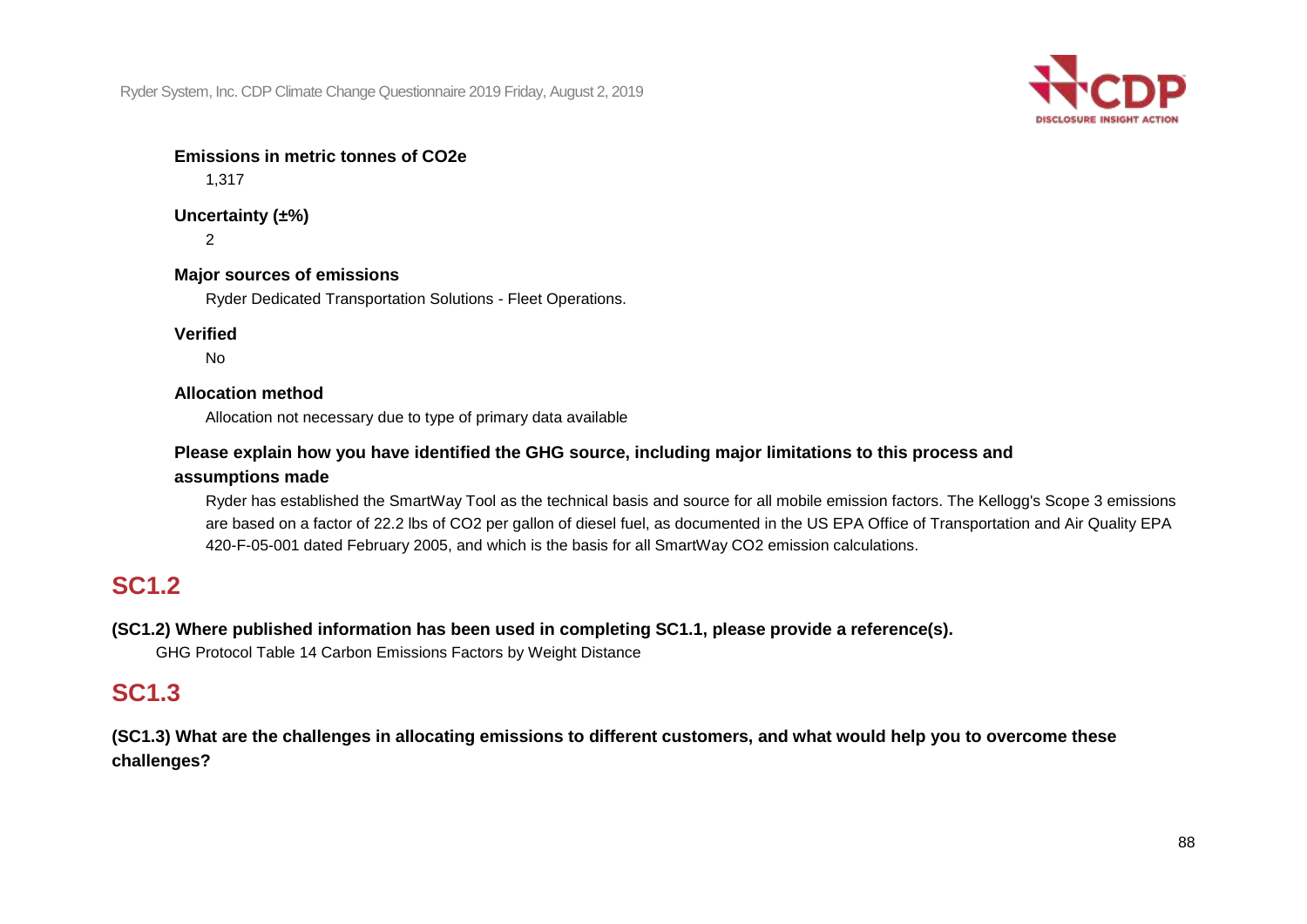

| <b>Allocation</b><br>challenges                              | Please explain what would help you overcome these challenges                                                                                                                                                                                                                                                                                                                                                                                                                                                                                                                                                                                                                               |
|--------------------------------------------------------------|--------------------------------------------------------------------------------------------------------------------------------------------------------------------------------------------------------------------------------------------------------------------------------------------------------------------------------------------------------------------------------------------------------------------------------------------------------------------------------------------------------------------------------------------------------------------------------------------------------------------------------------------------------------------------------------------|
| Other, please<br>specify<br>Determining<br>emission factors. | The challenge is not in allocating emissions to different customers. The challenge is in determining the appropriate emission factors for<br>ocean, air, and package transportation. Our primary 3rd party carriers are Less-Than-Truckload, Truckload, InterModal, and Rail. Our<br>data points are # of freight bills, weight, and miles. These are not the appropriate data points for air, ocean, and package. Separating<br>downstream transportation activity by transportation mode, and establishing standardized emission factors by mode, would bring<br>consistency to the methodology and allow for evaluating transportation emissions across modes, industries, and sectors. |

## **SC1.4**

 **(SC1.4) Do you plan to develop your capabilities to allocate emissions to your customers in the future?** 

Yes

# **SC1.4a**

#### **(SC1.4a) Describe how you plan to develop your capabilities.**

Ryder System has the capability to capture, measure, track, and analyze 3rd party carrier transportation management data for all of our clients and, as such, is able to report Scope 3 downstream transportation emissions.

## **SC2.1**

 **(SC2.1) Please propose any mutually beneficial climate-related projects you could collaborate on with specific CDP Supply Chain members.** 

**Requesting member**  General Motors Company

 **Group type of project**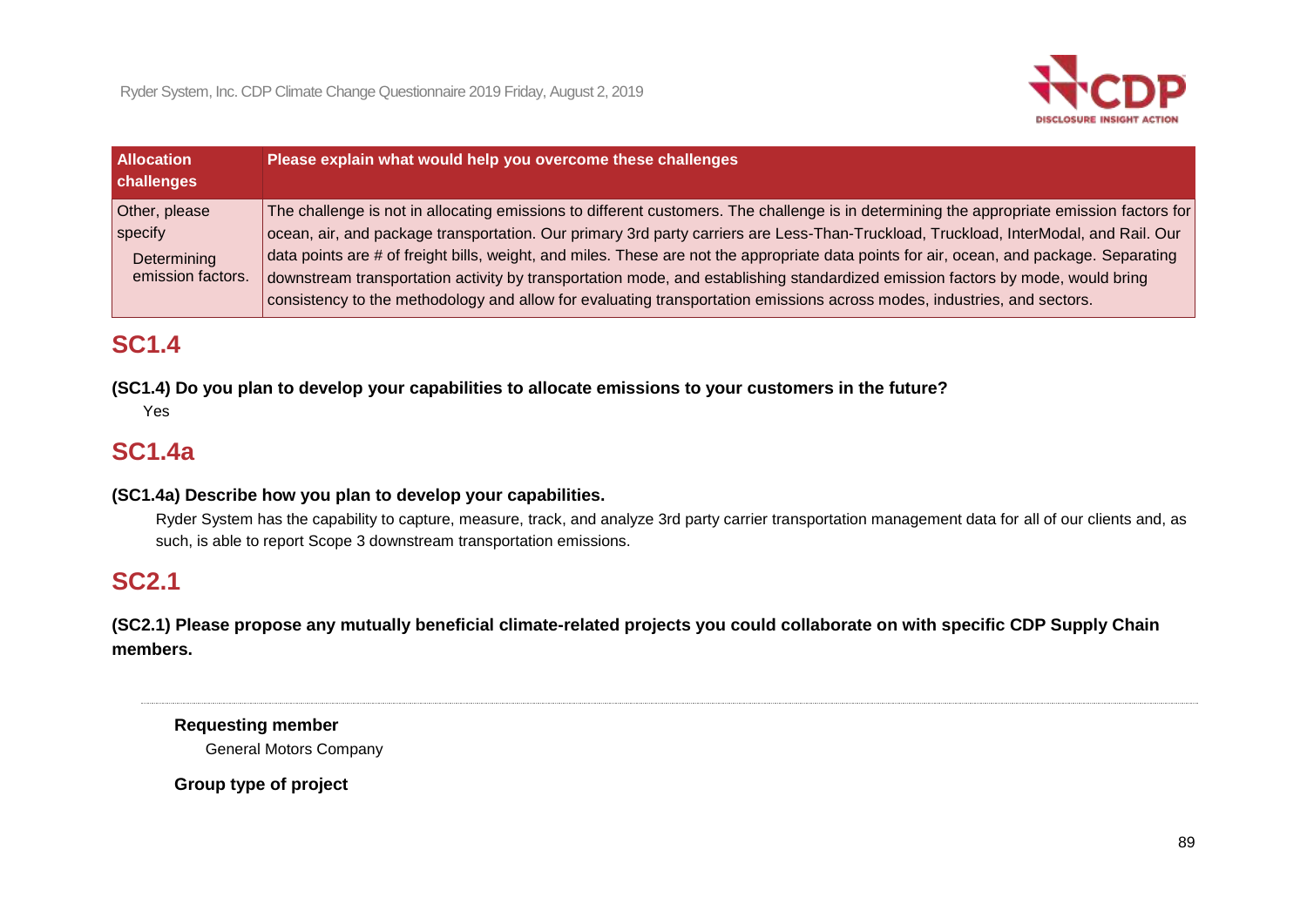

#### Relationship sustainability assessment

#### **Type of project**

Assessing products or services life cycle footprint to identify efficiencies

#### **Emissions targeted**

Actions that would reduce both our own and our customers' emissions

#### **Estimated timeframe for carbon reductions to be realized**

1-3 years

 **Estimated lifetime CO2e savings** 

#### **Estimated payback**

#### **Details of proposal**

 Ryder Supply Chain Solutions has the technical expertise and capabilities to provide GM with carbon footprint metrics that will allow it to measure, track, and monitor GHG by carrier and by mode. We would welcome the opportunity to incorporate these carbon footprint metrics in the GM reporting platform.

## **SC2.2**

 **(SC2.2) Have requests or initiatives by CDP Supply Chain members prompted your organization to take organizational-level emissions reduction initiatives?** 

No

## **SC3.1**

 **(SC3.1) Do you want to enroll in the 2019-2020 CDP Action Exchange initiative?**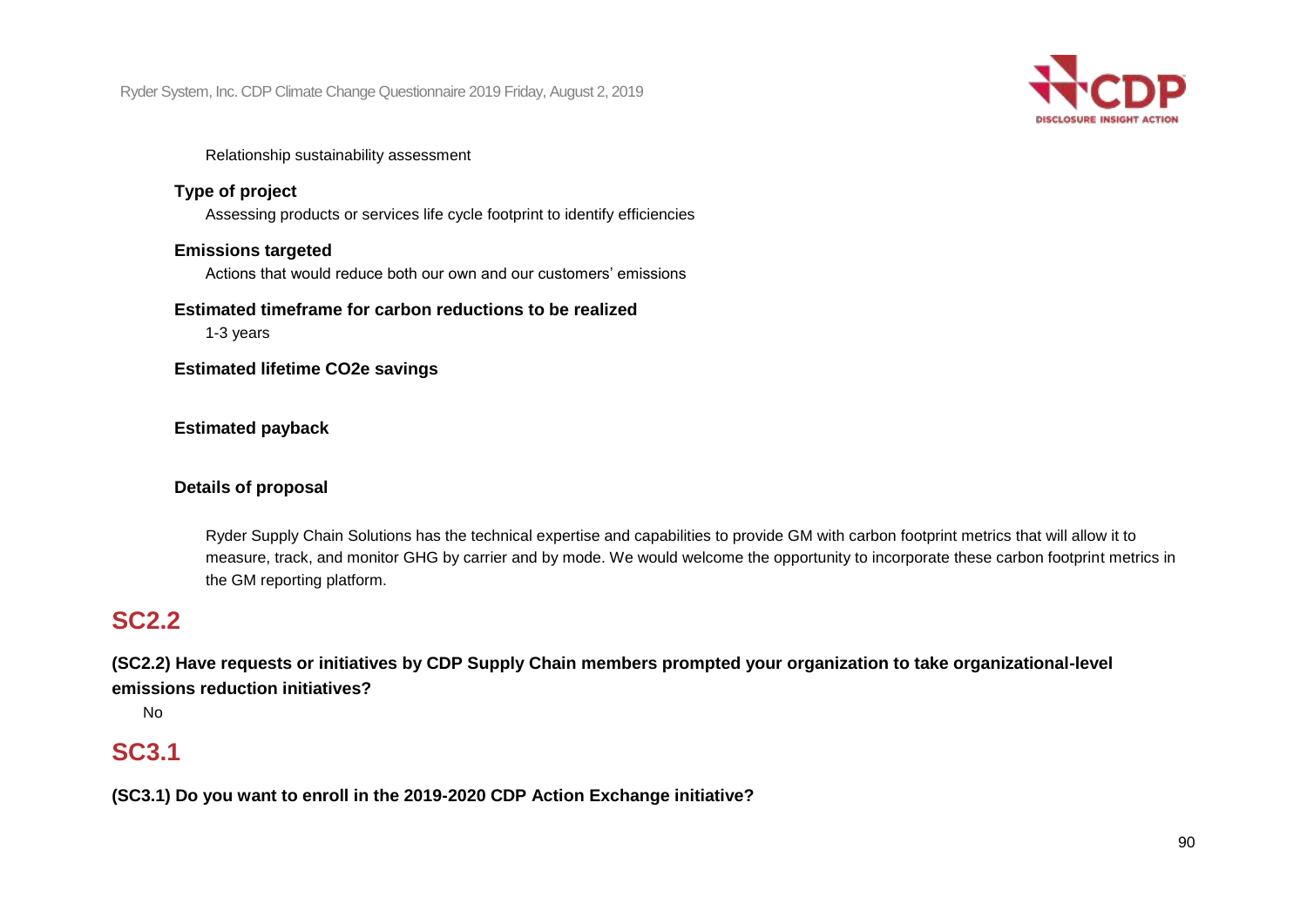

No

## **SC3.2**

 **(SC3.2) Is your company a participating supplier in CDP's 2018-2019 Action Exchange initiative?**  No

## **SC4.1**

 **(SC4.1) Are you providing product level data for your organization's goods or services?** No, I am not providing data

# **Submit your response**

#### **In which language are you submitting your response?**

English

#### **Please confirm how your response should be handled by CDP**

|                                | <b>Public or Non Public</b> | I am submitting               | Are you ready to submit the additional Supply Chain |
|--------------------------------|-----------------------------|-------------------------------|-----------------------------------------------------|
|                                | <b>Submission</b>           | to                            | Questions?                                          |
| I am submitting my<br>response | <b>Public</b>               | Investors<br><b>Customers</b> | Yes, submit Supply Chain Questions now              |

#### **Please confirm below**

I have read and accept the applicable Terms